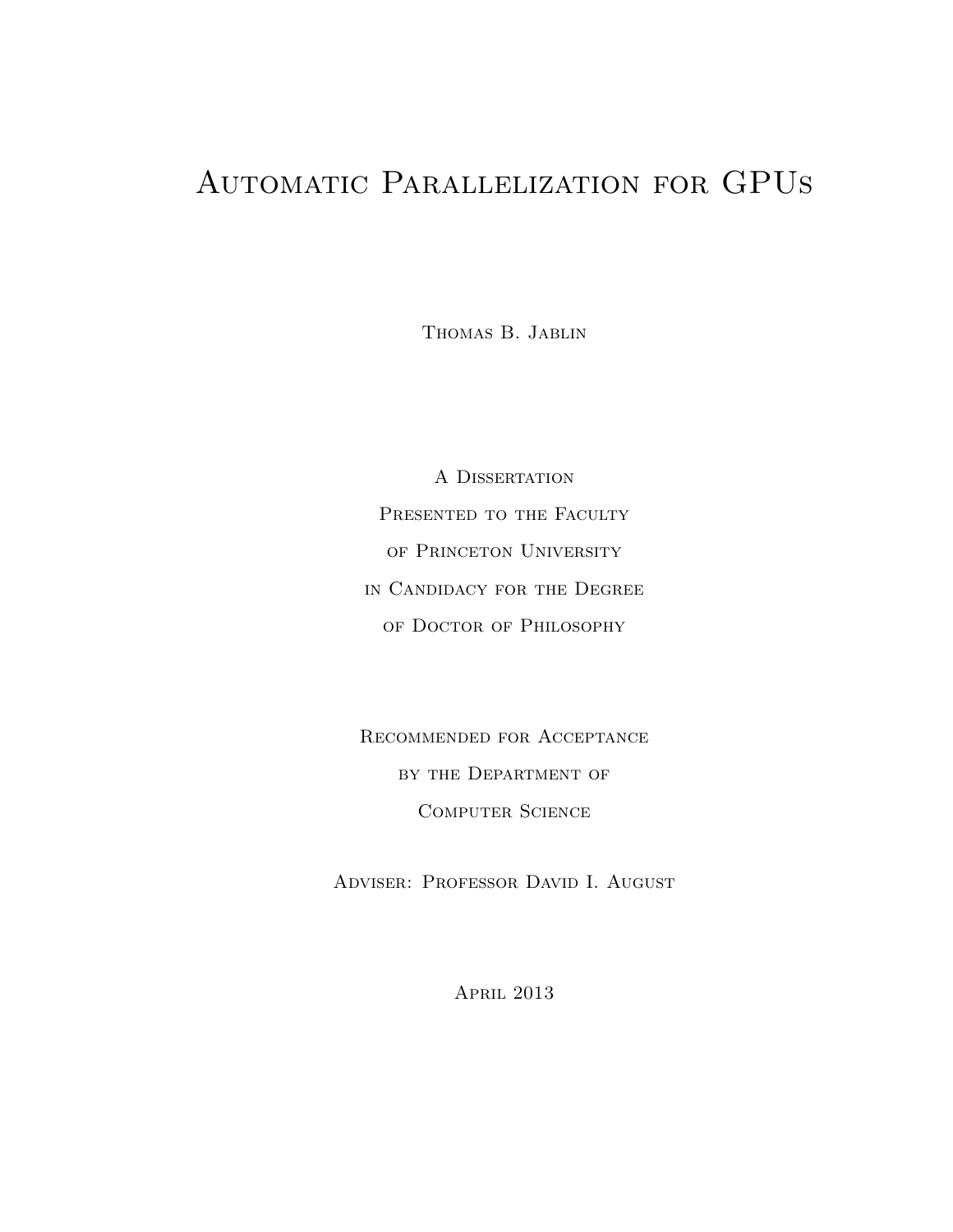$\copyright$  Copyright by Thomas B. Jablin, 2012. All Rights Reserved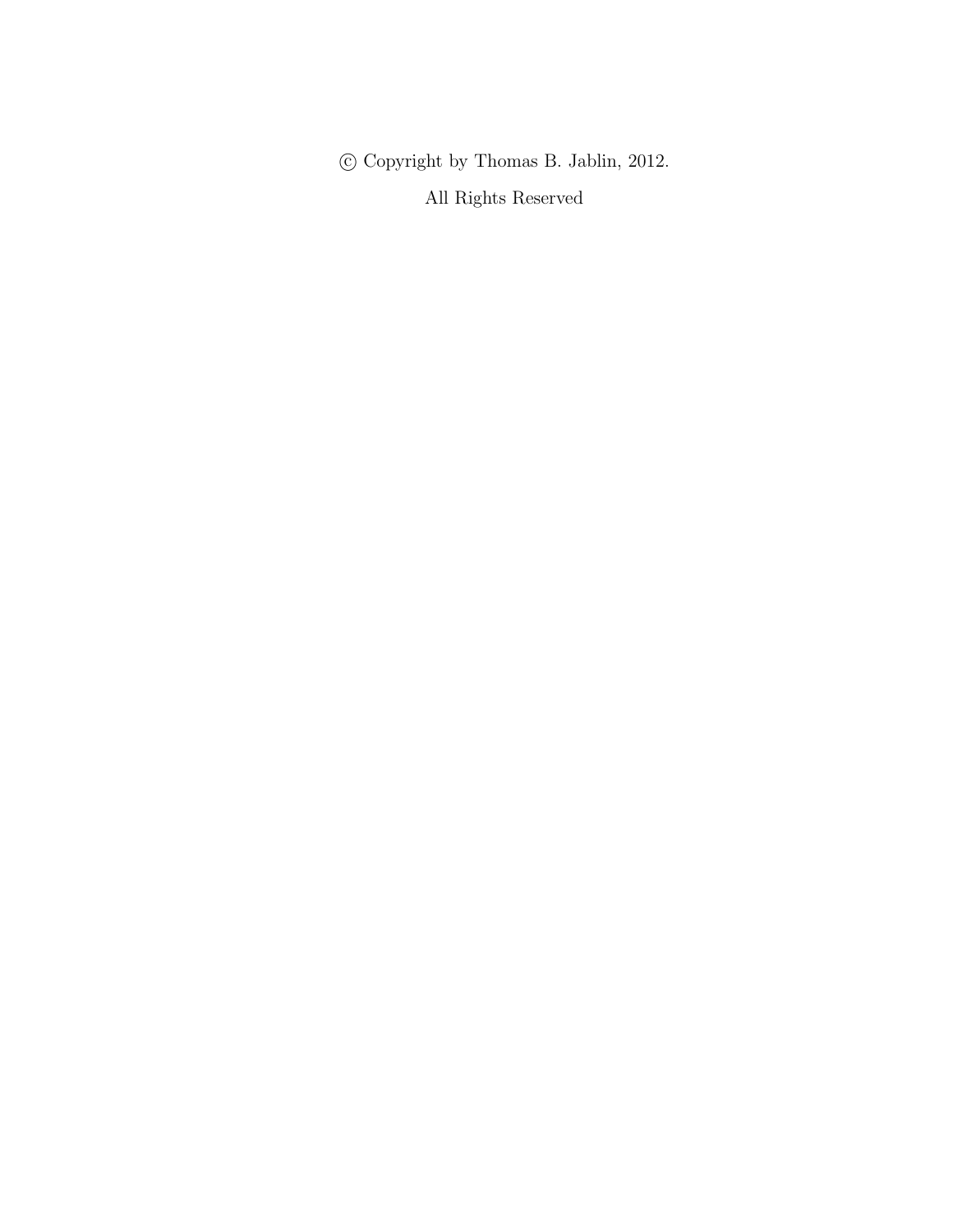### Abstract

GPUs are flexible parallel processors capable of accelerating real applications. To exploit them, programmers rewrite programs in new languages using intimate knowledge of the underlying hardware. This is a step backwards in abstraction and ease of use from sequential programming. When implementing sequential applications, programmers focus on high-level algorithmic concerns, allowing the compiler to target the peculiarities of specific hardware. Automatic parallelization can return ease of use and hardware abstraction to programmers. This dissertation presents techniques for automatically parallelizing ordinary sequential C codes for GPUs using DOALL and pipelined parallelization techniques. The key contributions include: the first automatic data management and communication optimization framework for GPUs and the first automatic pipeline parallelization system for GPUs. Combining these two contributions with an automatic DOALL parallelization yields the first fully automatic parallelizing compiler for GPUs.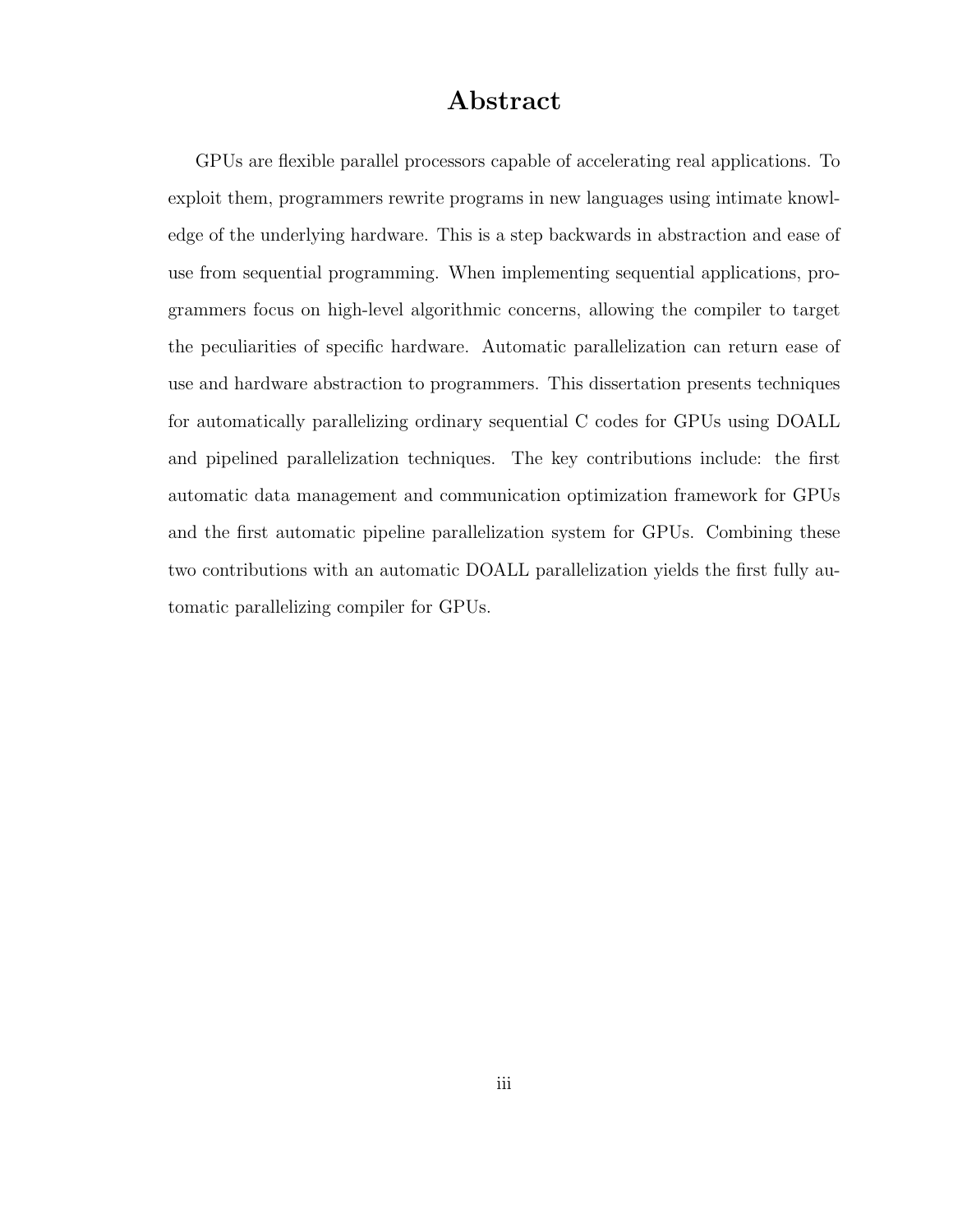### Acknowledgments

First, I'd like to thank my advisor David I. August. His contributions to our work by way of vision, intellectual support, and technical advice have been absolutely essential to my success as a graduate student. I will always remember the valuable lessons David has taught me about computer science, conducting research, writing persuasively, and his general philosophy of life. I am grateful for the opportunities he has provided.

I would also like to thank my readers Doug Clark and Scott Mahlke and my non-readers Margaret Martonosi and David Walker.

I'd like to thank all the members of the Liberty Research group for their camaraderie and support through my years at Princeton. I would like thank Guilherme Ottoni for his mentorship in my early years in the Liberty Group. I have always strived to meet his high standards of experimental methodology and personal integrity. Prakash Prabhu has been a frequent collaborator, running experiments, giving feedback, and providing supportive insight as the occasion required. Prakash writes bug-free code at an amazing speed, and has provided valuable and interesting feedback on this thesis. Nick Johnson is a great software architect, and I have learned tremendously from him. Our period of intense collaboration on the loop-sensitive alias analysis framework was the happiest and most intellectually productive period in my grad school career. Feng Liu has been valuable coauthor and a great and loyal friend. He is the one of the hardest working grad students I know, and I strive to match his dedication.

I would also like to thank the staff of the Computer Science department. The technical staff of the department has been extremely helpful. I'm also thankful for Melissa Lawson's sage counsel in navigating the complexities of grad student life.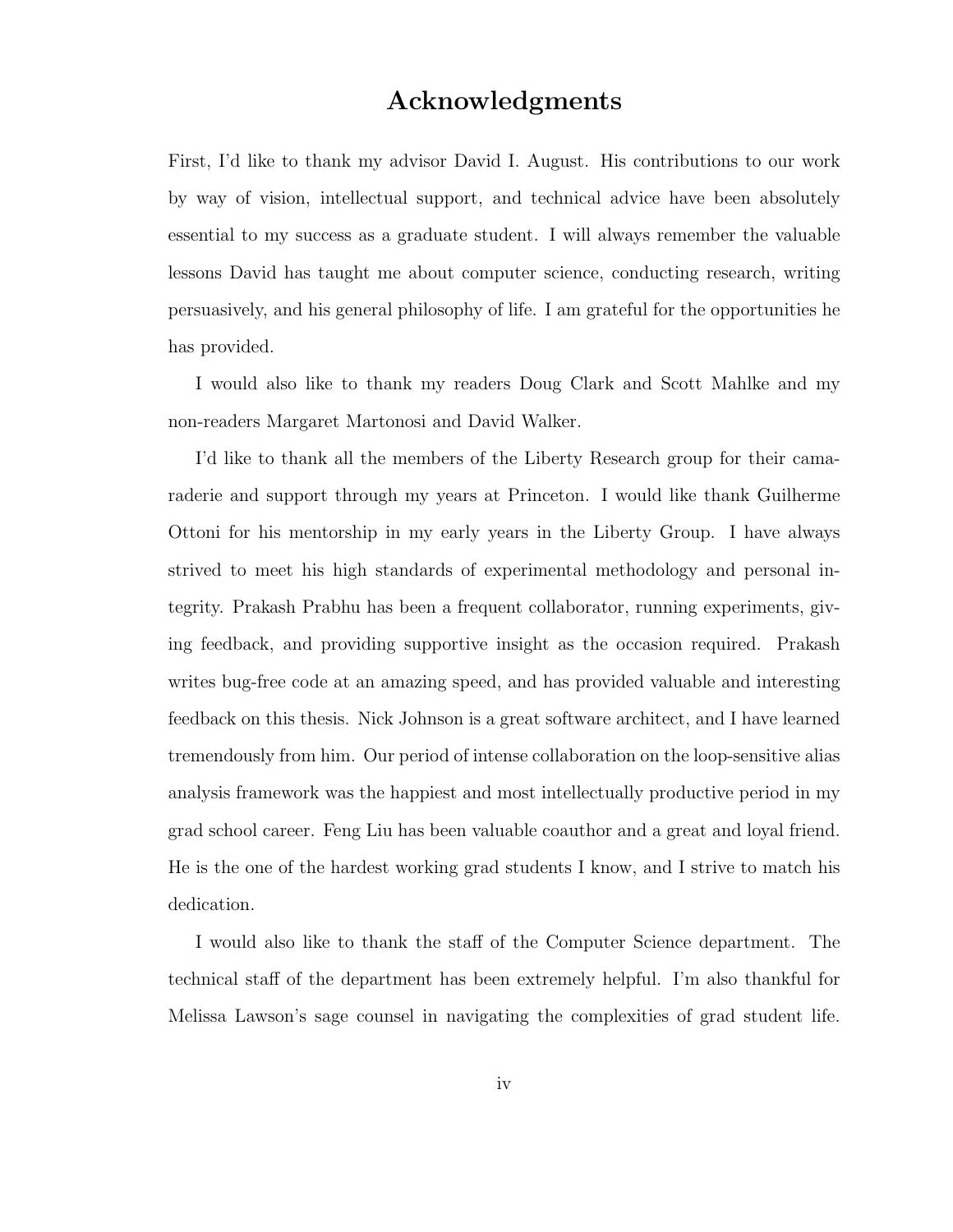Bob Dondero, Maia Ginsburg, and Donna Gabai, lecturers in courses I TA'd, have profoundly influenced the way I teach and the way I think about learning.

The compiler passes in this thesis are built on top of the LLVM compiler. The LLVM community has been very generous with their time, answering questions on IRC and responding to my bug reports. I have been consistently impressed with the high quality of the LLVM compiler infrastructure.

I am fortunate to have been born into a large and happy family. Without my parents' emotional support and wise advice, I would never have completed graduate school. I'm especially grateful for my grandparents' numerous trips to Princeton. It was a tremendous comfort to spend time with them. Their experience and optimism helped keep my problems in perspective. I'd also like to thank my brothers and sister: Jamie, Michael, Aaron, and Katie. A special thank-you must be expressed to Jamie. He has been a valuable and selfless coauthor on all of my papers and is presently finishing a PhD in computer science himself. I appreciate the time Jamie took away from his own research to help me meet paper deadlines.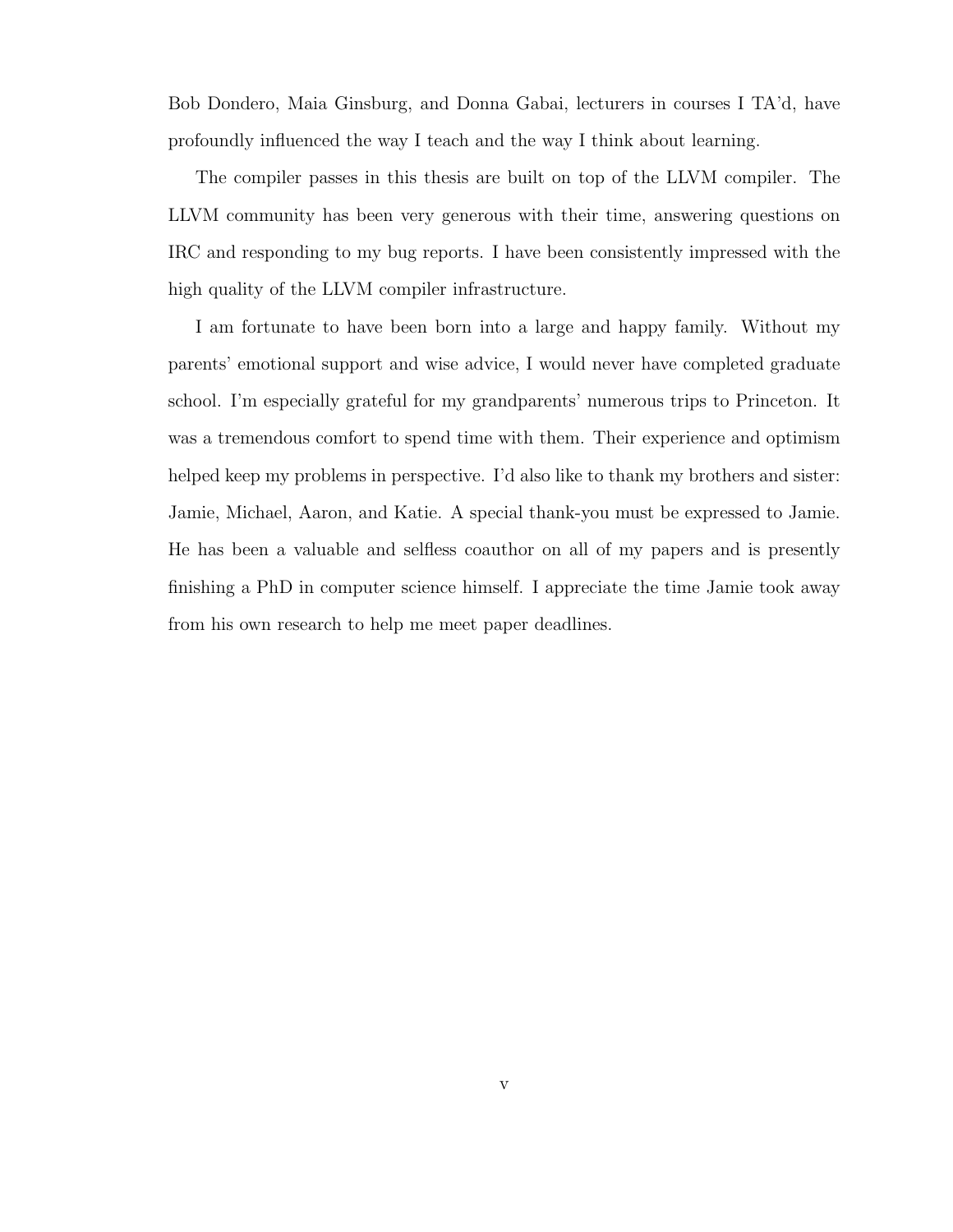# **Contents**

|                |              | iii                                           |                                                                       |       |  |  |
|----------------|--------------|-----------------------------------------------|-----------------------------------------------------------------------|-------|--|--|
|                |              |                                               |                                                                       | iv    |  |  |
| $\mathbf{1}$   | Introduction |                                               |                                                                       |       |  |  |
|                | 1.1          |                                               |                                                                       |       |  |  |
|                |              | 1.1.1                                         | Data Management and Communication Optimization                        | $5\,$ |  |  |
|                |              | 1.1.2                                         |                                                                       | 10    |  |  |
|                | 1.2          |                                               |                                                                       | 13    |  |  |
| $\overline{2}$ |              | <b>CPU-GPU Communication Management</b><br>14 |                                                                       |       |  |  |
|                | 2.1          |                                               |                                                                       | 17    |  |  |
|                | 2.2          | 19                                            |                                                                       |       |  |  |
|                |              | 2.2.1                                         |                                                                       | 19    |  |  |
|                |              | 2.2.2                                         | CPU-GPU Mapping Semantics                                             | 21    |  |  |
|                |              | 2.2.3                                         | Design and Implementation $\dots \dots \dots \dots \dots \dots \dots$ | 23    |  |  |
|                | 2.3          |                                               |                                                                       |       |  |  |
|                | 2.4          | Optimizing CPU-GPU Communication<br>26        |                                                                       |       |  |  |
|                |              | 2.4.1                                         |                                                                       | 27    |  |  |
|                |              | 2.4.2                                         |                                                                       | 29    |  |  |
|                |              | 2.4.3                                         |                                                                       | 29    |  |  |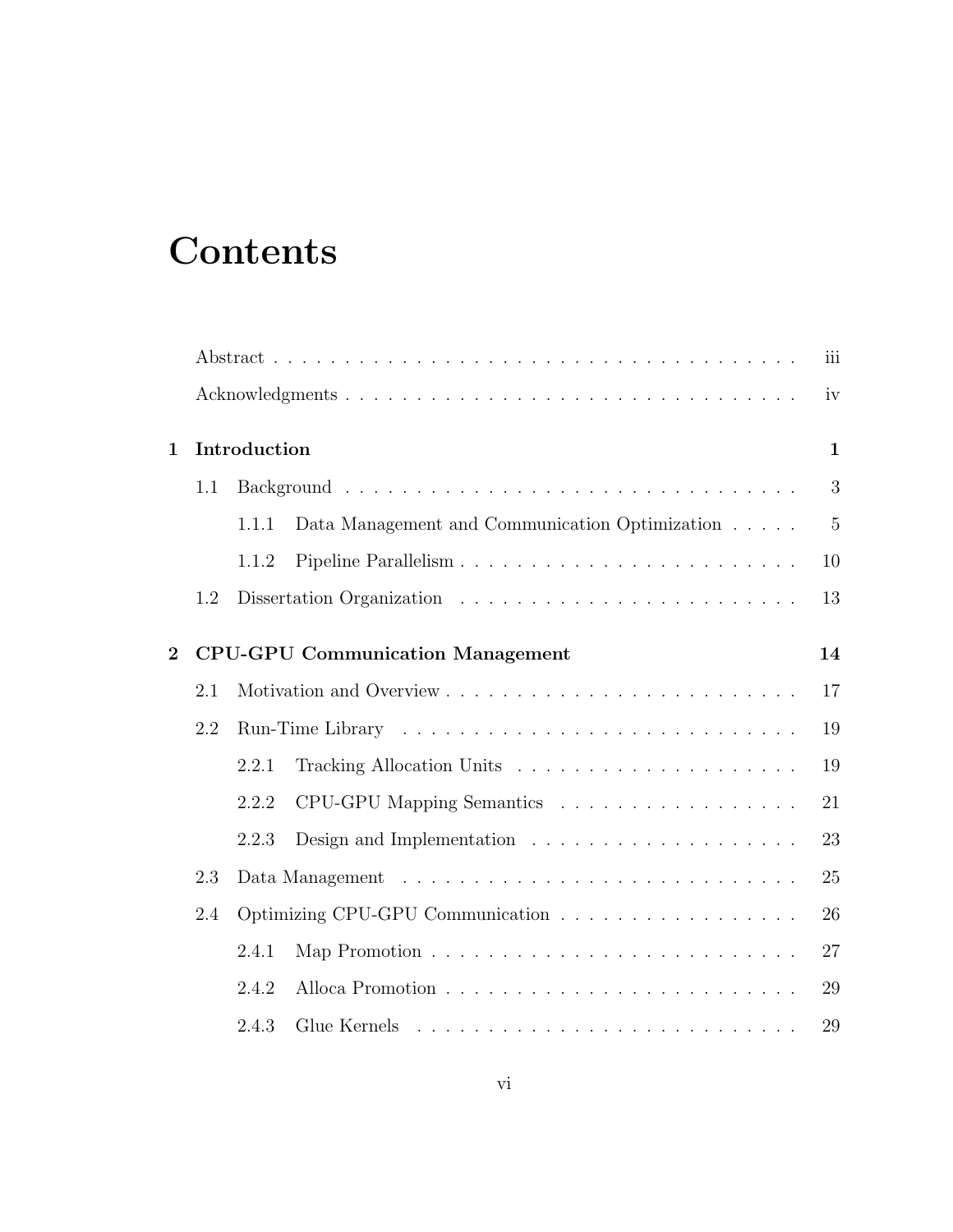| 3        |                                                                                    | <b>Dynamically Manage Data</b><br>31 |                                                                                     |    |  |  |  |  |
|----------|------------------------------------------------------------------------------------|--------------------------------------|-------------------------------------------------------------------------------------|----|--|--|--|--|
|          | 3.1                                                                                |                                      |                                                                                     |    |  |  |  |  |
|          |                                                                                    | 3.1.1                                | Prior Approaches to Communication Optimization                                      | 34 |  |  |  |  |
|          |                                                                                    | 3.1.2                                | Relation of Prior Work to DyManD                                                    | 35 |  |  |  |  |
|          | 3.2                                                                                |                                      | Design and Implementation $\ldots \ldots \ldots \ldots \ldots \ldots \ldots \ldots$ | 36 |  |  |  |  |
|          |                                                                                    | 3.2.1                                |                                                                                     | 37 |  |  |  |  |
|          |                                                                                    | 3.2.2                                |                                                                                     | 39 |  |  |  |  |
|          |                                                                                    | 3.2.3                                |                                                                                     | 43 |  |  |  |  |
| 4        |                                                                                    |                                      | <b>Pipelining by Replication</b>                                                    | 45 |  |  |  |  |
|          | 4.1                                                                                |                                      |                                                                                     | 48 |  |  |  |  |
|          |                                                                                    | 4.1.1                                | Prior Approaches to Pipelining                                                      | 48 |  |  |  |  |
|          |                                                                                    | 4.1.2                                | Communication and Partitioning                                                      | 49 |  |  |  |  |
|          |                                                                                    | 4.1.3                                |                                                                                     | 53 |  |  |  |  |
|          |                                                                                    | 4.1.4                                |                                                                                     | 55 |  |  |  |  |
|          | 4.2<br>Design and Implementation $\dots \dots \dots \dots \dots \dots \dots \dots$ |                                      |                                                                                     |    |  |  |  |  |
|          |                                                                                    | 4.2.1                                | Random Number Generation and Malloc Folding                                         | 57 |  |  |  |  |
|          |                                                                                    | 4.2.2                                |                                                                                     | 59 |  |  |  |  |
|          |                                                                                    | 4.2.3                                |                                                                                     | 61 |  |  |  |  |
| $\bf{5}$ |                                                                                    | <b>Experimental Results</b>          |                                                                                     |    |  |  |  |  |
|          | 5.1                                                                                |                                      |                                                                                     |    |  |  |  |  |
|          |                                                                                    | 5.1.1                                |                                                                                     | 65 |  |  |  |  |
|          |                                                                                    | 5.1.2                                | Applicability Results and Analysis                                                  | 66 |  |  |  |  |
|          | Insensitivity Results and Analysis<br>5.1.3                                        |                                      |                                                                                     |    |  |  |  |  |
|          | 5.2                                                                                | 70                                   |                                                                                     |    |  |  |  |  |
|          | 5.3                                                                                | 72                                   |                                                                                     |    |  |  |  |  |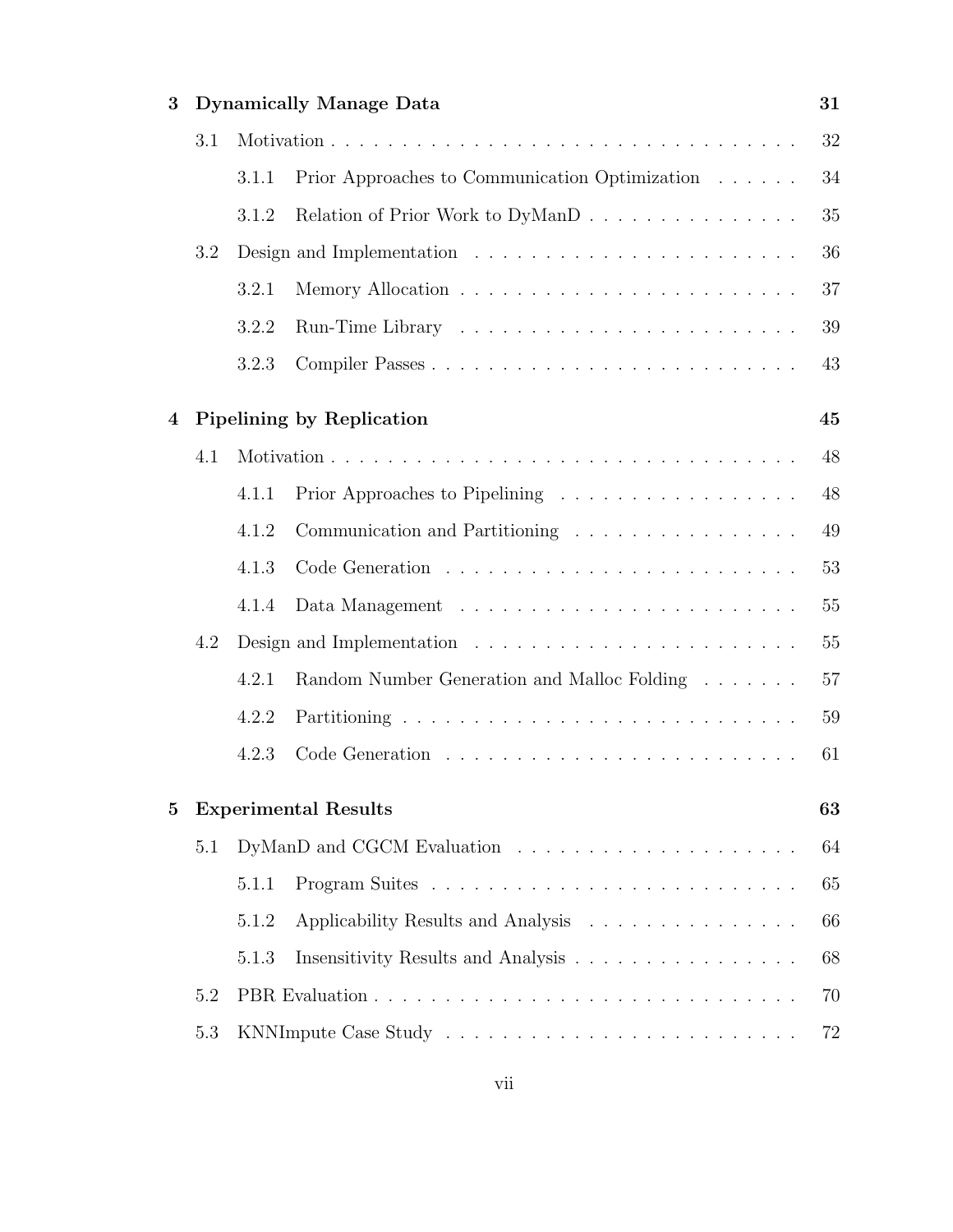| 6 Related Work |                              |  |  |  |  |
|----------------|------------------------------|--|--|--|--|
|                |                              |  |  |  |  |
|                |                              |  |  |  |  |
|                | 7 Conclusion and Future Work |  |  |  |  |
| 7.1            |                              |  |  |  |  |
| 72             |                              |  |  |  |  |
|                |                              |  |  |  |  |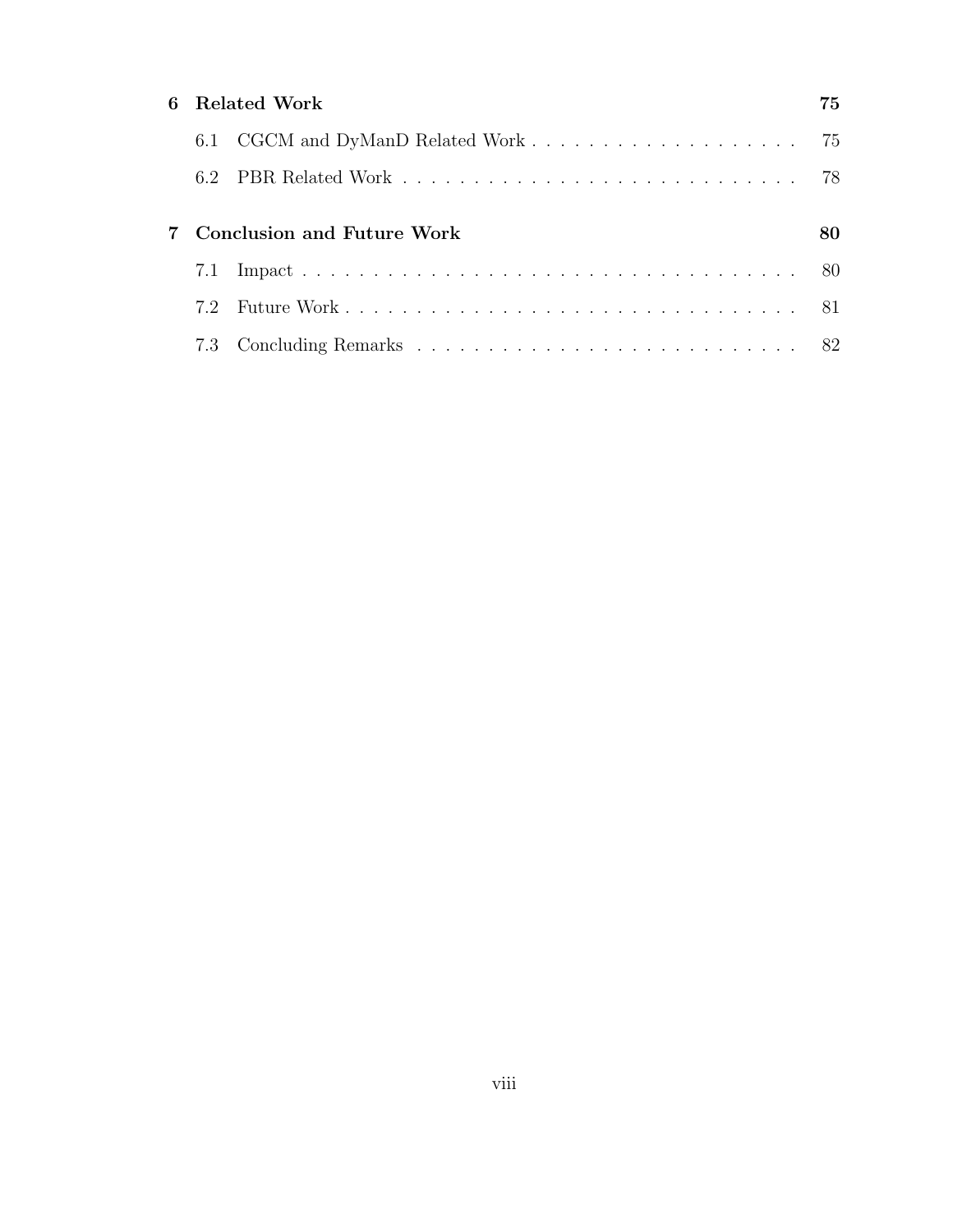# Chapter 1

# Introduction

Today, even entry-level PCs are equipped with GPUs capable of hundreds of GFLOPS performance. Real applications, rewritten to take advantage of GPUs, regularly achieve speedups between 4 and  $100 \times [17, 25, 59]$ . Unfortunately, most applications do not use GPUs. The dominant paradigm for GPU-driven parallelization is laborious, requiring intensive effort to manually write and optimize code for GPUs. These high costs prevent widespread use of GPU parallelism.

GPU programming is difficult because GPU compilers have not provided adequate abstractions, forcing programmers to understand many low-level hardware details. Production GPU compilers require that programmers specify trade-offs between register spilling and number of parallel contexts, manage GPUs' complex memory hierarchy, efficiently communicate between CPU and GPU, and identify parallel work. GPU programmers are overwhelmed by implementation details. Consequently, highperformance GPU programming requires intimate knowledge of the GPU hardware. Furthermore, the lack of abstraction inhibits performance portability. Differences between GPU families or between different architectural generations in the same family can require substantial code revision for best performance.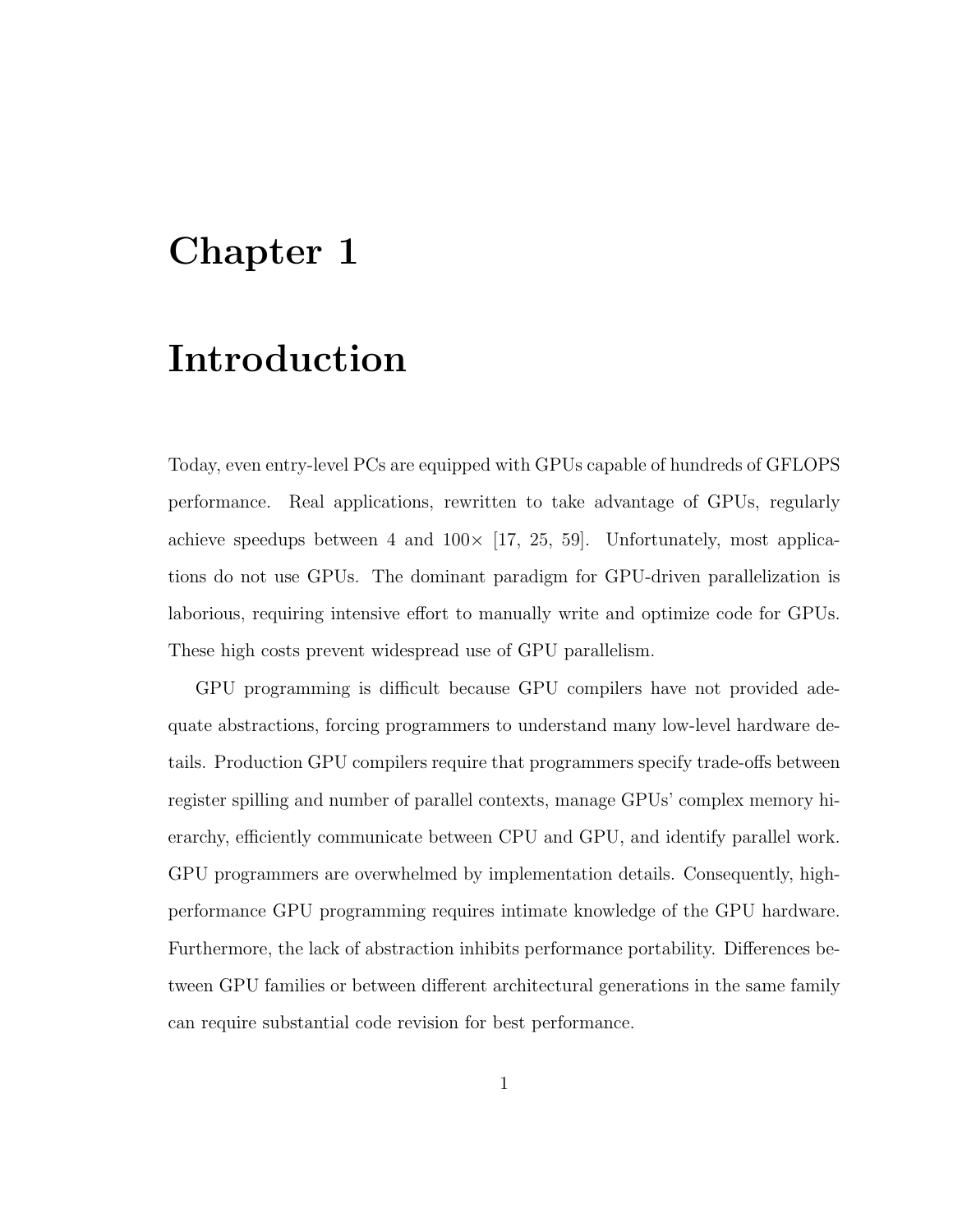For sequential CPU programming, even compilers for low-level programming languages like C provide a robust abstraction. C compilers optimize programs through instruction scheduling, register allocation, and vectorization to achieve high performance on diverse CPU architectures without programmer oversight or control. Sequential programmers apply architecture-specific optimizations only as a last resort when performance is critical and other options are exhausted. Consequently, sequential programmers focus on the high-level algorithmic issues and ignore the underlying architecture.

The sequential programming model offer excellent abstractions, but sequential CPU performance is no longer improving. The number of transistors per dollar per unit area continues to increase, but increased transistor counts no longer provide increased single-threaded performance due to power and thermal considerations. Since computer architects could not increase sequential performance, they rapidly increased parallel resources. Presently, these parallel resources are unused or underused by general-purpose applications due to the difficulties of parallel software development. GPU architectures are an extreme example of an architecture optimized for parallel resources at the expense of sequential performance and programmability.

Ideally, new developments in compiler technologies would provide simplicity, performance portability, and abstraction to parallel architectures. When superscalar architectures created opportunities for instruction-level parallelism (ILP), advances in computer architecture and compiler design allowed naïve programmers to benefit from ILP performance using sequential programming languages without understanding the underlying hardware.

Analyzing the features that made ILP successful and recreating them in the GPU context could enable ubiquitous transparent GPU parallelism for general purpose applications. Two problems inhibit transparent automatic parallelism for GPUs but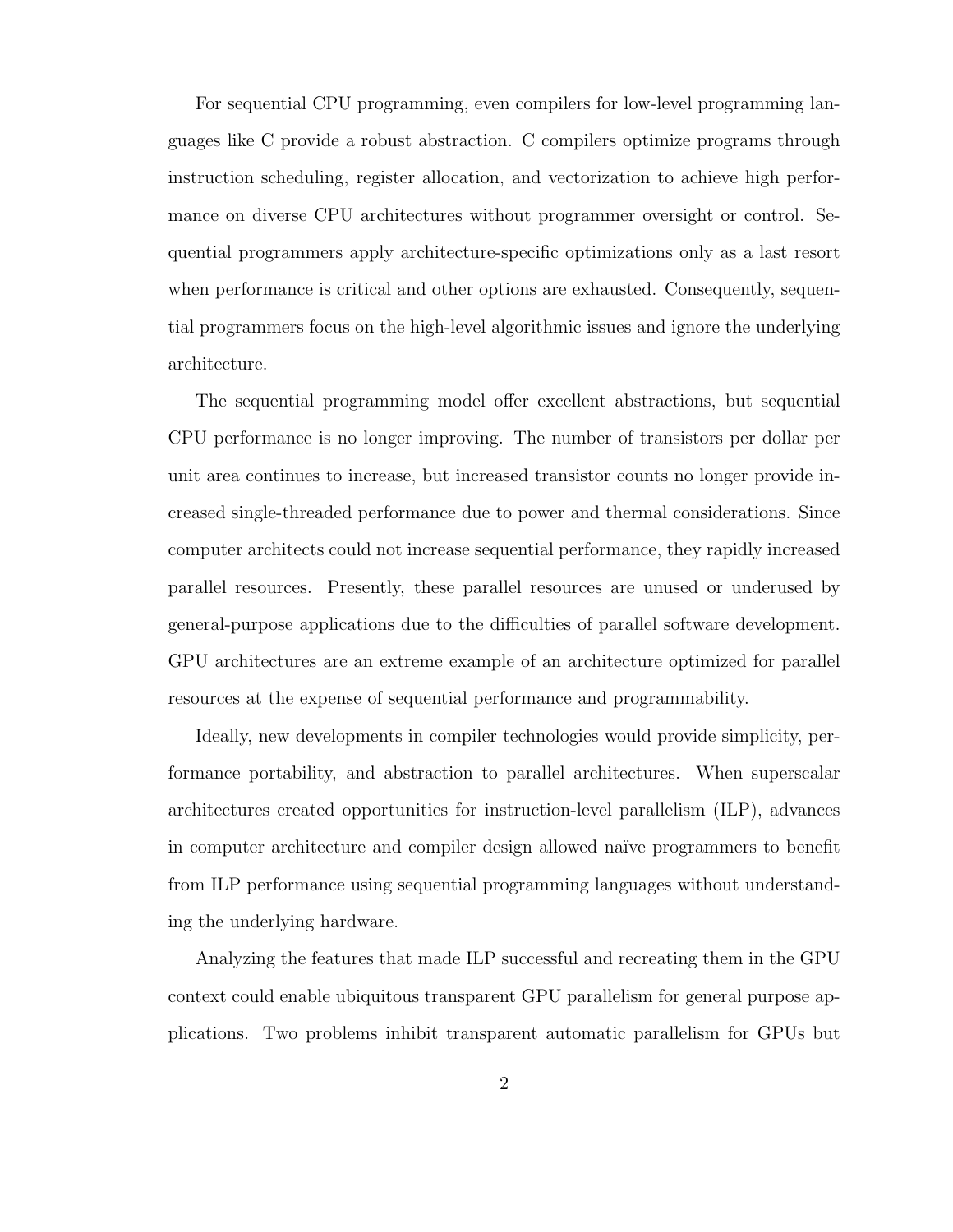are solved or mitigated for superscalar processors: memory consistency and cyclic dependences. Superscalar processors resolve these problems using strong memory consistency guarantees and pipelining, respectively. To guarantee strong memory consistency, unicore superscalar processors provide a single shared memory and insure memory operations commit in program order. To manage cyclic dependences, superscalar architectures use pipelining and value forwarding to allow execution to begin before all of an instruction's dependences are satisfied.

To improve the ease of GPU programming, this dissertation presents a system for fully-automatic parallelization for C and  $C++$  codes for GPUs. The system consists of a compiler and a run-time system. The compiler generates pipeline parallelizations for GPUs and the run-time system provides software-only shared memory. The main contributions are: the first automatic data management and communication optimization framework for GPUs and the first automatic pipeline parallelization system for GPUs.

With these components the compiler can automatically parallelize programs with recursive data-structures and complex unpredictable dependences previously thought unsuitable for GPUs. The system's fully-automatic performance is evaluated on a variety of applications and compared against the results of expert manual GPU parallelizations, where they exist.

### 1.1 Background

GPUs originated in the early 1980s as special purpose hardware devices designed to render three-dimensional graphics [15]. Consequently, it is remarkable that the highest performance general-purpose processor in many computers is the GPU. Three trends caused the current state of GPU architectures: integration, programmability,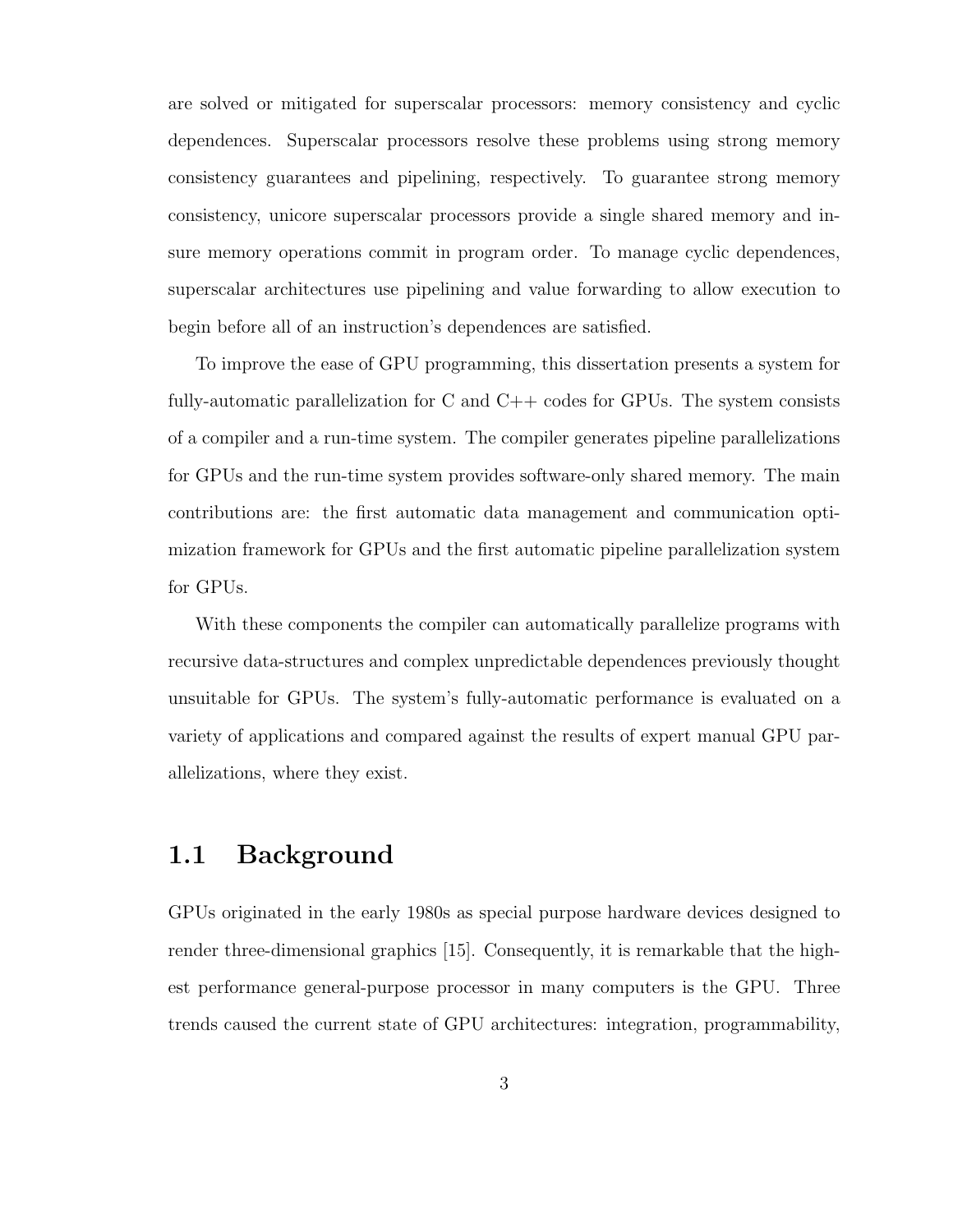and parallelism. The original GPU implementation [15, 16] consisted of twelve fixedfunction vector processor chips connected in a pipeline. Rapidly increasing transistor counts eventually allowed a single chip to implement all the functions necessary for three-dimensional rendering. At the same time, graphics programmers demanded increasingly flexible hardware. Over time, each component in the original graphics pipeline gained generality, but retained different programming interfaces and different limitations. Eventually, computer-architects combined each of the semi-general components into a single unified shader [35]. Unified shaders improved programmability and ease of use by providing a single general interface to programmers and simplifying hardware design. Computer architects increased GPU architectures' parallel resources since their target application, three-dimensional rendering, is embarrassingly parallel. As a result of these three trends, modern GPUs are highly-parallel general-purpose architectures. GPUs lack robust memory consistency guarantees, flexible virtual memory, and fine grained synchronization primitives because these features are not needed for three dimensional rendering.

Even before the development of unified shaders and full generality, programmers began to see the performance potential of GPUs. For certain massively parallel problems, programmers were able to achieve impressive performance gains [58, 66, 67]. However, programming GPUs required translating programs into graphical operations, executing the operations on the GPU, and then reinterpreting the results of the graphical operations in terms of the original problem. At that time, writing programs for the GPU required deep knowledge of graphics, GPU hardware, and algorithms. The Brook for GPUs language and compiler dramatically eased GPU programming by automatically compiling from a C-like language to graphics primitives [12]. Brook for GPUs dramatically increased the level of program abstraction,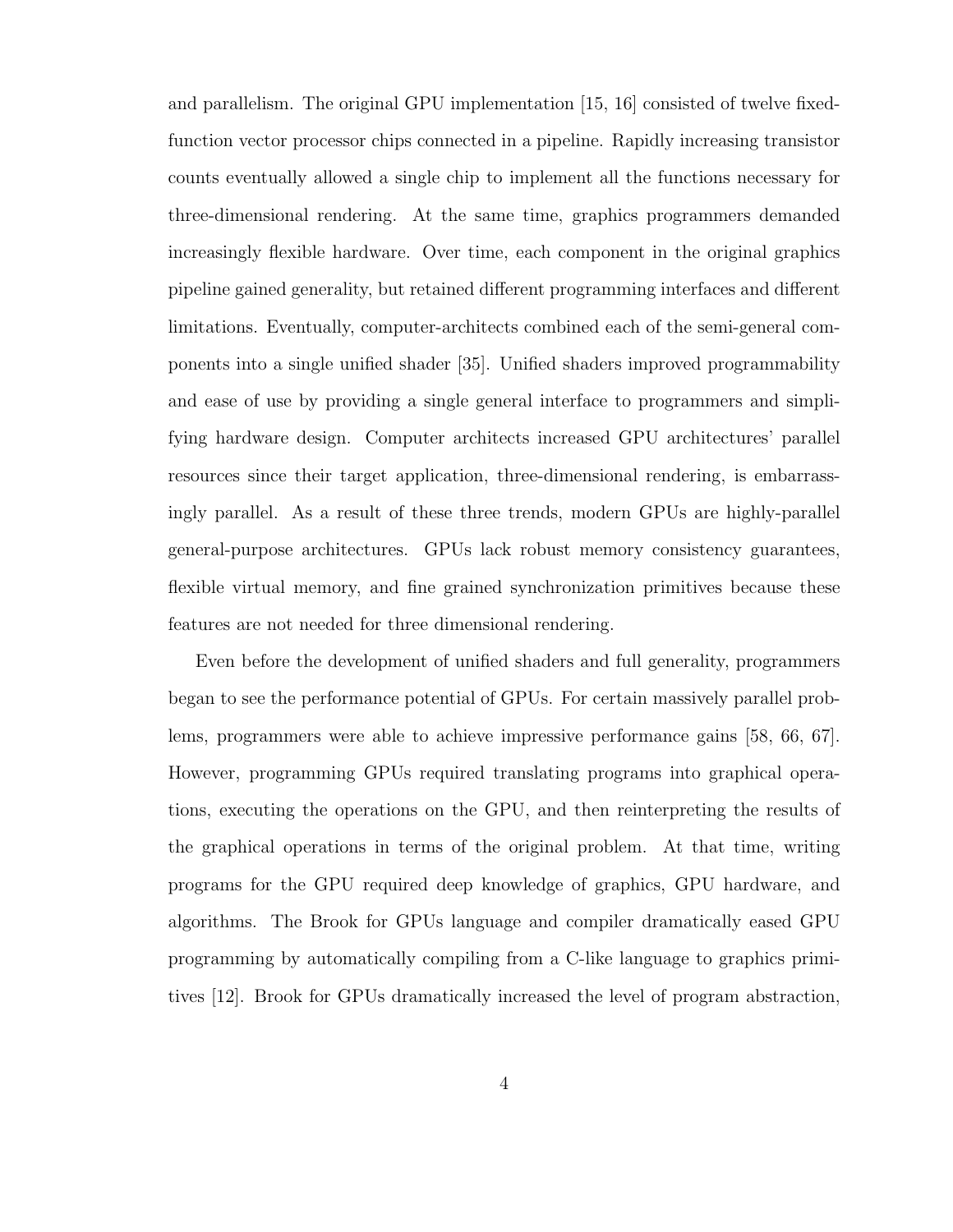allowing programmers to focus on parallelization and performance tuning instead of translating programs into graphics primitives.

In 2007, NVIDIA released CUDA [44], a language and compiler derived from Brook for GPUs. CUDA bypasses the graphics APIs to target GPU hardware directly. In 2008, the Khronos Group standardized OpenCL, a standardized language for GPU programming [31]. However, GPU programming remains more complex than CPU programming.

#### 1.1.1 Data Management and Communication Optimization

Parallelizing code for GPUs is difficult because CPUs and GPUs have separate memories, and neither has access to the other's memory. In order to share data-structures between CPU and GPU, programs must communicate data between CPU and GPU memories. In this work, *managing* data means determining what data to communicate between CPU and GPU memories to achieve a consistent program state. For performance, communication should follow acyclic patterns, since cyclic copying between CPU and GPU memories requires frequent synchronization and places communication latency on the program's critical path. *Optimizing* communication means replacing naïve cyclic communication patterns with efficient acyclic ones.

Data management presents a major problem for GPU parallelizations. The code in Listing 1 copies an array of strings to and from GPU memory, allocating and freeing memory as necessary. Almost every line of code in the example involves communication, not useful computation. The example code manages data by copying data between CPU and GPU memories using memcpy-style functions provided by the CUDA API [45]. Low-level memcpy-style pointer manipulation is notoriously difficult for programmers. For real codes, the hazards of manually copying to the GPU include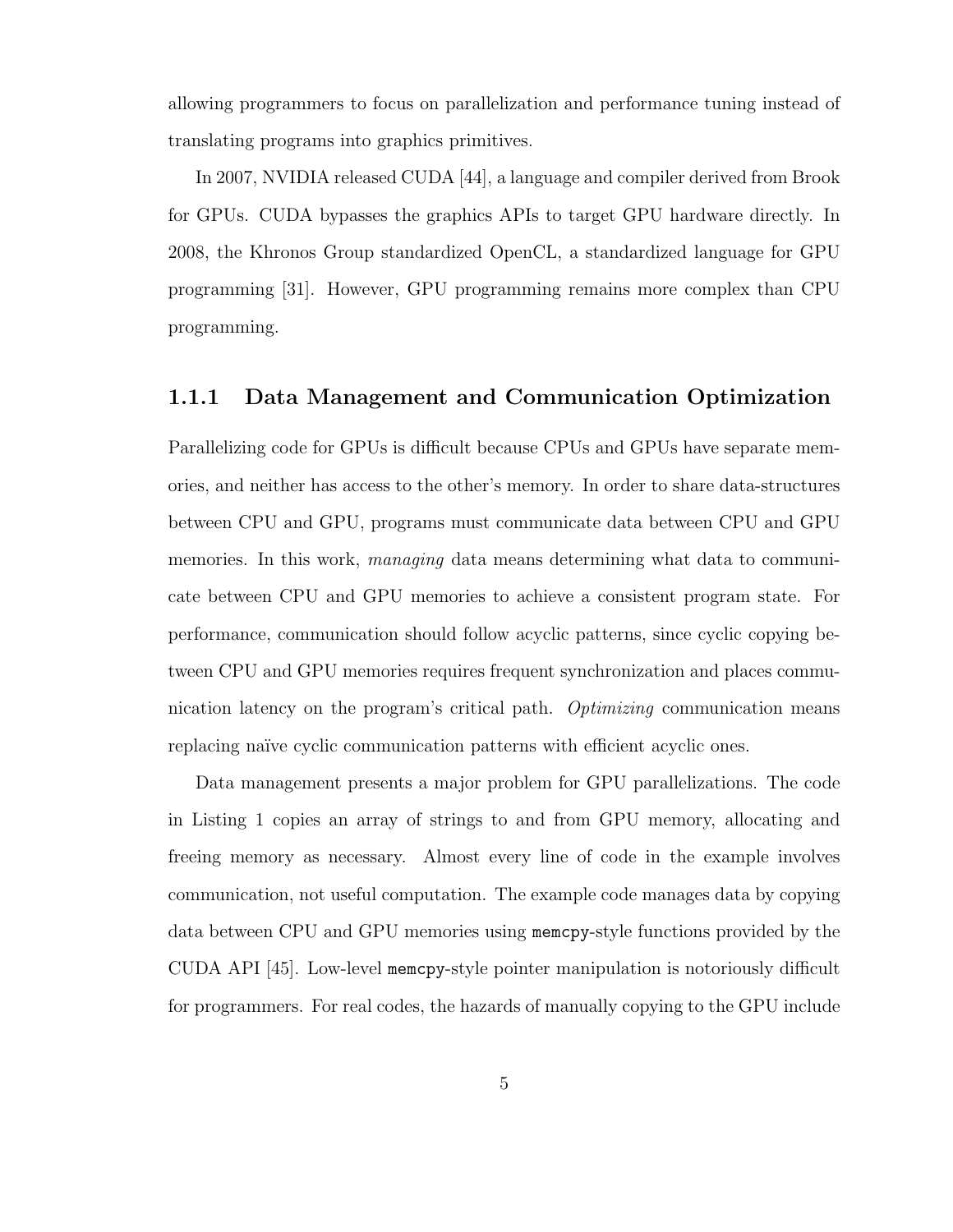```
Listing 1: Manual explicit CPU-GPU memory management
    char *h_harx[W] = \{"as a book where men May read strange matters",
     . . .
    };
\Box _global_ void kernel(unsigned i, char **d_array);
    void bar(\text{unsigned N}) {
      /* Copy elements from array to the GPU */\blacksquare char *h_d_array[M];
for (unsigned i = 0; i < M; ++i) {
size_t size = \text{strlen}(\text{h}\text{-}\text{h}\text{-}\text{array}[i]) + 1;\Box cudaMalloc(h_d_array + i, size);
\blacksquare cudaMemcpy(h_d_array[i], h_h_array[i], size,
■ cudaMemcpyHostToDevice);
\Box/* Copy array to the GPU */\blacksquare char **d_d_array;
\Box cudaMalloc(&d_d_array, sizeof(h_d_array));
\Box cudaMemcpy(d_d_array, h_d_array, sizeof(h_d_array),
■ cudaMemcpyHostToDevice);
\Box for(unsigned i = 0; i < N; ++i)
■ kernel \lt \lt \lt 30, 128 \gt \gt \gt (i, d_d_{array});\frac{1}{2} Free the array \frac{1}{2}\Box cudaFree(d_d_array);
      \frac{1}{2} Copy the elements back, and free the GPU copies \frac{1}{2}for (unsigned i = 0; i < M; ++i) {
size_t size = \text{st}rlen(h_h_array[i]) + 1;
\blacksquare cudaMemcpy(h_h_array[i], h_d_array[i], size,
■ cudaMemcpyDeviceToHost);
\Box cudaFree(h_d_array[i]);
\begin{array}{ccc} \square & \end{array}}
    \Box Useful work \Box Communication \Box Kernel spawn
```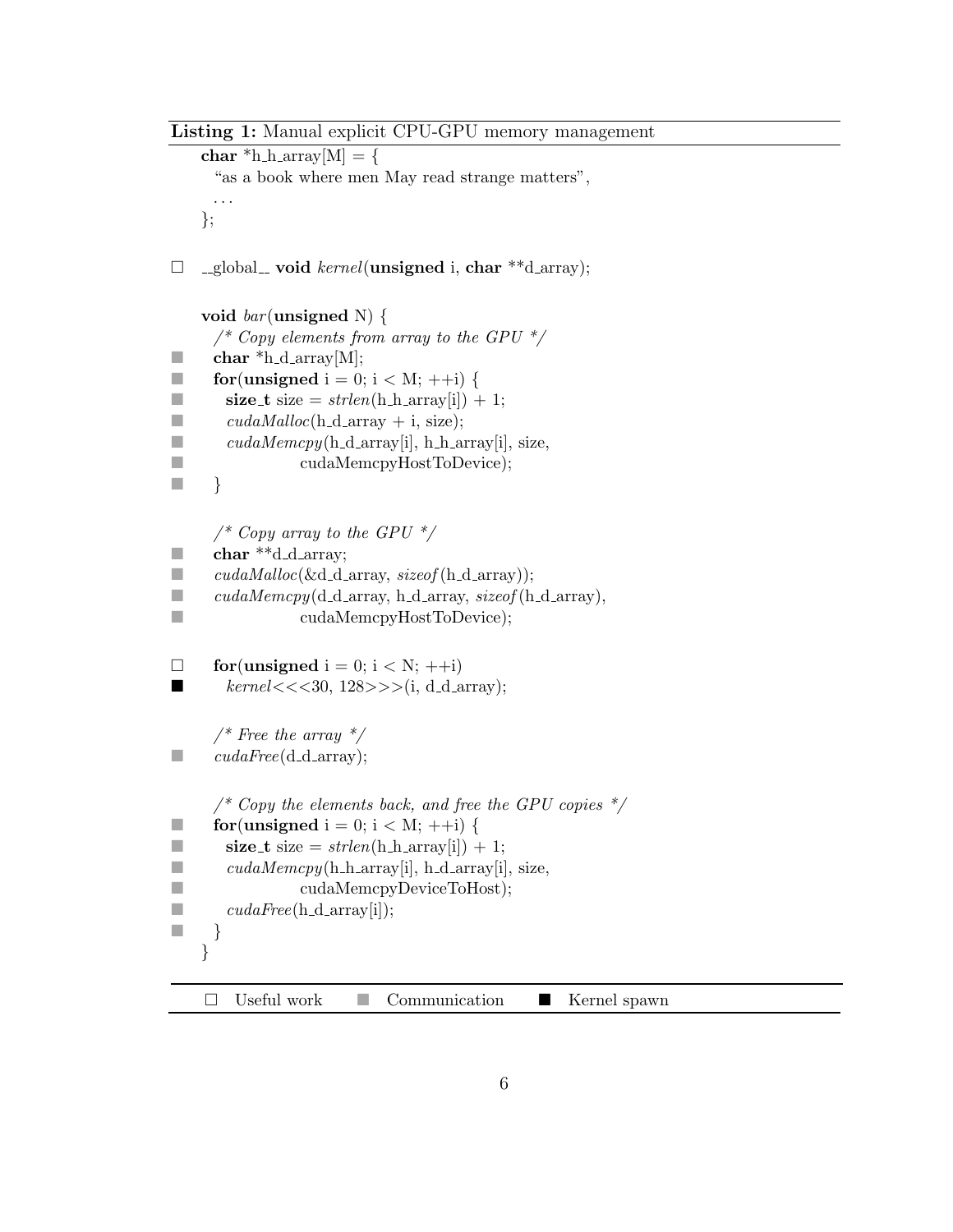

Figure 1.1: Execution schedules for naïve cyclic, inspector-executor, and acyclic communication patterns

subversive type casting, pointer aliasing, complex data-structures, dynamic memory allocation, and pointer arithmetic.

Acyclic CPU-GPU communication patterns are much more efficient than cyclic ones. Figure 1.1 shows an example program's execution schedule using cyclic and acyclic communication. For cyclic communication, communication latency is on the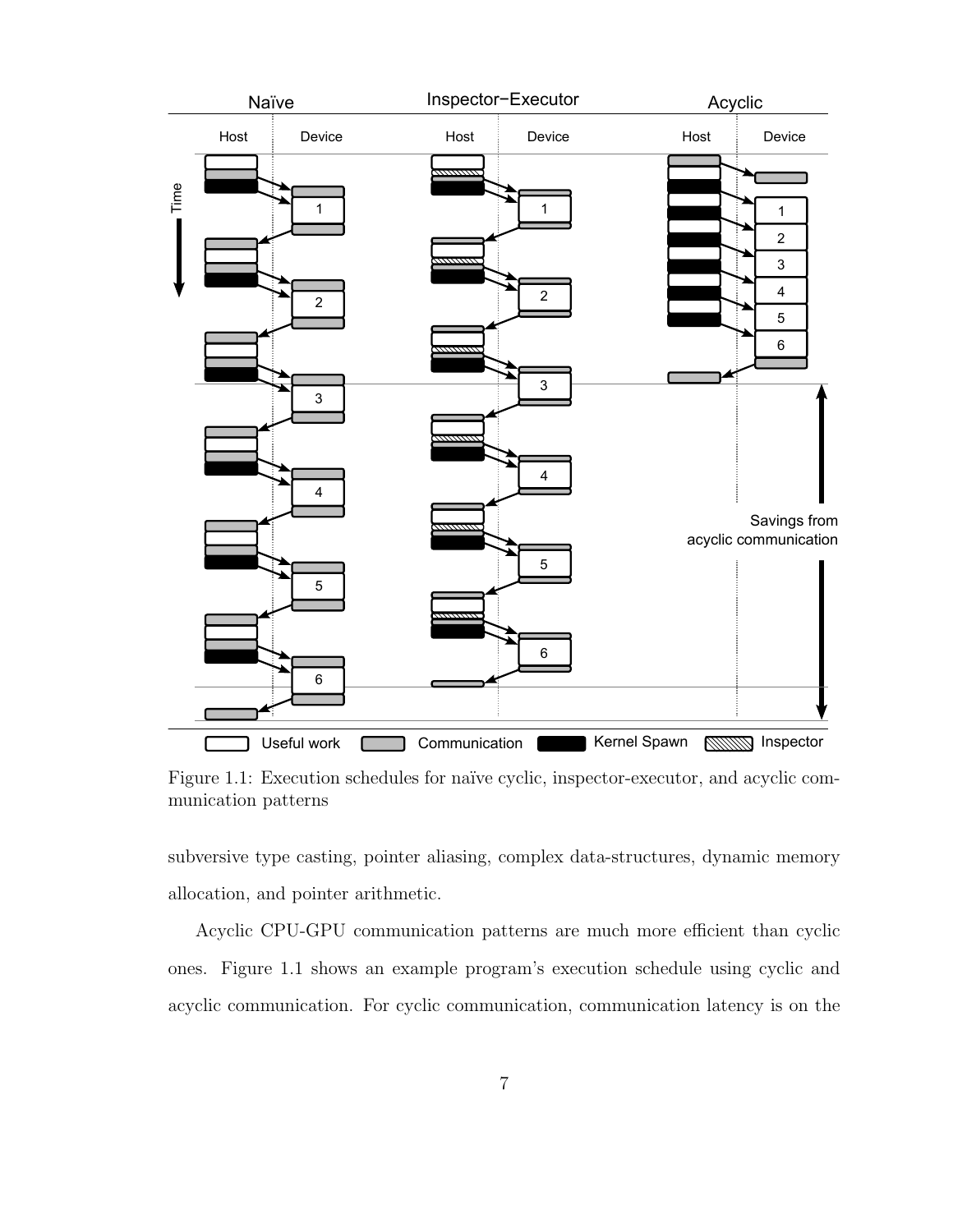|                             | Data<br>Management | Comm.<br>Opti. | Requires |     |          | Applicability |                      |                       |                    |                    |
|-----------------------------|--------------------|----------------|----------|-----|----------|---------------|----------------------|-----------------------|--------------------|--------------------|
| Framework                   |                    |                | Annot.   | ТT  | AA       | CPU-<br>GPU   | Aliasing<br>Pointers | Pointer<br>Arithmetic | Max<br>Indirection | Stored<br>Pointers |
| JCUDA [73]                  | Annotat.           | $\times$       | Yes      | No  | No.      | √             | $\times$             | $\times$              | $\infty$           | $\times$           |
| Named<br>Regions $[23, 36]$ | Annotat.           | $\times$       | Yes      | No  | $\rm No$ | $\checkmark$  | $\times$             | $\times$              |                    | $\times$           |
| Affine [64]                 | Annotat.           | Annotat.       | Yes      | No  | No.      | $\checkmark$  | $\times$             | $\times$              |                    | $\times$           |
| IE $[7, 40, 61]$            | Dynamic            | $\times$       | Yes      | No  | No       | $\times$      | $\times$             | $\times$              |                    | $\times$           |
| CGCM [28]                   | Static             | Static         | No       | Yes | Yes      | $\checkmark$  |                      |                       | $\overline{2}$     | $\times$           |
| GMAC <sup>[20]</sup>        | Annotat.           | Dynamic        | Yes      | No  | No       | $\checkmark$  |                      | $\checkmark$          | $\infty$           |                    |
| $DyManD$ [27]               | Dynamic            | Dynamic        | No       | No  | No       | √             |                      |                       | $\infty$           |                    |

Table 1.1: Comparison between communication optimization and management systems (Annot: Annotation, TI: Type-Inference, AA: Alias Analysis)

program's critical path, and the program achieves limited parallelism between CPU and GPU execution. By contrast, the acyclic communication pattern keeps communication latency off the program's critical path and allows concurrent CPU and GPU execution.

In order to reduce errors and improve productivity, prior work proposes a variety of manual, semi-automatic, and fully-automatic techniques for data management and communication optimization. Table 1.1 summarizes the differences between various techniques. CGCM and DyManD will both be presented in this dissertation.

Data management techniques can be categorized as annotation-based, static, or dynamic. Annotation-based data management techniques require programmers to indicate when to transfer data-structures between CPU and GPU memories. These techniques hide the underlying complexity of the memcpy-style interface, but still require programmers to know what data should be copied between CPU and GPU memories and when to copy it.

By contrast, static and dynamic techniques automatically manage data without programmer effort. Using static or dynamic data management, programmers can write the example code in Listing 1 as Listing 2. Static data management techniques automatically transfer data between CPU and GPU memories, but rely on strong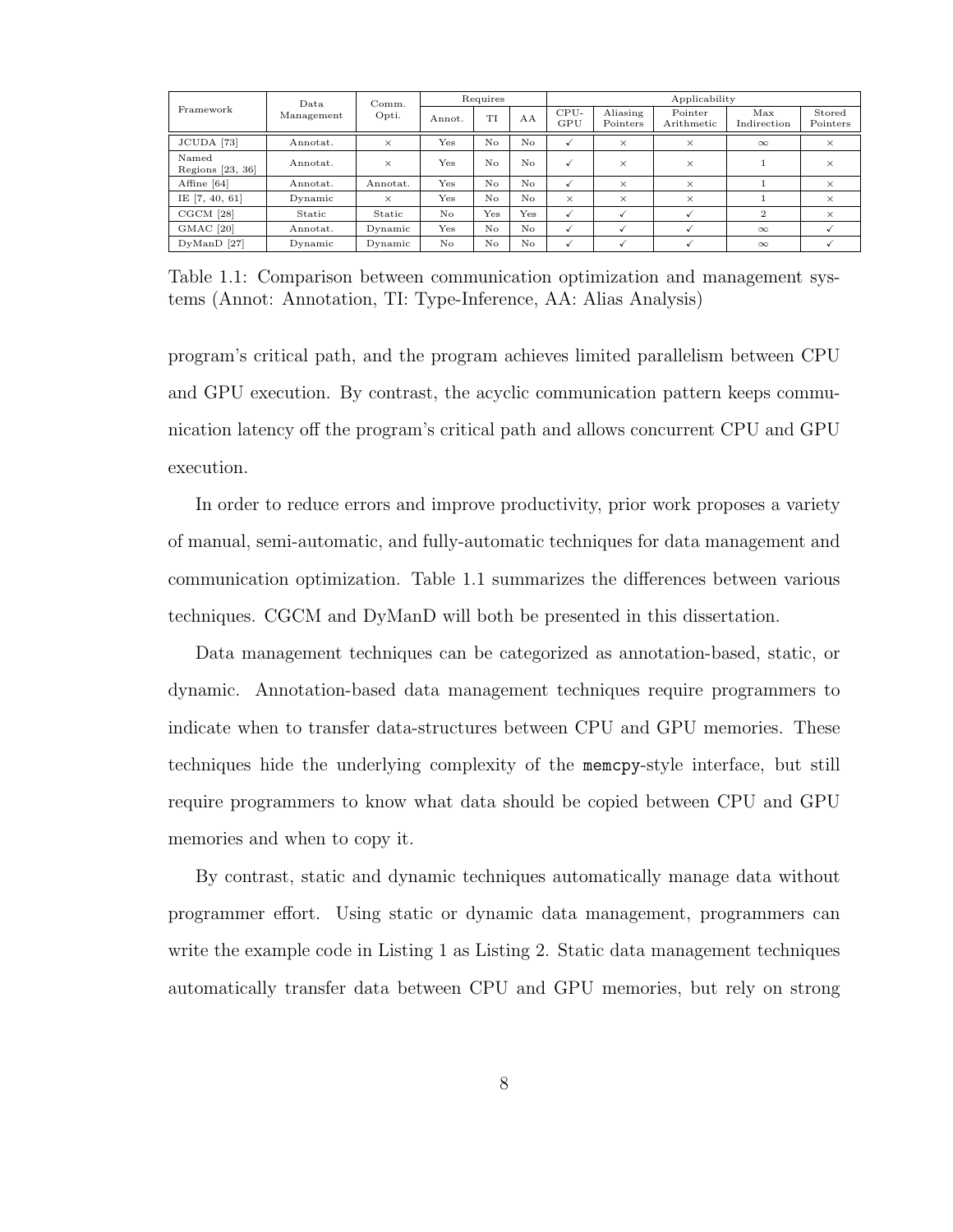Listing 2: Automatic implicit CPU-GPU memory management

```
char *h_harary[M] = \{"as a book where men May read strange matters",
     . . .
    };
\Box _global_ void kernel(unsigned i, char **d_array);
    void foo(unsigned N) {
\Box for(unsigned i = 0; i < N; ++i) {
       kernel \lt \lt \lt 30, 128 \gt \gt \lt (i, h_harrow);
     }
    }
    \Box Useful work \Box Communication \Box Kernel spawn
```
static analysis. When static analysis is too imprecise, the programmer must manage data. The quality of static analysis varies unpredictably between compilers. For example, the PGI compiler [64] can only manage communication for data-structures that are marked with the restrict keyword and accessed exclusively in an affine manner. If any either of these conditions are not met, the programmer must supplement PGI's static communication management with annotations or manual communication management.

Dynamic techniques manage data based on information determined at run-time. The information gathered at run-time is more accurate and complete than the results of static analysis. Consequently, dynamic communication management techniques can manage a wider variety of data-structures. For example, CGCM [28] can manage all pointer-free data-structures as well as data-structures with constant pointers to pointer-free data-structures.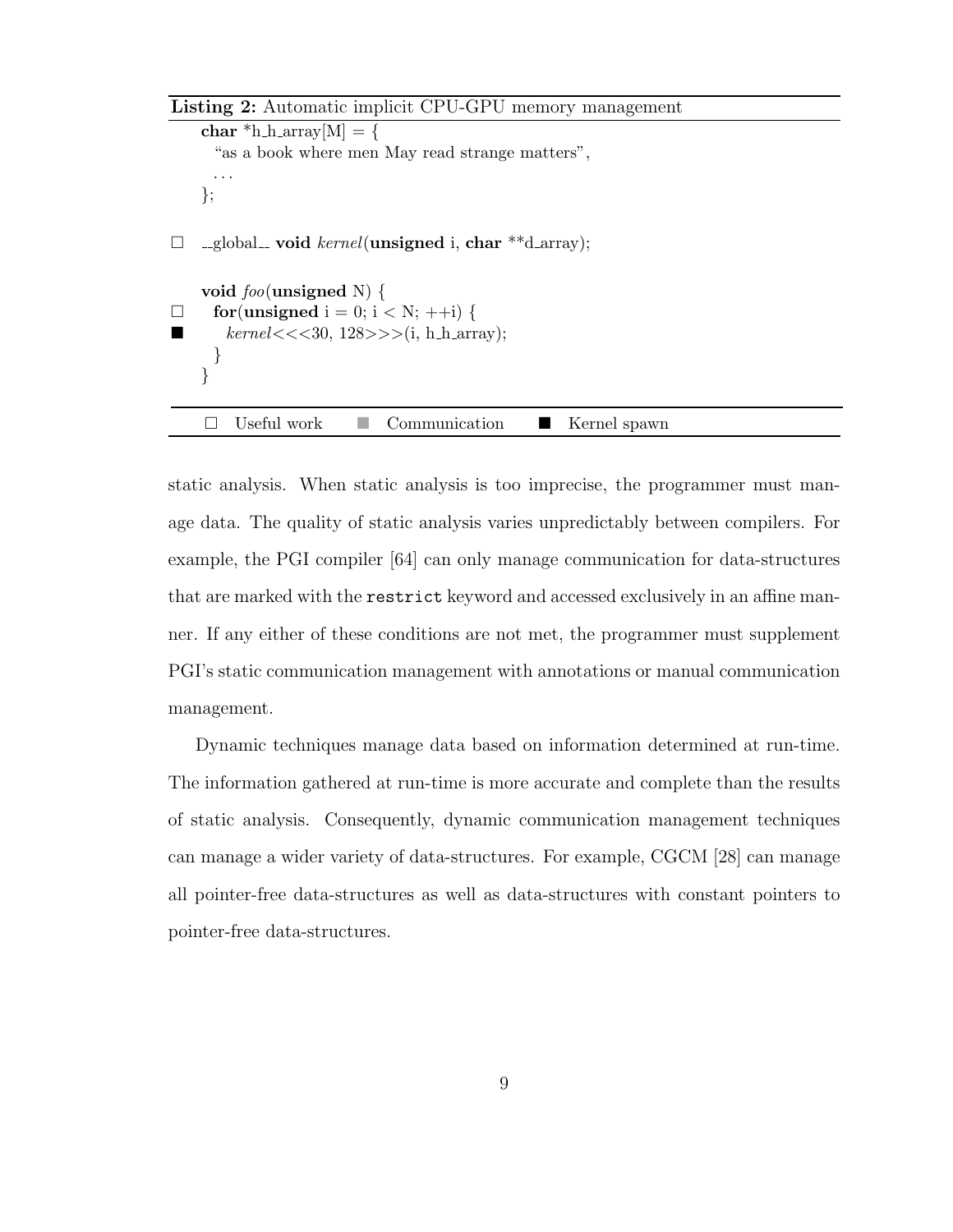To improve performance, most frameworks also offer communication optimization. Like data-management, the techniques can be classified as annotation-based, static, or dynamic. Just as with data management, dynamic communication is preferable.

Many data-management and communication optimization frameworks have restricted applicability for codes with pointers. The underlying problem is ensuring the CPU and GPU only dereference pointers to their respective memory-spaces. This problem is complicated for weakly typed languages like C and C++ in which it is undecidable whether a value is a pointer or not. CGCM partially solves this problem by using a sophisticated typing system to determine which values are pointers and to translate them when copying data between CPU and GPU memories. GMAC [20] and DyManD employ run-time libraries to allocate data-structures in CPU and GPU memories at matching addresses.

#### 1.1.2 Pipeline Parallelism

Scientific codes already benefit from GPU's enormous parallel resources, but extending these results to general-purpose codes is challenging. GPUs are well suited loops with fine-grained independent iterations. Unfortunately, current GPU parallelization techniques are rarely applicable to non-scientific codes, due to frequent loop-carried dependences.

Pipeline parallelism extends the applicability of GPUs by exposing independent work units for code with loop-carried dependences. A pipeline consists of several stages distributed over multiple threads. Each stage executes in parallel with data passing from earlier to later stages through high-speed queues. Automatic pipeline parallelization techniques [46, 54, 55] construct pipelines from sequential loops by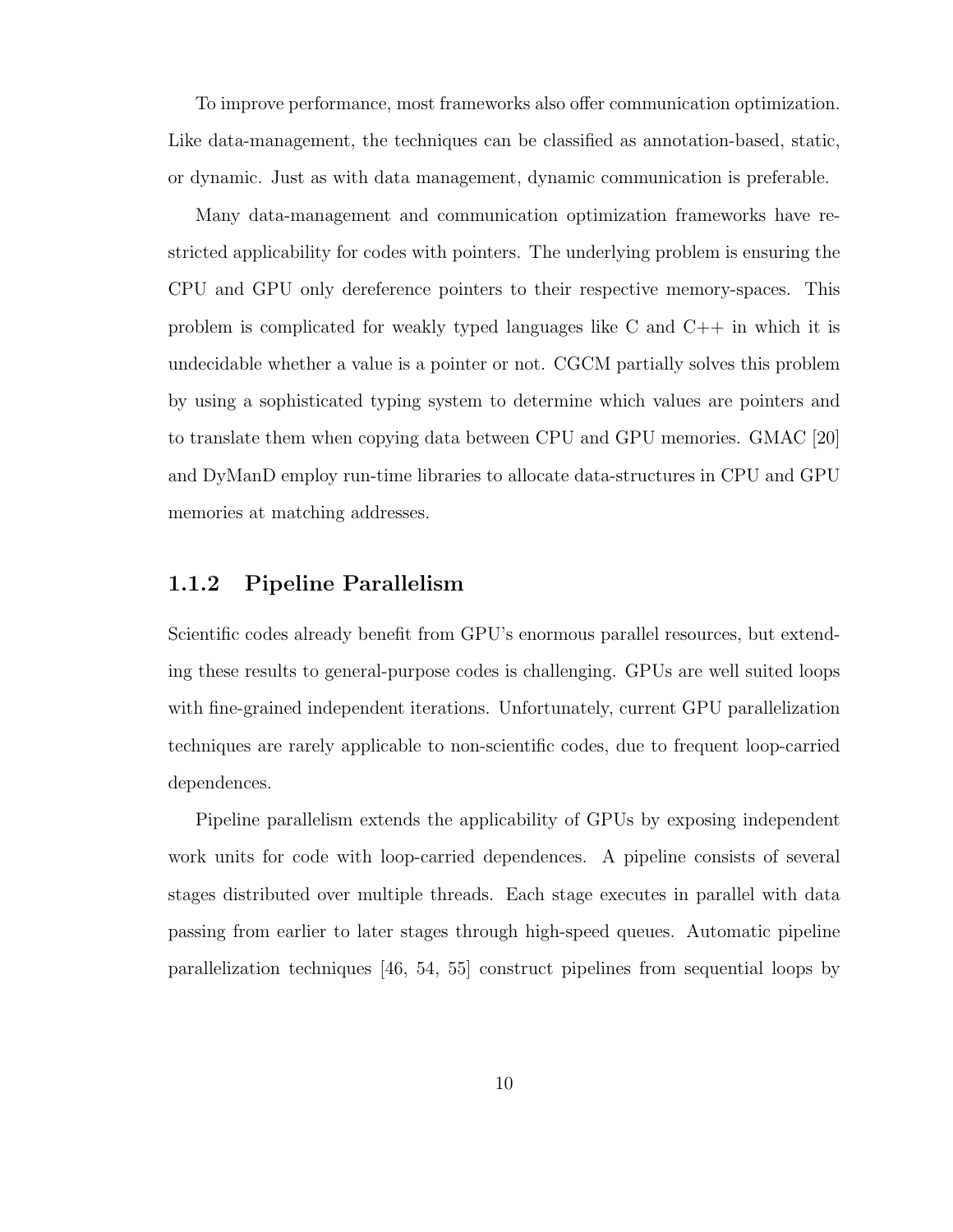partitioning instructions into different stages. Careful partitioning segregates dependent and independent operations. Stages with loop-carried dependences are called sequential stages; stages without loop-carried dependences are called *parallel stages*. Each iteration of a parallel stage can execute independently on different processors.

Manual pipeline parallelization techniques already target GPUs. Udupa et al. [69] use the StreamIt programing language [65] to manually parallelize the entire StreamIt benchmark suite for GPUs to achieve a speedup of over 5.5×. Many programmers consider explicit manual pipelining parallelization unnatural and therefore prefer automatic parallelization approaches.

Unfortunately, there are several difficulties in translating pipelining's success on multi-core and cluster architectures to CPU-GPU systems. All prior automatic pipelining techniques make assumptions about hardware that are incompatible with GPUs [26, 46, 54, 71]. Prior techniques assume a symmetric multiprocessing (SMP) architecture with shared memory and high-performance queues. CPU-GPU systems are asymmetric multiprocessing (AMP) architectures with a divided memory space and no hardware or software queue implementation. Each assumption presents an obstacle for pipelined parallelism on GPUs.

• Prior pipeline parallelization techniques assign instructions to stages based on the implicit assumptions that the performance of each thread is identical and the communication cost between stages is equal. AMP architectures invalidate this assumption. The naïve strategy of assigning sequential stages to fast CPU cores and parallel stages to numerous GPU cores ignores the significant performance impact of CPU-GPU communication.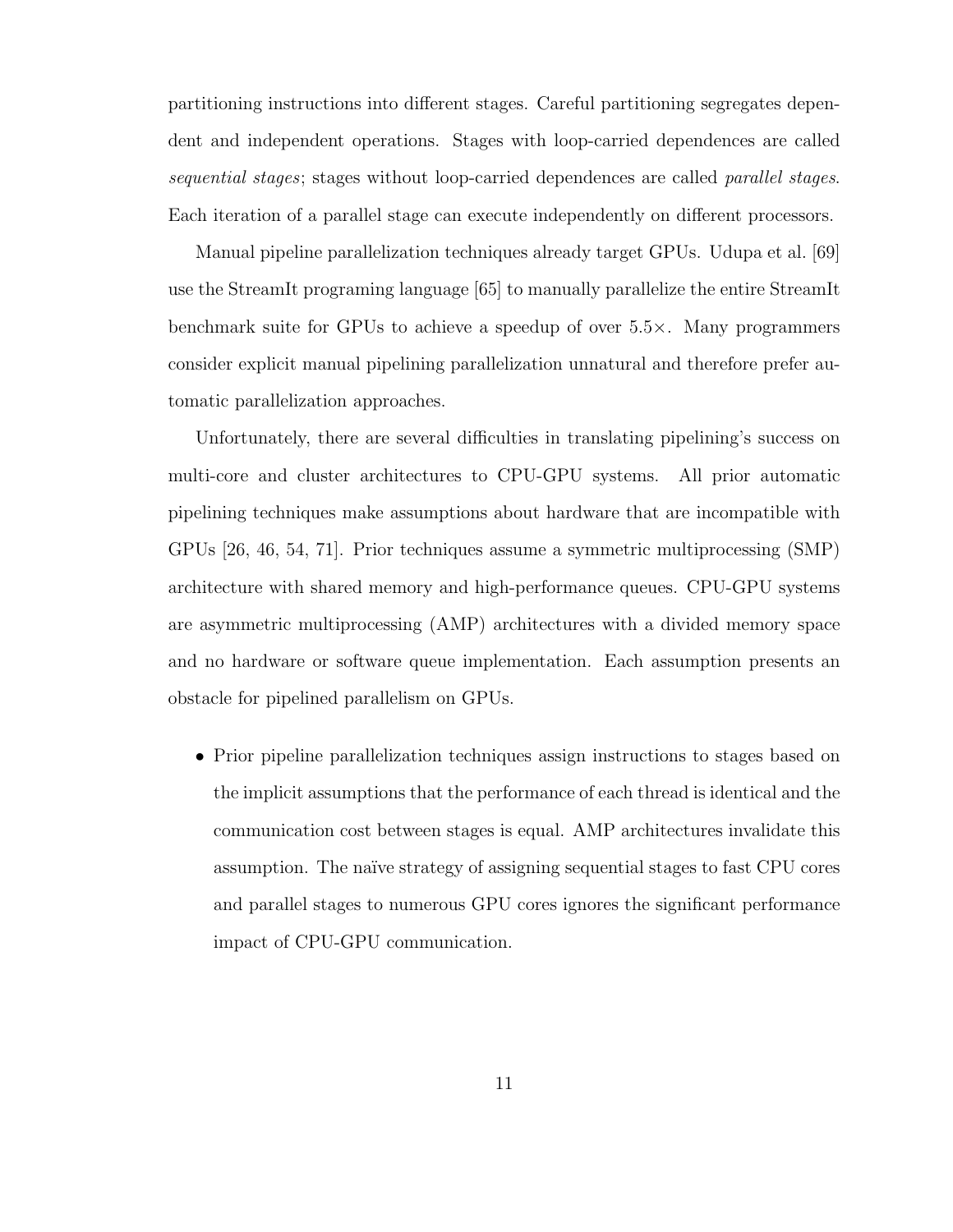- Prior code generation algorithms for pipelining synchronize to ensure that the parallelized program respects memory dependences. GPU systems do not support low-cost synchronization.
- Implementing pipeline parallelization on GPUs requires a queue between CPU and GPU threads and a queue between GPU threads. Some implementations assume specialized hardware queues [55]. Others use software queues based on x86-64's memory consistency model [53]. GPUs lack hardware queues or a robust memory consistency model necessary to implement software queues. Furthermore, there is no interface for communicating between the CPU and a running GPU thread.

Manual StreamIt parallelizations bypass these assumptions by adopting a very restrictive model of pipelining. Bringing the benefits of automatic pipeline parallelism to CPU-GPU architectures will require new automatic parallelization techniques.

The PBR technique discussed in this dissertation is the first automatic pipeline parallelization technique for GPUs. Compared to prior automatic pipelining implementations, PBR modifies both the partitioning algorithm and the code generation. The key observation behind PBR is that for pipeline parallelizations, there is a tradeoff between communication efficiency and computation efficiency. In the original automatic pipelining implementation, each non-branch instruction executes in exactly one thread. For example, when the result of a computation is used in multiple stages, it is computed once and communicated many times. However, if the computation is a pure function, each of the threads could execute the computation independently and thereby avoid communication. Executing the computation redundantly reduces communication overhead at the expense of computational efficiency. The original pipelining implementation assumes fast hardware queues and a relatively low core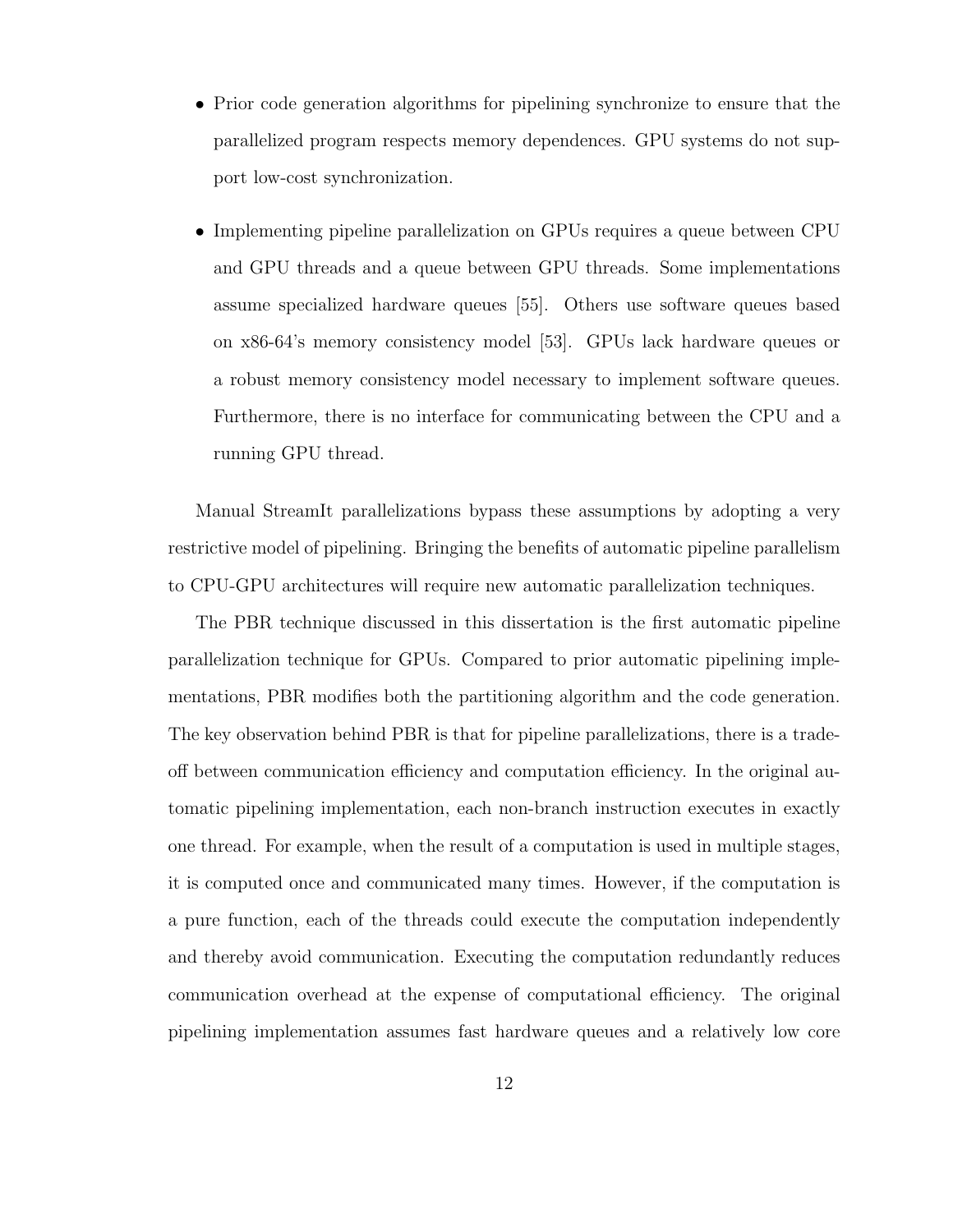count, so it never uses redundant computation to avoid communication. Modern GPUs have abundant parallel resources, but communication between cores on the GPU and between GPU and CPU is very expensive. Consequently, redundant computation is heavily favored.

PBR's partitioning algorithm partitions code into redundant stages in addition to parallel and sequential stages. Code in redundant stages can safely execute many times. By duplicating the redundant stages inside parallel and sequential stages, PBR dramatically reduces communication required to achieve efficient automatic pipelining on GPUs.

### 1.2 Dissertation Organization

This dissertation describes three techniques CGCM, DyManD, and PBR in chapter 2, 3, and 4 respectively. CGCM is the first fully automatic system for managing data and optimizing communication in CPU-GPU systems. CGCM eases manual GPU parallelizations and improves the applicability and performance of automatic GPU parallelizations. DyManD improves the applicability and performance of CGCM. Unlike CGCM, DyManD is able to manage recursive data-structures and is insensitive to the quality of alias analysis. Finally, PBR is the first fully automatic pipeline parallelization technique for GPUs. Chapter 5 examines the performance results for the CGCM, DyManD, and PBR and includes a case study demonstrating the parallelization of KNNimpute, an important bioinformatics application. Chapter 6 reviews related work. Chapter 7 assesses the impact of the work, discusses directions for future work, and concludes the dissertation.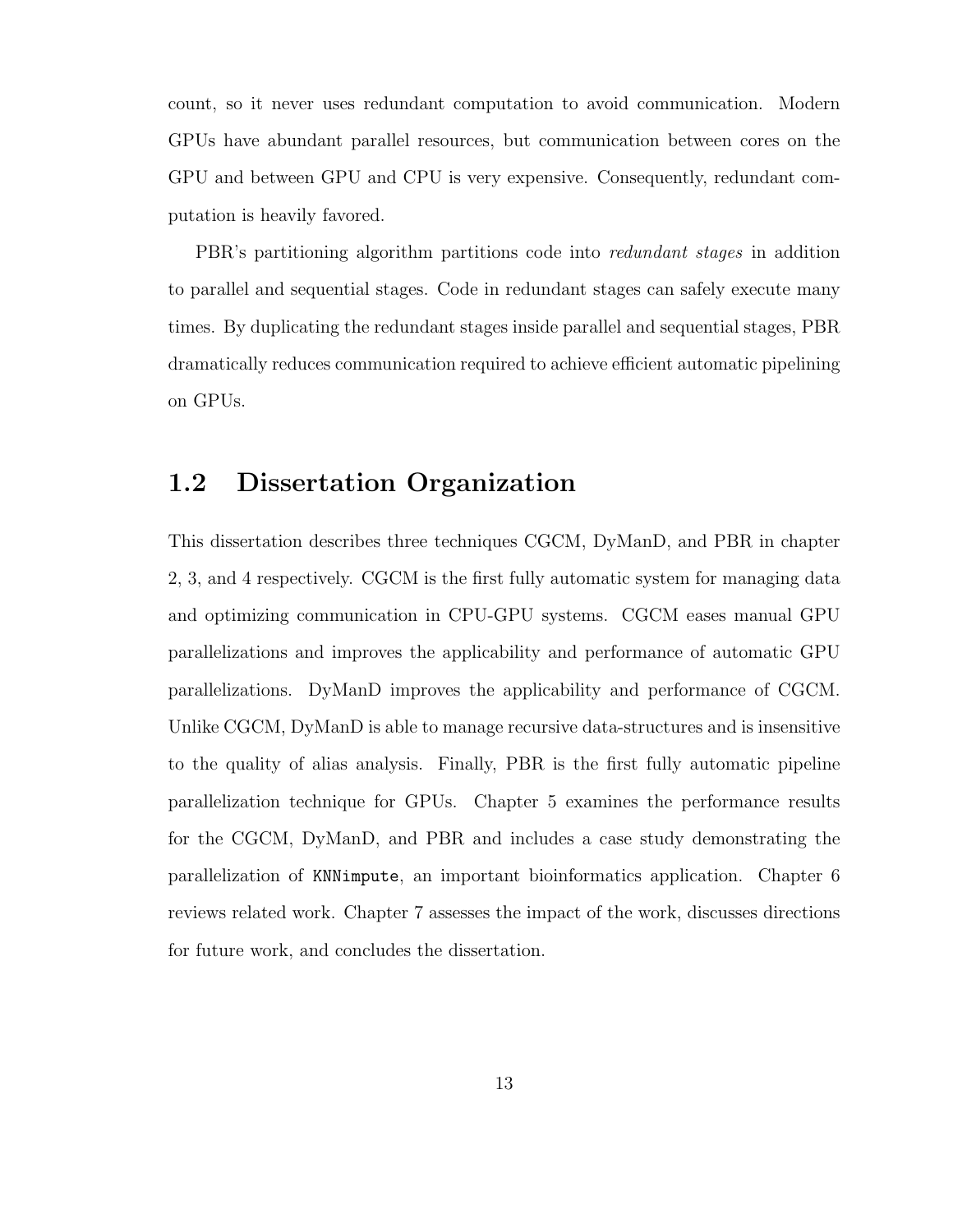# Chapter 2

# CPU-GPU Communication Management

Currently, even entry-level PCs are equipped with GPUs capable of hundreds of GFLOPS. Real applications, parallelized to take advantage of GPUs, regularly achieve speedups between 4x and 100x [17, 25, 59]. Unfortunately, parallelizing code for GPUs is difficult due to the typical CPU-GPU memory architecture. The GPU and CPU have separate memories, and each processing unit may efficiently access only its own memory. When programs running on the CPU or GPU need data-structures outside their memory, they must explicitly copy data between the divided CPU and GPU memories.

The process of copying data between these memories for correct execution is called Managing Data. Generally, programmers manage data in CPU-GPU systems with memcpy-style functions. Manually managing data is tedious and error-prone. Aliasing pointers, variable sized arrays, jagged arrays, global pointers, and subversive typecasting make it difficult for programmers to copy the right data between CPU and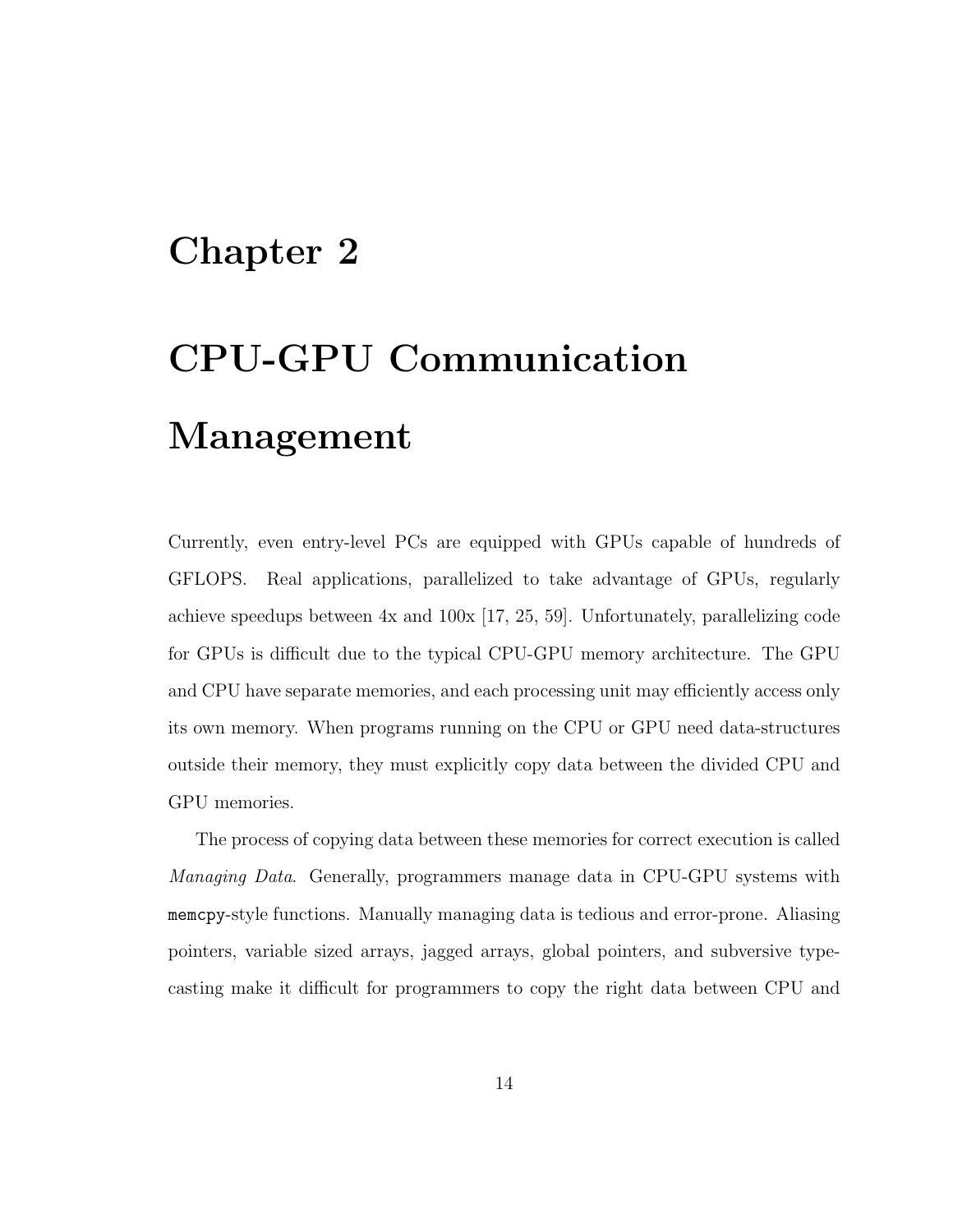GPU memories. Unfortunately, not all data management is efficient; cyclic communication patterns are frequently orders of magnitude slower than acyclic patterns [42]. Transforming cyclic communication patterns to acyclic patterns is called Optimizing Communication. Naïvely copying data to GPU memory, spawning a GPU function, and copying the results back to CPU memory yields cyclic communication patterns. Copying data to the GPU in the preheader, spawning many GPU functions, and copying the result back to CPU memory in the loop exit yields an acyclic communication pattern. Incorrect communication optimization causes programs to access stale or inconsistent data.

This chapter presents CPU-GPU Communication Manager (CGCM), the first fully automatic system for managing data and optimizing CPU-GPU communication. Automatically managing data and optimizing communication increases programmer efficiency and program correctness. It also improves the applicability and performance of automatic GPU parallelization.

CGCM manages data and optimizes communication using two parts, a run-time library and a set of compiler passes. To manage data, CGCM's run-time library tracks GPU memory allocations and transfers data between the CPU memory and GPU memory. The compiler uses the run-time library to manage and optimize CPU-GPU communication without strong analysis. By relying on the run-time library, the compiler postpones, until run-time, questions that are difficult or impossible to answer statically. Three novel compiler passes for communication optimization leverage the CGCM run-time: map promotion, alloca promotion, and glue kernels. Map promotion transforms cyclic CPU-GPU communication patterns into acyclic communication patterns. Alloca promotion and glue kernels improve the applicability of map promotion.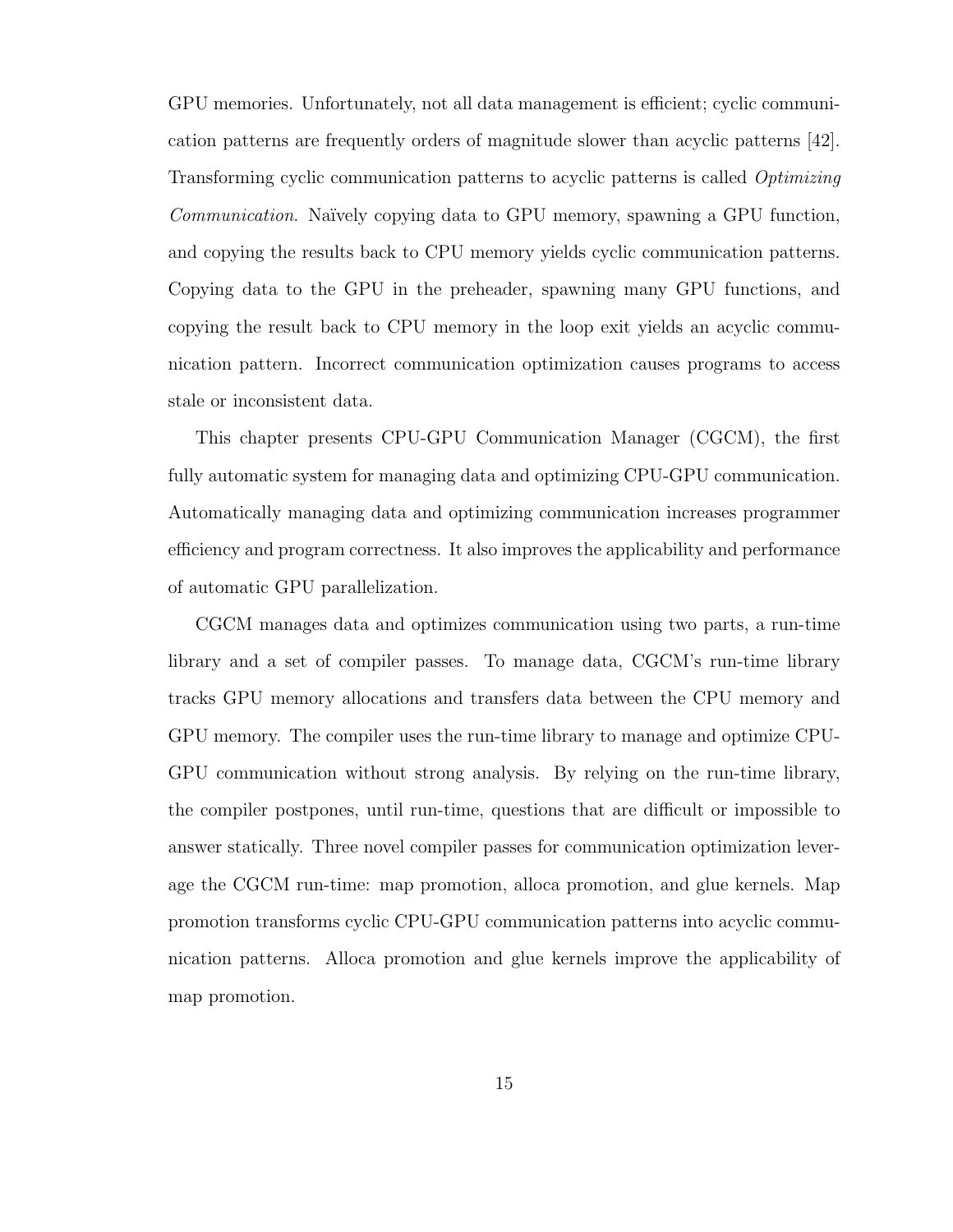| Framework             | Data       | Communication | Parallelism |  |
|-----------------------|------------|---------------|-------------|--|
|                       | Management | Optimization  | Extraction  |  |
| $CUDA$ [43]           | Manual     | Manual        | Manual      |  |
| OpenCL [31]           | Manual     | Manual        | Manual      |  |
| BrookGPU [12]         | Manual     | Manual        | Manual      |  |
| Baskararan et al. [6] | Manual     | Manaul        | Auto.       |  |
| Leung et al. $[37]$   | Manual     | Manaul        | Auto.       |  |
| CUDA-lite [70]        | Manual     | Manaul        | Auto.       |  |
| JCUDA [73]            | Annotation | $\times$      | Manual      |  |
| $GMAC$ [20]           | Annotation | Auto.         | Manual      |  |
| Lee et al. $[36]$     | Annotation | $\times$      | Auto.       |  |
| <b>PGI</b> [64]       | Annotation | Annotation    | Annotation  |  |
| $CGCM$ [28]           | Auto.      | Auto.         | Auto.       |  |
| $DyManD$ [27]         | Auto.      | Auto.         | Auto.       |  |

Table 2.1: A taxonomy of related work showing data management, communication optimization, and parallelism extraction.

Table 2.1 shows a taxonomy of CPU-GPU data management techniques. No prior work fully automates CPU-GPU data management, but several semi-automatic techniques can manage data if programmers supply annotations [20, 36, 64, 73]. Some of these data management techniques are strongly coupled with automatic parallelization systems [36, 64]; others are not [20, 73]. Of the semi-automatic data management systems only GMAC optimizes CPU-GPU communications. Some prior automatic parallelization techniques require manual data management [6, 37, 70]. The earliest GPU parallelization systems feature manual parallelization and manual data management [12, 31, 43]. These systems remain the most popular. CGCM enables fully-automatic data management for manual and automatic parallelizations.

Data management is also a problem for distributed memory systems. Inspectorexecutor techniques automatically manage data for distributed memory systems [7, 40, 61] but have not been used for CPU-GPU systems. Inspector-executor techniques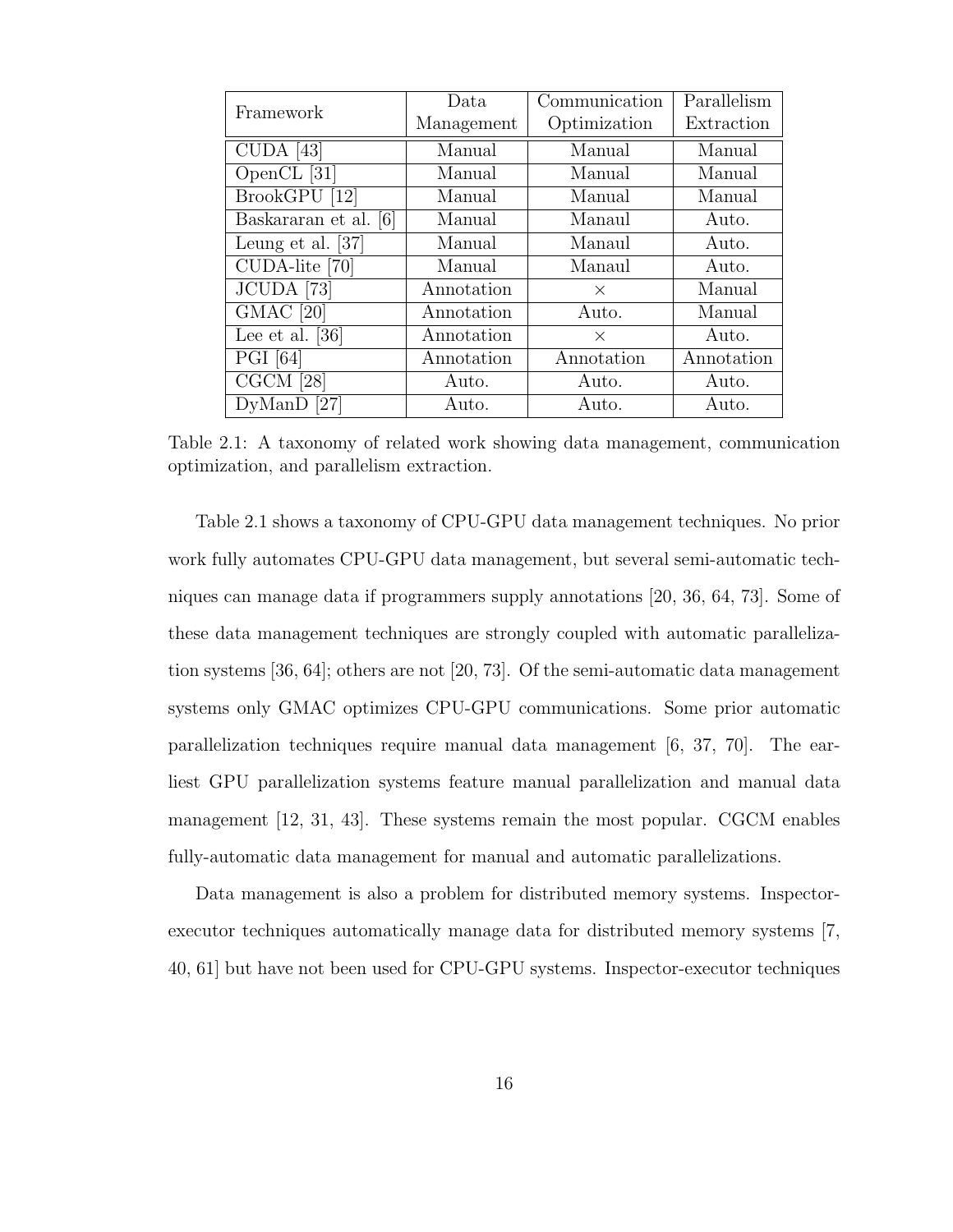can reduce the number of bytes transferred, but the overall communication pattern remains cyclic.

We have coupled CGCM with an automatic parallelizing compiler to produce a fully automatic GPU parallelization system. To compare a strong cyclic communication system against CGCM's acyclic communication, we adapted inspector-executor to GPUs. Across 27 programs, CGCM coupled with automatic parallelization shows a geomean whole program speedup of 4.95× over sequential CPU-only execution.

### 2.1 Motivation and Overview

CGCM avoids the limitations of prior work by employing a run-time support library and an optimizing compiler to automatically manage data and optimize CPU-GPU communication, respectively. The run-time library determines the size and shape of data-structures during execution. The compiler uses the run-time library to manage memory then optimizes communications to produce acyclic patterns. CGCM has two restrictions: CGCM does not support pointers with three or more degrees of indirection, and it does not allow pointers to be stored in GPU functions. Using CGCM, programmers can replace explicit CPU-GPU communication (Listing 1) with automatic communication (Listing 2). Replacing explicit CPU-GPU communication with CGCM yields dramatically shorter, simpler, clearer code and prevents several classes of programmer error.

Figure 2.1 shows a high-level overview of CGCM's transformation and run-time system. The run-time library provides *mapping* functions which translate CPU pointers to equivalent GPU pointers (Section 2.2). The compiler inserts mapping functions to manage data (Section 2.3). Map promotion optimizes CPU-GPU communication by transferring data to the GPU early and keeping it there as long as possible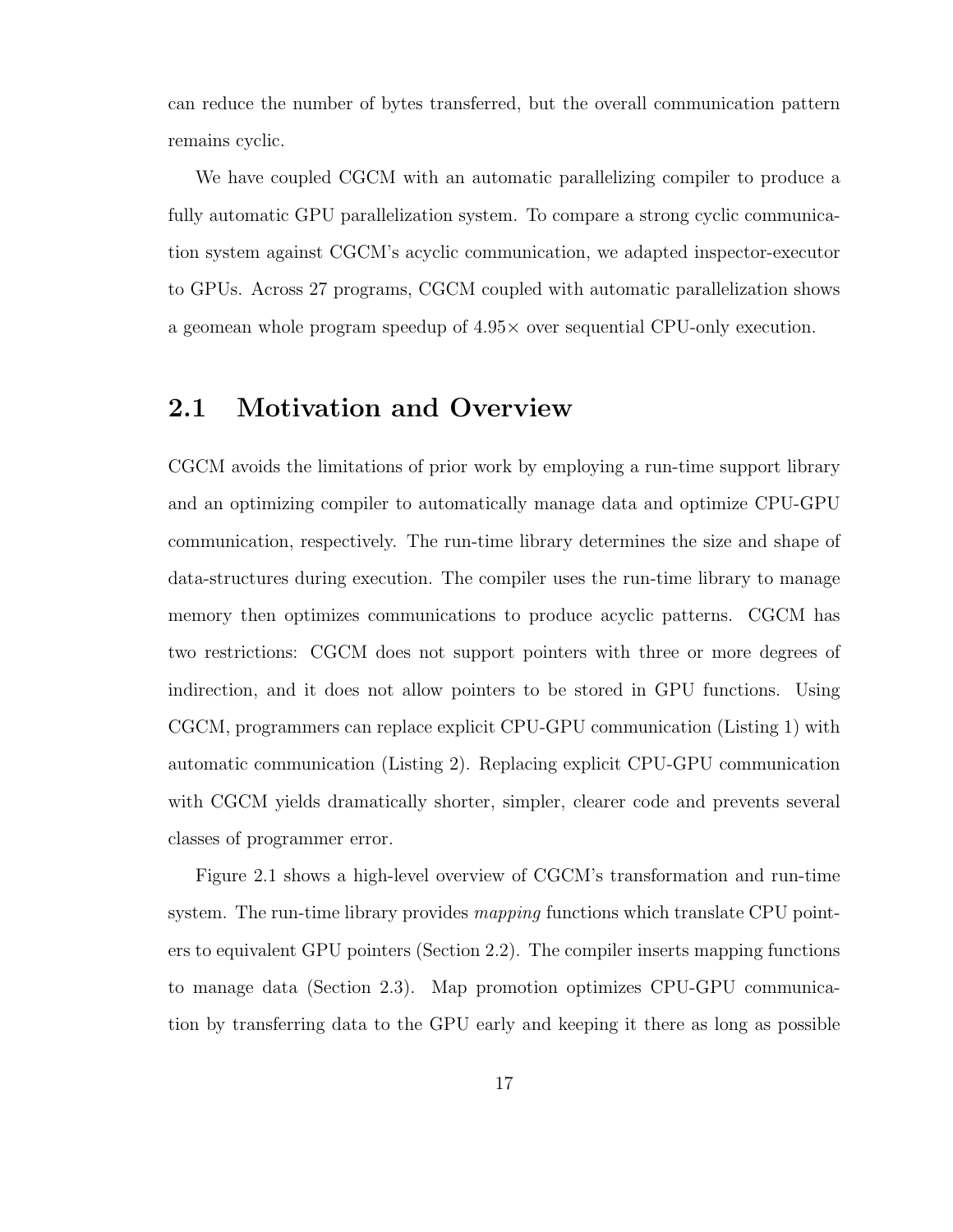

 $\begin{tabular}{l} Figure 2.1: High-level overview of CGCM \\ 18 \end{tabular}$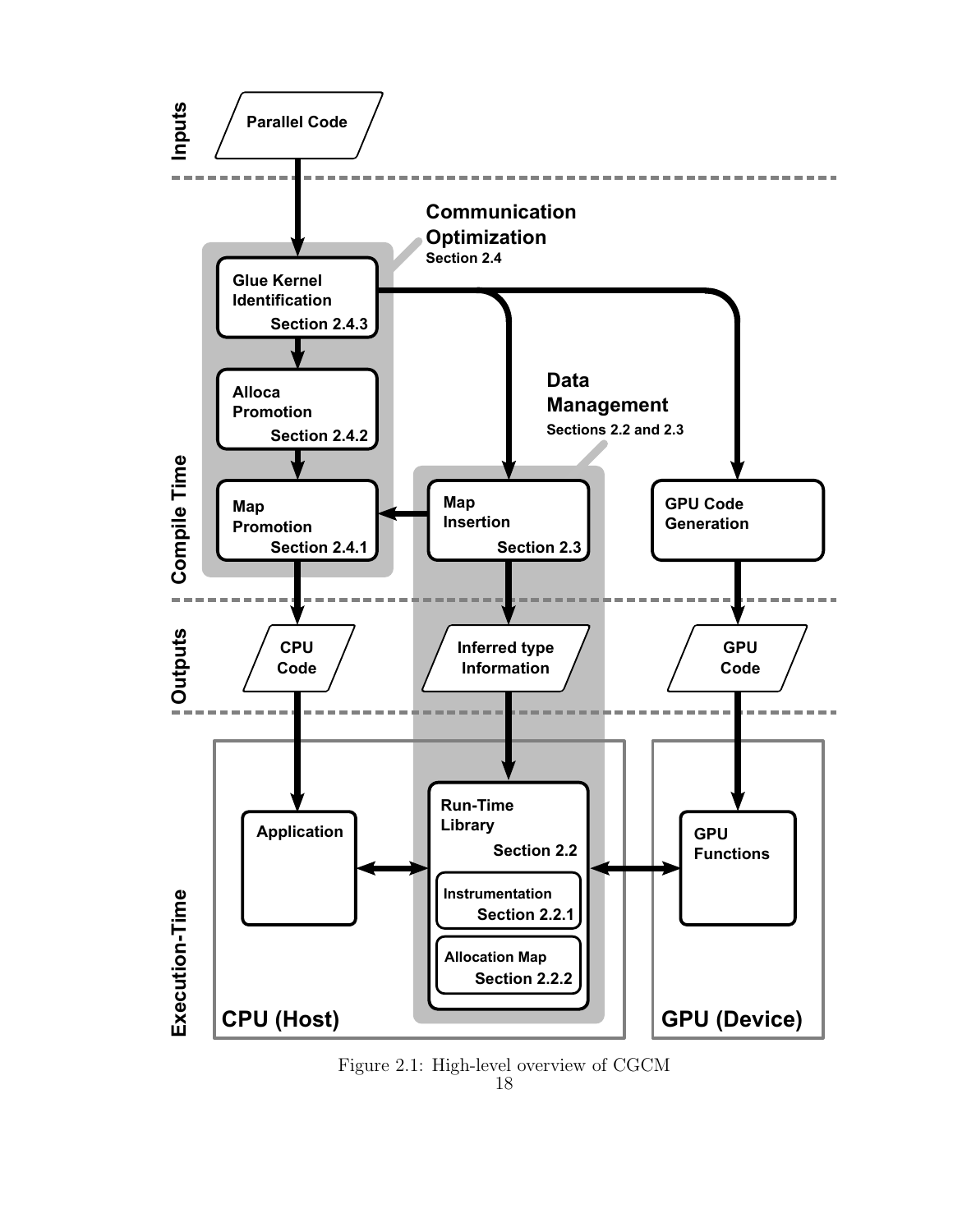(Section 2.4). Two enabling transformations, glue kernels and allocation promotion, improve map promotion's applicability.

### 2.2 Run-Time Library

The CGCM run-time library enables automatic CPU-GPU data management and communication optimization for programs with complex patterns of memory allocation and unreliable typing. To accomplish this, the run-time library correctly and efficiently determines which bytes to transfer. For correctness, the run-time library copies data to the GPU at allocation unit granularity. A pointer's allocation unit comprises all bytes reachable from a pointer by valid pointer arithmetic. Using the concept of allocation units, the run-time library can support the full semantics of pointer arithmetic without strong static analysis. A one-to-one mapping between allocation units in CPU memory and allocation units in GPU memory allows the run-time library to translate pointers.

#### 2.2.1 Tracking Allocation Units

Unlike inspector-executor systems which manage memory on a per-byte or per-word granularity, CGCM manages memory at the granularity of allocation units. CGCM determines which bytes to transfer by finding allocation information for opaque pointers to the stack, heap, and globals. In C and  $C_{++}$ , an allocation unit is a contiguous region of memory allocated as a single unit. Blocks of memory returned from malloc or calloc, local variables, and global variables are all examples of allocation units. All bytes in an array of structures are considered part of the same allocation unit, but two structures defined consecutively occupy different allocation units. Transferring entire allocation units between CPU and GPU memories ensures that valid pointer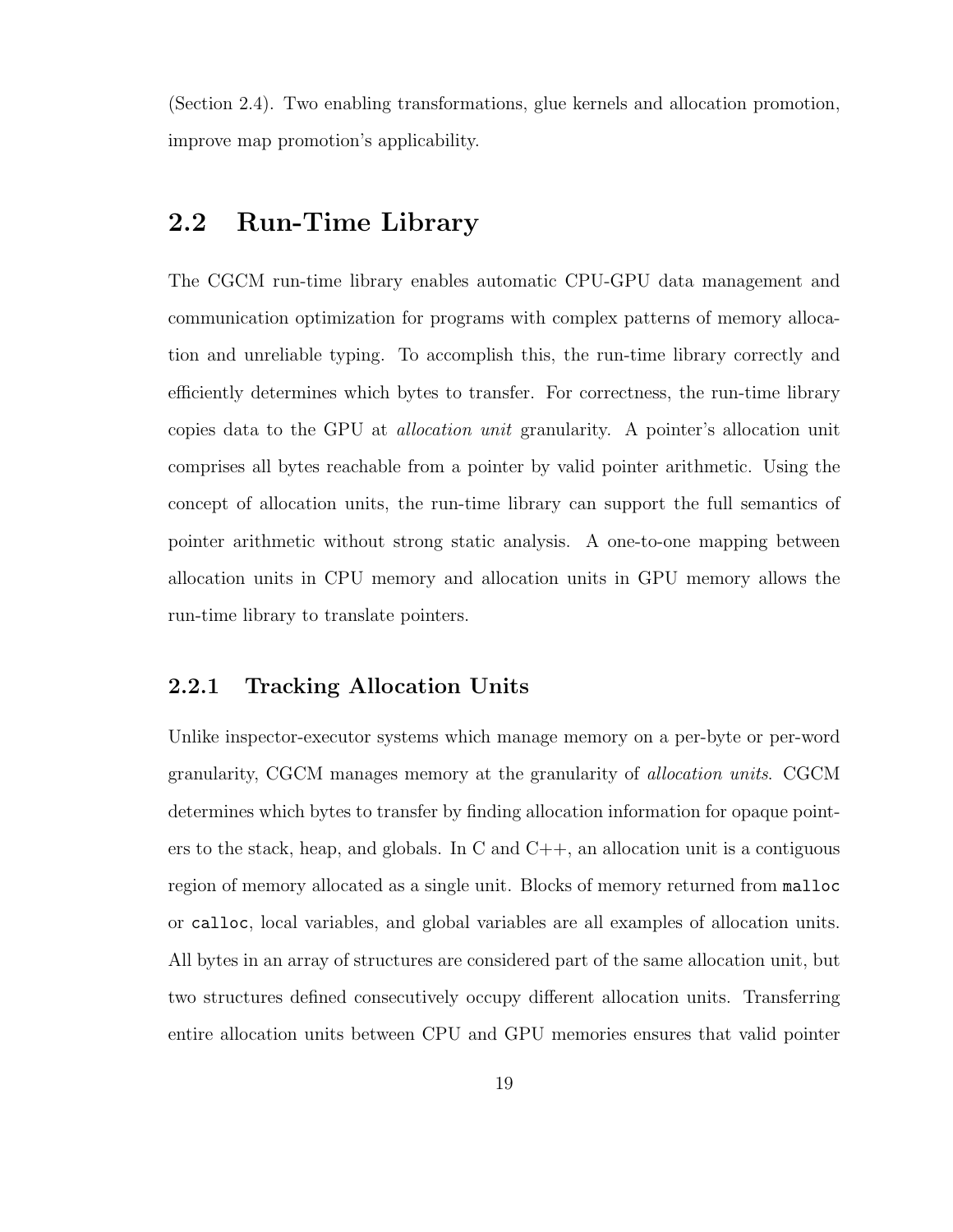arithmetic yields the same results on the CPU and GPU, because the C99 programming standard [1] stipulates that pointer arithmetic outside the bounds of a single allocation unit is undefined.

Copying an allocation unit between CPU and GPU memories requires information about the allocation unit's base and size. The run-time library stores the base and size of each allocation unit in a self-balancing binary tree map indexed by the base address of each allocation unit. To determine the base and size of a pointer's allocation unit, the run-time library finds the greatest key in the allocation map less than or equal to the pointer. Although allocation information for global variables is known at compile-time, stack and heap allocations change dynamically at run-time. The runtime library uses different techniques to track the allocation information for global, stack, and heap memory.

- To track global variables, the compiler inserts calls to the run-time library's declareGlobal function before main. Declaring addresses at run-time rather than at compile-time or link-time avoids the problems caused by position independent code and address space layout randomization.
- To track heap allocations, the run-time library wraps around malloc, calloc, realloc, and free. These wrappers modify the allocation map to reflect the dynamic state of the heap at run-time.
- To track escaping stack variables, the compiler inserts calls to declareAlloca. The registration expires when the stack variable leaves scope.

Managing data at allocation unit granularity can correctly deal with pool-based custom allocators. Pool-based allocators malloc a large pool of memory and subsequently subdivide the pool into objects dynamically. Managing data at allocation unit granularity means the entire pool of objects will be transferred between CPU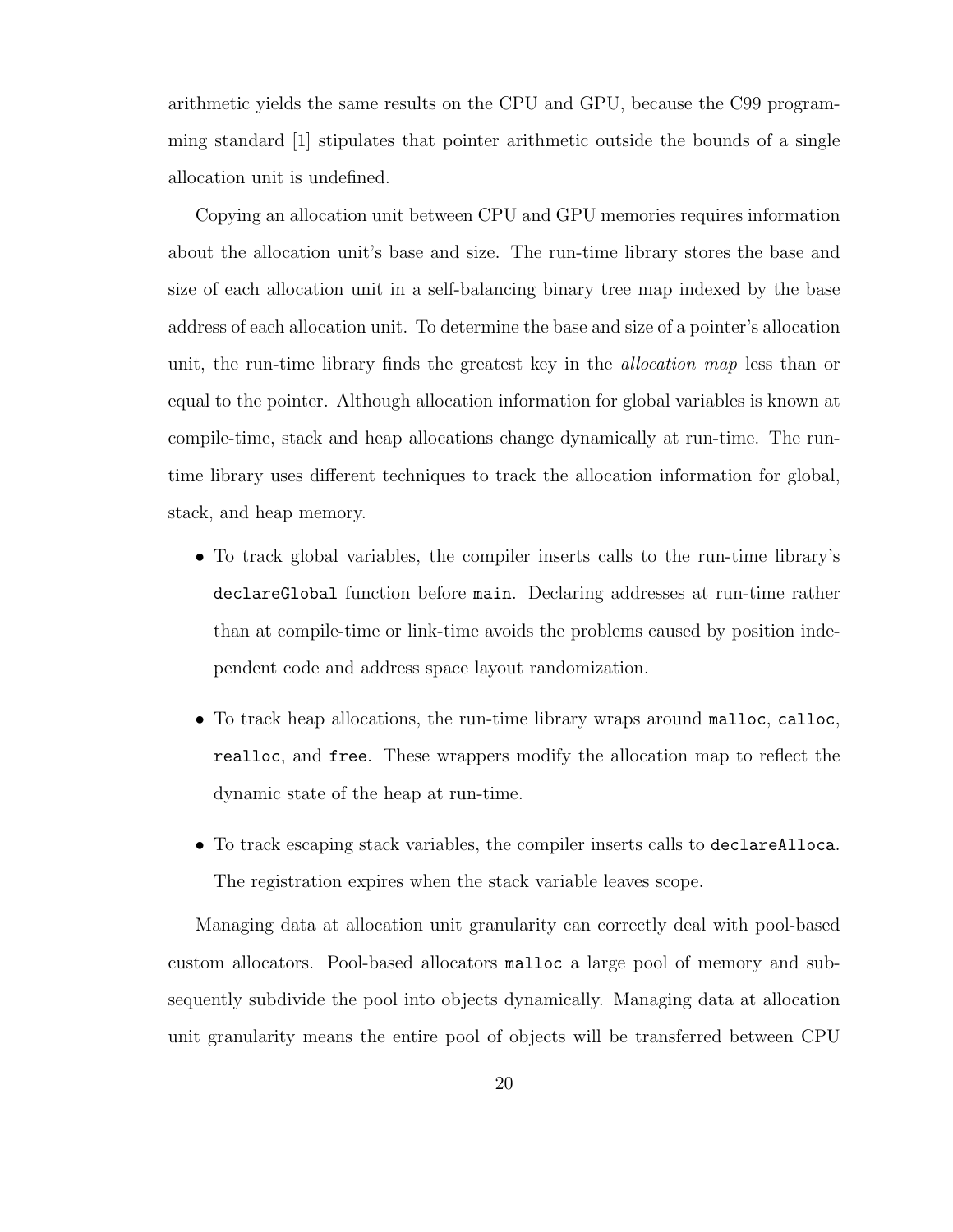| Function prototype                         | Description                                                                                                                          |  |  |  |
|--------------------------------------------|--------------------------------------------------------------------------------------------------------------------------------------|--|--|--|
| map(ptr)                                   | Maps from host to device pointer, allocating<br>and copying memory if necessary. Increases<br>the allocation unit's reference count. |  |  |  |
| $\text{unmap}(\text{ptr})$                 | Maps to host memory if the allocation unit's<br>epoch is not current. Updates the allocation<br>unit's epoch.                        |  |  |  |
| release(ptr)                               | Decreases the reference count of the alloca-<br>tion unit. If the reference count is zero, frees<br>resources.                       |  |  |  |
| mapArray(ptr)                              | Maps from host to device pointer, allocating<br>and copying memory if necessary. Increases<br>the allocation unit's reference count. |  |  |  |
| $\text{unmapArray}(\text{ptr})$            | Maps to host memory if the allocation unit's<br>epoch is not current. Updates the allocation<br>unit's epoch.                        |  |  |  |
| releaseArray(ptr)                          | Decreases the reference count of the alloca-<br>tion unit. If the reference count is zero, frees<br>resources.                       |  |  |  |
| declareAlloca(size)                        | Allocates memory on the stack and registers<br>it with the run-time library.                                                         |  |  |  |
| declareGlobal(name, ptr, size, isReadOnly) | Registers a global with the run-time library.                                                                                        |  |  |  |

Table 2.2: CGCM's run-time library interface

and GPU memories as a single unit, even if only a single member is needed. There are two approaches to improving this situation. The first is to replace custom allocators with system default allocations. Berger et al. [9] show six out of eight applications with custom allocators perform better when the custom allocator is disabled. Alternatively, the custom allocator could be modified to call into the run-time library to report the size and location of allocation units within the pool.

### 2.2.2 CPU-GPU Mapping Semantics

Table 2.2 lists each function in the run-time library and its arguments. The run-time library contains functions that translate between CPU and GPU pointers. The three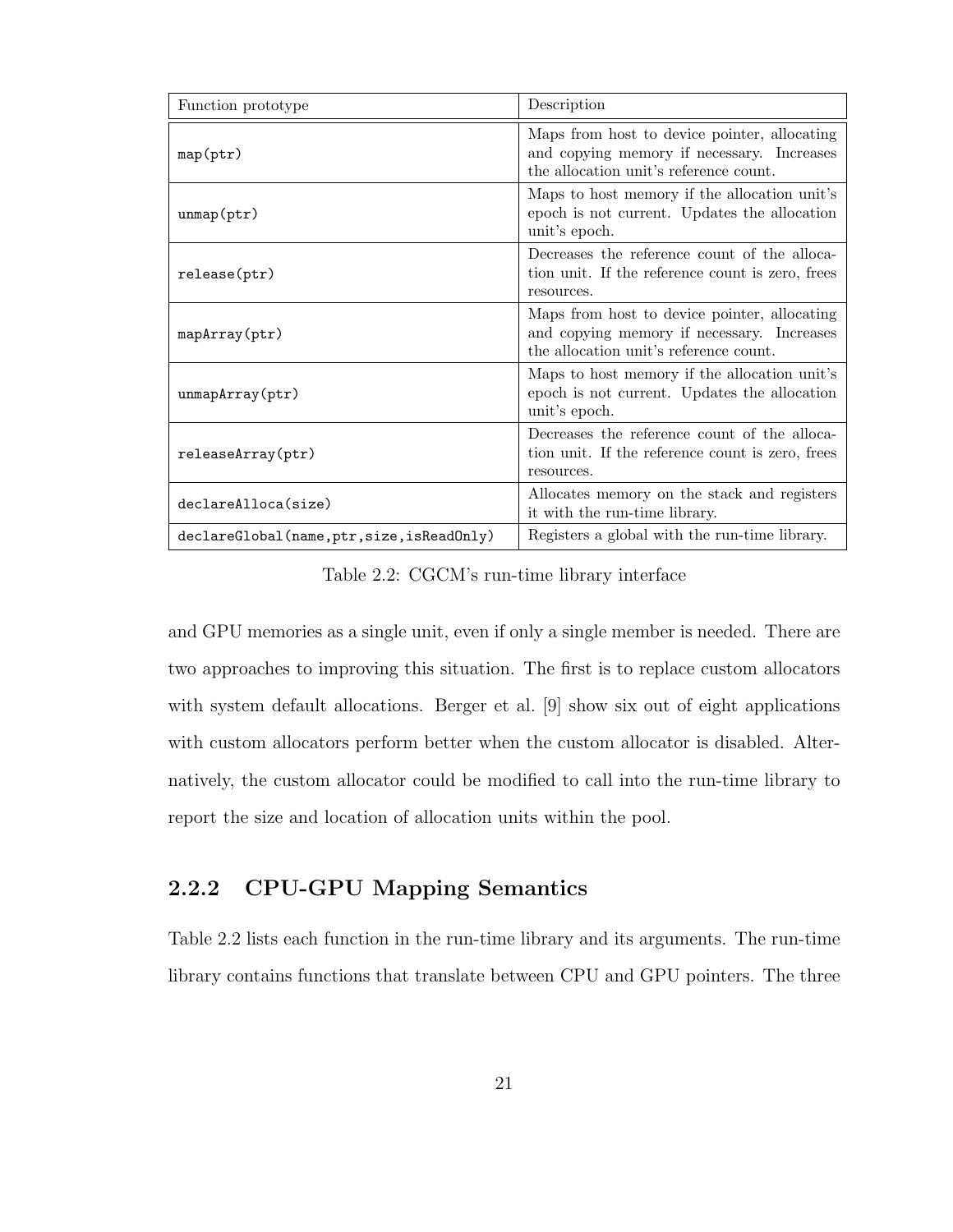Listing 3: Listing 2 after the compiler inserts run-time functions (unoptimized CGCM).

```
char *h_h_array[M] = \{"as a book where men May read strange matters",
     . . .
   };
\Box _global_ void kernel(unsigned i, char **d_array);
   void foo(unsigned N) {
\Box for (unsigned i = 0; i < N; ++i) {
char **d_d_array = mapArray(h_harrow);
■ kernel \lt \lt \lt 30, 128 \gt \gt \gt (i, d_d = array);\Box unmapArray(h_h_array);
\blacksquare releaseArray(h_h_array);
     }
   }
    \Box Useful work \Box Communication \Box Kernel spawn
```
basic functions are map, release, and unmap. Each of these functions operates on opaque pointers to CPU memory.

- Mapping a pointer from CPU to GPU memory copies the corresponding allocation unit to GPU memory, allocating memory if necessary. The run-time library employs reference counting to deallocate GPU memory when necessary. Mapping a pointer from CPU to GPU memory increases the GPU allocation unit's reference count.
- Unmapping a CPU pointer updates the CPU allocation unit with the corresponding GPU allocation unit. To avoid redundant communication, the runtime library will not copy data if the CPU allocation unit is already up-to-date. Since only a GPU function can modify GPU memory, unmap updates each allocation unit at most once after each GPU function invocation.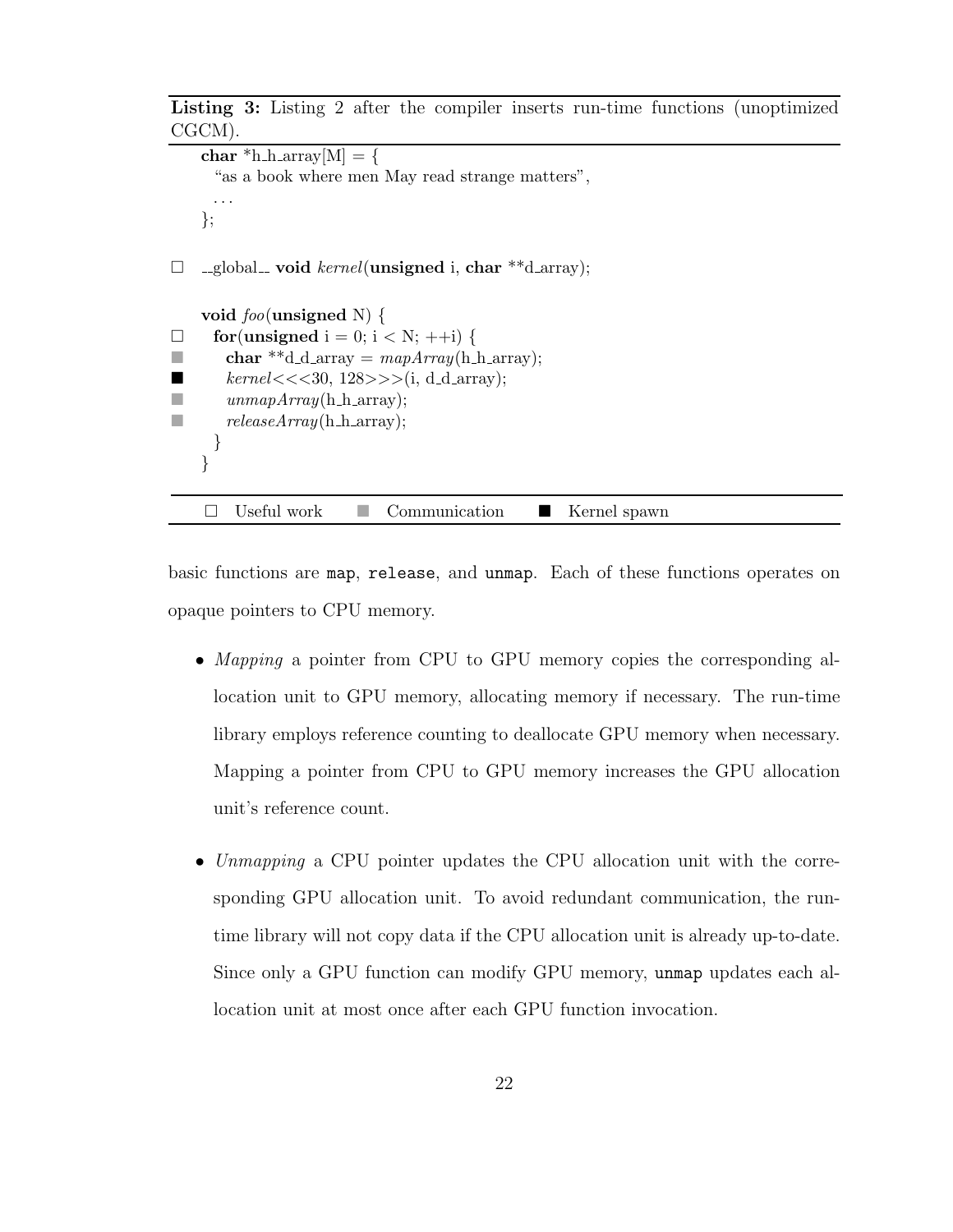Algorithm 1: Pseudo-code for map

Require: ptr is a CPU pointer Ensure: Returns an equivalent GPU pointer info ← greatestLTE(allocInfoMap, ptr) if info.refCount  $= 0$  then if ¬info.isGlobal then  $info.devptr \leftarrow cuMemAlloc(info.size)$ else info.devptr ← cuModuleGetGlobal(info.name) cuMemcpyHtoD(info.devptr, info.base, info.size) info.refCount ← info.refCount + 1 return info.devptr + (ptr – info.base)

• Releasing a CPU pointer decreases the corresponding GPU allocation unit's reference count, freeing it if necessary.

Each of the primary run-time library functions has an array variant. The array variants of the run-time library functions have the same semantics as their non-array counterparts but operate on doubly indirect pointers. The array mapping function translates each CPU memory pointer in the original array into a GPU memory pointer in a new array. It then maps the new array to GPU memory. Using run-time library calls, the compiler rewrites Listing 2 as Listing 3.

#### 2.2.3 Design and Implementation

The map, unmap, and release functions provide the basic functionality of the run-time library. The array variations follow the same patterns as the scalar versions.

Algorithm 1 is the pseudo-code for the map function. Given a pointer to CPU memory, map returns the corresponding pointer to GPU memory. The allocaInfoMap contains information about the pointer's allocation unit. If the reference count of the allocation unit is non-zero, then the allocation unit is already on the GPU. When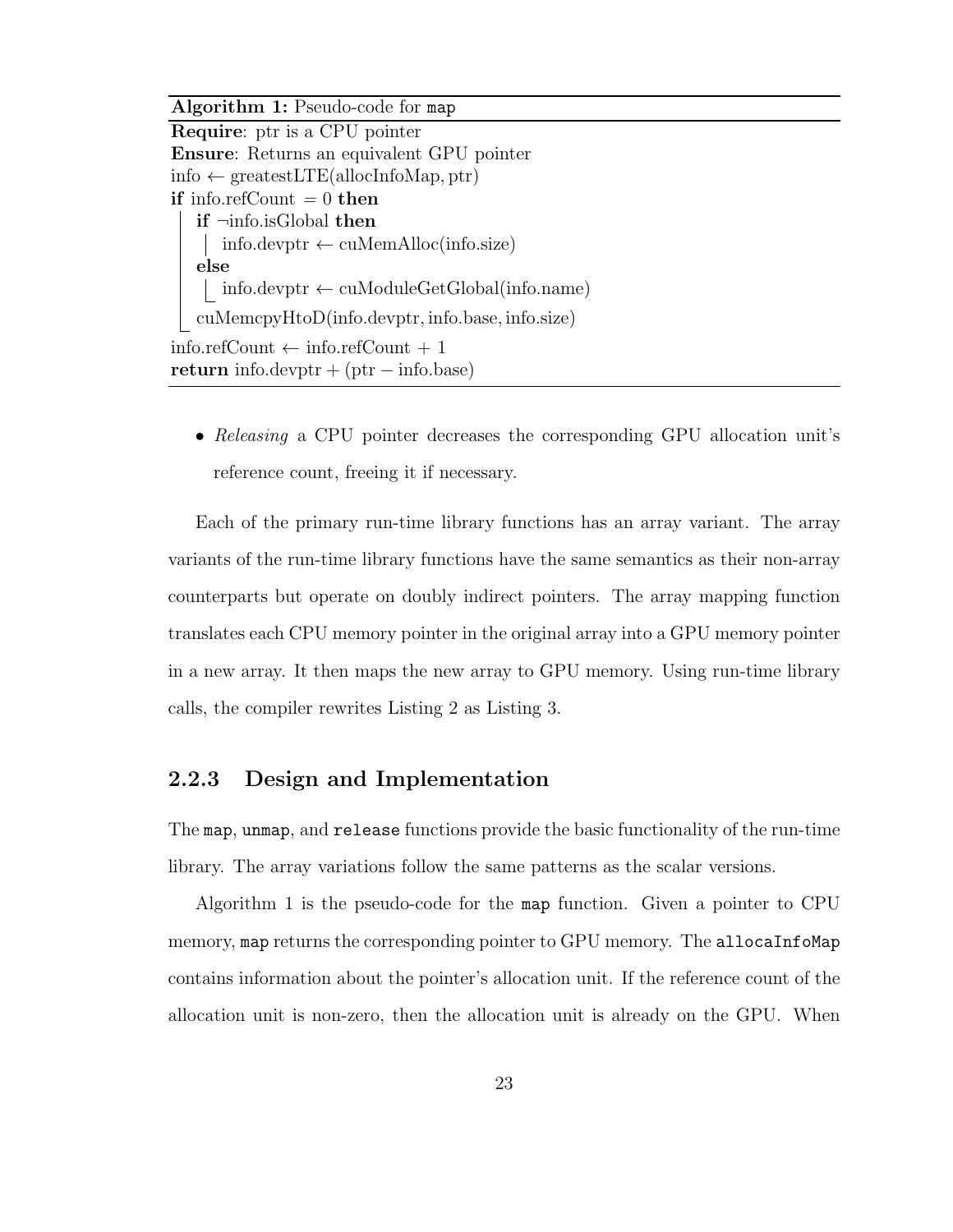Algorithm 2: Pseudo-code for unmap Require: ptr is a CPU pointer Ensure: Update ptr with GPU memory info  $\leftarrow$  greatestLTE(allocInfoMap, ptr) **if** info.epoch  $\neq$  globalEpoch ∧ ¬info.isReadOnly **then** cuMemcpyDtoH(base, info.devptr, info.size) info.epoch ← globalEpoch

copying heap or stack allocation units to the GPU, map dynamically allocates GPU memory, but global variables must be copied into their associated named regions. The map function calls cuModuleGetGlobal with the global variable's name to get the variable's address in GPU memory. After increasing the reference count, the function returns the equivalent pointer to GPU memory.

The map function preserves aliasing relations in GPU memory, since multiple calls to map for the same allocation unit yield pointers to a single corresponding GPU allocation unit. Aliases are common in C and  $C++$  code and alias analysis is undecidable. By handling pointer aliases in the run-time library, the compiler avoids static analysis, simplifying implementation and improving applicability.

The pseudo-code for the unmap function is presented in Algorithm 2. Given a pointer to CPU memory, unmap updates CPU memory with the latest state of GPU memory. If the run-time library has not updated the allocation unit since the last GPU function call and the allocation unit is not in read only memory, unmap copies the GPU's version of the allocation unit to CPU memory. To determine if the CPU allocation unit is up-to-date, unmap maintains an epoch count which increases every time the program launches a GPU function. It is sufficient to update CPU memory from the GPU just once per epoch, since only GPU functions alter GPU memory.

Algorithm 3 is the pseudo-code for the release function. Given a pointer to CPU memory, release decrements the GPU allocation's reference count and frees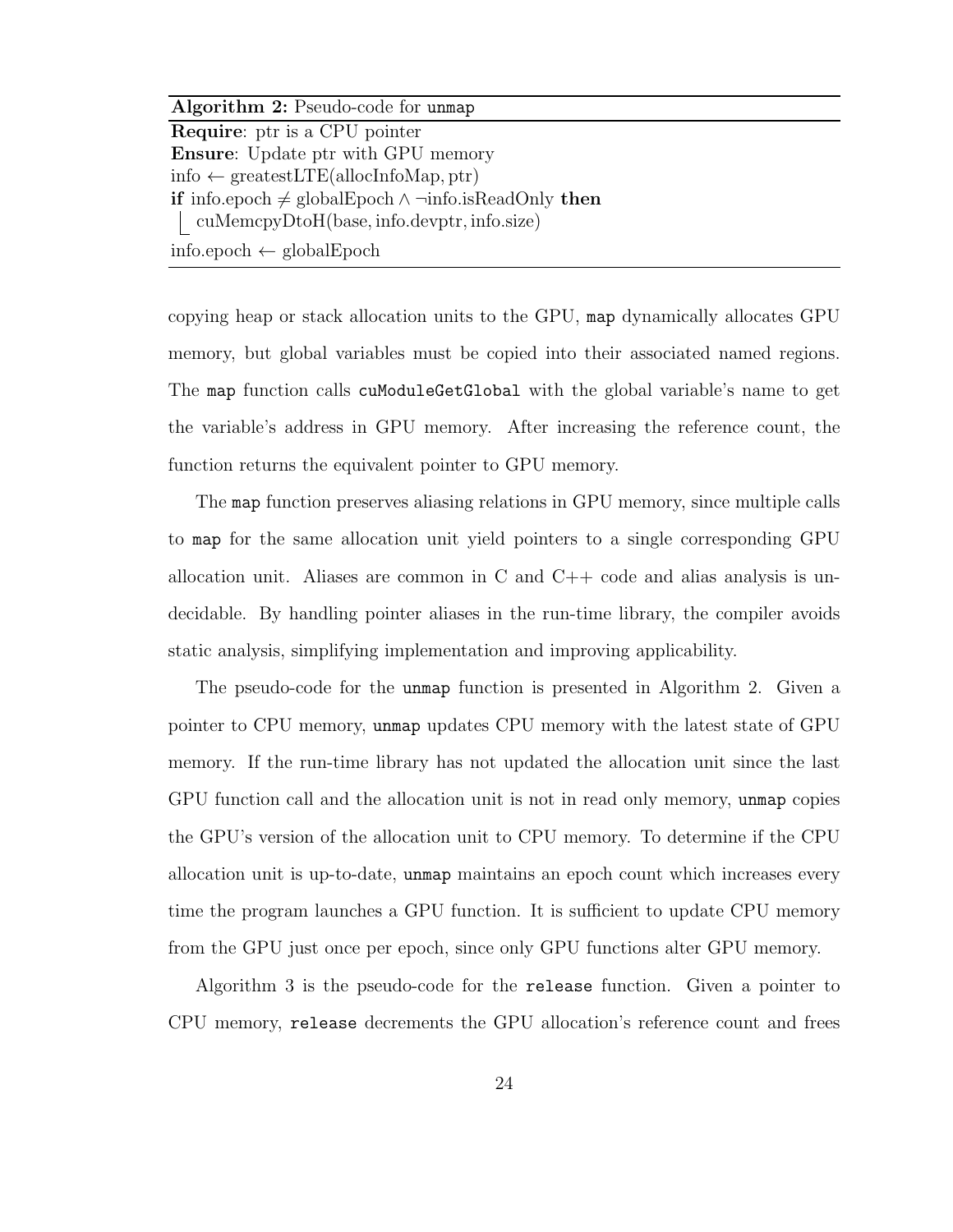Algorithm 3: Pseudo-code for release Require: ptr is a CPU pointer Ensure: Release GPU resources when no longer used info  $\leftarrow$  greatestLTE(allocInfoMap, ptr) info.refCount ← info.refCount − 1 **if** info.refCount =  $0 \wedge \neg$ info.isGlobal **then** cuMemFree(info.devptr)

the allocation if the reference count reaches zero. The release function does not free global variables when their reference count reaches zero. Just as in CPU codes, it is not legal to free a global variable.

### 2.3 Data Management

Data management is a common source of errors for manual parallelization and limits the applicability of automatic parallelization. A CGCM compiler pass uses the run-time library to automatically manage data. For each GPU function spawn, the compiler determines which values to transfer to the GPU using a liveness analysis. When copying values to the GPU, the compiler must differentiate between integers and floating point values, pointers, and indirect pointers. The C and  $C_{++}$  type systems are fundamentally unreliable, so the compiler uses simple type-inference instead.

The data management compiler pass starts with sequential CPU codes calling parallel GPU codes without any data management. All global variables share a single common namespace with no distinction between GPU and CPU memory spaces. For each GPU function, the compiler creates a list of live-in values. A value is live-in if it is passed to the GPU function directly or if it is a global variable used by the GPU.

The C and C++ type systems are insufficient to determine which live-in values are pointers or to determine the indirection level of a pointer. The compiler ignores these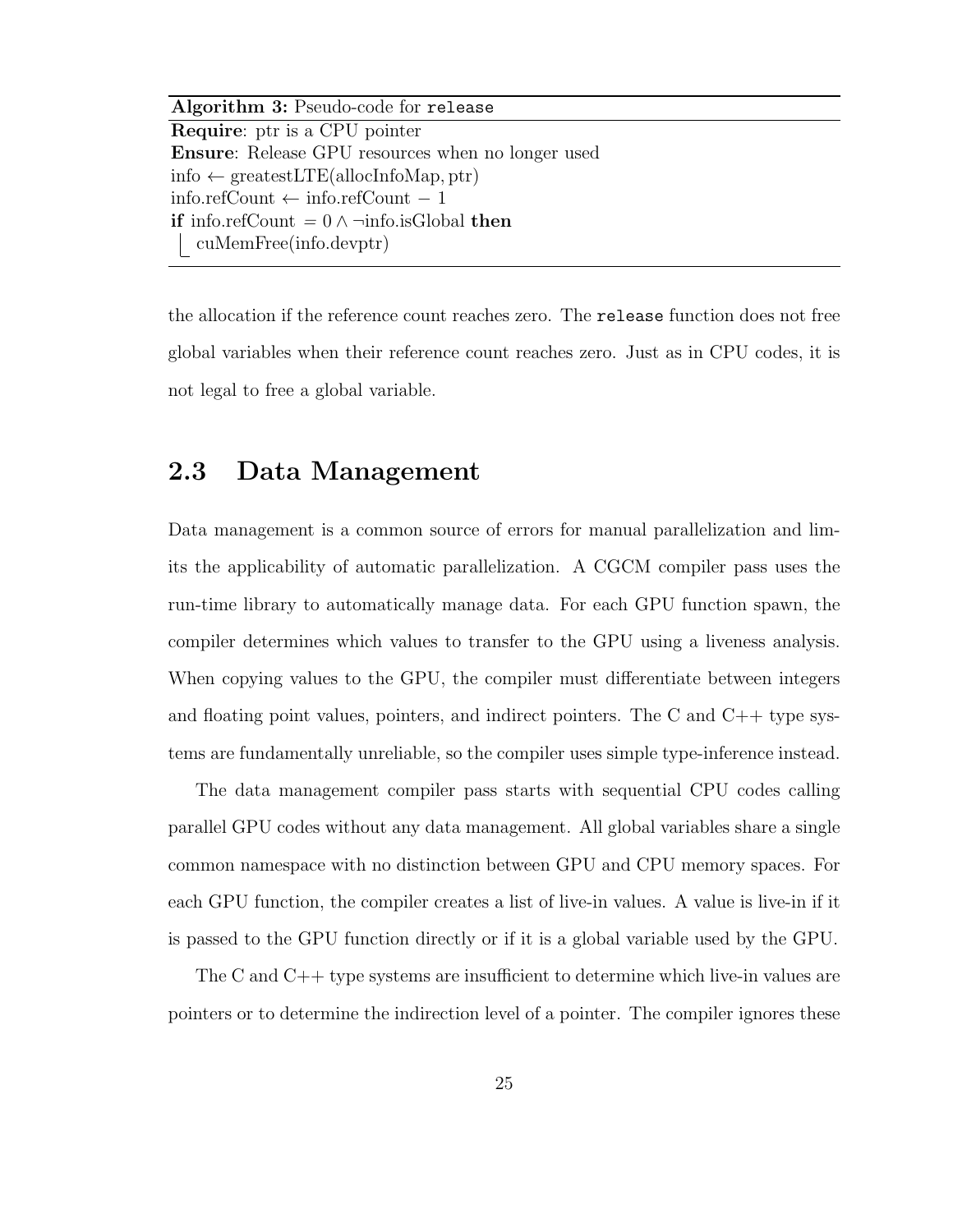types and instead infers type based on usage within the GPU function, ignoring usage in CPU code. If a value "flows" to the address operand of a load or store, potentially through additions, casts, sign extensions, or other operations, the compiler labels the value a pointer. Similarly, if the result of a load operation "flows" to another memory operation, the compiler labels the pointer operand of the load a double pointer. Since types flow through pointer arithmetic, the inference algorithm is field insensitive. Determining a value's type based on use allows the compiler to circumvent the problems of the C and C++ type systems. The compiler correctly determined unambiguous types for all of the live-in values to GPU functions in the 27 programs measured.

For each live-in pointer to each GPU function, the compiler transfers data to the GPU by inserting calls to map or mapArray. After the GPU function call, the compiler inserts a call for each live-out pointer to unmap or unmapArray to transfer data back to the CPU. Finally, for each live-in pointer, the compiler inserts a call to release or releaseArray to release GPU resources.

### 2.4 Optimizing CPU-GPU Communication

Optimizing CPU-GPU communication has a profound impact on program performance. The overall optimization goal is to avoid cyclic communication. Cyclic communication causes the CPU to wait for the GPU to transfer memory and the GPU to wait for the CPU to send more work. The map promotion compiler pass manipulates calls to the run-time library to remove cyclic communication patterns. After map promotion, programs transfer memory to the GPU, then spawn many GPU functions. For most of the program, Communication flows one way, from CPU to GPU. The results of GPU computations return to CPU memory only when absolutely necessary.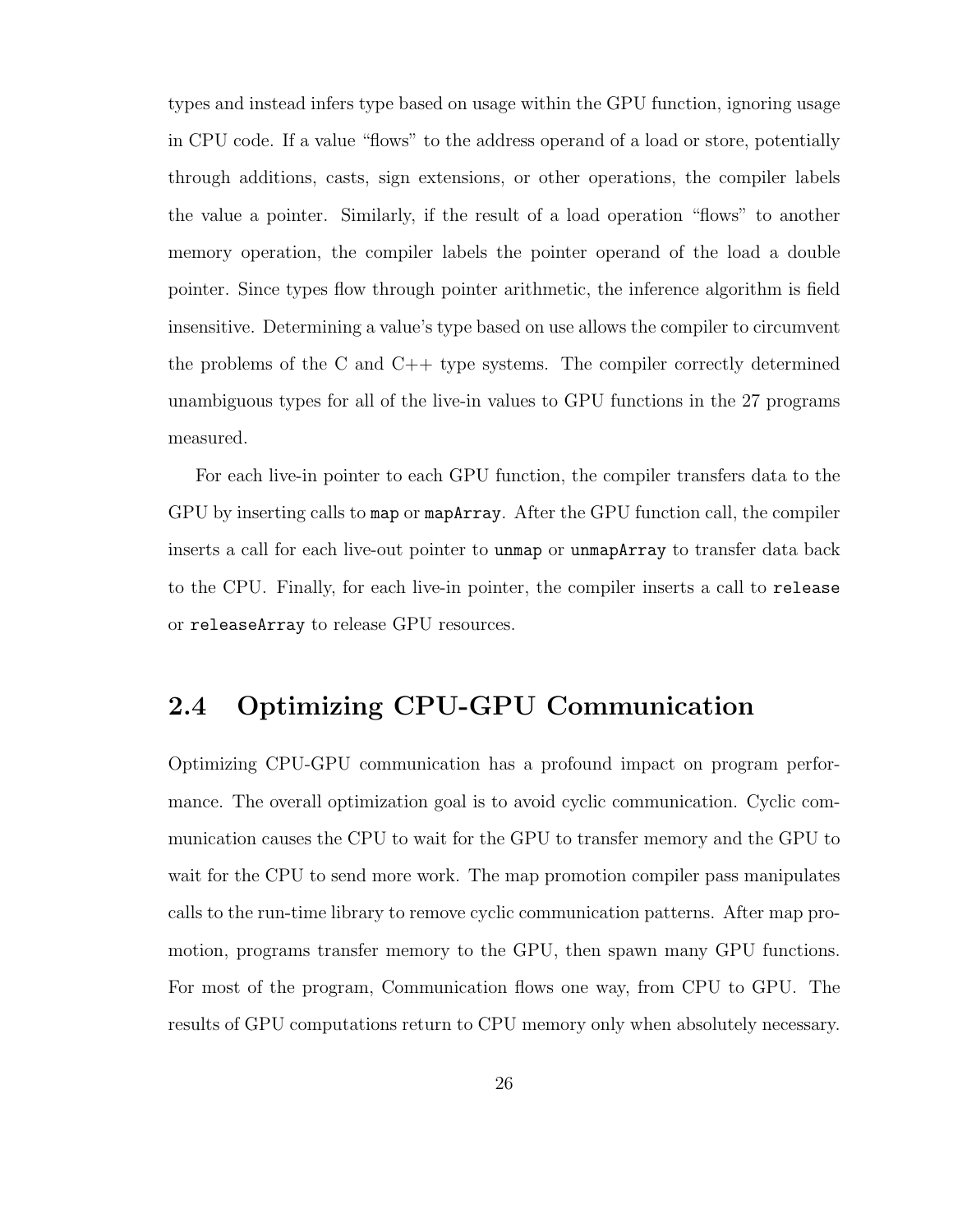

The alloca promotion and glue kernels compiler passes improve the applicability of map promotion.

#### 2.4.1 Map Promotion

The overall goal of map promotion is to hoist run-time library calls out of loop bodies and up the call graph. Algorithm 4 shows the pseudo-code for the map promotion algorithm.

First, the compiler scans the region for promotion candidates. A region is either a function or a loop body. Each promotion candidate captures all calls to the CGCM run-time library featuring the same pointer. Map promotion attempts to prove that these pointers point to the same allocation unit throughout the region, and that the allocation unit is not referenced or modified in the region. If successful, map promotion hoists the mapping operations out of the target region. The specific implementation varies slightly depending on whether the region is a loop or a function.

For a loop, map promotion copies map calls before the loop, moves unmap after the loop, and copies release calls after the loop. Map promotion copies the map calls rather than moving them since these calls provide CPU to GPU pointer translation. Copying release calls preserves the balance of map and release operations. Inserting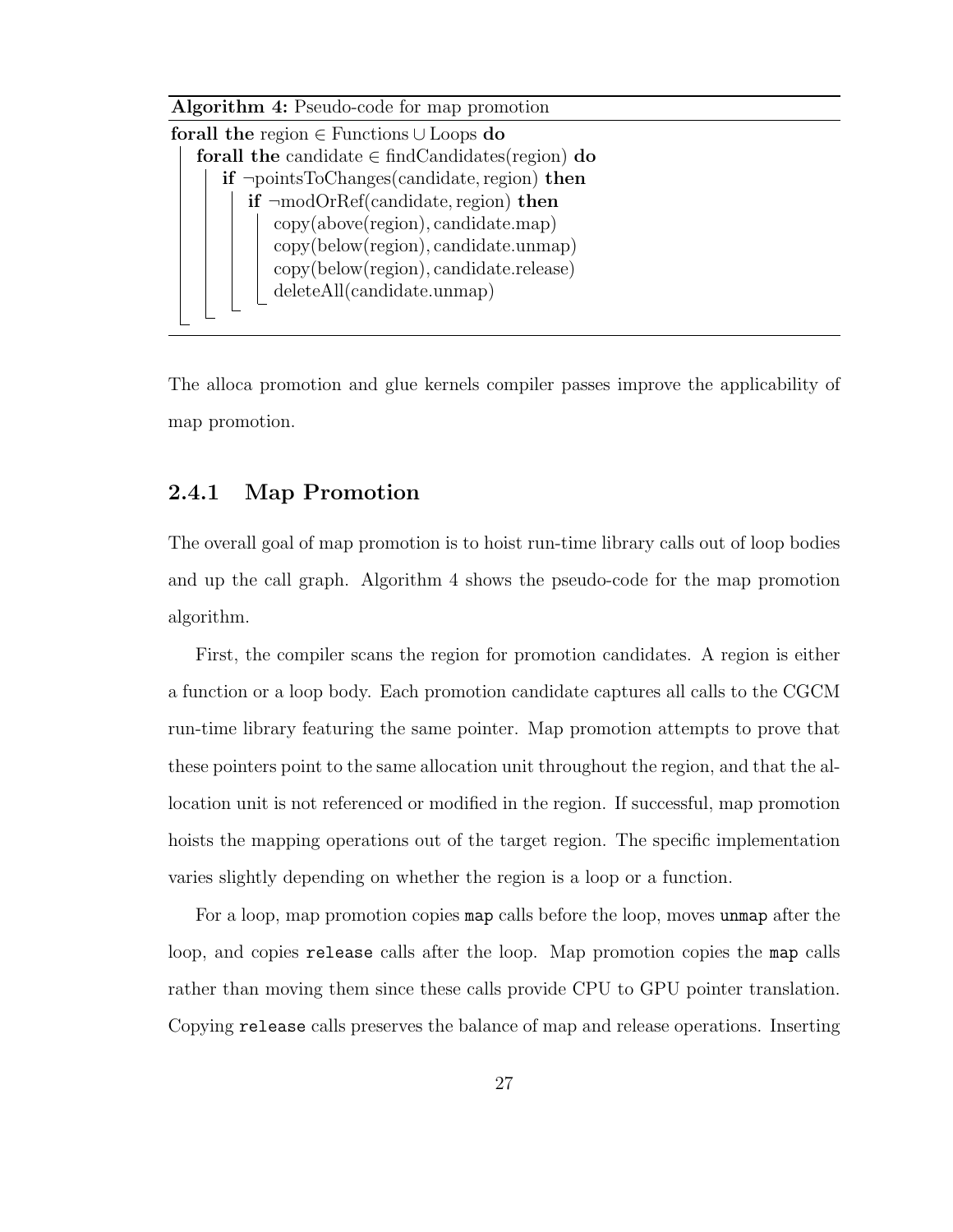Listing 4: Listing 3 after map promotion

```
char *h_harary[M] = \{"as a book where men May read strange matters",
     . . .
    };
\Box _global_ void kernel(unsigned i, char **d_array);
    void foo(unsigned N) {
\Box mapArray(h_h_array);
\Box for(unsigned i = 0; i < N; ++i) {
char **d_d_array = mapArray(h_harrow; x);
■ kernel \lt \lt \lt 30, 128 \gt \gt \gt (i, d_d = array);\blacksquare releaseArray(h_h_array);
     }
     unmapArray(h_harrow);
\blacksquare releaseArray(h_h_array);
    }
    \Box Useful work \Box Communication \Box Kernel spawn
```
map calls before the loop may require copying some code from the loop body before the loop.

For a function, the compiler finds all the function's parents in the call graph and inserts the necessary calls before and after the call instructions in the parent functions. Some code from the original function may be copied to its parent in order to calculate the pointer earlier.

The compiler iterates to convergence on the map promotion optimization. In this way, map operations can gradually climb up the call graph. Recursive functions are not eligible for map promotion in the present implementation.

CGCM optimizes Listing 3 to Listing 4. Promoting the initial mapArray call above the loop causes the run-time library to transfer h h array's allocation units to the GPU exactly once. The subsequent calls to mapArray inside the loop do not cause additional communication since the GPU version of the allocation units is already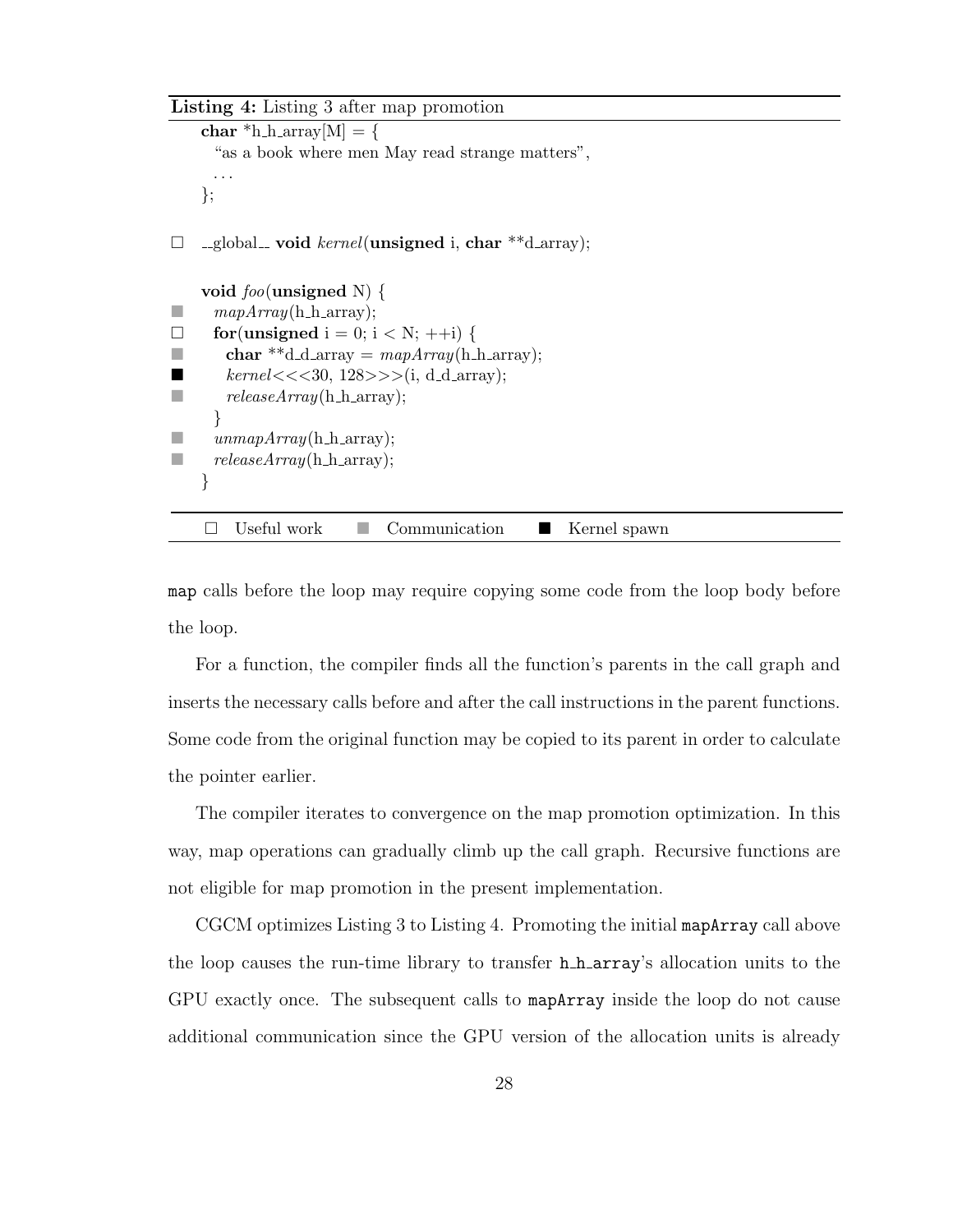active. Moving the unmapArray call below the loop allows the run-time to avoid copying allocation units back to CPU memory each iteration. The optimized code avoids all GPU to CPU communication inside the loop. Spawning GPU functions from the CPU is the only remaining communication inside the loop. The final result is an acyclic communication pattern with information only flowing from CPU to GPU during the loop.

## 2.4.2 Alloca Promotion

Map promotion cannot hoist a local variable above its parent function. Alloca promotion hoists local allocation up the call graph to improve map promotion's applicability. Alloca promotion preallocates local variables in their parents' stack frames, allowing the map operations to climb higher in the call graph. The alloca promotion pass uses similar logic to map promotion, potentially copying code from child to parent in order to calculate the size of the local variable earlier. Like map promotion, alloca promotion iterates to convergence.

### 2.4.3 Glue Kernels

Sometimes small CPU code regions between two GPU functions prevent map promotion. The performance of this code is inconsequential, but transforming it into a single-threaded GPU function obviates the need to copy the allocation units between GPU and CPU memories and allows the map operations to rise higher in the call graph. The glue kernel optimization detects small regions of code that prevent map promotion using alias analysis and lowers this code to the GPU.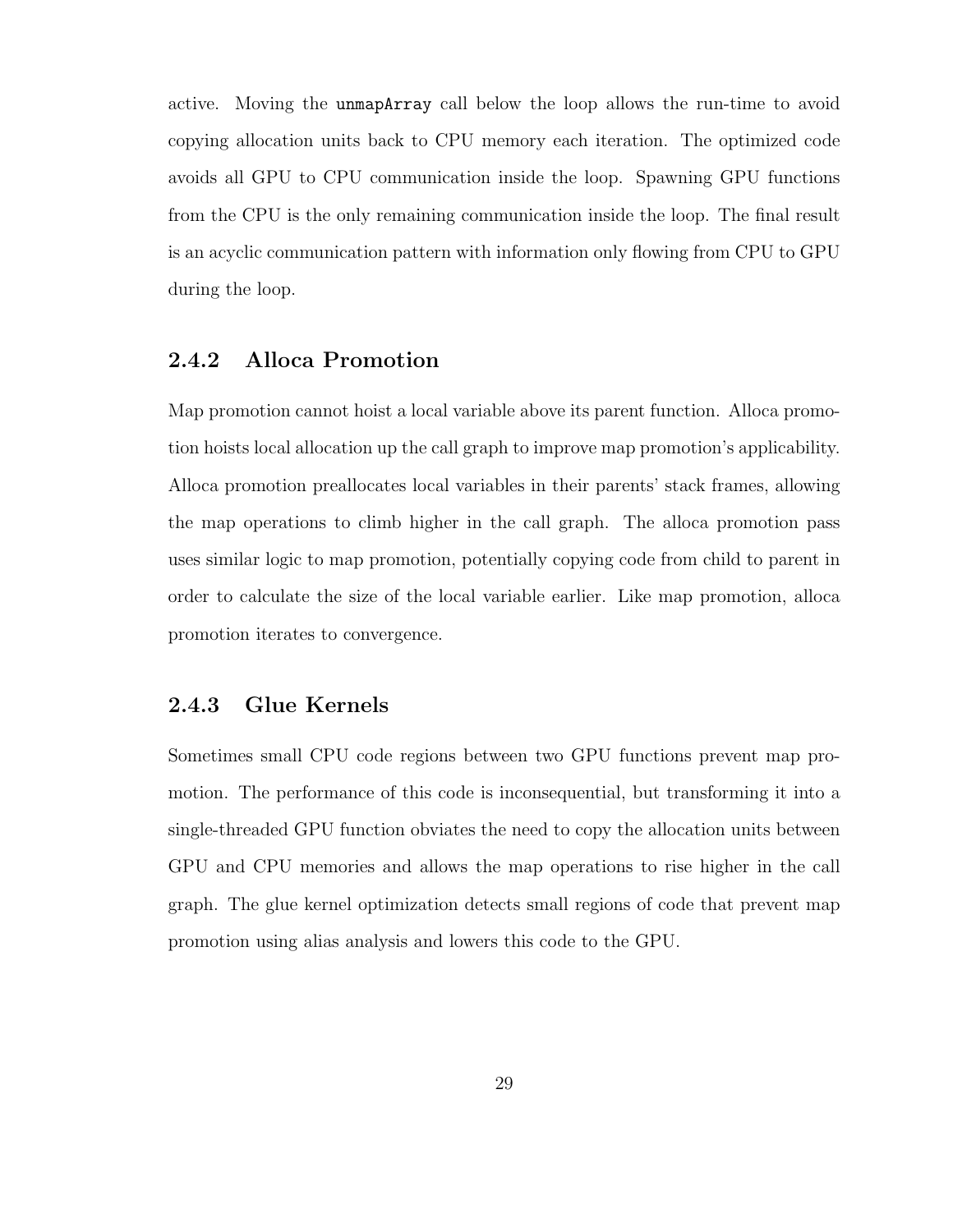Interrelationships between communication optimization passes imply a specific compilation schedule. Since alloca promotion and glue kernels improve the applicability of map promotion, the compiler schedules these passes before map promotion. The glue kernel pass can force some virtual registers into memory, creating new opportunities for alloca promotion. Therefore, the glue kernel optimization runs before alloca promotion, and map promotion runs last.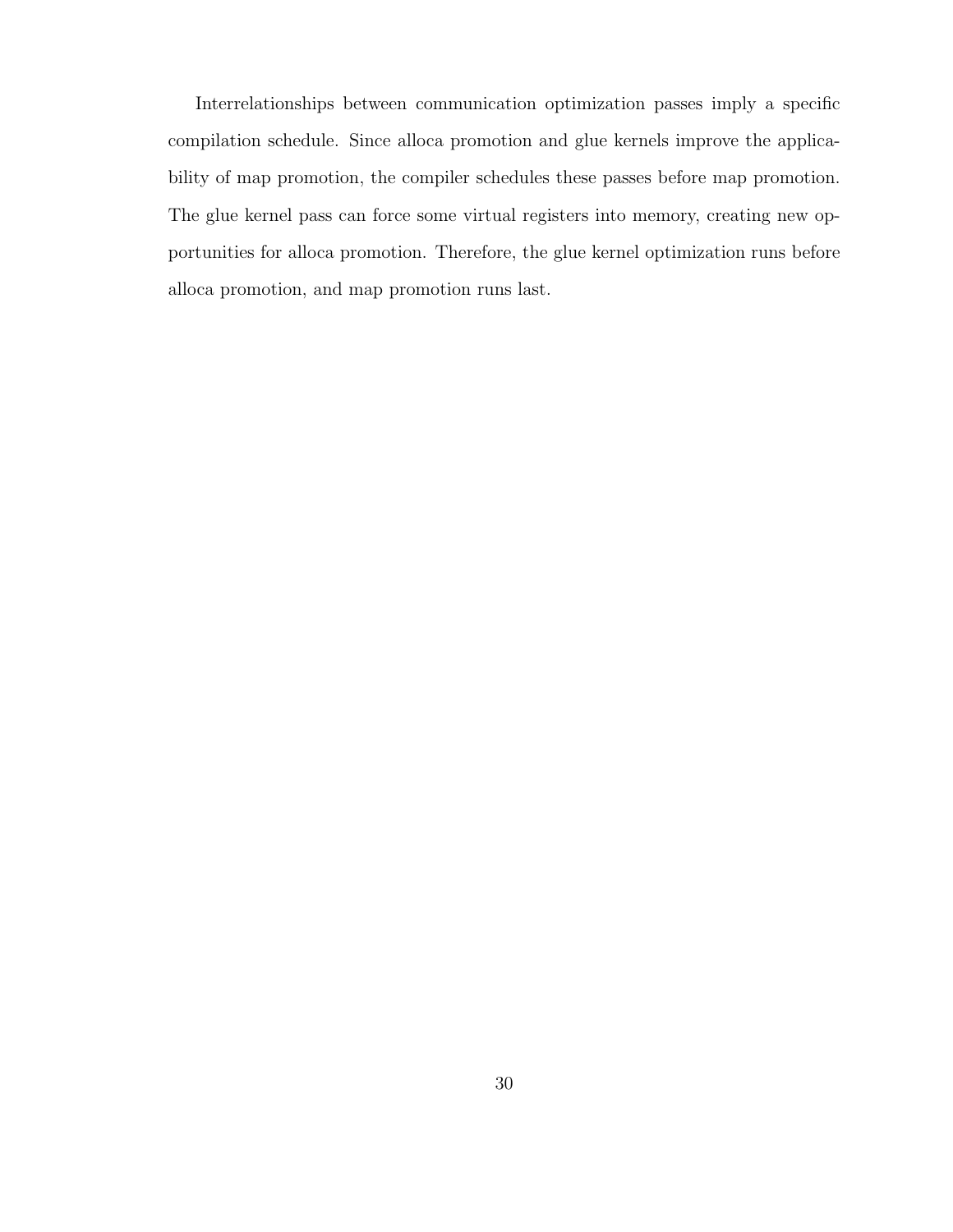## Chapter 3

## Dynamically Manage Data

The applicability of CGCM is limited by its reliance on strong static analysis. To manage data, CGCM uses type-inference to statically determine the types of datastructures. Determining data-structures' types is necessary since CGCM handles pointer and non-pointer values differently. CGCM's static type-inference scheme characterizes data-structures as either arrays of pointers or arrays of non-pointers. Consequently, CGCM cannot automatically manage recursive data structures or datastructures with pointer and non-pointer types. To optimize communication, CGCM uses alias analysis to disprove cyclic dependences between code on the CPU and code on the GPU. Without cyclic dependences, cyclic communication is no longer necessary, so CGCM can safely optimize the program. CGCM requires static analysis (type-inference and alias analysis) because it manages data and optimizes communication at compile-time. The imprecision of static analysis limits CGCM's applicability and performance.

Dynamically Managed Data (DyManD) overcomes CGCM's limitations by combining dynamic analysis with CGCM-inspired efficient acyclic communication patterns. DyManD matches CGCM's performance without requiring strong alias analysis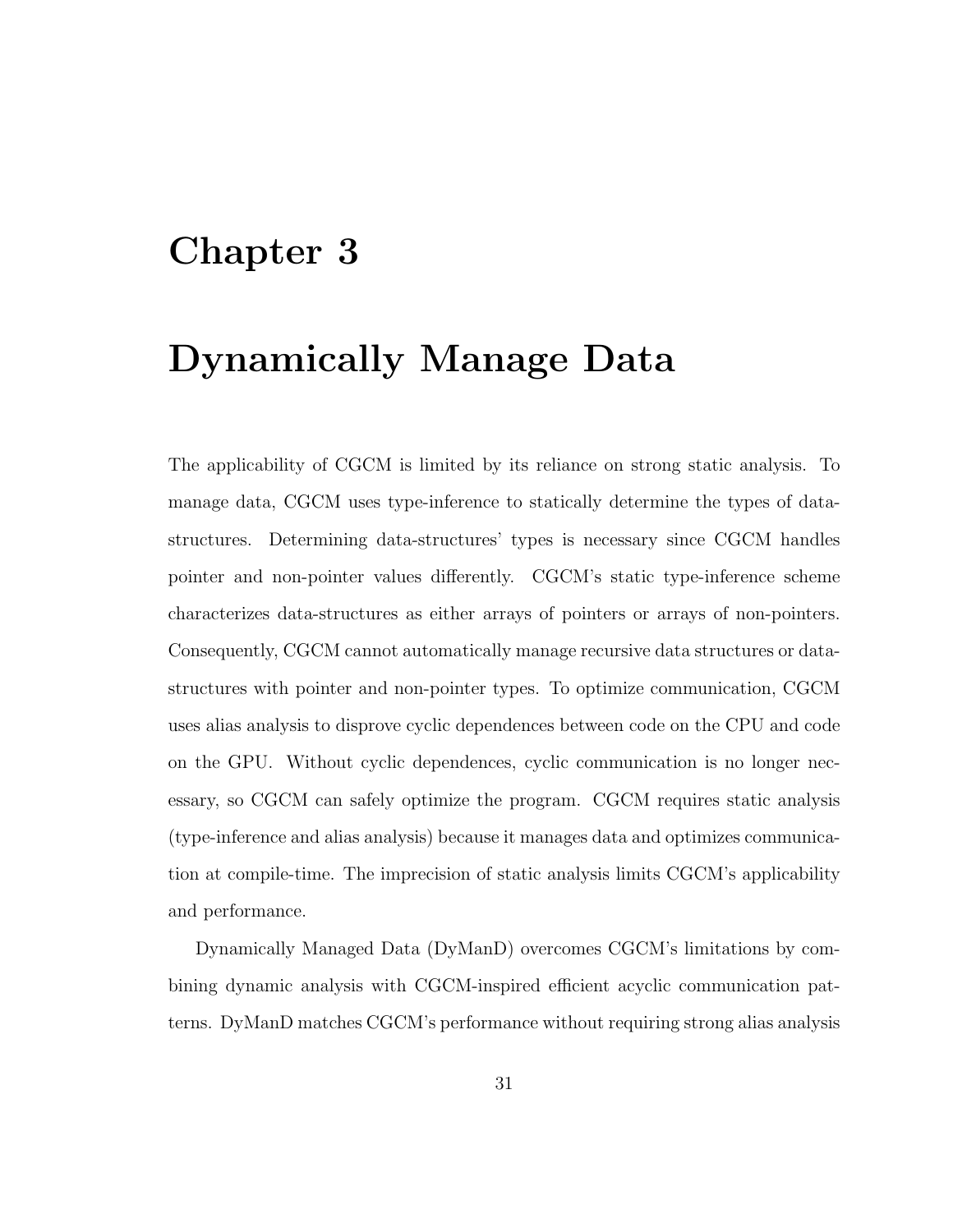and exceeds CGCM's applicability. DyManD creates the illusion of a shared CPU-GPU memory, allowing DyManD to manage complex and recursive data-structures which CGCM cannot. DyManD manages data automatically for both manual and automatic parallelizations.

DyManD's ability to manage and optimize recursive data-structures is crucial, since many general purpose and scientific applications use recursive data-structures like trees, linked lists, and graphs. The DOE, DARPA, and NSF believe next generation science requires graphs and other complex data-structures [22]. GPU programmers typically avoid recursive data-structures due to the difficulty of managing data and optimizing communication. By removing this difficulty, DyManD allows programmers to choose data-structures based on the problem domain.

DyManD's contribution over prior work is that it is the first fully-automatic CPU-GPU data management system to:

- support data-structures with pointer and non-pointer fields,
- support recursive data-structures,
- and be insensitive to alias analysis.

## 3.1 Motivation

To achieve performance on a CPU-GPU system, programs must manage data and optimize communication efficiently. Manual data management is difficult and error prone, and prior automatic data management is limited to simple data-structures. In this section, DyManD is motivated by comparison with two prior automatic techniques, inspector-executor [7, 40, 61] and CGCM [28]. Inspector-executor does not optimize communication, so its performance on GPUs is poor. CGCM requires strong alias analysis, but alias analysis is undecidable in theory and imprecise in practice.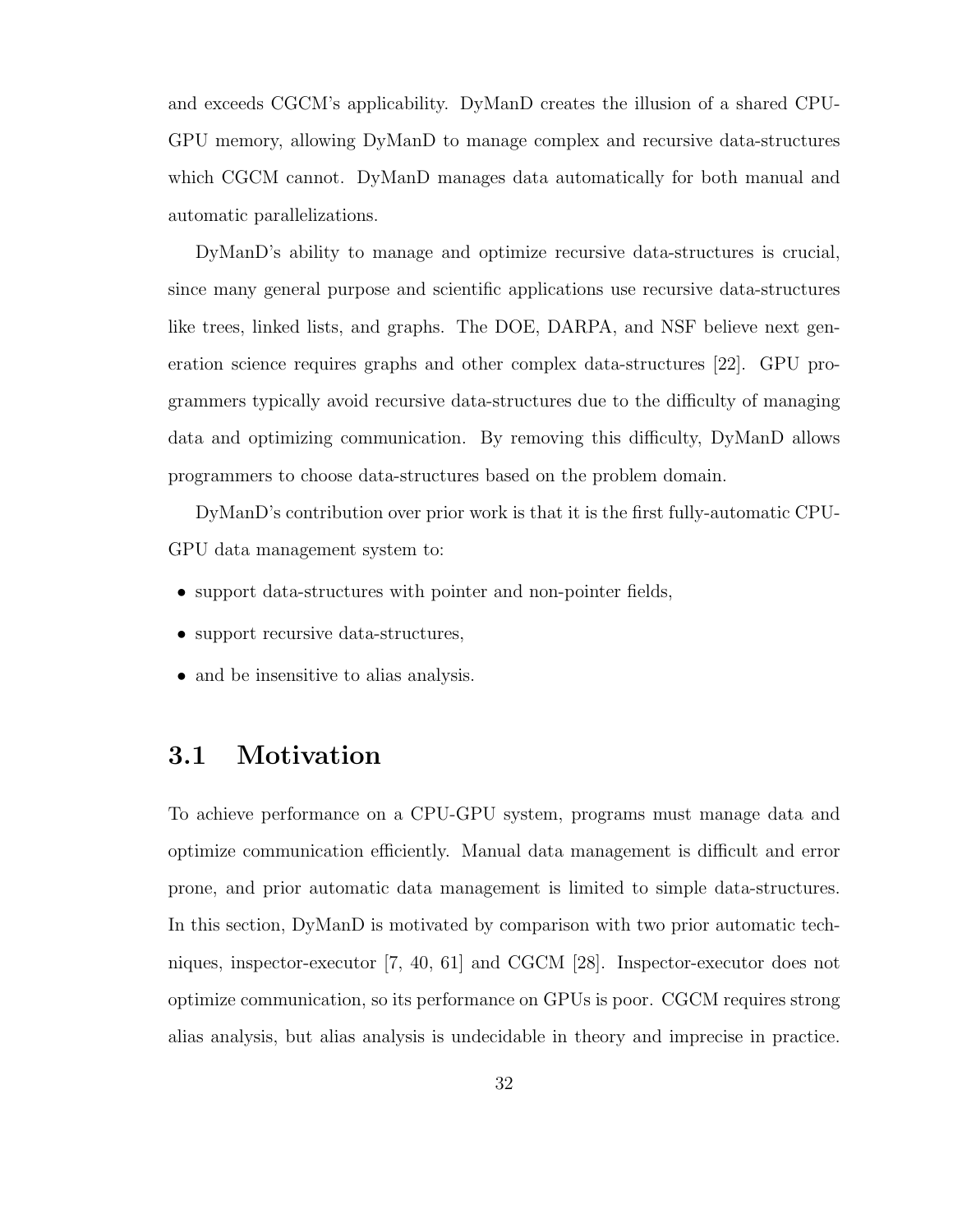Neither prior automatic technique manages complex recursive data-structures. Dy-ManD efficiently manages complex data-structures without the limitations of typeinference or alias analysis.

CGCM is an automatic CPU-GPU data management and communication optimization system. To manage data, CGCM ensures that all live-in pointers to GPU functions are translated to equivalent GPU pointers. For correctness, CGCM copies data to the GPU at allocation unit granularity. An allocation unit comprises all bytes reachable from a pointer by well-defined pointer arithmetic. CGCM is only applicable to allocation units consisting entirely of pointer or non-pointer values. For non-pointer allocation units, CGCM copies the data to GPU memory without modification, but for pointer allocation units, CGCM iterates over the allocation unit, translating each CPU pointer to a GPU pointer. CGCM uses static type-inference to enforce this restriction due to C and  $C++$ 's subversive type casting.

CGCM automatically manages simple data-structures but has several important limitations due to its reliance on address translation and type-inference. To avoid translating GPU pointers back to CPU pointers, CGCM disallows storing pointers on the GPU. CGCM's simple type-inference is limited to scalar values, pointers to scalar values, and pointers to pointers to scalar values. It cannot infer the type of structures with pointers and non-pointers, higher-order pointers, or recursive data-structures. CGCM uses type-inference to differentiate pointer and non-pointer allocation units because it handles them differently. Even more sophisticated type-inference would fail in C and C++ due to frequent subversive type casting. Ideally, a data management system should be applicable to general purpose data-structures and arbitrary GPU functions without relying on imprecise static analysis.

In the area of manual GPU data management, prior work proposes several annotationbased systems [23, 36, 64, 73]. None of these systems handle pointer arithmetic,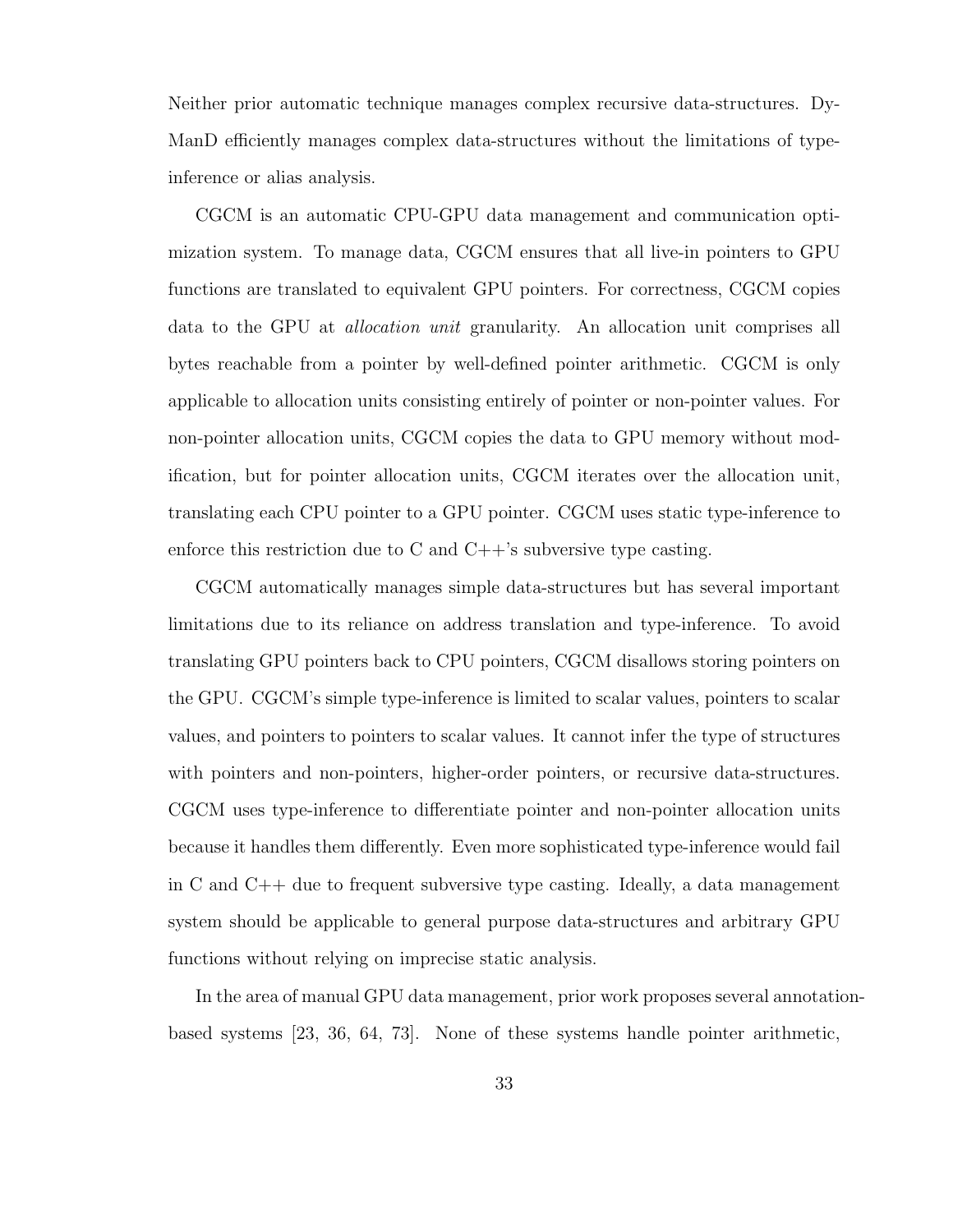aliasing inputs to GPU functions, or pointer indirection. The annotation-based techniques are limited to languages with strong type-systems [73], managing named regions [23, 36], or affine memory accesses [64].

GMAC [20] is a semi-automatic approach to data management and communication optimization. In GMAC, programmers annotate all heap allocations to indicate whether the allocated data is GPU-accessible. For manually annotated heap allocations, GMAC automatically generates efficient acyclic communication patterns. However, GMAC cannot manage stack allocations or global variables.

## 3.1.1 Prior Approaches to Communication Optimization

Acyclic CPU-GPU communication patterns are much more efficient than cyclic ones. For cyclic communication, communication latency is on the program's critical path, and the program achieves limited parallelism between CPU and GPU execution. By contrast, the acyclic communication pattern keeps communication latency off the program's critical path and allows parallel CPU and GPU execution.

To avoid cyclic communication, CGCM was introduced. Instead of copying data between CPU and GPU memories once per GPU function invocation, CGCM's communication optimization transfers data only once per program region. If a datastructure is not accessed by the CPU, CGCM copies it to GPU memory at the beginning of the code region and returns it to CPU memory at the end. CGCM uses static alias analysis to prove that the CPU will not access data-structures for the duration of a region.

Alias analysis quality strongly affects CGCM's ability to optimize CPU-GPU communication. Precise alias analysis is difficult to achieve in production compilers and remains an ongoing topic of research. CGCM's initial evaluation used a customized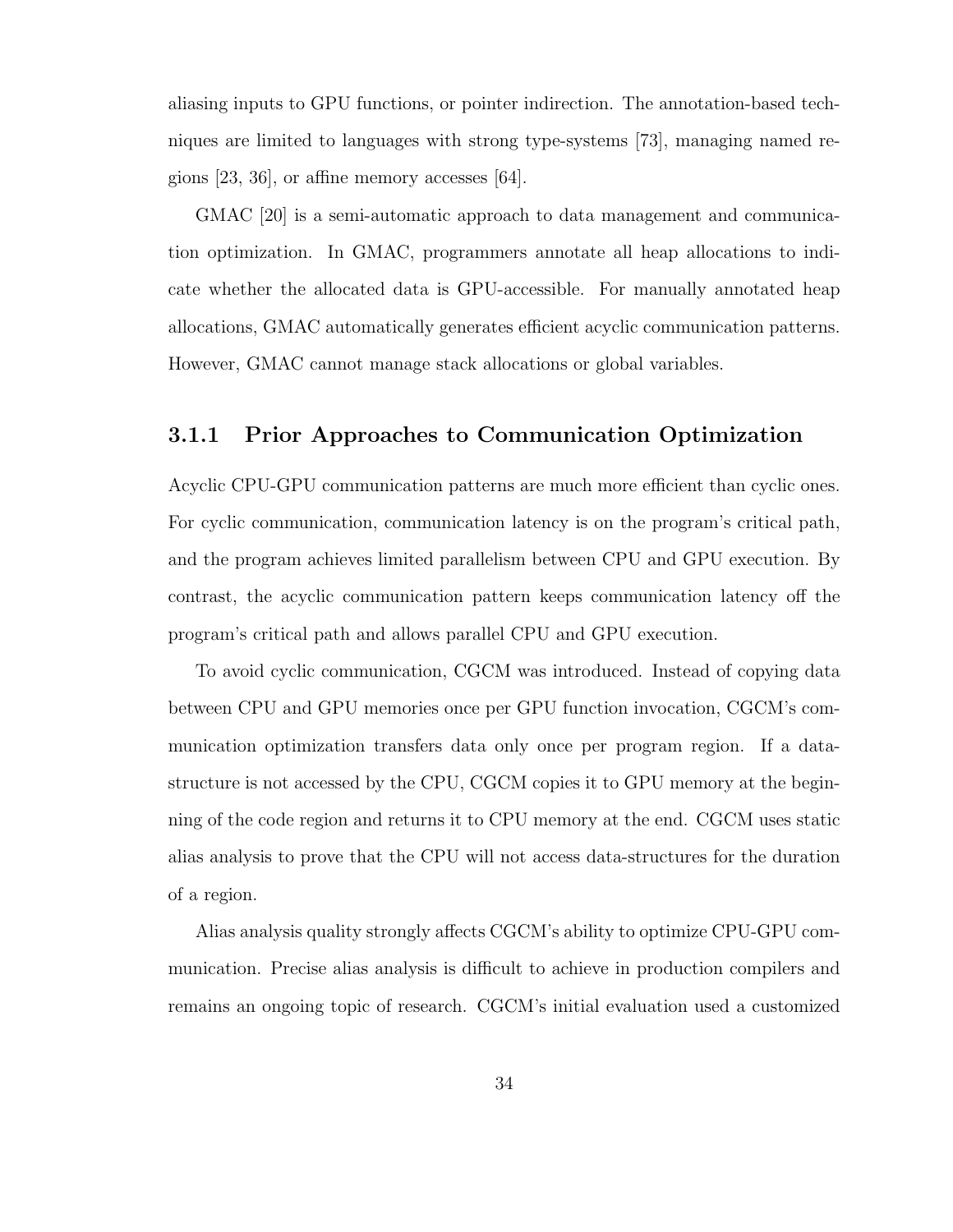| Framework                   | Data.<br>Management | Comm.<br>Opti. | Requires |     |          | Applicability |                      |                       |                    |                    |
|-----------------------------|---------------------|----------------|----------|-----|----------|---------------|----------------------|-----------------------|--------------------|--------------------|
|                             |                     |                | Annot.   | ТT  | AA       | CPU-<br>GPU   | Aliasing<br>Pointers | Pointer<br>Arithmetic | Max<br>Indirection | Stored<br>Pointers |
| JCUDA [73]                  | Annotat.            | $\times$       | Yes      | No  | No.      | $\checkmark$  | $\times$             | $\times$              | $\infty$           | $\times$           |
| Named<br>Regions $[23, 36]$ | Annotat.            | $\times$       | Yes      | No  | $\rm No$ | $\checkmark$  | $\times$             | $\times$              |                    | $\times$           |
| Affine [64]                 | Annotat.            | Annotat.       | Yes      | No  | No       | $\checkmark$  | $\times$             | $\times$              |                    | $\times$           |
| IE [7, 40, 61]              | Dynamic             | $\times$       | Yes      | No  | $\rm No$ | $\times$      | $\times$             | $\times$              |                    | $\times$           |
| CGCM [28]                   | Static              | Static         | No       | Yes | Yes      | $\checkmark$  |                      |                       | $\overline{2}$     | $\times$           |
| GMAC <sup>[20]</sup>        | Annotat.            | Dynamic        | Yes      | No  | No       | $\checkmark$  |                      |                       | $\infty$           |                    |
| $DvManD$ [27]               | Dynamic             | Dynamic        | No       | No  | $\rm No$ | $\checkmark$  |                      |                       | $\infty$           |                    |

Table 3.1: Comparison between communication optimization and management systems (Annot: Annotation, TI: Type-Inference, AA: Alias Analysis)

alias analysis suite developed in tandem with CGCM. Consequently, the CGCM alias analysis gives precise results for the programs in the CGCM paper.

### 3.1.2 Relation of Prior Work to DyManD

Table 3.1 summarizes the differences between prior annotation-based manual data management systems, inspector-executor, CGCM, and DyManD. DyManD avoids the limitations of inspector-executor and CGCM by replacing static compile-time analysis with a dynamic run-time library. Static type-inference is unnecessary for DyManD since it does not translate CPU pointers to GPU pointers. By replacing standard allocation functions and modifying the GPU code generation, DyManD ensures that every allocation unit on the CPU has a corresponding allocation unit on the GPU at the same numerical address. Consequently, pointers copied to GPU memory point to equivalent allocation units in GPU memory without any translation. By avoiding pointer translation, DyManD removes the need for static type-inference.

DyManD dynamically optimizes communication, avoiding the need for static alias analysis. DyManD uses the page protection system to optimize communication by transferring data from GPU to CPU memory only when needed. To determine when a page is needed on the CPU, DyManD removes read and write privileges from the allocation units in CPU memory after copying them to GPU memory. If the CPU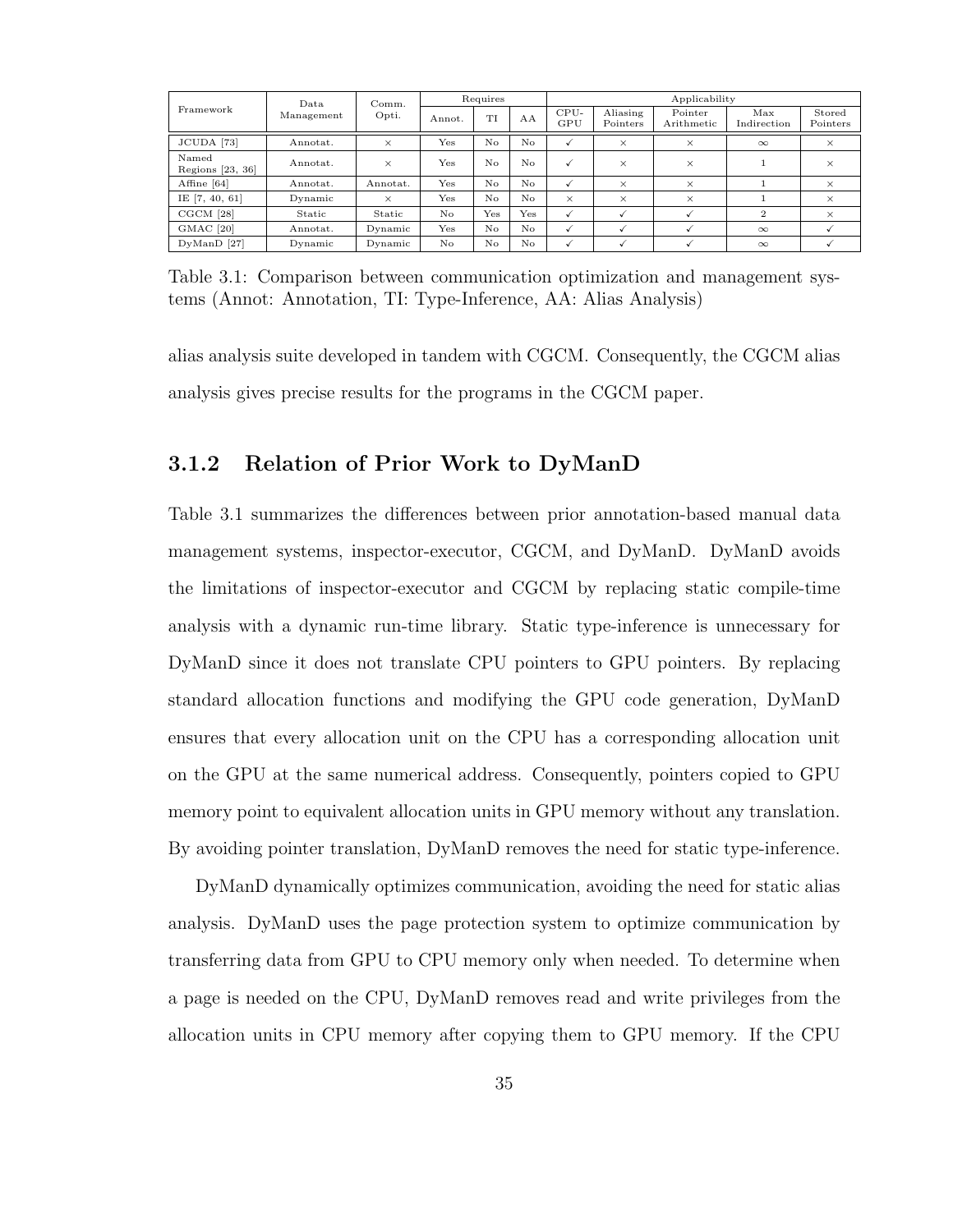accesses the pages later, the program will fault, and DyManD will transfer the affected allocation units back to CPU memory, mark the pages readable and writable, and continue execution. Cyclic communication is very infrequent in DyManD since data moves from GPU to CPU only if it is needed.

DyManD's communication optimization system is somewhat similar to software distributed shared memory (SDSM) [39] specialized for two nodes (the CPU and GPU). However, SDSMs rely on exception handling on all nodes to copy data ondemand. This scheme is unworkable on GPUs for two reasons. First, GPUs lack robust exception handling; the GPU equivalent of a segmentation fault kills all threads and puts GPU memory into an undefined state. Second, GPUs are presently unable to initiate copies from CPU memory. Consequently, DyManD conservatively copies data to GPU memory that may be accessed on the GPU, but copies data to CPU memory that *will* be accessed on the CPU. GMAC [20] also uses exception handling to optimize communication.

## 3.2 Design and Implementation

The DyManD data management and communication optimization system consists of three parts: a memory allocation system, a run-time library, and compiler passes. The memory allocation system ensures that addresses of equivalent allocation units on the CPU and GPU are equal, relieving the run-time system of the burden of translation. The run-time system dynamically manages data and optimizes communication. The compiler inserts calls to the memory allocation system and to the run-time library into the original program, and it generates DyManD compliant assembly code for the GPU. Table 3.2 summarizes DyManD's memory allocation and run-time library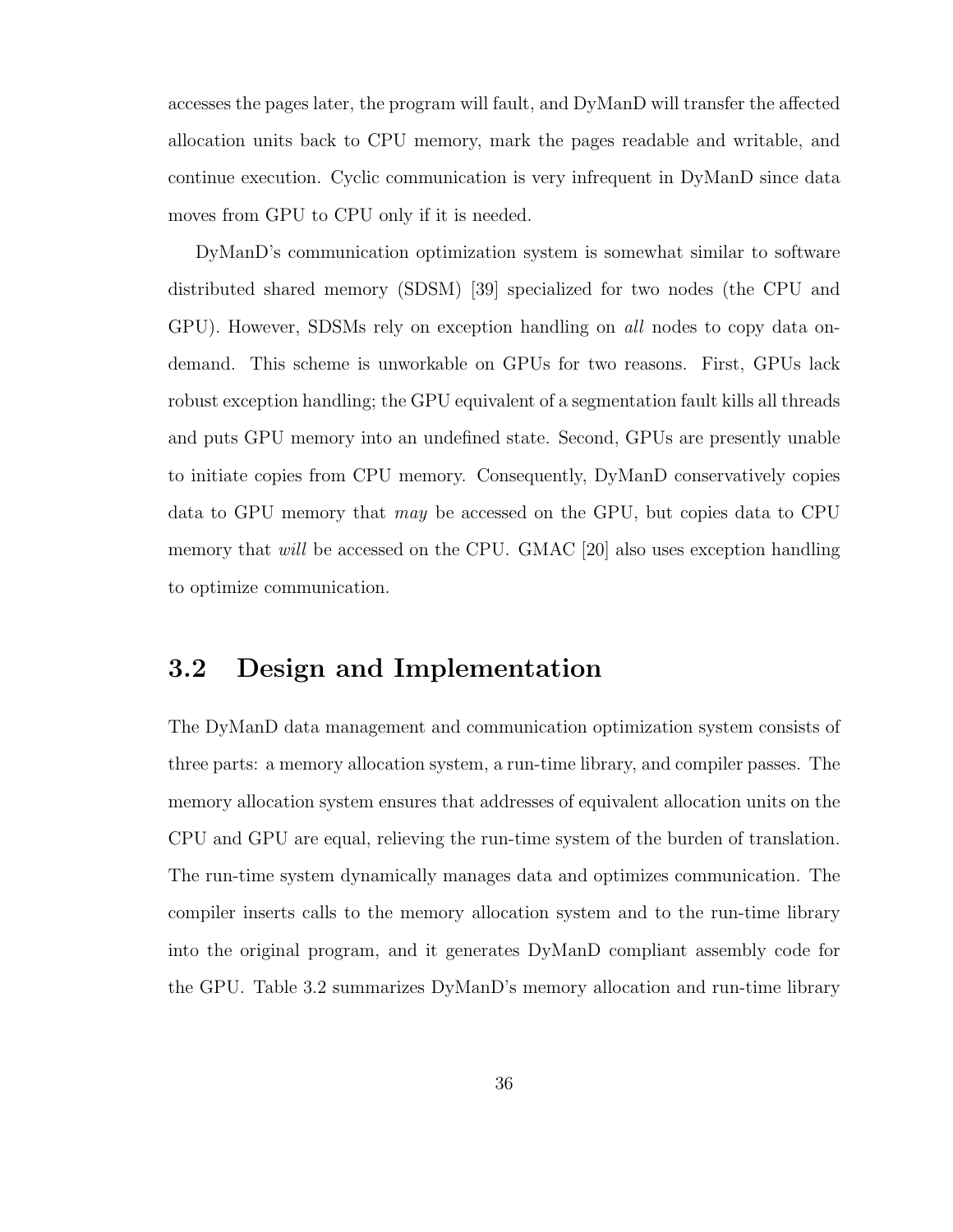| Function prototype           | Description                                                                                                             |  |  |  |
|------------------------------|-------------------------------------------------------------------------------------------------------------------------|--|--|--|
| blockAlloc(size)             | Allocate a block of memory at numerically<br>equivalent addresses on the CPU and GPU.                                   |  |  |  |
| cuMemAlloc(size)             | CUDA driver API for allocating aligned mem-<br>ory on the GPU.                                                          |  |  |  |
| map(ptr)                     | Indicates ptr and any values it points to recur-<br>sively may be used on the GPU.                                      |  |  |  |
| launch (gpuFunc)             | Launch a function on the GPU, copying data<br>from CPU to GPU if necessary.                                             |  |  |  |
| dymandExceptionHandler(addr) | Called when the CPU tries to access an alloca-<br>tion unit in GPU memory, copies the allocation<br>unit to CPU memory. |  |  |  |

Table 3.2: DyManD's run-time library and related functions from the CUDA driver API

interface. The remainder of the section will discuss the design and implementation of DyManD's memory allocator, run-time library, and compiler passes.

## 3.2.1 Memory Allocation

DyManD's memory allocation system keeps CPU and GPU versions of equivalent allocation units at numerically equivalent addresses in CPU and GPU memories. Using CPU addresses on the GPU without translation allows DyManD to avoid the applicability limitations of CGCM and inspector-executor. Address translation prevents prior work from managing data-structures with pointer and non-pointer fields and from managing data for GPU functions which store pointers.

The foundation of DyManD's memory allocation system is the blockAlloc function. The blockAlloc function (algorithm 5) allocates two blocks of memory, one on the CPU and a second on the GPU. The two blocks have the same size and address. Presently, there is no way to allocate memory at fixed GPU addresses. Therefore,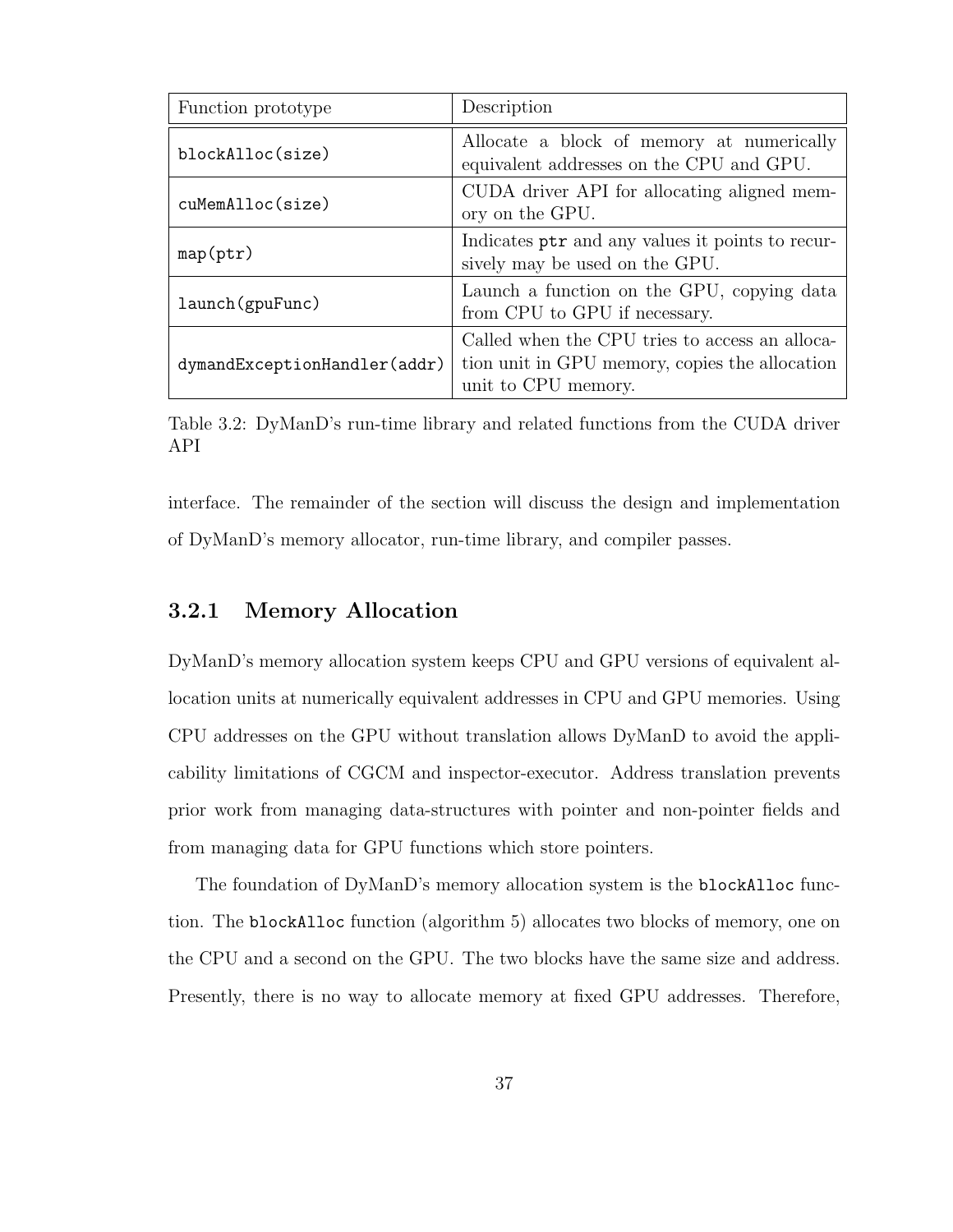| Algorithm 5: Pseudo-code for blockAlloc                                          |
|----------------------------------------------------------------------------------|
| <b>Require:</b> size is a multiple of page size                                  |
| <b>Ensure:</b> Returns the address of equivalent allocation units in CPU and GPU |
| memory                                                                           |
| $devptr \leftarrow cuMemAlice(size)$                                             |
| $\text{addr} \leftarrow \text{devptr} \mid \text{MapMask}$                       |
| mmap(addr, size, MAP_FIXED)                                                      |
| return addr                                                                      |

blockAlloc first allocates GPU memory normally and then uses mmap to map a numerically equivalent address in CPU memory.

DyManD uses bitmasks to ensure that GPU allocations do not overlap with programs' static memory allocations. Static allocations start at low addresses so blockAlloc sets a high address bit to avoid overlapping static and dynamic allocations. A bitwise mask operation before each GPU memory access recovers the original GPU pointer. DyManD modifies code generation for the GPU to emit masking operations before load or store operations. When a pointer is compared or stored, the high bits are preserved. Consequently, storing and comparing pointers yields identical results on the CPU and GPU. From the programmer's perspective, addresses on the CPU and GPU are identical.

Allocation units come from dynamic allocations, from global variables, and from the stack. DyManD uses different techniques to manage allocation units depending on their source.

- For dynamic allocations, DyManD provides a customized version of malloc, calloc, and realloc based on blockAlloc. This implementation is similar to mmap-based malloc implementations [8, 41]. DyManD tracks all dynamic memory allocations.
- To manage global variables, a DyManD compiler pass replaces all global variables with equivalently sized dynamic allocations. To maintain program semantics,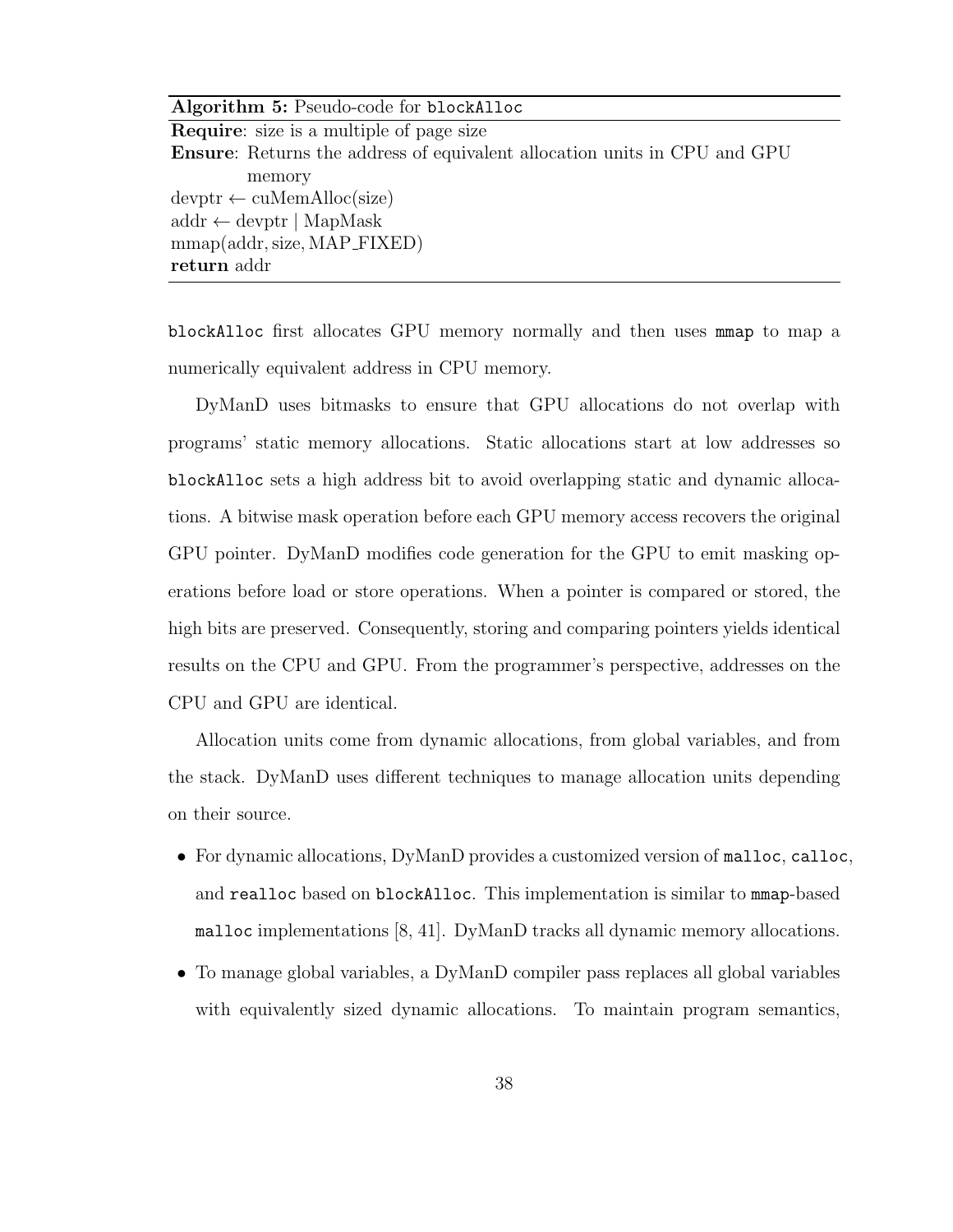DyManD allocates memory for global variables and copies any initial values before executing the main function.

• To manage stack allocations, a DyManD compiler pass replaces all escaping stack variables with dynamic allocations. The compiler pass ensures the dynamic allocations have the same scope and size as the original stack allocations. In general, escape analysis is undecidable, but in practice for stack variables, it is easily decidable.

### 3.2.2 Run-Time Library

DyManD's run-time library manages data and optimizes communication. For each allocation unit, the run-time maintains an ordered map from the base address to the size and state. The map can be used to determine if a pointer-sized value points within an allocation unit. The three states of an allocation unit are: CPU Exclusive (CPUEx), Shared, and GPU Exclusive (GPUEx). Allocation units in the Shared state may be accessed on the CPU but will become GPUEx on the next GPU function invocation. Figure 3.1 shows the state diagram for allocation units.

CPUEx to Shared via map All allocation units begin in the CPUEx state. In the CPUEx state, the CPU has exclusive access to the allocation unit. The map function (Algorithm 6) changes the state of CPUEx allocation units to Shared but does not copy the allocation unit to the GPU. The Shared state signifies that a specific allocation unit and any other allocation units it points to recursively should be copied to the GPU before invoking the next GPU function.

Shared to GPUEx via launch The run-time library's launch function (Algorithm 7) intercepts calls to GPU functions and copies data to the GPU. The launch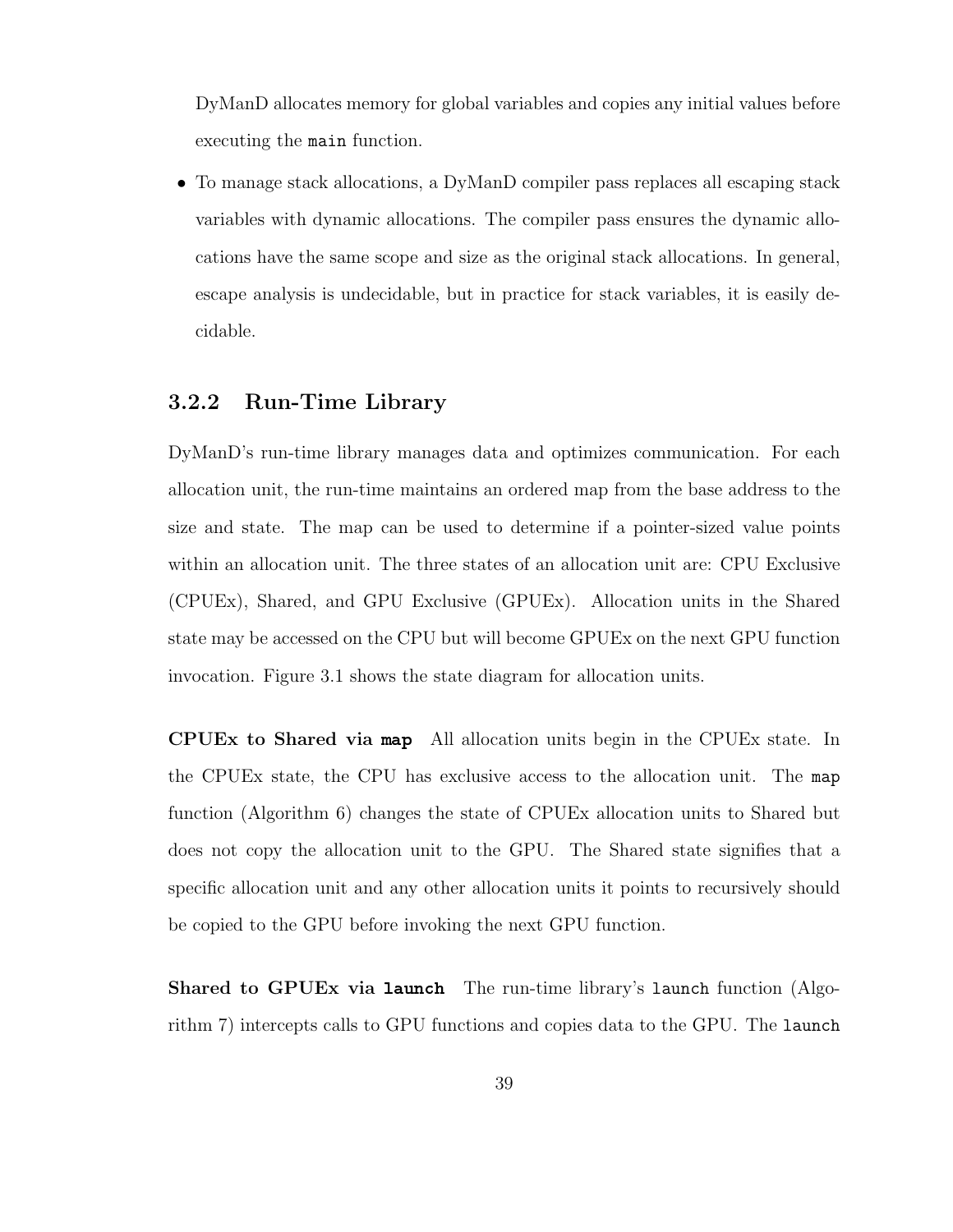

Figure 3.1: DyManD's state transition diagram for allocation units. The solid lines indicate transitions necessary for correctness. The dashed transitions improve performance heuristically, but are not necessary.

function selects a Shared allocation unit, copies it to GPU memory, and marks it GPUEx. After marking the allocation unit, launch scans the allocation unit for values that may be pointers. When a pointer is found, launch calls map with the new pointer and marks it Shared if it is not already. This is conservative, since non-pointer values that happen to point to valid addresses will cause unnecessary copying. Finally, launch calls mprotect to remove read and write permissions from the allocation unit's pages. Protecting pages prevents the CPU from accessing data in the GPUEx state. When no Shared allocation units remain, the GPU will have up-to-date versions of all allocation units it may access.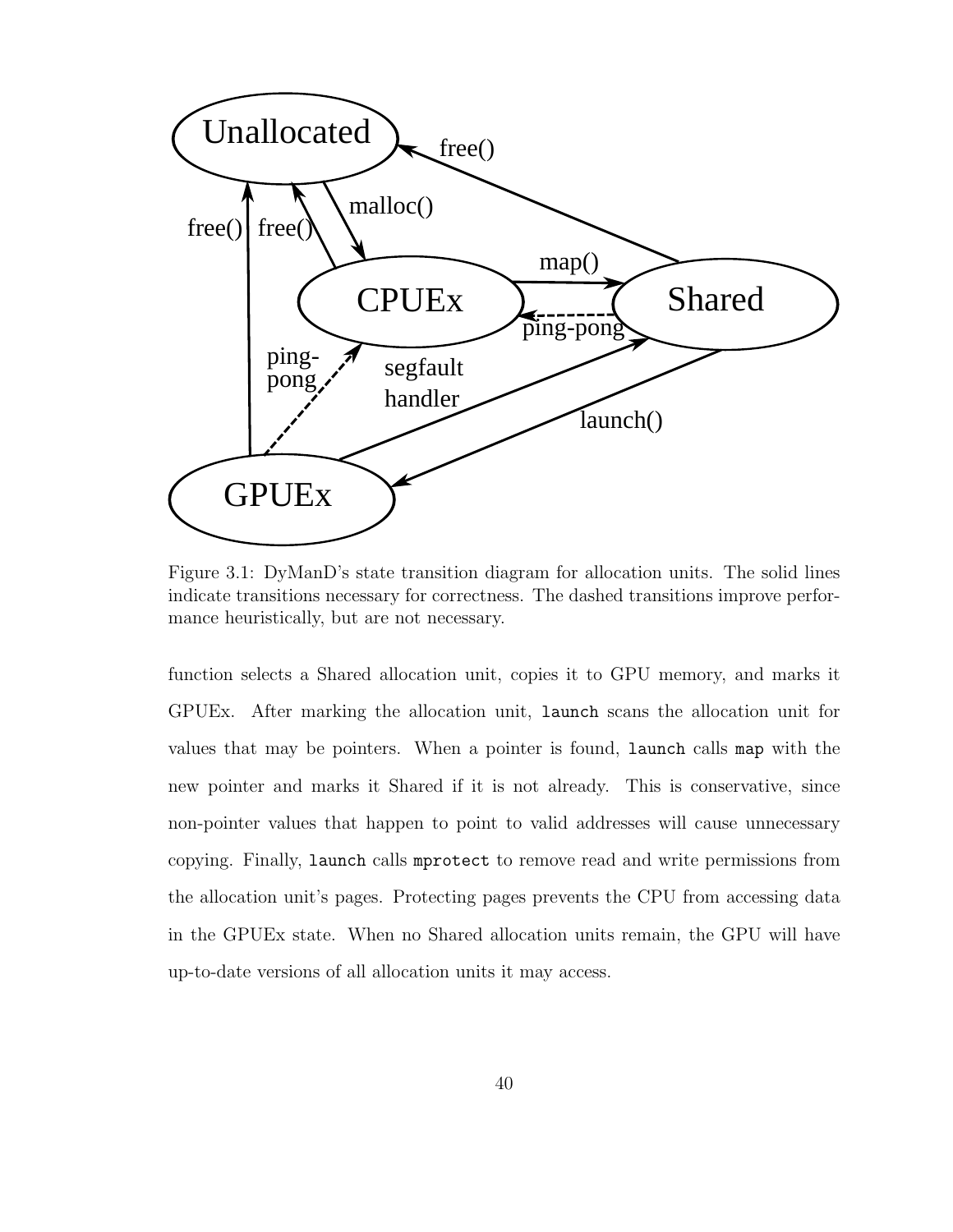Algorithm 6: Pseudo-code for map

Require: ptr is a pointer sized value Ensure: If ptr points to an allocation unit, mark all CPUEx allocation units sharing a page with ptr Shared  $if \neg isPointer(ptr) then$ return  $basePtr \leftarrow getBase(ptr)$ forall the base  $\in$  getTransitiveClosure(basePtr, sharesPage) do if getState(base) = CPUEx then setState(base, Shared) push(sharedAllocs, base)

Algorithm 7: Pseudo-code for launch

```
Require: gpuFunc is a GPU function
Ensure: All Shared allocation units become GPU exclusive
while \neg \text{empty}(\text{sharedAllocs}) do
   base \leftarrow pop(sharedAllocs)size \leftarrow getSize(base)cuMemCopyHtoD(base, base, size)
   setState(base, GPUEx)
   foreach value \in loadAllValues(base, base + size) do
      if isPointer(value) ∧ getState(value) \neq GPUEx then
         map(value)
  mprotect(base, size, PROT_NONE)
gpuFunc()
```
GPUEx to Shared via segfault handler The run-time library installs an exception handler (Algorithm 8) to detect accesses to pages in the GPUEx state. Touching any byte in a protected allocation unit triggers an exception. The exception handler copies the allocation unit back to CPU memory. For each allocation unit sharing a page with the faulting allocation unit, the exception handler restores read and write permissions, updates CPU memory, and marks the pages as Shared. DyManD preserves POSIX [49] semantics for access violations. When an access violation occurs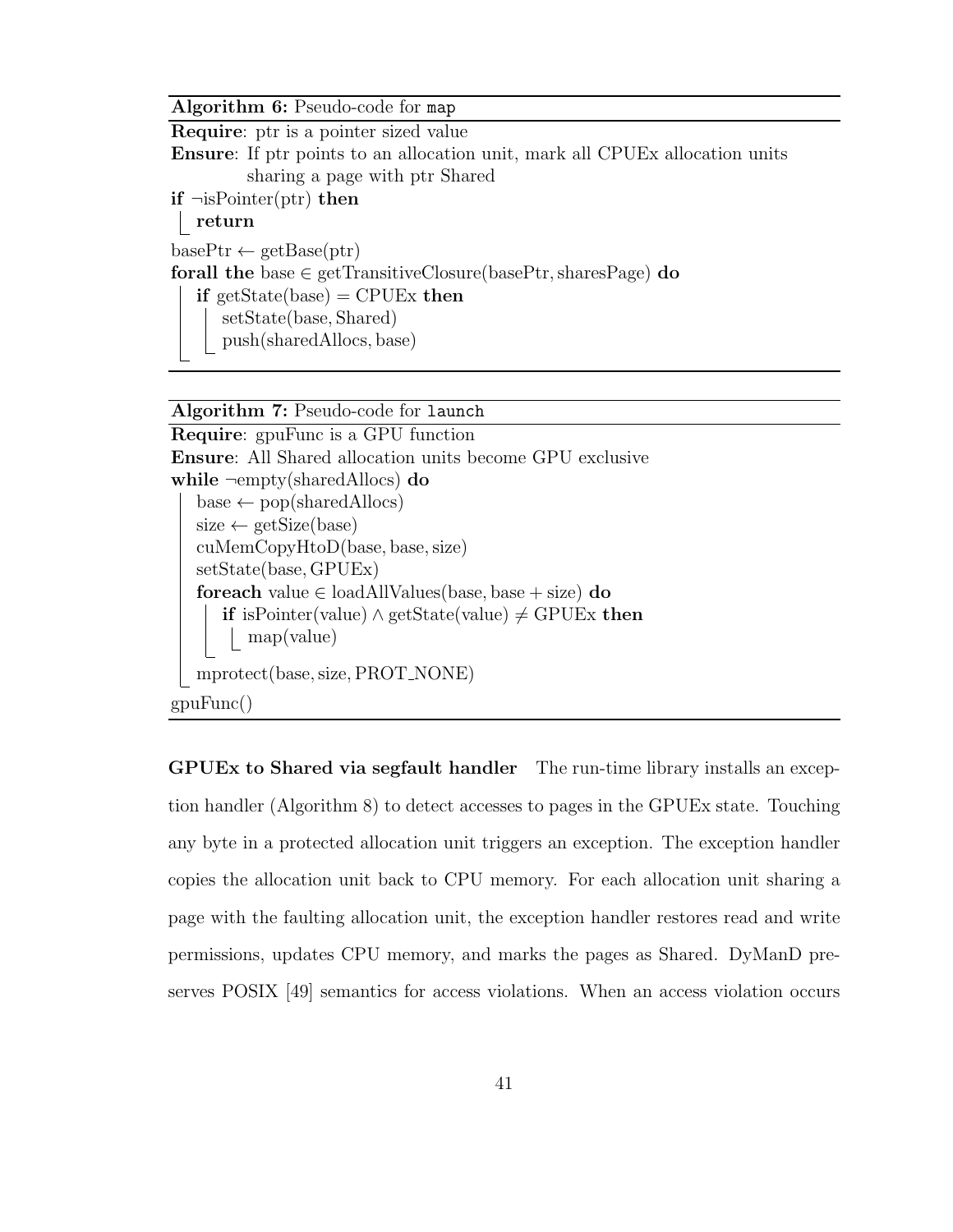Algorithm 8: Pseudo-code for the exception handler which transfers allocation units back to the CPU on segmentation faults.

Require: ptr is the faulting address Ensure: If ptr points to an allocation unit on the GPU, return it to the CPU **if**  $\neg$ isPointer(ptr)  $\lor$  getState(ptr)  $\neq$  GPUEx then defaultSignalHandler()  $\_$  return  $basePtr \leftarrow getBase(ptr)$ forall the base  $\in$  getTransitiveClosure(basePtr, sharesPage) do  $size \leftarrow getSize(base)$ mprotect(base,size, PROT READ | PROT WRITE) cuMemcpyDtoH(base, base, size) setState(base, Shared)

to an address not protected by the run-time system, DyManD invokes the program's default exception handler.

The DyManD run-time system manages data and optimizes communication for complex recursive data-structures. The recursive nature of launch allows DyManD to successfully manage recursive data-structures with pointer and non-pointer fields. Additionally, the system naturally handles mapping the same allocation unit multiple times. If an allocation unit is live-in to a GPU function through multiple sources, it will only be transferred to the GPU once. By transferring data-structures from GPU to CPU memory only when necessary, the exception handler ensures a mostly acyclic communication pattern.

Shared and GPUEx to CPUEx via ping-pong heuristic DyManD has one additional state transition to improve performance by returning Shared data to the CPUEx state when it is no longer needed by the GPU. Sometimes a value enters the Shared state early in a program, and later the value is accessed on the CPU between two calls to GPU functions. In this case, the value will ping-pong between CPU and GPU memories even though it is never used on the GPU. To avoid this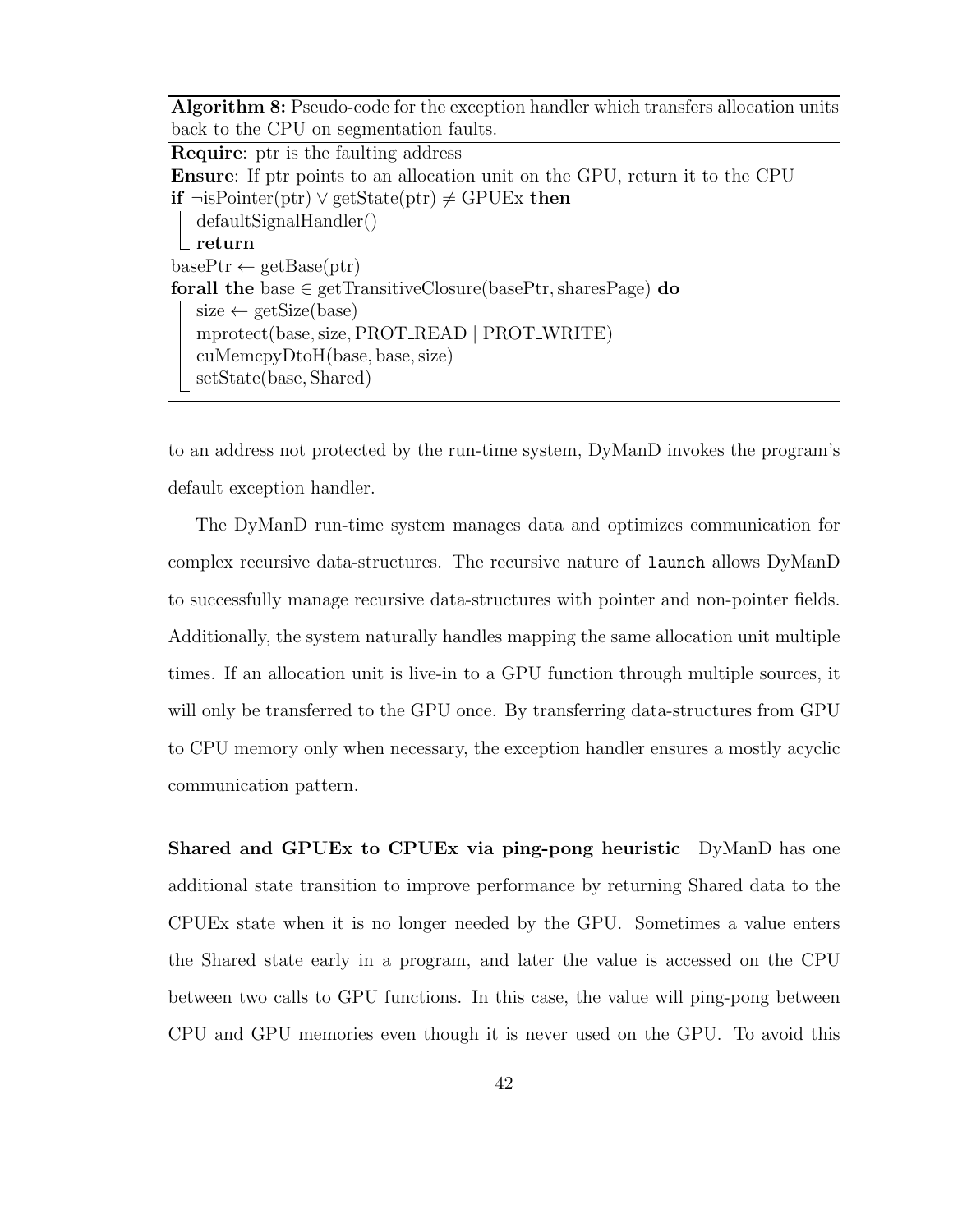problem, DyManD needs a way to restore Shared allocation units to the CPUEx state. It is unsound to mark one Shared allocation unit CPUEx since the GPU may still have a pointer to it. However, it is safe to transfer all allocation units off the GPU at once, restoring all allocation units to the CPUEx state. When ping-ponging is detected, the run-time library copies all GPUEx and Shared values back to the CPU, restores their read and write permissions, and marks them CPUEx. In practice, this heuristic resolves ping-ponging. If the run-time library detects that ping-ponging persists after intervening, it will not intervene again. This optimization improves the whole-program speedup of the srad program from  $0.76\times$  to  $19.64\times$ .

DyManD suffers from ping-ponging due to false sharing when allocation units frequently used on the GPU share a page with allocation units frequently used on the CPU. To avoid ping-ponging due to false sharing, the memory allocator uses three heuristics to arrange allocation units in memory. First, allocation units smaller than a page should never span a page boundary because this would force both pages to change state together. Second, allocation units larger than a page are always page aligned to prevent multiple large allocation units from transitioning together unnecessarily. Finally, allocation units are segregated by size since allocation units with a common size tend to transition from CPU to GPU memory as a group. For example, all the nodes of a binary tree will transition at once. Allocating them to the same page will not decrease performance.

### 3.2.3 Compiler Passes

The DyManD compiler's input is a program with CPU and GPU functions but without data management. For each GPU function, a DyManD compiler pass determines all live-in values. A value is live-in to a GPU function if it is passed to the GPU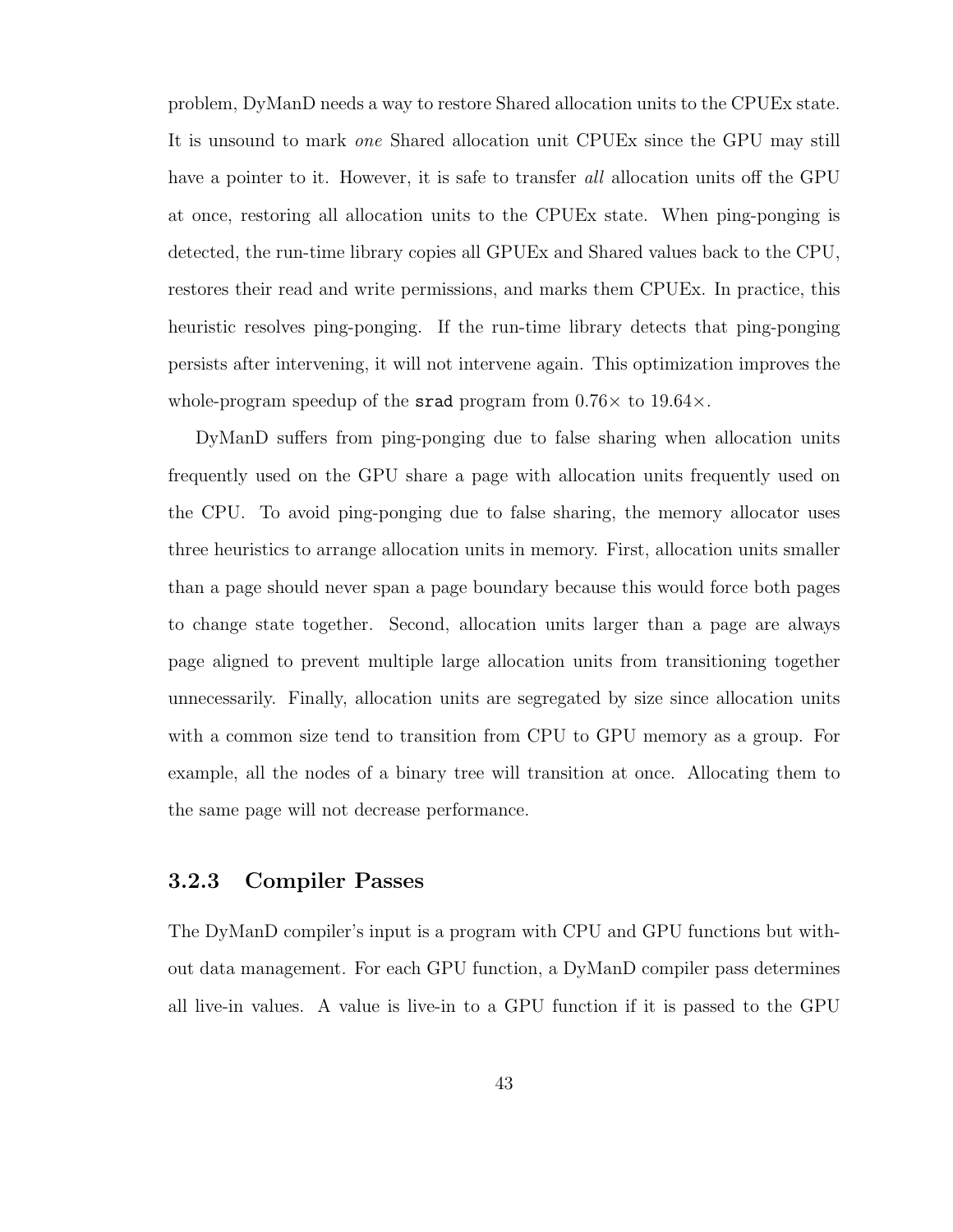function as an argument or if it is a global variable used by the GPU function or its callees. For each live-in value, the compiler pass inserts a call to DyManD's map function.

DyManD uses two compiler passes to create opportunities for dynamic communication optimization: alloca promotion and glue kernels. Both optimization techniques were initially used in CGCM [28].

Alloca promotion increases the scope of stack allocated values to improve optimization scope. Occasionally, programs will execute a loop in parallel on the GPU but allocate the loop's scratchpad arrays in CPU memory. Communication optimization fails since the stack allocated array falls out of scope between GPU function invocations. To remedy this situation, alloca promotion pre-allocates stack allocated arrays of predictable size, increasing their scope and allowing communication optimization.

Glue kernels prevent small sequential code regions from inducing cyclic communication. Sometimes a small sequential code region between two GPU functions uses an allocation unit that is on the GPU. The performance impact of the sequential code is trivial, but running it on the CPU induces cyclic communication which decreases performance. The glue kernel optimization transforms small sequential code regions into single threaded GPU functions. Surprisingly, the performance benefit of reduced cyclic communication outweighs the cost of single threaded execution on the GPU.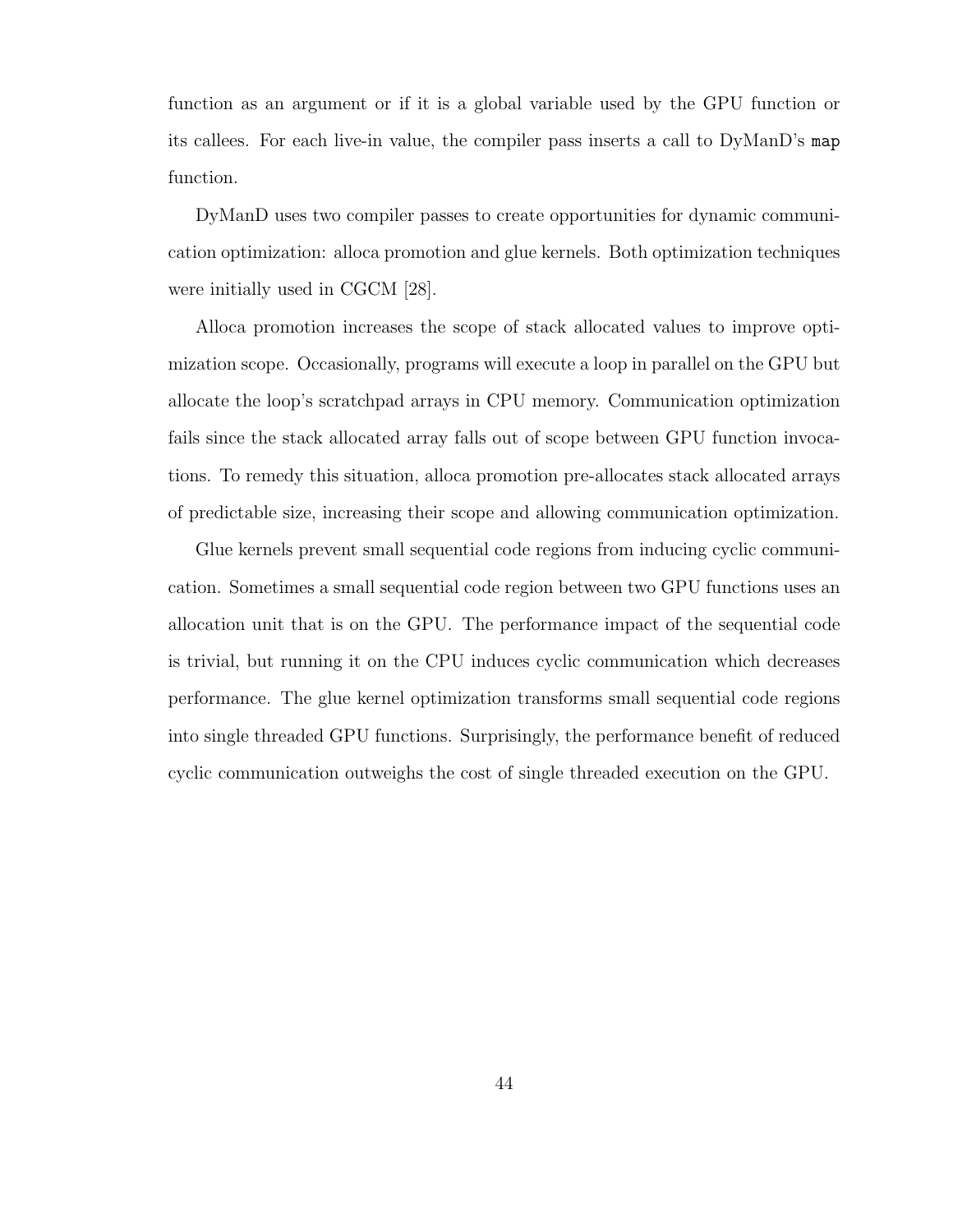# Chapter 4

# Pipelining by Replication

The low applicability of GPUs and the high difficulty of writing efficient GPU code prevent widespread use of GPUs for parallel computation. Improving the applicability of GPU parallelizations can improve performance not only by accelerating the targeted loops, but also by avoiding CPU-GPU communication. Achieving high applicability for parallelizations on the GPU is critically important for performance because communication between CPU and GPU memories has high latency [20, 27, 28]. Even scientific applications contain irregular non-DOALL sections. If the non-DOALL sections access data-structures computed on the GPU, the communication latency of copying data between CPU and GPU memories will be on the program's critical path. Consequently, prior work has gone to great lengths to avoid cyclic communication on the program's critical path. For example, some implementations have improved performance by executing sequential code on the GPU to reduce communication [28].

Automatic pipeline parallelization techniques offer a compelling solution to increase both the applicability of GPUs and their ease of programming. Pipeline parallelism extends the applicability of GPUs by exposing independent work units for code with loop-carried dependences [69]. A pipeline consists of several stages. Each stage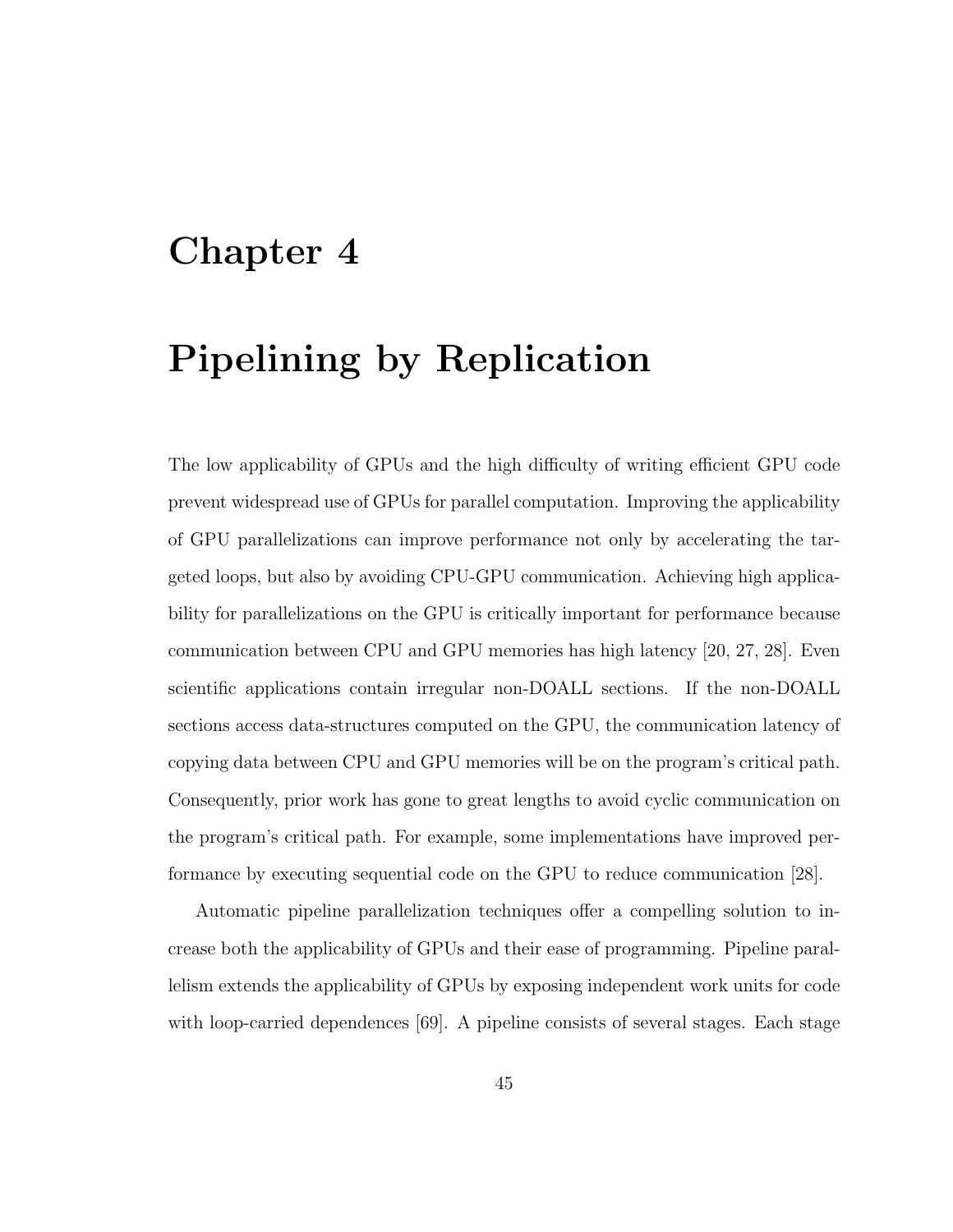executes in parallel with data passing unidirectionally from earlier to later stages through queues. Pipeline parallelization techniques [46, 54, 55] construct pipelines from sequential loops by partitioning instructions into different stages. Careful partitioning segregates dependent and independent operations. Stages with loop-carried dependences are called sequential stages, and stages without loop-carried dependences are called *parallel stages*. Each iteration of a parallel stage can execute independently on different processors.

Pipelining is a necessary but not sufficient component in an automatic parallelization framework. The primary benefit of pipelining is enabling scalable performance in combination with other automatic transformations [26]. Pipelining creates opportunities for DOALL [54] and LOCALWRITE [26] based parallelizations. Similarly, speculation [71], privatization [11], and parallel reductions enable pipelining. Consequently, pipelining is a stepping-stone towards automatic parallelization for generalpurpose programs on GPUs, motivating further research on GPU-based speculation and privatization.

Implementing efficient pipelining for GPUs is challenging due to the limitations of GPU architectures. All prior automatic pipelining techniques [26, 46, 54, 71] assume a CPU-style execution environment with moderate core and thread counts, lowcost fine-grained synchronization primitives, simple and efficient queues for communication, and independent multi-threading. GPU architectures differ radically from this baseline. Specifically, GPUs have very high core and thread counts, high-cost coarse-grained synchronization primitives, no hardware or software queue support, and tightly coupled threads. The combination of these differences creates several challenges for a GPU pipelining implementation.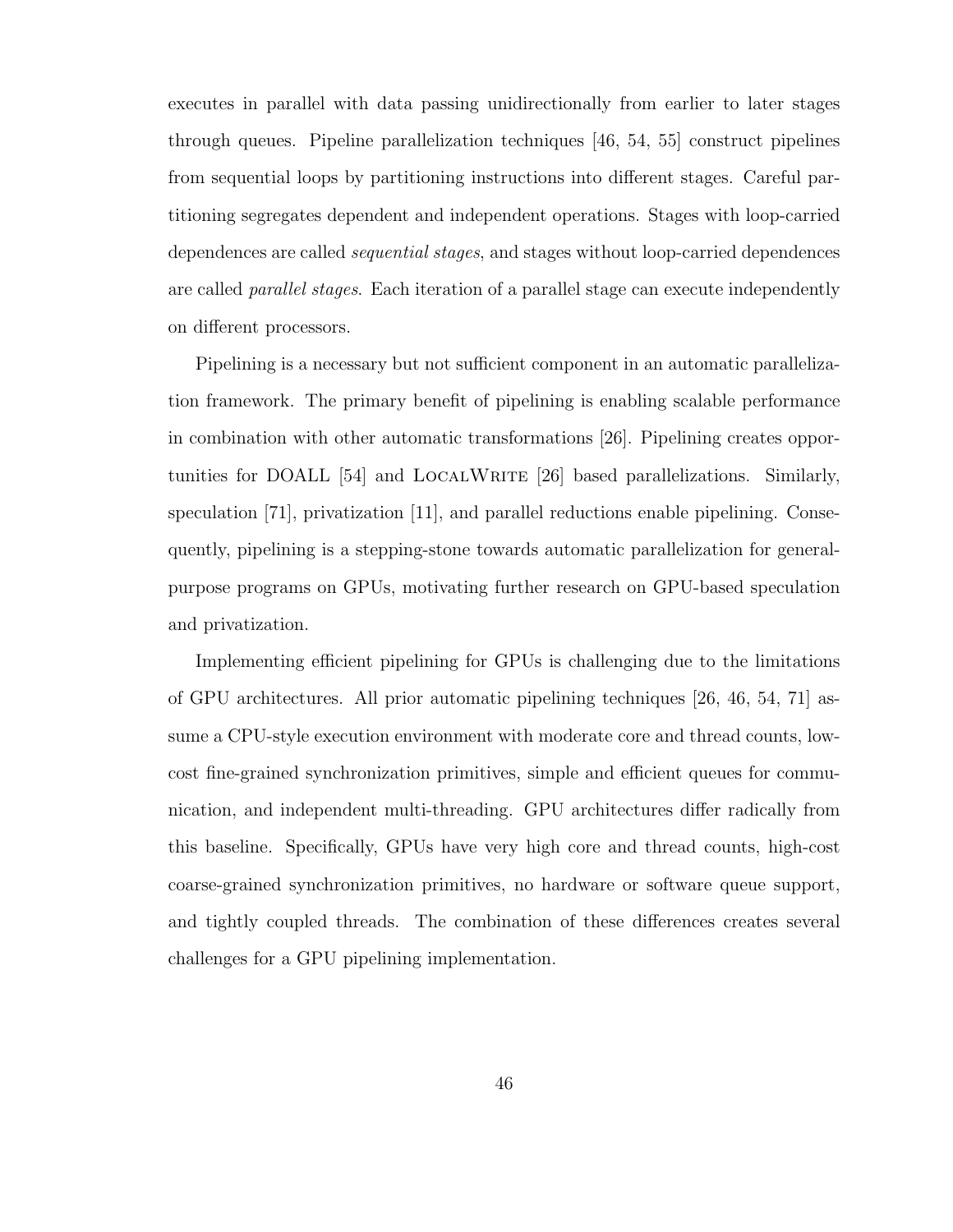- Prior code generation algorithms for pipelining synchronize to ensure that the parallelized program respects memory dependences. GPU systems do not support low-cost or fine-grained synchronization.
- In the earliest CPU-based pipelines, threads communicate through specialized hardware queues [55]. GPUs lack hardware queues. Subsequent pipelining implementations use software queues [53]. However, software queues require either a robust memory consistency model or low-cost fined-grained synchronization instructions. GPUs presently lack these features.
- GPUs parallelizations typically use thousands of threads. The performance of software queues used in prior pipelining implementations falls precipitously at high thread counts [29].
- Prior pipelining algorithms assume all threads are completely independent. GPU architectures have best performance when groups of threads share a common control-flow path.

To resolve these issues, we present Pipelining by Replication (PBR), the first automatic CPU-GPU pipeline parallelization system. While current automatic parallelization techniques for GPUs only apply to embarrassingly parallel loops, PBR parallelizes loops with more complex control and data dependences. To demonstrate the correctness and performance of this pipelining implementation and its suitability as a framework for further research into automatic GPU parallelization, we present a detailed case study of the parallelization of the em3d program from the Olden benchmark suite [13]. After parallelization,  $\epsilon$  and shows a speedup of 3.5 $\times$  over best sequential execution. Additionally, PBR is applicable to 124 loops across 39 programs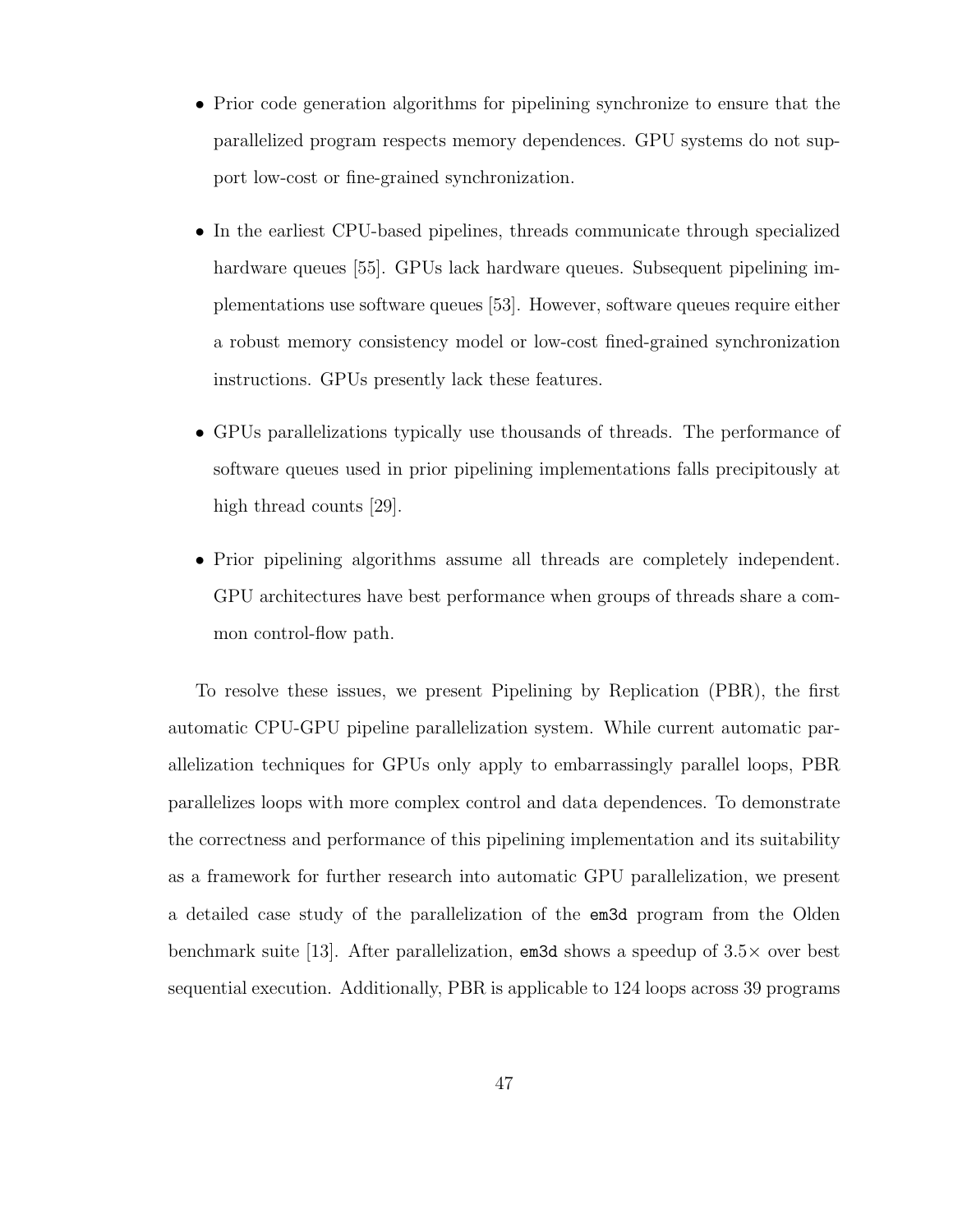that were not previously automatically parallelizable for GPUs. This parallelization result is in addition to the 554 DOALLable loops in the same programs.

## 4.1 Motivation

GPUs provide massively parallel resources, but current GPU hardware is heavily optimized for DOALL-style parallelizations. GPUs' weak memory model and lack of light-weight synchronization primitives make it difficult to implement more complex parallelization strategies. Pipeline parallelization exposes DOALL opportunities hidden in apparently sequential codes. PBR adapts pipeline parallelization to GPUs, expanding the GPUs' applicability. PBR consists of two parts: partitioning and code generation. Partitioning divides code into parallel and sequential stages and determines which loops can be profitably parallelized. Code generation takes partitions as input and generates code for efficient GPU execution.

## 4.1.1 Prior Approaches to Pipelining

In order to understand PBR, it is useful to review the most related work, the DSWP-MTCG family of automatic pipeline parallelization algorithms. The algorithms consist of two parts, a partitioner (DSWP [55]) and a code generator (MTCG [46]). The partitioner divides each loop iteration into a series of stages with communication proceeding from earlier stages to later stages. Given a partition, MTCG generates correctly parallelized code by inserting queues to communicate values from earlier stages to later stages as necessary. PS-DSWP generalizes DSWP by generating stages that can run in parallel across several threads.

Manual pipeline parallelization techniques already target GPUs. Udupa et al. [69] use the StreamIt programming language to manually pipeline parallelize the StreamIt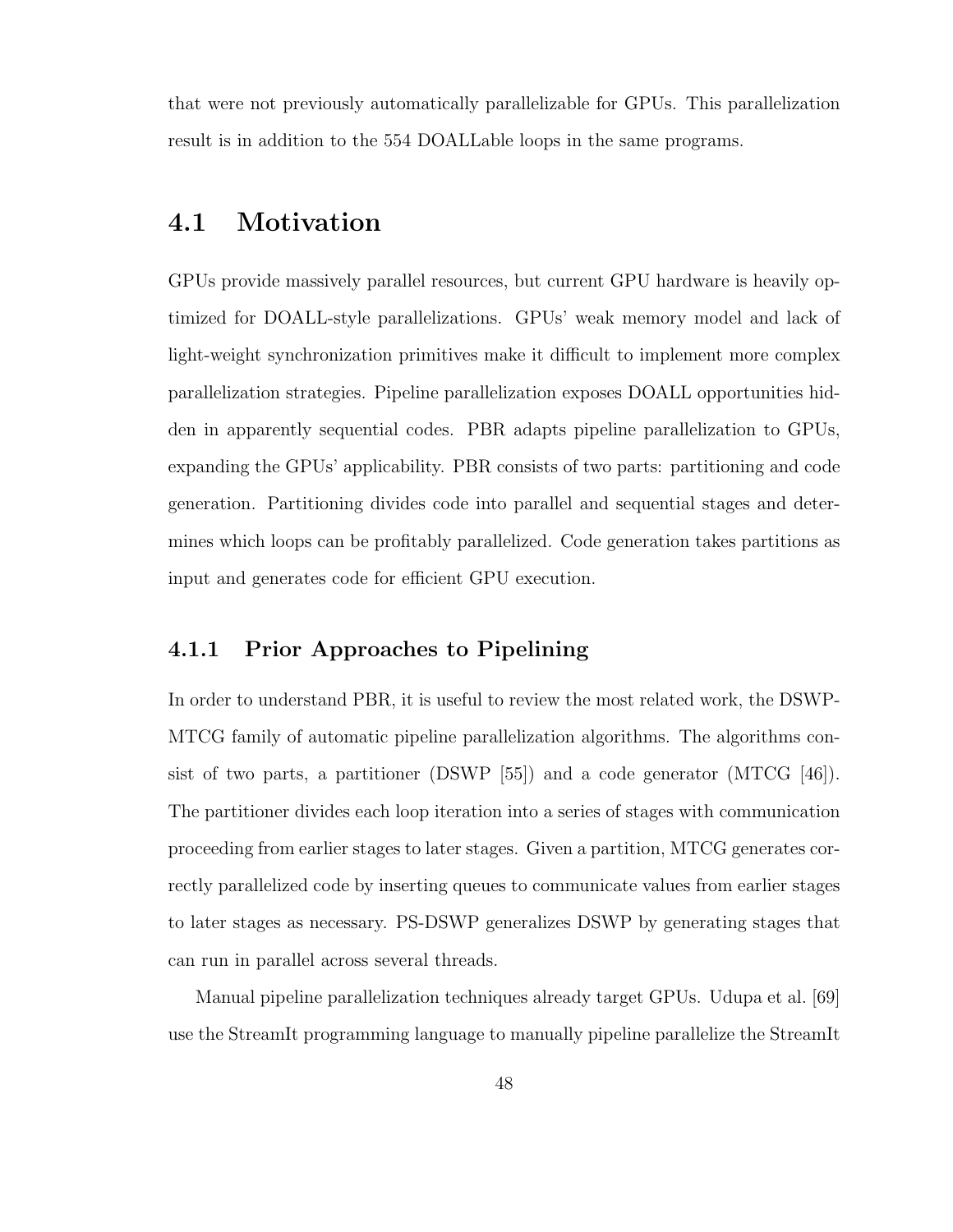benchmark suite for GPUs. However, many programmers consider explicit manual pipeline parallelization unnatural and therefore prefer automatic parallelization approaches. The manual StreamIt parallelizations adopt a very restrictive model of pipelining. Specifically, StreamIt requires that each stage enqueue a constant number of values, determined at compile-time, per iteration. Consequently, StreamIt is inapplicable to programs with even moderately complex control dependences. Bringing the benefits of automatic pipeline parallelism to CPU-GPU architectures requires a more flexible approach.

## 4.1.2 Communication and Partitioning

Efficient communication between different stages in a pipeline is a major difficulty for GPU pipelining. In prior pipelining implementations, different stages communicate through high-bandwidth queues implemented in either hardware or software, with one queue allocated per thread. GPUs lack hardware queues. High-bandwidth software queues require either fine-grained lightweight synchronization or a robust memory consistency model. Unfortunately, GPUs lack these features as well.

Even if efficient software queues were possible on GPUs, they would not scale to typical GPU thread counts. Software queues achieve high bandwidth by amortizing the cost of synchronization operations over numerous enqueue operations. Figure 4.1 plots the bandwidth of a software queue implementation [29] versus the total number of bytes transmitted. The sustained bandwidth declines as the total number of bytes transmitted declines because the expensive synchronization operations are amortized over fewer enqueue operations. As thread count increases the number of bytes transmitted per queue falls, since each thread executes fewer iterations. Typical GPU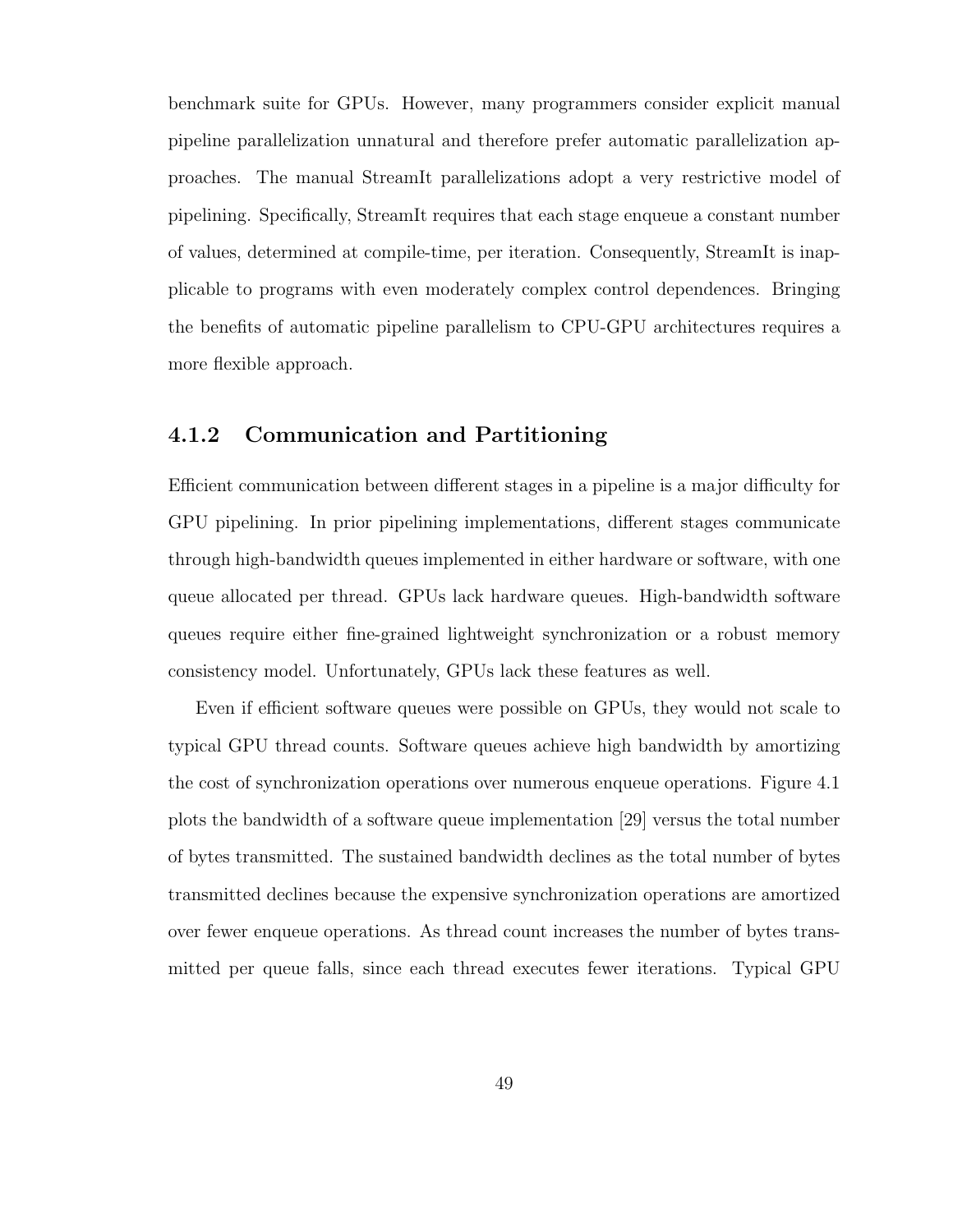

Figure 4.1: Average bandwidth of queues versus total bytes transmitted

parallelizations require thousands of threads, leading to very low numbers of bytes transmitted per queue and consequently very low queue bandwidths.

The key observation behind PBR is that for pipeline parallelizations, there is a trade-off between communication efficiency and computation efficiency. In the original automatic pipelining implementation [46], each non-branch instruction executes in exactly one thread. Consequently, a load instruction with uses in multiple stages may require considerable cross-thread communication. However, if the loaded value were constant, each of the threads could execute the load independently. This can be achieved by executing the load redundantly, reducing communication overhead at the expense of computational efficiency. Modern GPUs have abundant parallel resources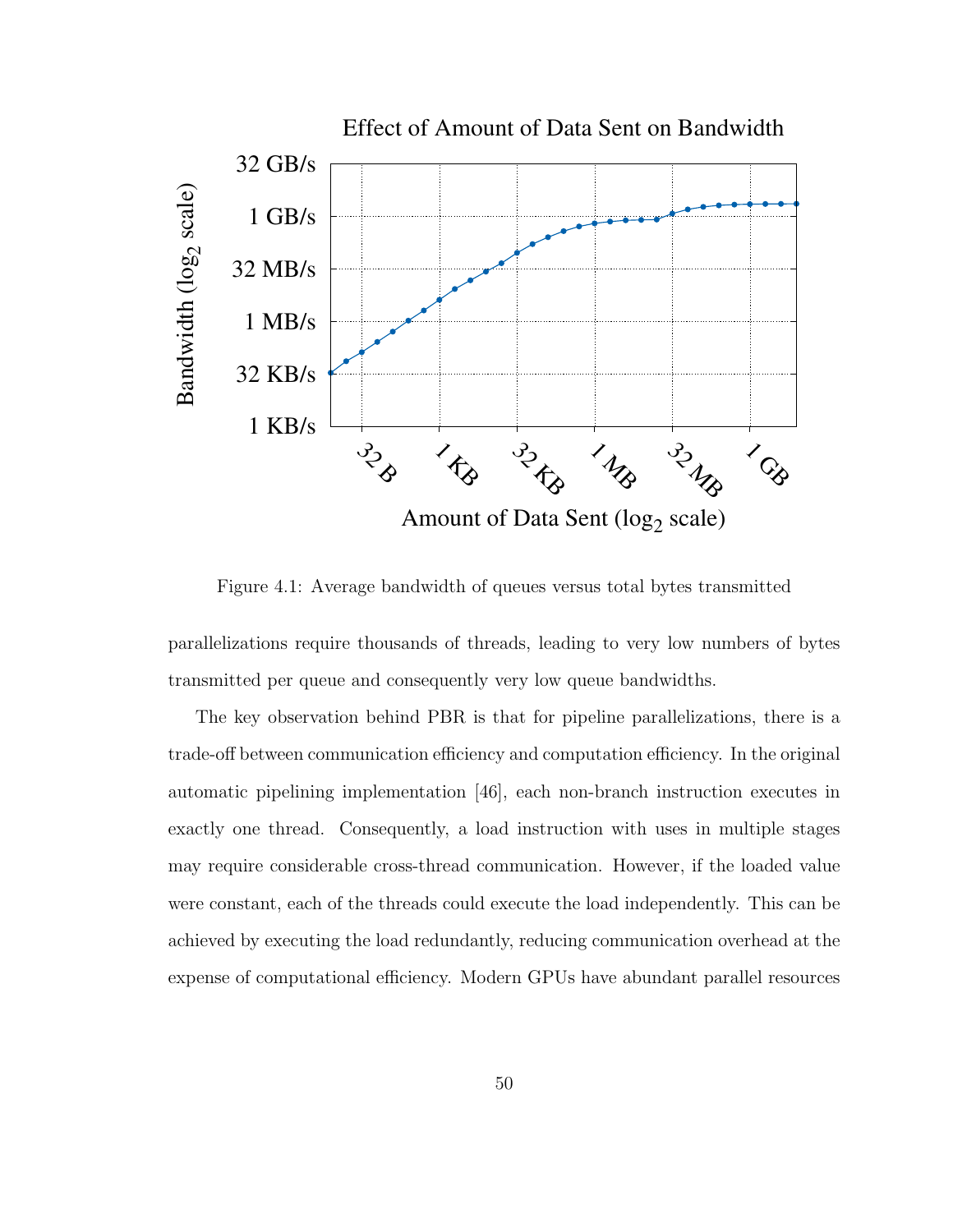but communication between cores on the GPU is very expensive. Consequently, redundant computation is heavily favored for GPU architectures.

Figure 4.2a.i shows a timing diagram for a PS-DSWP parallelization consisting of a sequential stage followed by a parallel stage. Every iteration of the sequential stage executes in the same thread. The values computed in the sequential stage are communicated to one of two threads executing the parallel stage. In a PS-DSWP parallelization, each instruction executes in only one thread. In practice almost all sequential stages are side-effect free. Side-effect free code can execute multiple times without affecting the program semantics. For example, sequential stages are commonly used to iterate over a recursive data-structure, producing each element of the data-structure to a parallel stage for further processing.

Figure 4.2a.ii shows a timing diagram for an equivalent execution exploiting a side-effect free sequential stage. In the diagram, each iteration of the sequential stage executes in two different threads. Each thread executing a sequential stage communicates with a single thread executing a parallel stage. The first thread communicates the results of odd sequential stages to the first parallel-stage thread and the second thread communicates the results of even sequential stages to the second parallel-stage thread. Duplicating the sequential stage has the same performance as the PS-DSWP parallelization but requires an extra thread. Since each sequential stage communicates with only a single thread, merging each parallel stage with its private sequential stage would increase efficiency by avoiding communication.

In figure 4.2a.iii, the replicated sequential stages are merged with parallel stages to avoid communication; replicated computation replaces communication. For low thread counts, PS-DSWP-style parallelizations are more efficient. Increasing the thread count to eight (Figures 4.2a.iv and v) decreases the performance gap between communicating and replicating pipelines. As thread count approaches iteration count,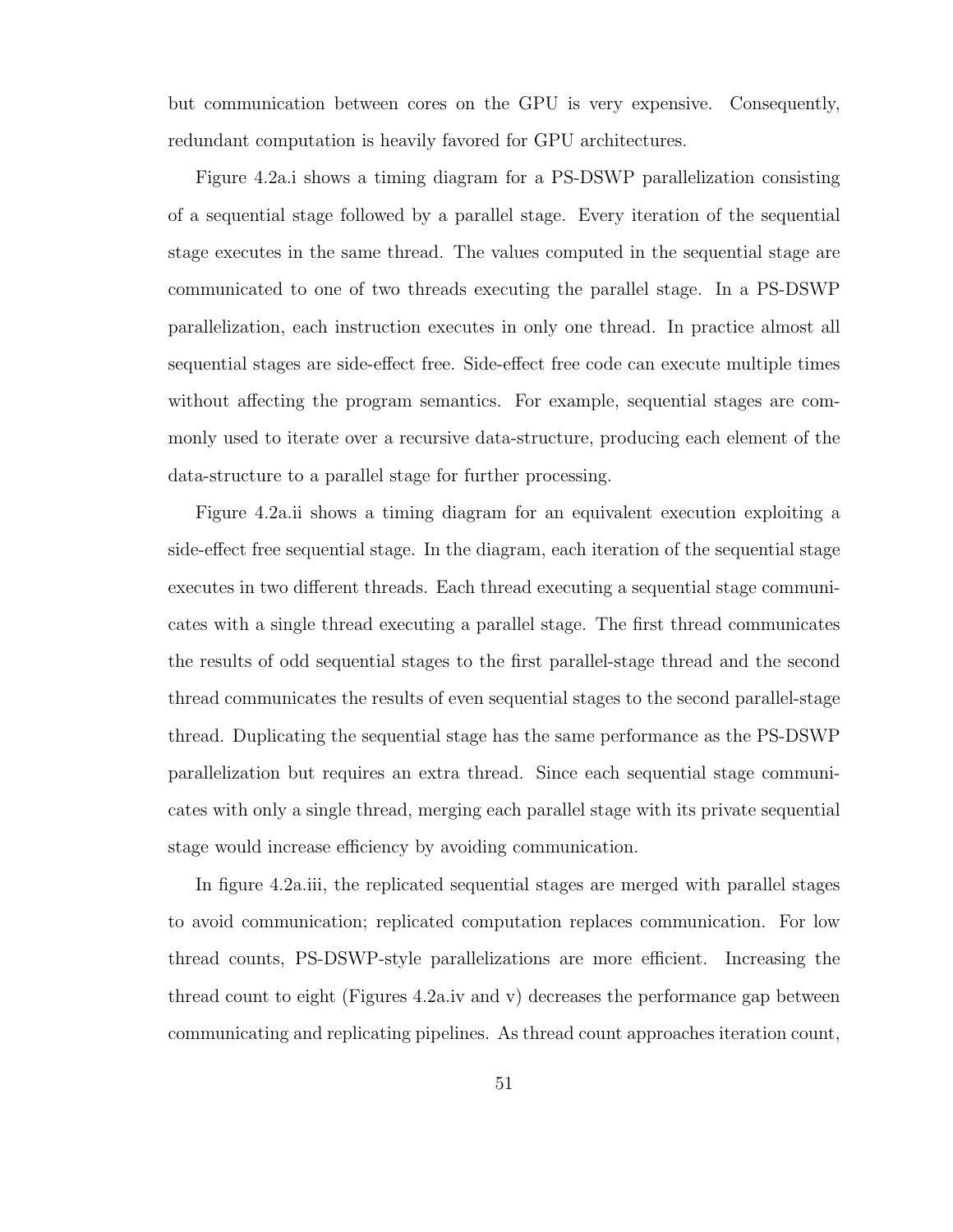

(a) Figures (i)-(iii) show the execution of the same 6 iterations of a loop, with  $s=1$  and  $p=8$ : (i) PS-DSWP with 3 threads; (ii) PS-DSWP variation with 4 threads, where the extra thread is used for replication of the sequential stage so that even and odd iterations read from different threads; (iii) PBR example with 2 threads; Figures (iv)-(v) show the execution of the same 16 iterations of a loop: (iv) PS-DSWP with 9 threads; (v) PBR with 8 threads

| $sI + pI$                                       | $sI + pI$                                |
|-------------------------------------------------|------------------------------------------|
| $max(sI + p, \lceil \frac{pI}{T-1} \rceil + s)$ | $sI + p + p\left(\frac{(I-1)}{T}\right)$ |
|                                                 | $\sqrt{2}$                               |

(b) PS-DSWP speedup equation over sequential

 $\overline{a}$ 

T  $\overline{\phantom{a}}$ (c) PBR speedup equation over sequential

$$
\lim_{T \to \infty} \frac{sI + p + p\lfloor \frac{(I-1)}{T} \rfloor}{\max(sI + p, \lceil \frac{pI}{T-1} \rceil + s)} = \frac{sI + p}{sI + p} = 1
$$

(d) PS-DSWP speedup equation over PBR as  $T \rightarrow \infty$ 

$$
\frac{10000 + 100 + \left[\frac{100*(10000 - 1)}{3840}\right]}{max(10000 + 100, \left[\frac{100*(10000)}{3840 - 1}\right] + 1)} = \frac{10361}{max(10100, 262)} = 1.03 \times
$$
\n(e) PS-DSWP speedup over PBR with I=10000, T=3840, s=1, p=100

Figure 4.2: Comparison of timing diagram and speedup equations for PS-DSWP and PBR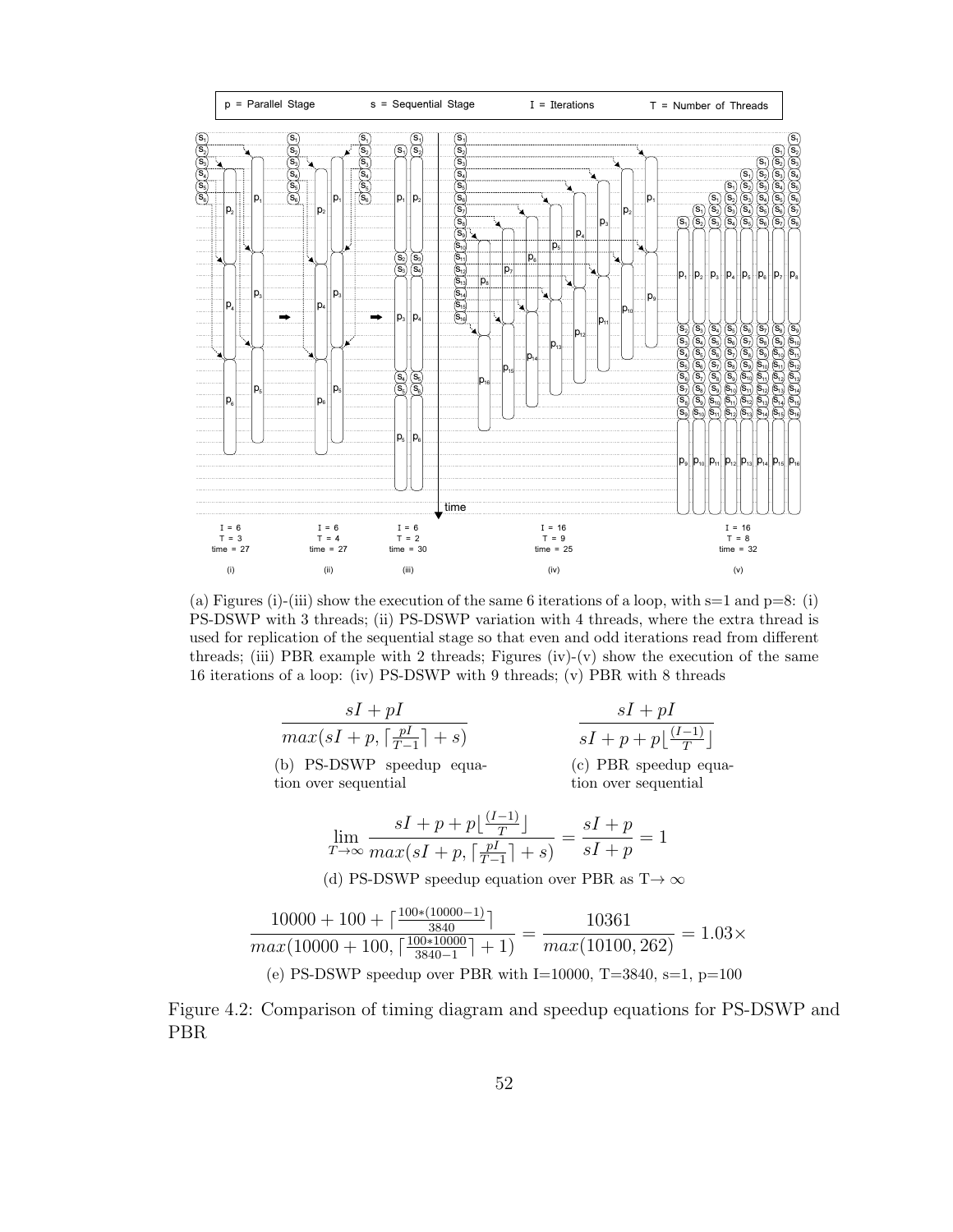the two pipelining techniques (Figures 4.2b and c) share a common performance limit (Figure 4.2d). Since GPU parallelizations typically use thousands of threads, the limit is approached very closely in practice (Figure 4.2e).

## 4.1.3 Code Generation

Generating efficient code for GPU architectures requires careful attention to control flow. In GPU architectures, groups of threads share a common program counter. GPUs can emulate independent control flow, but naïve code generation can yield disastrous performance consequences. Control flow divergence occurs when threads in a group do not behave identically at a branch. When a group of threads diverge, the GPU temporarily disables the threads that do not take the branch. The threads that take the branch execute until they reach the nearest post-dominator. Subsequently, the threads that took the branch are disabled, and the threads that did not take the branch execute until they reach the nearest post-dominator. Upon convergence, all threads continue execution. If the GPU encounters multiple divergent branches, the procedure repeats recursively until only a single thread remains and further divergence is impossible.

The performance impact of control flow divergence can be significant. On CUDA architectures a group of threads sharing a program counter is called a warp. A warp consists of thirty-two threads. A full warp of threads executes one instruction every other cycle. In the worst case of control flow divergence, only one thread in the warp executes an instruction every other cycle. Due to architectural limitations, threads cannot migrate from one warp to another, so the performance difference between ideal execution and worst case divergence is  $32\times$ .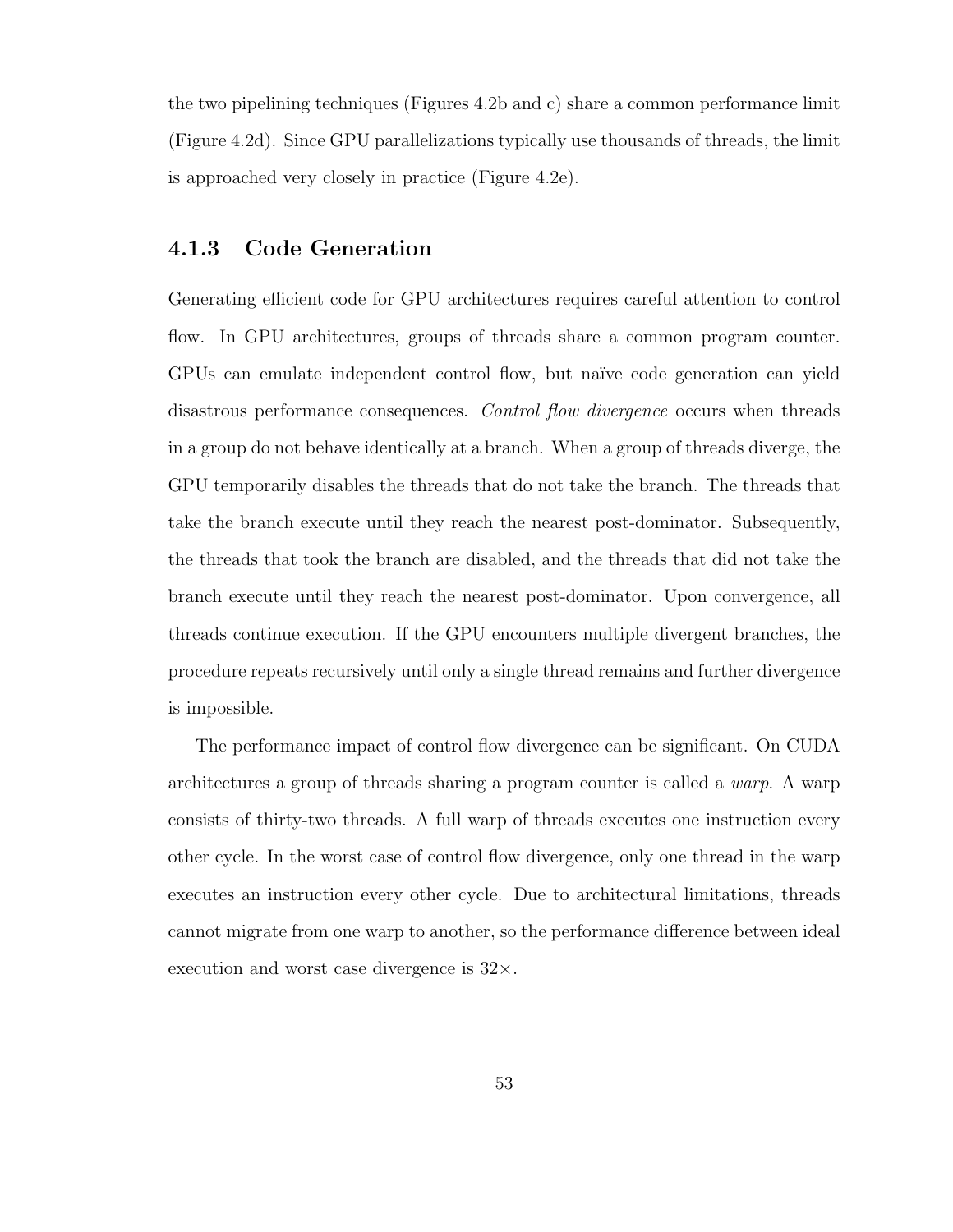

Figure 4.3: Inner/Outer refers to the inner/outer-loop.

(a) Inner-loops whose immediate post-dominator is the function exit will have poor performance if control flow diverges between threads. (b) Insertion of a sentinel postdominator node allows warp divergence in the inner loop to resynchronize after the inner loop invocation rather than at the function exit.

Unfortunately, control flow will never converge when the nearest post-dominator is the function exit. Figure 4.3a shows the CFG for a simple loop nest. Suppose each thread in a warp exits the inner loop on a different iteration. The nearest post-dominator of the inner-loop's backedge is the function's exit. Consequently, any control flow divergence on the inner-loop's backedge will cause the diverging thread to continue executing until the exit. The non-diverging threads must wait until the divergent thread exits to continue. However, if the threads converged after each inner loop iteration then the whole warp could execute the next iteration of the outer-loop in parallel. Figure 4.3b shows the same loop with the CFG transformed to create a non-exit post-dominator, which we call the sentinel post-dominator, for the innerloop. This achieves thread convergence after each inner loop invocation.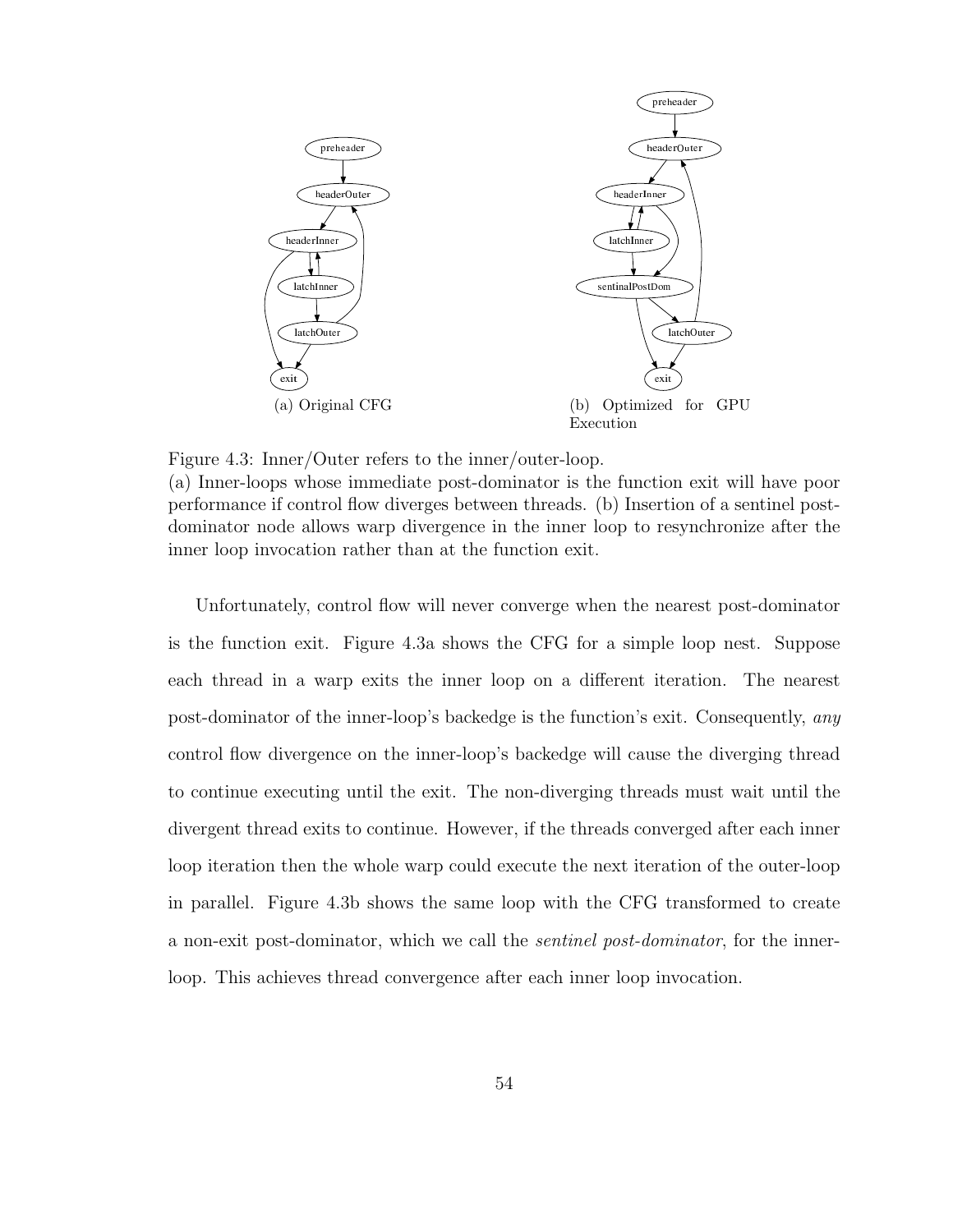Creating sentinel post-dominators is vital to PBR's performance. Typically, merged sequential stages have at least two distinct exits: one to execute a parallel stage and one to exit the function. The loop exit is always in an initial sequential stage because all instructions in a loop are control dependent on the branch that determines whether the function continues or exits.

#### 4.1.4 Data Management

PBR uses the DyManD [27] data management and communication optimization framework. DyManD is an enabling technique for automatic GPU pipeline parallelism because it manages data and optimizes communication for programs with recursive data-structures, arbitrary casting, and unrestricted pointer arithmetic.

DyManD transfers data to GPU memory eagerly based on simple conservative static analysis and returns data to the CPU only when necessary using a dynamic demand-based scheme implemented using page protections. PBR uses an enhanced version of DyManD. Originally, DyManD waited for all executing GPU kernels to finish before exiting the program. However, since DyManD synchronizes when necessary to satisfy dependences between CPU and GPU, any values still being computed at program exit must be unused. By killing all current GPU tasks at program exit rather than synchronizing, enhanced DyManD enables a simple form of dynamic dead code elimination.

## 4.2 Design and Implementation

Figure 4.4 shows a diagram of the flow through the entire PBR system. The PBR system takes as input the original, unmodified, sequential  $C/C++$  source code and produces a parallel GPU application. PBR makes use of a new technique, malloc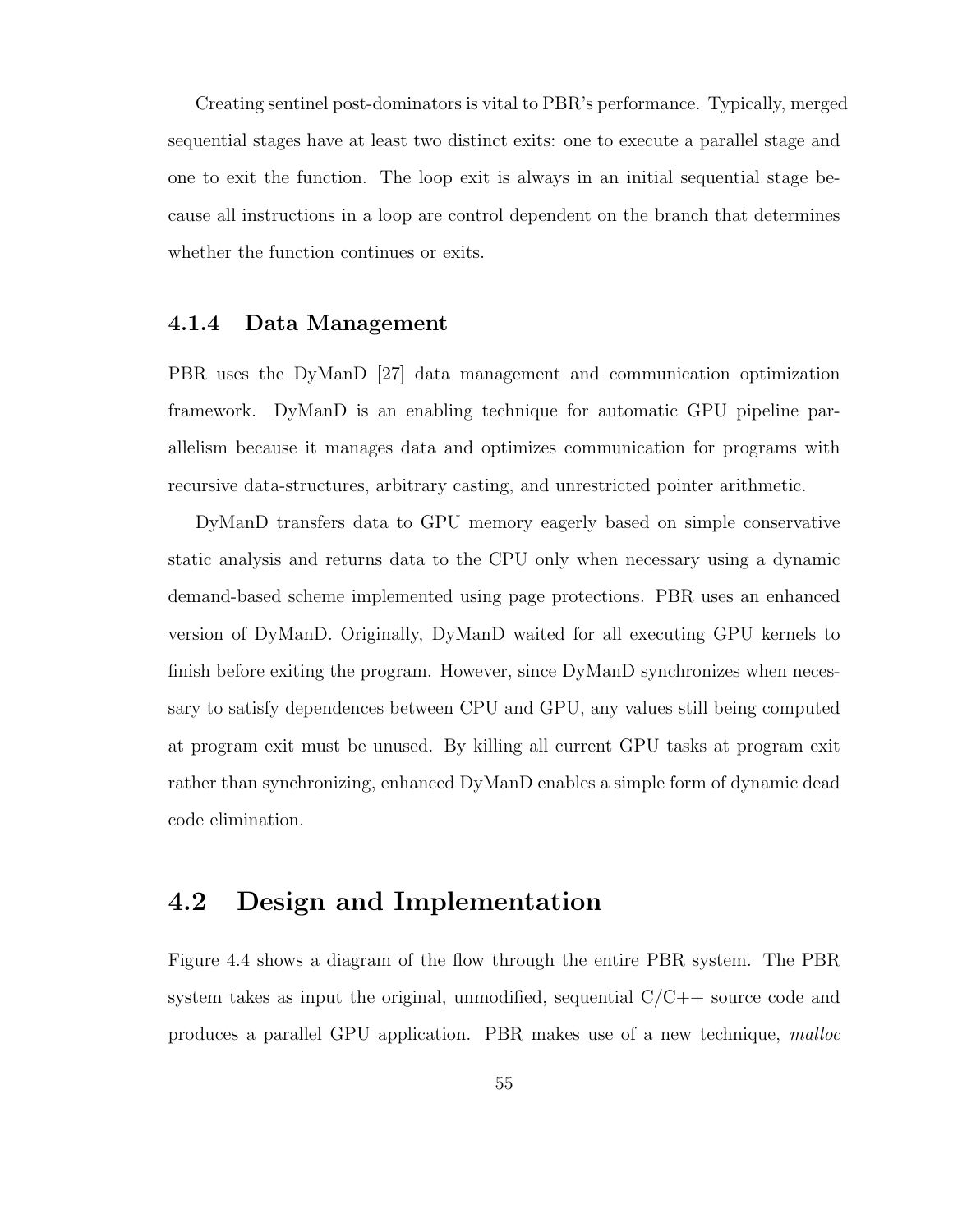

Figure 4.4: High level Overview of System

folding, to extend the applicability of automatic parallelization for GPUs to loops that dynamically allocate memory. GPU kernels cannot allocate memory. To overcome this, malloc folding calculates and preallocates memory required by a loop that will execute on the GPU.

Given DOALL transformation's high efficiency, all loops automatically identified as DOALLable are automatically DOALL parallelized. Next, PBR identifies and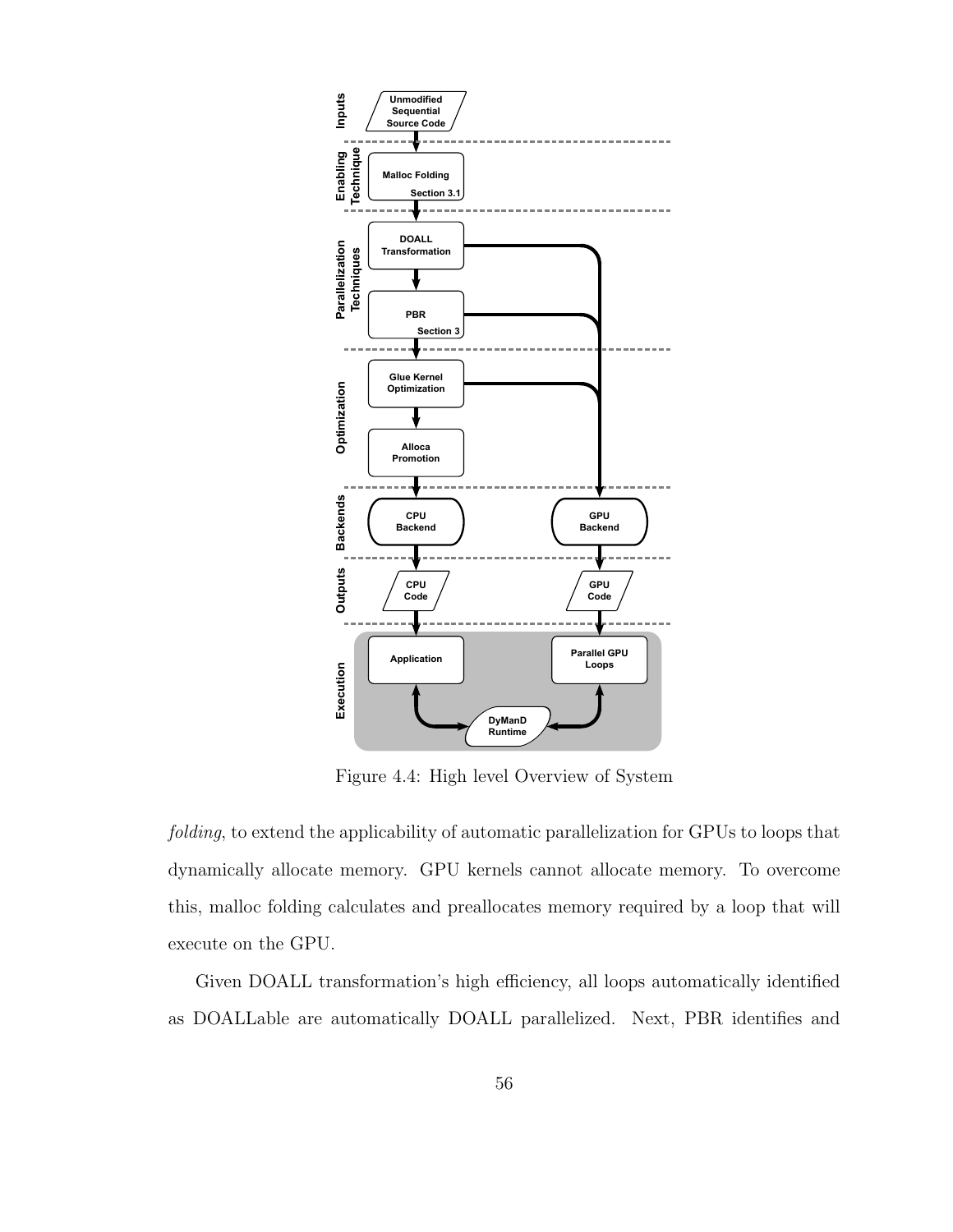Listing 9: Original version of hot loop in make neighbor in em3d from the Olden Benchmark Suite.

```
for( cur_node = nodelist ; cur_node ;
    cur_node = cur_node - > next ) {
  cur\_node - > to\_nodes =malloc ( degree * ( size of ( node_t * ) ) );
  for(j = 0; j < degree; ++j) {
    do {
      other_node = table [lrand48() % tablesz];for (k = 0; k < j; ++k)if (other-node == cur-node -> to\_nodes [k])break;
    } while (k < j);
    cur\_node \rightarrow to\_nodes [j] = other\_node;other_node - > from_count ++;
  }
}
```
transforms loops using pipeline parallelism. Subsequently, the glue kernel and alloca promotion optimizations from prior work [28] are applied to increase GPU execution efficiency. The resulting optimized program is finally run through CPU and GPU backends to lower the program to executable code. Finally, during program execution, the DyManD runtime [27] is used to automatically manage and optimize CPU-GPU communication.

### 4.2.1 Random Number Generation and Malloc Folding

Listing 9 shows the original sequential C version of make neighbors. There are two apparent difficulties. First, the method calls lrand48, a deprecated POSIX [49] random number generator. Random number generators impede automatic parallelization due to cyclic dependences on the generator's internal state. By default, the PBR system replaces calls to lrand48 and other well-known sequential random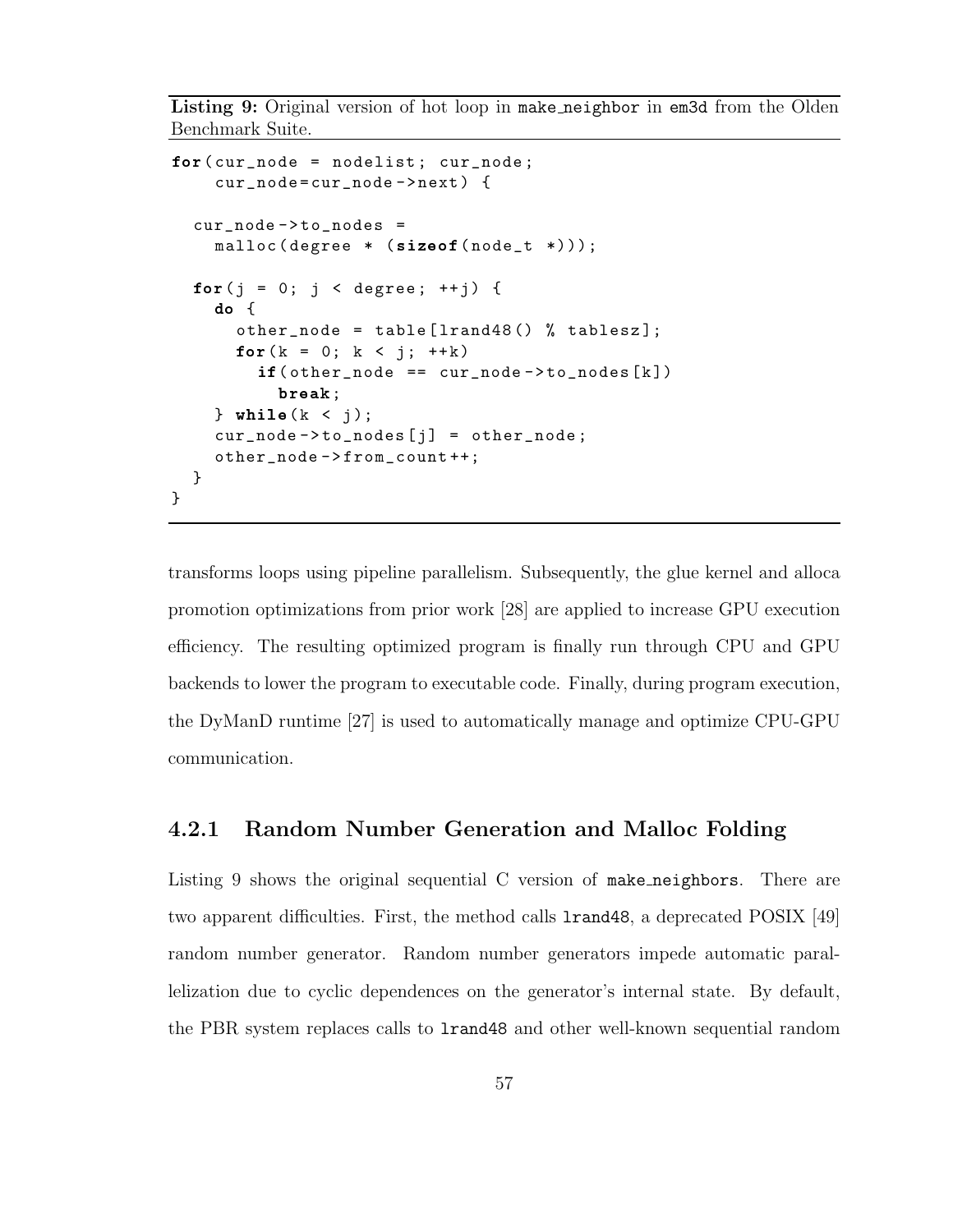number generators with independent parallel random number generators of equivalent strength. Prior work addresses the problem of random number generation by adding annotations to indicate either that calls to the generator commute [11, 51] or that the generator's internal state may be privatized.

The second difficulty is the call to malloc. Presently, the CUDA framework only allows small fixed quantity allocations of GPU global memory in kernels. By contrast, the DyManD framework allows memory allocated in CPU code to be used seamlessly in GPU kernels. The malloc folding transformation modifies the code to calculate the number of calls to malloc and the total number of bytes. These two numbers are used to call mallocPool. The mallocPool function allocates a region of memory that will not be freed until free has been called on pointers to the region once for each call to malloc in the original sequential code. In this way, the malloc folding transformation preserves semantics of the memory allocations with respect to free. Finally, calls to malloc are replaced with equivalent sized allocations from the newly created memory pool. Executing mallocPool on the CPU avoids calls to malloc inside otherwise parallelizable loops.

To automatically perform malloc folding, the PBR system gathers the transitive data and control dependences of the call to malloc. If dependence analysis shows these instructions do not modify memory (except the malloc itself) and are not affected by stores inside the original loop, they can be safely replicated. Replicating the transitive dependences and inserting them before the original loop creates a new loop that calls malloc the same number of times with the same values as the original loop. Malloc folding replaces calls to malloc in a skeleton version of the loop with bookkeeping code to calculate the total number of calls to malloc and the total number of bytes allocated. These values feed a call to mallocPool inserted into the original loop's preheader. Finally, calls to malloc in the original loop are replaced with code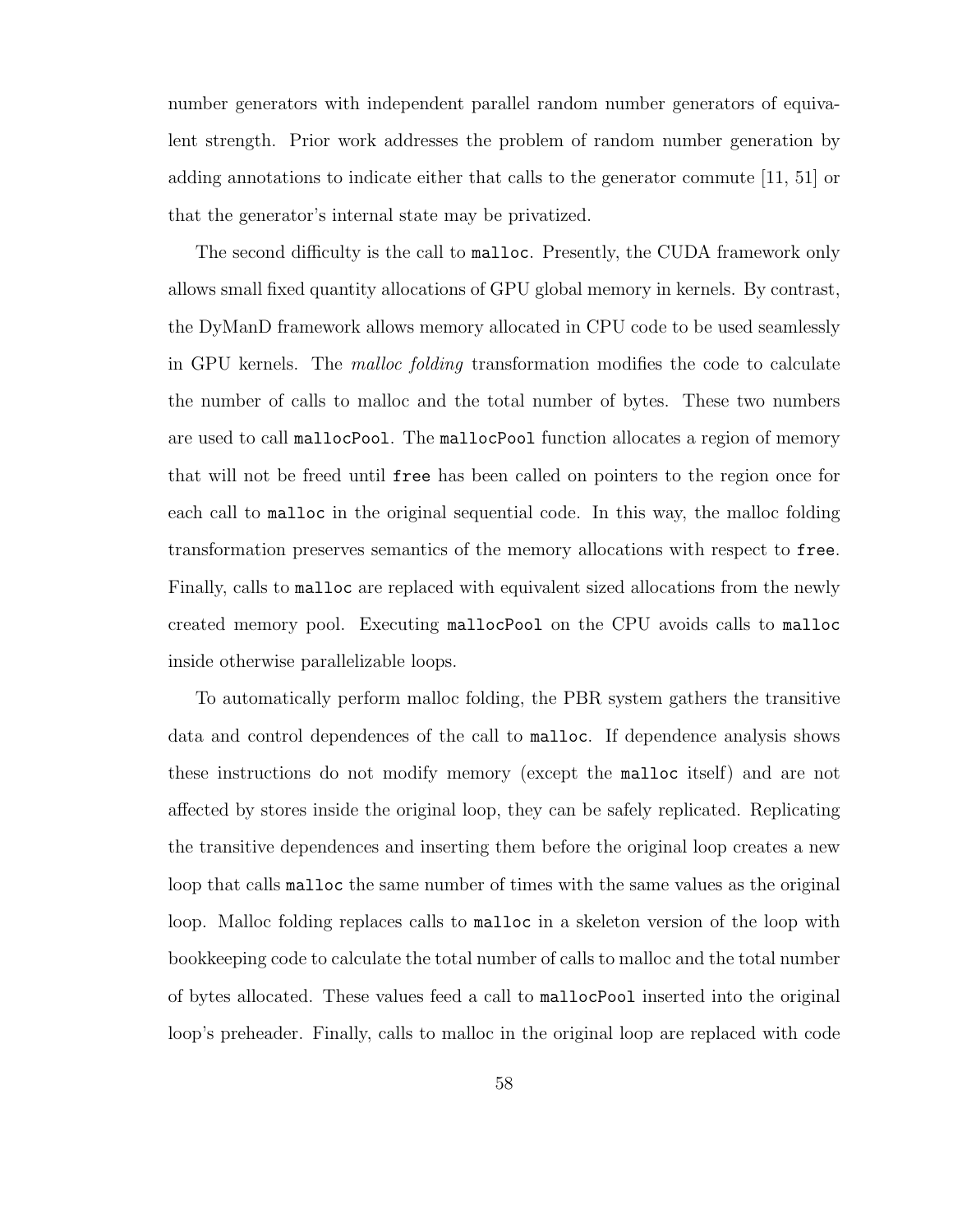Listing 10: Loop in make neighbor after applying malloc folding.

```
int numAlloc = 0;
int numBytes = 0;
for(cur\_node = nodelist; cur\_node;cur_node = cur_node - > next ) {
  ++ numAlloc ;
  numBytes += degree * (sizeof(node_t *)));
}
int8_t * <i>math>malloc_pool</i> =mallocPool ( numAccess , numBytes );
for(cur\_node = nodelist; cur\_node;cur_node = cur_node - > next ) {
  cur\_node - > to\_nodes = malloc\_pool;malloc_pool += (degree * sizeof(node_t *));
  for(j = 0; j < degree; ++j) {
    do {
      other_node = table [lrand48() % tablesz];for (k = 0; k < j; ++k)if (other-node == cur-node -> to nodes [k])break;
    } while (k < j);
    cur\_node \rightarrow to\_nodes [j] = other\_node;other_node - > from_count ++;
  }
}
```
recording the current address of the pool and then incrementing it by the number of bytes "allocated." Listing 10 shows the make neighbors function after the malloc folding transformation.

## 4.2.2 Partitioning

The goal of PBR's partitioner is to divide code in a target loop into a parallel stage and a replicable sequential stage. Algorithm 11 shows the pseudo-code for the partitioning algorithm. At a high level, the partitioner finds a candidate replicable sequential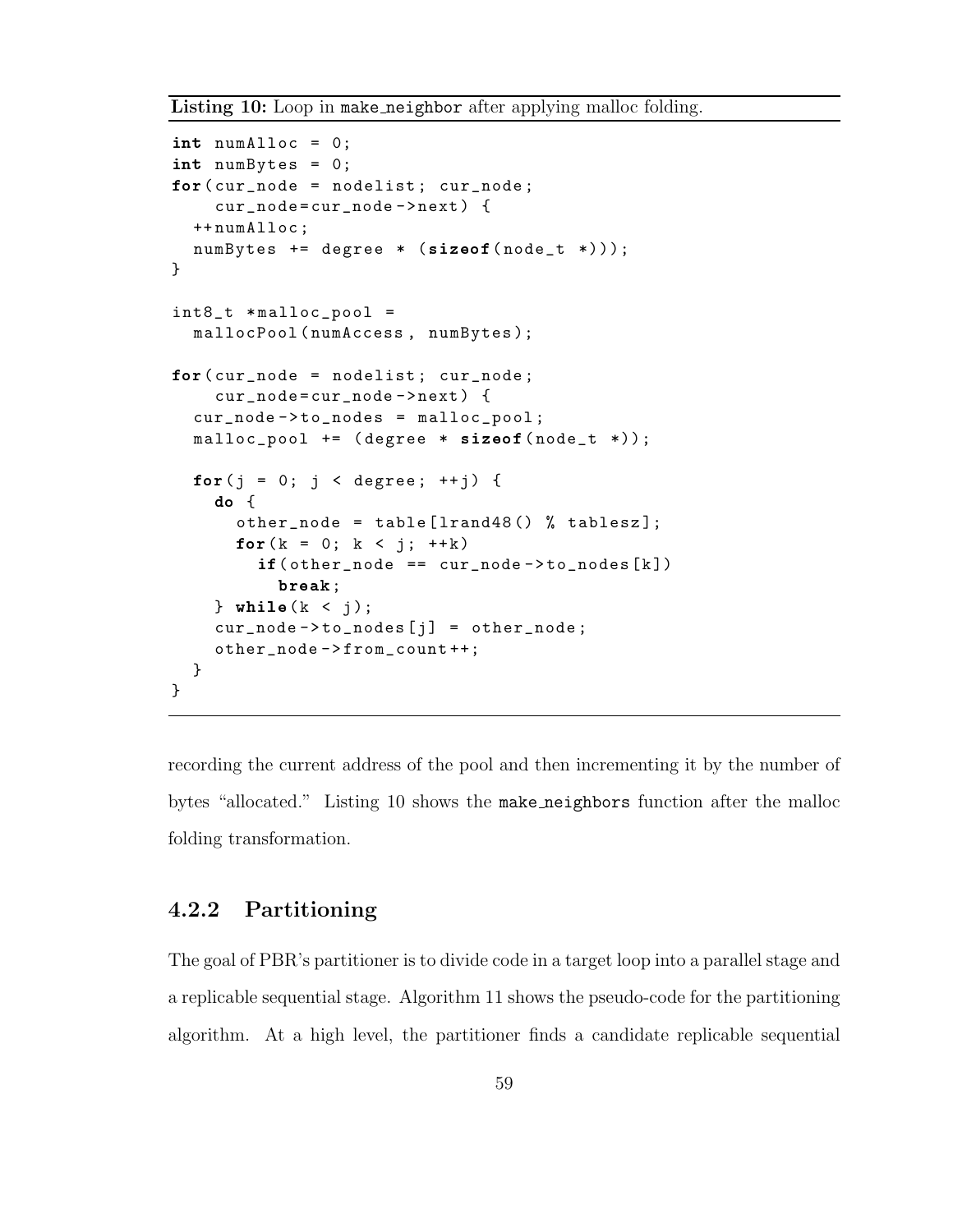Algorithm 11: Pseudo-code for partitioning algorithm Input: loopInstSet: Set of all instructions in loop Output: Set of instructions in sequential and parallel stages seqInstSet = getAllInstWithCrossIterRegDep(loop) for each instruction  $i \in \text{seqInstSet}$  do  $footPrint = getMemory FootPrint(i)$ if !isLoopInvariant(footPrint) then return false parInstSet = loopInstSet - seqInstSet for each instruction  $i \in \text{parInstSet}$  do if  $has CrossIterMemDep(i)$  then return false return true

stage, checks that the candidate sequential stage is replicable, and then checks if the remaining instructions can form a parallel stage. To form the initial candidate stage, the partitioner identifies all instructions participating in cyclic register and control dependences. Verifying the candidate sequential stage requires checking that no instruction in the sequential stage writes to memory and that values loaded in the sequential stage are not modified by instructions in the parallel stage. Finally, the algorithm uses loop-sensitive dependence analysis to demonstrate that instructions in the parallel stage do not have cross-iteration memory dependences. Branches that control the loop's exits must appear in the sequential stage since they are necessarily cyclic. For the make neighbors function, the sequential stage consists of only walking the linked list, and incrementing the malloc pool variable. Invocations of the innerloop can proceed in parallel.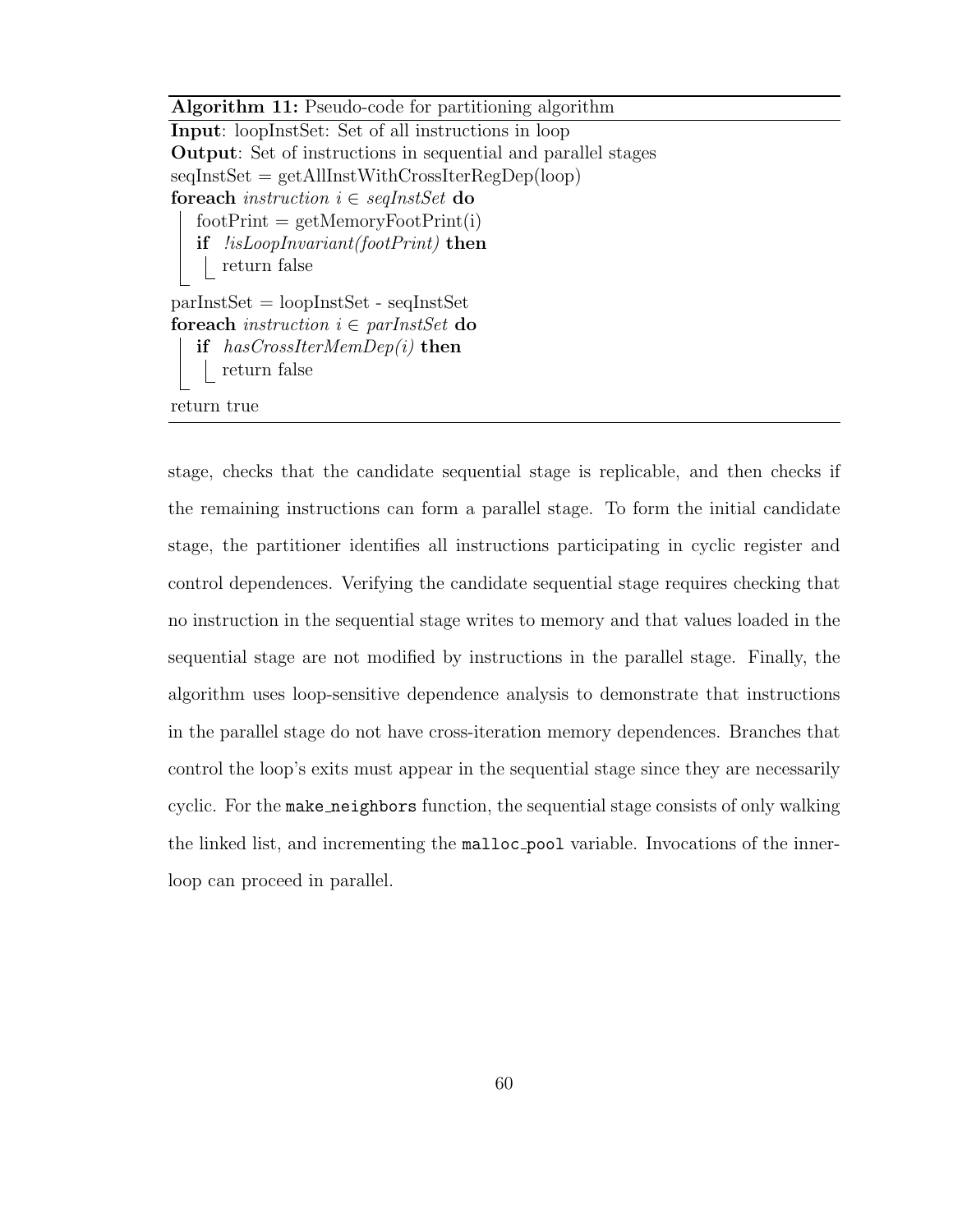```
Algorithm 12: Generic form of final GPU code generated by PBR.
foreach i = 0 \rightarrow \text{threadId} do
 doOnlyRedundant()
while origLoopCondition do
   doParallelAndRedundant()
   foreach i = 0 \rightarrow \text{threadCount} - 1 do
      doRedundant()
```
## 4.2.3 Code Generation

Code generation is relatively straightforward. The code-generation algorithm transforms the original sequential code for at most threadId iterations. After finishing the initial threadId iterations of the sequential stage, the program alternates between executing one iteration of a combined sequential-parallel stage and executing threadNum iterations of the sequential stage. All threads will exit in the same iteration since the partitioning ensures the loop exit is contained in the sequential stage and all threads execute every iteration of the sequential stage. Algorithm 12 shows the generic form of the generated code and Listing 13 shows the final parallel form of make neighbors.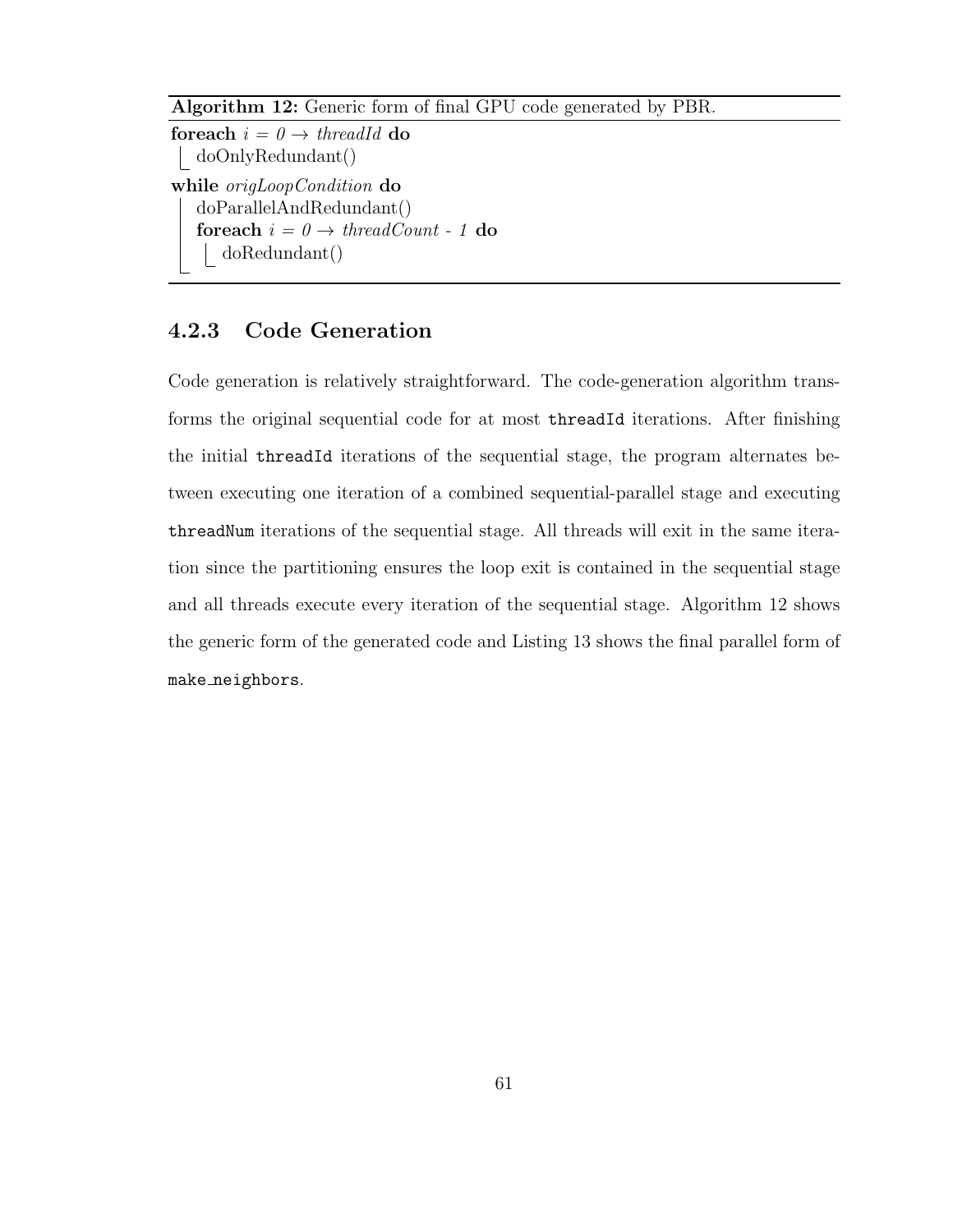Listing 13: Loop in make neighbor after applying malloc folding.

```
cur_node = nodelist ;
for(i = 0; cur_node && i < threadId; ++i) {
  malloc\_pool += (degree * sizeof(node_t *));
  cur_node = cur_node - > next ;
}
while( cur_node ) {
  cur\_node - > to\_nodes = malloc\_pool;malloc_pool += (degree * sizeof(node_t *));
  for(j = 0; j < degree; ++j) {
    do {
      other_node = table [lrand48() % tablesz];for (k = 0; k < j; ++k)if (other-node == cur-node -> to nodes [k])break;
    } while (k < i);
    cur\_node - > to\_nodes [j] = other\_node;other_node - > from_count ++;
  }
  cur_node = cur_node - > next ;
  for(i = 0; cur_node && i < threadCount - 1;
      ++i) {
    malloc\_pool += (degrec * sizeof(node_t *));
    cur_node = cur_node - > next ;
  }
}
```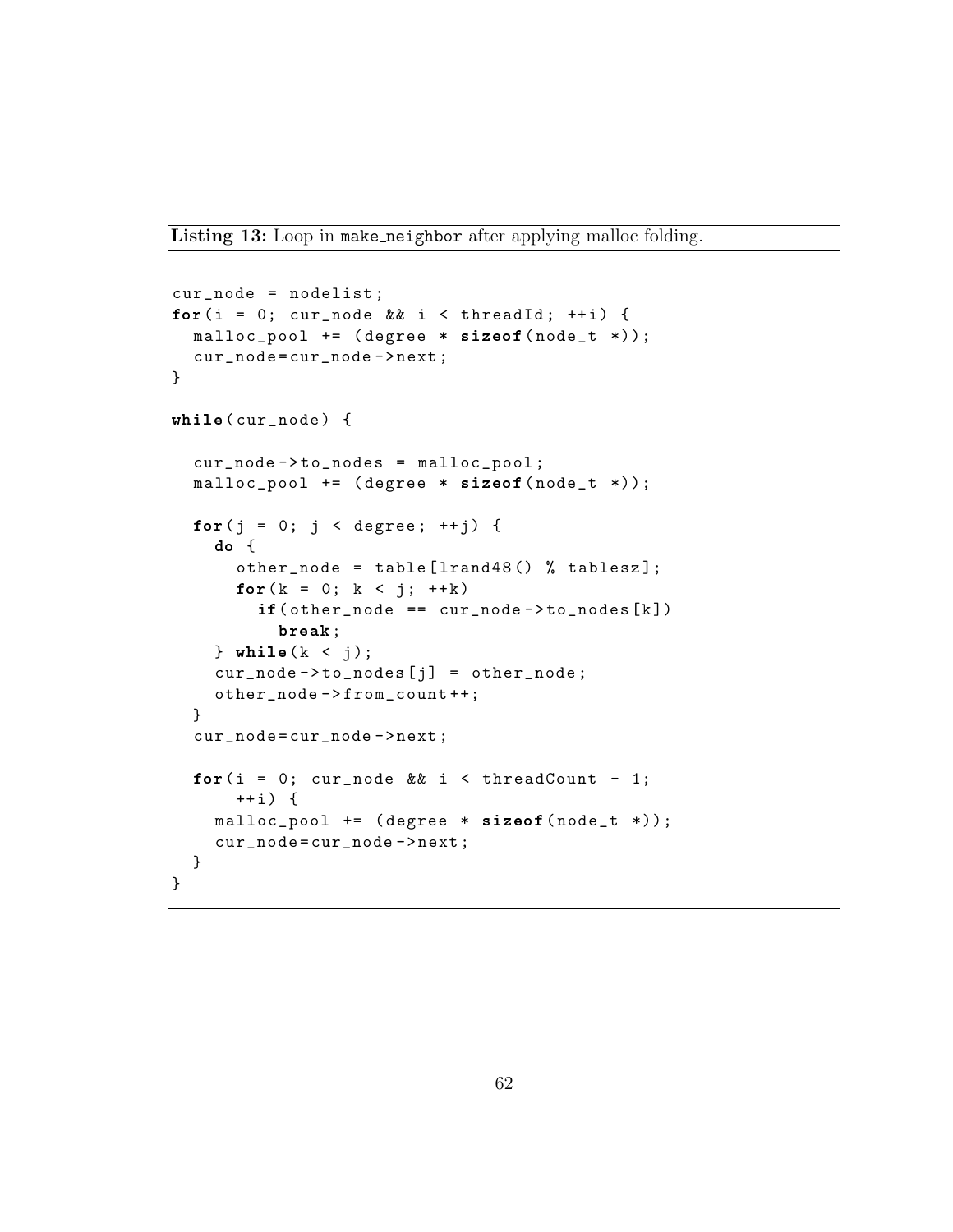## Chapter 5

## Experimental Results

A single platform is used to evaluate CGCM, DyManD, and PBR. The performance baseline is an Intel Core 2 Quad clocked at 2.40 GHz with 4 MB of L2 cache. The Core 2 Quad is also the host CPU for the GPU. All GPU parallelizations were executed on an NVIDIA GeForce GTX 480 video card, a CUDA 2.0 device clocked at 1.40 GHz with 1,536 MB of global memory. The GTX 480 has 15 streaming multiprocessors with 32 CUDA cores each for a total of 480 cores. The CUDA driver version is 285.05.05. CGCM, DyManD, and PBR are all tuned for best performance on this reference platform.

The parallel GPU version of each program is always compared with the original single-threaded C or  $C_{++}$  implementation running on the CPU unless otherwise explicitly noted. All figures show whole program speedups, not kernel or loop speedups. For the automatic parallelizations, no programs are altered manually.

The sequential baseline compilations are performed by the clang compiler version 3.0 (trunk 139501) at optimization level three. The clang compiler produced SSE vectorized code for the sequential CPU-only compilation. The clang compiler does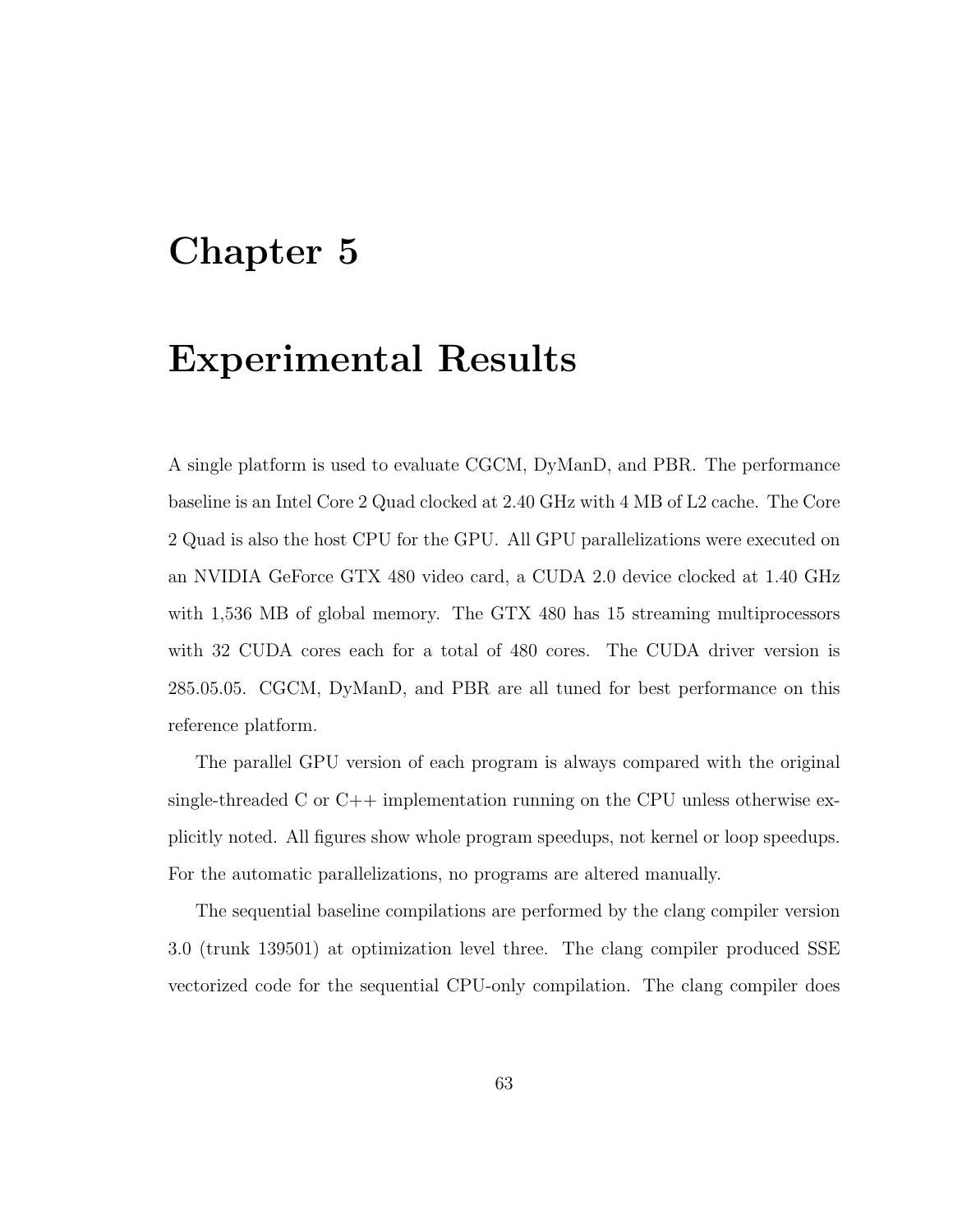not use automatic parallelization techniques beyond vectorization. The nvcc compiler release 4.0, V0.2.1221 compiled all CUDA C and CUDA C++ programs using optimization level three.

We use the same performance flags for all programs; no programs receive special compilation flags. The optimizer runs the same passes with the same parameters in the same order for every program. A simple DOALL GPU parallelization system coupled with an open source PTX backend [57] performed all automatic parallelizations.

## 5.1 DyManD and CGCM Evaluation

DyManD is insensitive to alias analysis quality and more applicable than prior systems. To demonstrate DyManD's insensitivity to alias analysis, we compare the performance of DyManD and CGCM on a selection of 27 programs including all 24 programs tested in CGCM's original evaluation [28]. Since these programs are already applicable to CGCM, they cannot demonstrate DyManD's applicability improvements. Therefore, we manually parallelize three programs with recursive datastructures and compare the performance of manual data management and communication optimizations with DyManD's automatic data management.

To highlight CGCM's sensitivity to alias analysis quality, CGCM's performance is evaluated with no alias analysis, LLVM's production alias analysis [33], an alias analysis stack of three research-grade analyses [24, 34, 38], and perfect alias analysis performed manually.

The research-grade alias analysis stack consists of three analyses that are stateof-the-art in terms of both precision and scalability. These analyses are:

• Hardekopf and Lin's semi-sparse flow sensitive pointer analysis [24] which is inclusionbased, context insensitive, field sensitive, and flow sensitive.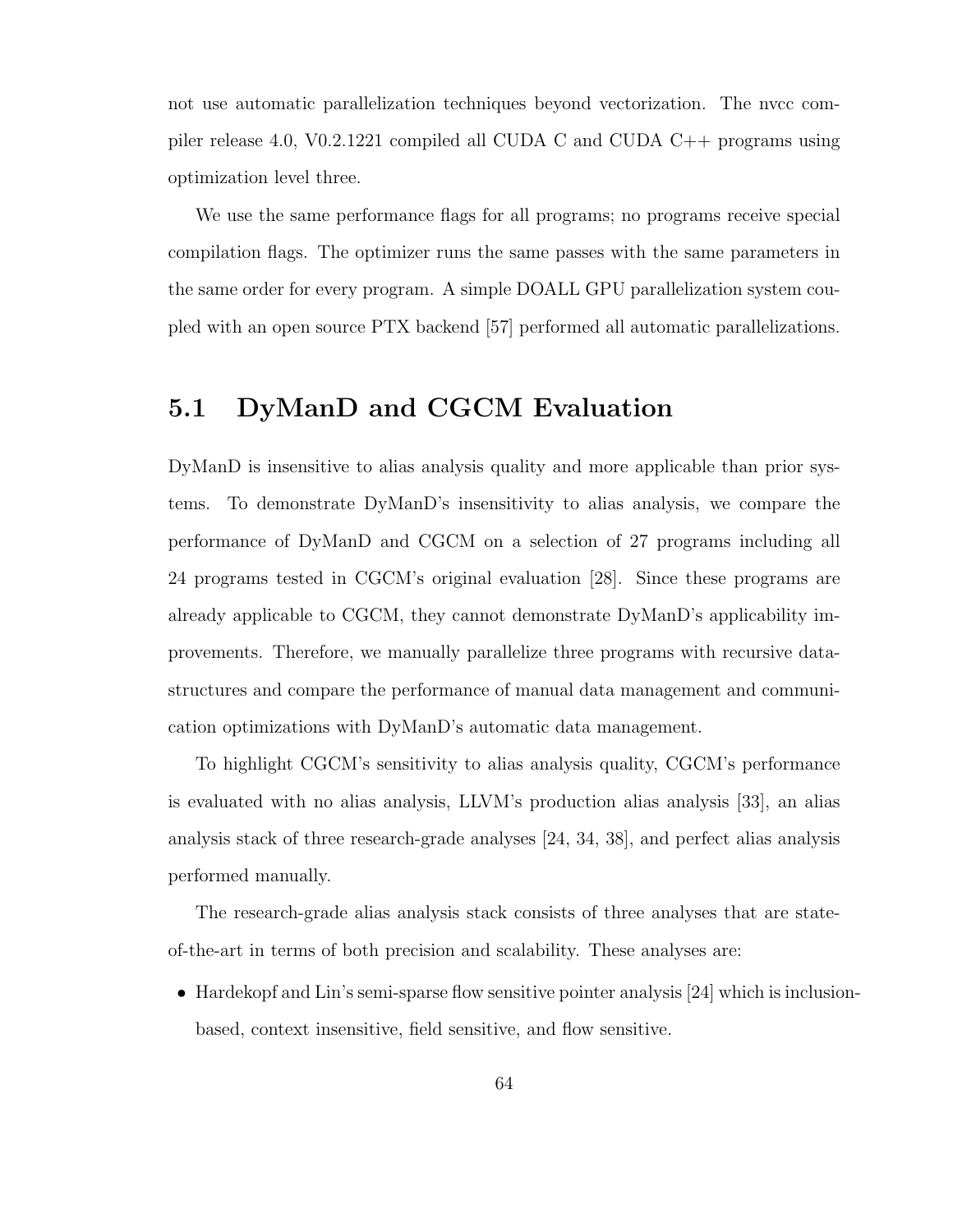- Lhoták and Chung's points-to analysis  $[38]$  which is context insensitive, semi-flow sensitive, and supports efficient strong updates.
- Lattner et al.'s pointer analysis [34] which is unification based, context sensitive, flow insensitive, and supports heap cloning.

#### 5.1.1 Program Suites

We use different sets of programs to show DyManD's improved applicability and insensitivity to alias analysis relative to CGCM. To evaluate DyManD's performance on recursive data-structures, we compare DyManD with manual data management on manual parallelizations. We select three programs from the Olden benchmark suite [13] based on suitability for GPU parallelization and manually parallelized them using best practices. The Olden suite consists entirely of programs with recursive data-structures considered difficult to parallelize. The other programs in the suite were discarded because no suitable GPU parallelization could be found. Figure 5.1 shows the performance results for the selected Olden programs.

The alias analysis experiments consist of 27 programs drawn from the Poly-Bench [50], Rodinia [14], StreamIt [63], and PARSEC [10] benchmark suites. The 27 programs consist of all 24 programs in CGCM's original evaluation as well as three new programs selected from the same suites (backprop, heartwall, and filterbank). The PolyBench, Rodinia, and StreamIt suites have very few complex or recursive data-structures because the suites were designed for evaluating parallel compilers, architectures, and languages respectively.

PolyBench [5, 19] is a suite composed of 16 programs designed to evaluate implementations of the polyhedral model of DOALL parallelism in automatic parallelizing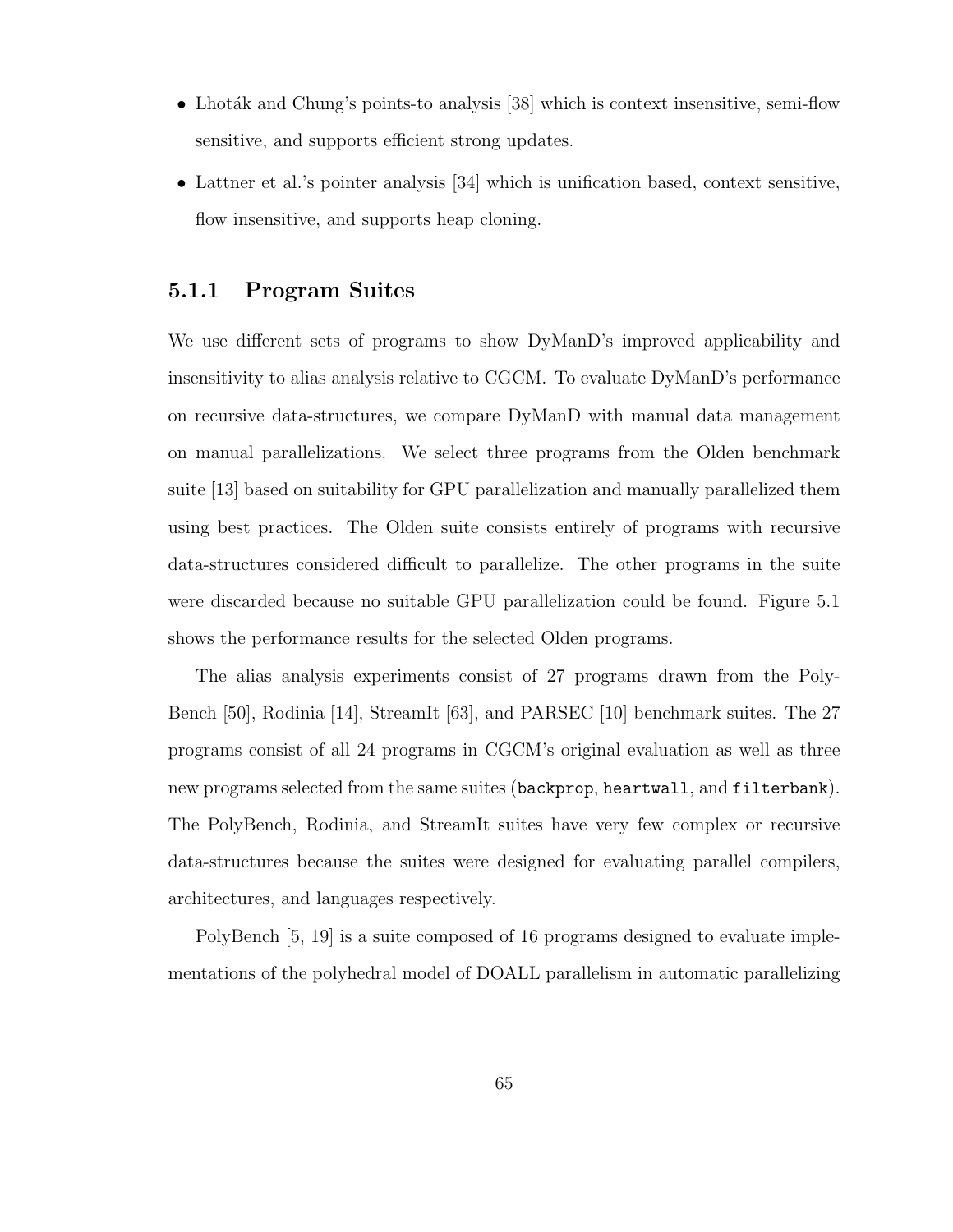compilers. Prior work demonstrates that kernel-type micro-benchmarks do not require communication optimization since they invoke a single hot loop once. The jacobi-2d-imper, gemm, and seidel programs have been popular targets for evaluating automatic GPU parallelization systems [6, 36]. Figure 5.2 shows performance results for the entire PolyBench suite.

The Rodinia suite consists of 12 programs with CPU and GPU implementations. The CPU implementations contain OpenMP pragmas, but the DOALL parallelizer ignores them. PARSEC consists of OpenMP parallelized programs for shared memory systems. The StreamIt suite features pairs of applications written in C and the StreamIt parallel programming language. Our simple DOALL parallelizer found opportunities in eight of the 12 Rodinia programs and from three selected programs from PARSEC and StreamIt suites. The 11 applications from Rodinia, StreamIt, and PARSEC are larger and more realistic than the PolyBench programs.

#### 5.1.2 Applicability Results and Analysis

Figure 5.1 shows whole program speedup over sequential CPU-only execution for three manually parallelized Olden programs using manual data management or DyManD. Across all three benchmarks, manual data management did not confer a substantial performance advantage and was significantly more difficult to implement than automatic data management.

The treeadd program has the simplest data-structure, an unsorted binary tree implemented as a recursive data-structure. CGCM is inapplicable to treeadd because it contains a recursive data-structure and structures with pointer and non-pointer elements. In order to manage data, the programmer made a temporary copy of each node in the tree, replaced the copy's pointers with GPU pointers, transferred the copy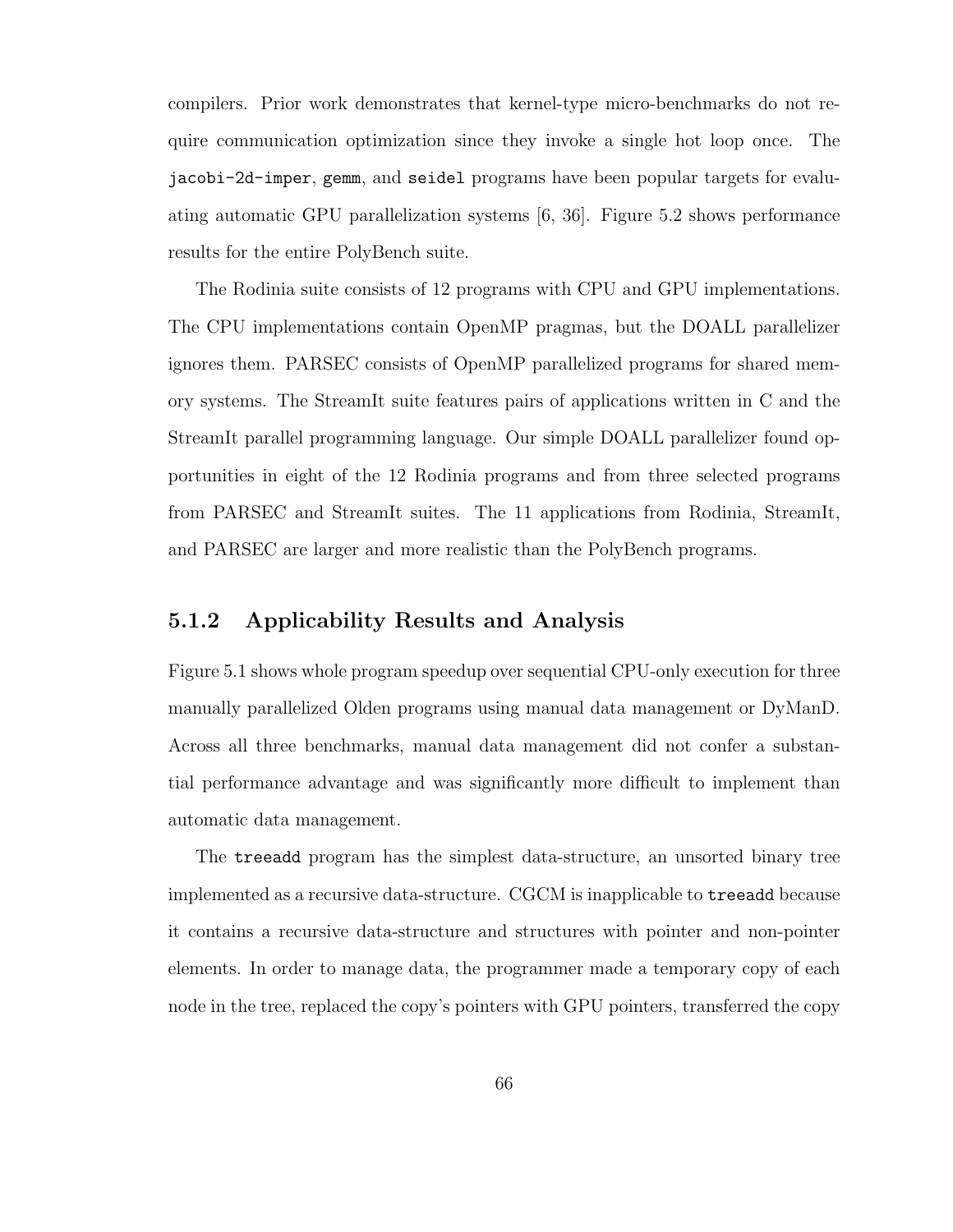

Figure 5.1: Whole program speedup over sequential CPU-only execution for manual parallelizations with manual and DyManD data management and communication optimization for programs with recursive data-structures.

to GPU memory, and freed the copy. The use of a temporary copy is unnecessary with DyManD because in DyManD, CPU and GPU pointers are equivalent. DyManD manages data by adding a call to map for the root of the binary tree before invoking the GPU function.

The em3d program uses two linked-lists to implement a many-to-many bipartite graph. Each node in the first linked-list contains an array of pointers to the second linked-list and vice-versa. Manual data management is somewhat more complicated than treeadd since identical pointers appear many times in the data-structure. To ensure each pointer is translated consistently, the programmer uses a map between CPU and GPU pointers. The manual data management performs a depth-first traversal starting from both roots of the bipartite graph. For each node in the graph, the programmer updates the map, uses the map to translate pointers in a temporary copy, transfers the copy to the GPU, and frees the copy. To manage data, DyManD inserts two calls to map, one for each root of the bipartite graph.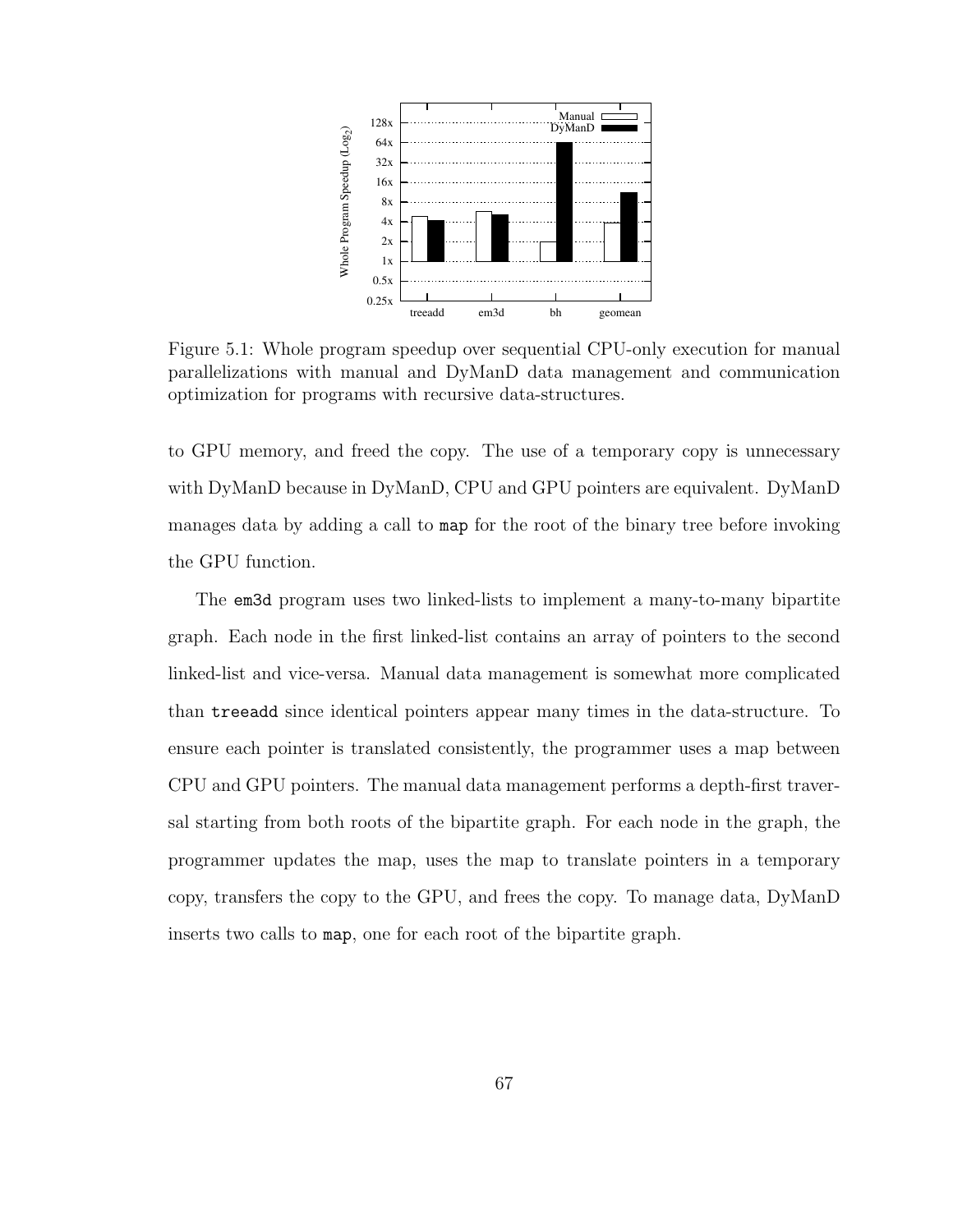The bh program emulates Java-style object inheritance in C using careful datastructure layout and abundant casting. Although all subclasses are recursive datastructures, each subclass features different numbers and types of pointers at different structure offsets. In addition to the temporary copy and CPU to GPU pointer map used for em3d, the programmer must downcast abstract types to the appropriate subclasses. Manual data management requires the programmer to write custom code to translate each subclass. DyManD manages data by adding three calls to map before invoking the GPU function.

Surprisingly, in bh DyManD outperforms manual data management, even though both implementations transfer the same number of bytes in the same number of copies and use identical kernels. The performance difference is due to pointer translation. The programmer uses a temporary CPU copy to translate pointers, but DyManD does do not translate pointers. Ordinarily, the cost of the extra copy would be trivial, but the parallelized region is so much faster than the original sequential code that data management becomes a performance bottleneck.

#### 5.1.3 Insensitivity Results and Analysis

Figure 5.2 shows whole program speedup over sequential CPU-only execution between DyManD and CGCM with no alias analysis, LLVM's production alias analysis, research-grade alias analysis, and perfect manual alias analysis. The figure's y-axis starts at 0.25× although some programs have lower speedups. Overall, DyManD's performance without alias analysis matches or exceeds CGCM's performance with production grade or research quality alias analysis.

For the PolyBench programs (2mm through seidel), the results indicate that the performance overhead of DyManD is comparable to CGCM even though DyManD has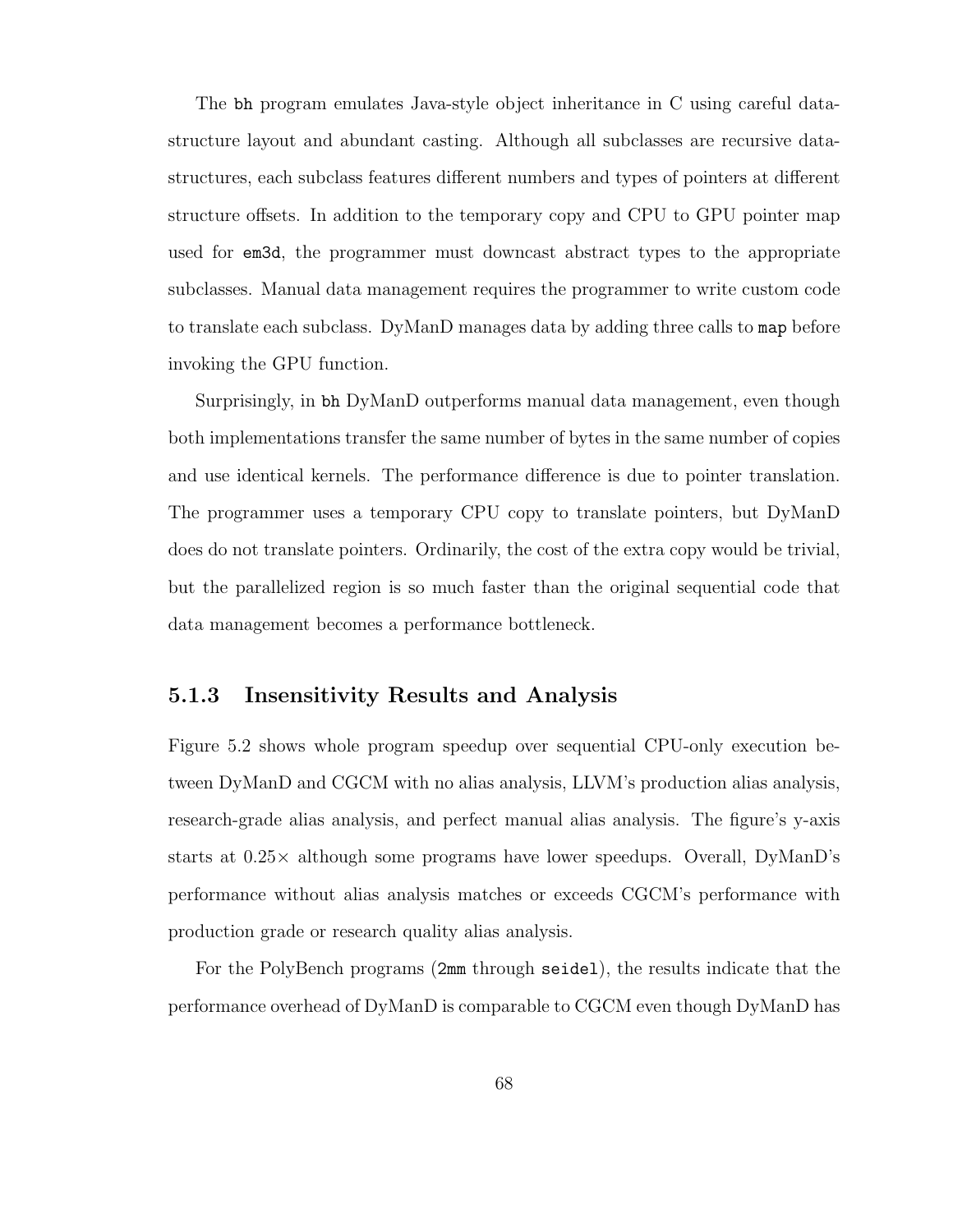

Figure 5.2: Whole program speedup over sequential CPU-only execution for CGCM with LLVM alias analysis, CGCM with custom alias analysis, and DyManD with no alias analysis.

a more complex run-time library. Differences in performance between DyManD and CGCM are usually due to the run-time overhead and not communication optimization because PolyBench has very few communication optimization opportunities. Most PolyBench programs consist of a single large GPU function that executes exactly once. Additionally, since the PolyBench programs do not dynamically allocate memory, very simple alias analysis can be precise. Consequently, the performance of DyManD and CGCM on the PolyBench suite is similar even with weak alias analysis.

The Rodinia, StreamIt, and PARSEC programs show more performance variability since these applications are more complex and require communication optimization for best performance. For these applications DyManD almost always performs better than CGCM with automatic alias analysis. Surprisingly, the research grade alias analysis system is not significantly superior to LLVM's production alias analysis system. LLVM's alias analysis was sufficient to optimize communication for nw and srad; the research alias analysis was not. The situation is reversed for blackscholes where LLVM's alias analysis is worse than the research grade implementation.

Across all the benchmarks, CGCM with perfect alias analysis outperforms Dy-ManD very slightly. This reflects CGCM's lower run-time overhead. However, real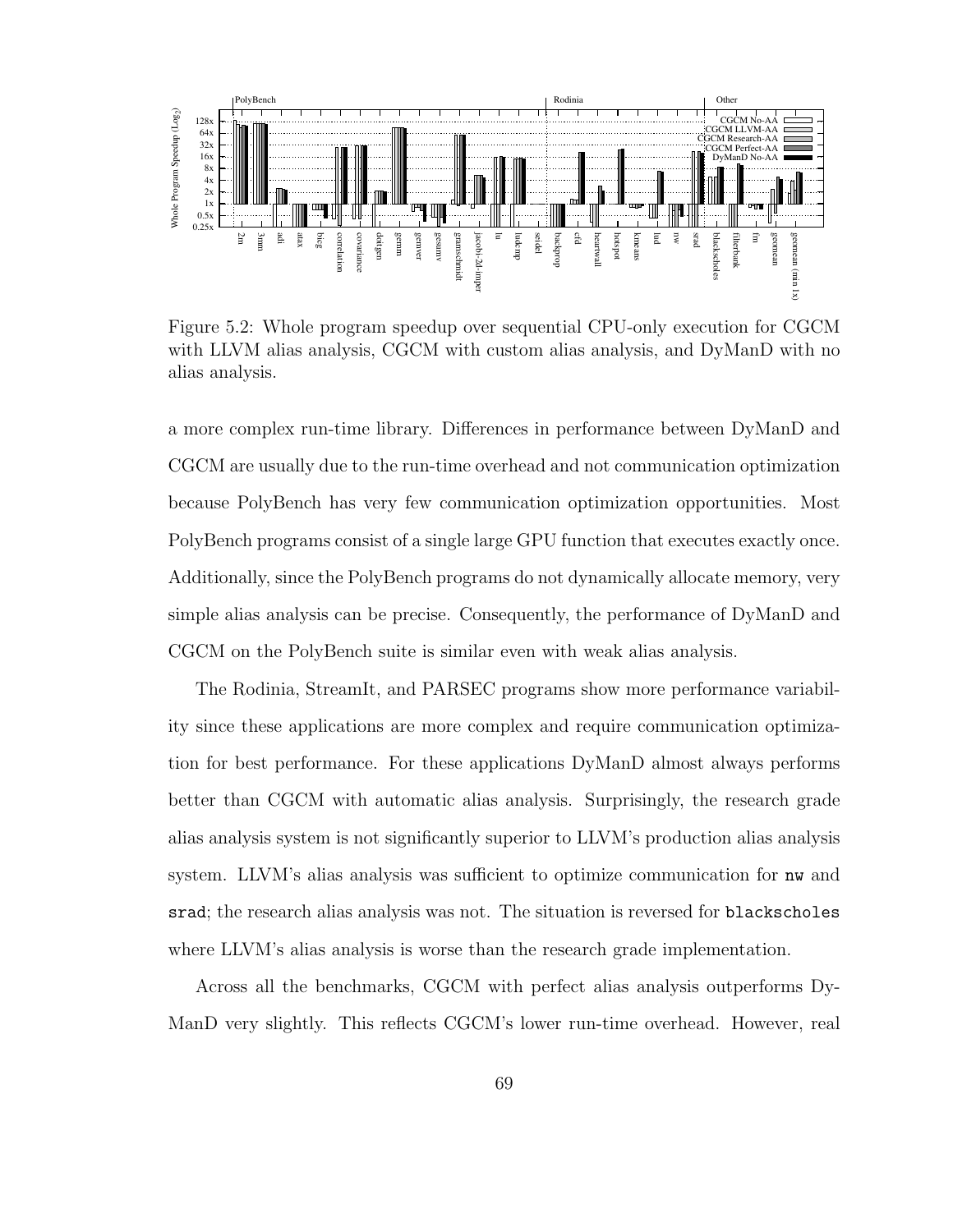compilers do not have perfect alias analysis so DyManD performs better in practice. CGCM may be practical for languages that require less complex alias analysis such as FORTRAN or when programmer aliasing annotations are present. Nevertheless, DyManD's geomean overhead is 6.61% of whole program execution.

For programs where CGCM and DyManD are both slower than sequential execution, DyManD is almost always slower than CGCM. DyManD and CGCM's slowdowns are usually due to necessary cyclic communication between the CPU and GPU. DyManD and CGCM can only remove unnecessary cyclic communication. In CGCM, the program will copy data between CPU and GPU before and after every GPU function call. DyManD performs the same copies but must also frequently call into the operating system to protect and unprotect pages. Consequently, the performance penalty for cyclic communication is higher for DyManD than for CGCM.

#### 5.2 PBR Evaluation

PBR is the first automatic GPU pipeline parallelization technique. Although pipeline parallelization typically requires enabling transformations such as reductions, speculation, and privatization to achieve scalable performance, pipelining alone is sufficient to achieve performance for em3d.

Automatic parallelization for em3d achieved a whole program speedup of 3.65×. The loop in the make neighbors function accounts for 71.0% of the total execution time and had a speedup of  $2.13 \times$ . The loop in compute nodes accounts for  $5.62\%$  of the total execution time and had a speedup of  $1.16\times$ . Surprisingly, whole program speedup is greater than speedups of either parallelized loop. The reason is that results of many invocations of compute nodes are never actually used on the CPU.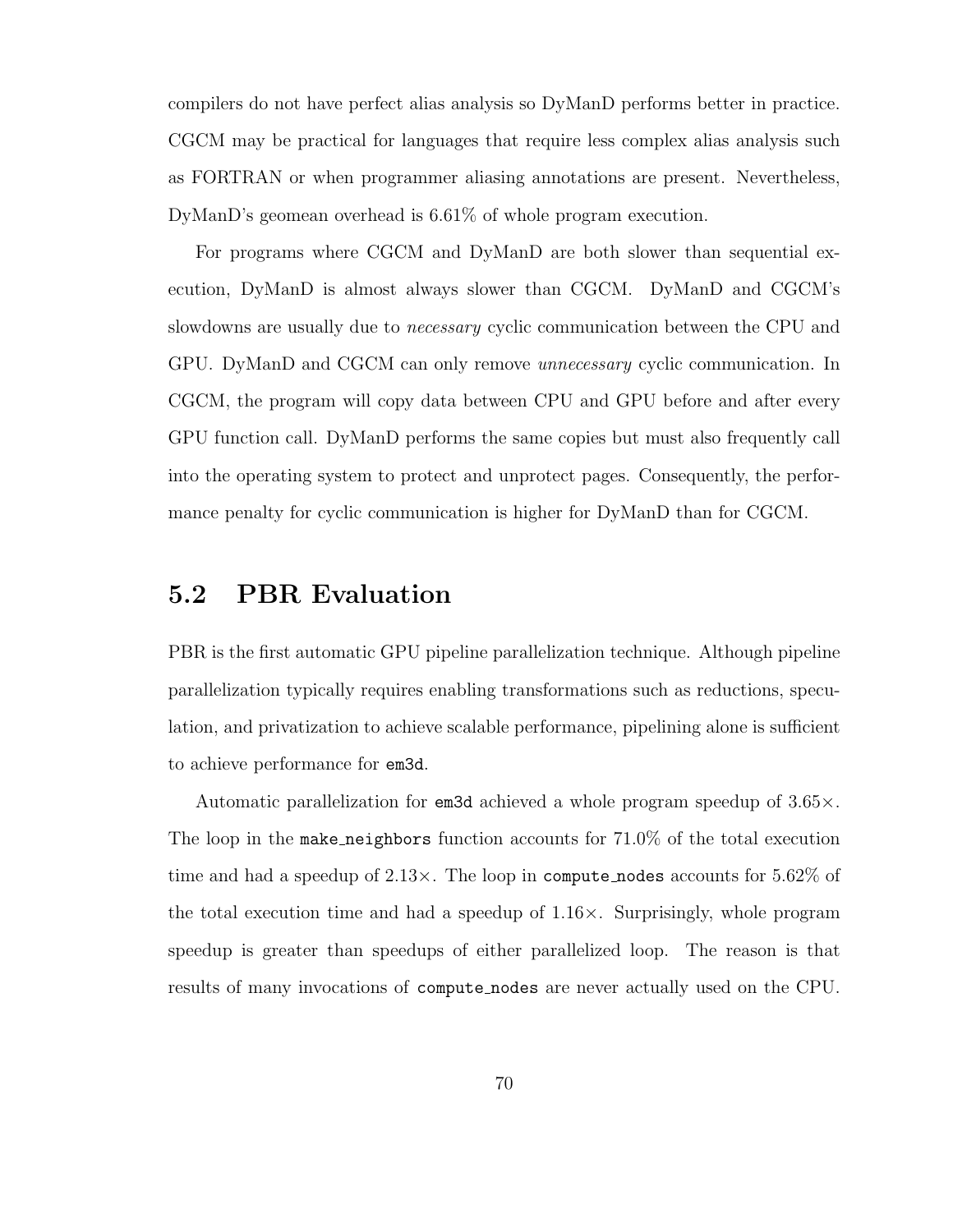| Benchmark       | Program                  | Description                                                              | <b>DOALL</b>            | PBR            |
|-----------------|--------------------------|--------------------------------------------------------------------------|-------------------------|----------------|
|                 | otter                    | Theorem prover using first order logic                                   | 78                      | 36             |
| Olden           | em3d                     | Simulates the propagation of electro-magnetic waves in a 3D object       | $\mathbf{0}$            | 6              |
| Olden           | bh                       | Solves the N-body problem using hierarchical methods                     | $\Omega$                | $\Omega$       |
| Olden           | treeadd                  | Adds the values in a tree                                                | $\overline{0}$          | $\overline{0}$ |
| Olden           | bisort                   | Sorts by creating two disjoint bitonic sequences and then merging them   | $\mathbf{0}$            | $\overline{0}$ |
| Olden           | health                   | Simulates the Colombian health-care sytem                                | $\overline{0}$          | $\overline{0}$ |
| Olden           | mst                      | Computes the minimum spanning tree of a graph                            | $\Omega$                | $\overline{0}$ |
| Olden           | perimeter                | Computes the perimeter of a set of quad-tree encoded raster images       | $\Omega$                | $\mathbf{0}$   |
| Olden           | power                    | Solves the Power System Optimization problem                             | $\overline{0}$          | $\overline{0}$ |
| Olden           | $t_{\rm SD}$             | Computes an estimate of teh best hamiltonian circuit for the traveling-  | $\overline{0}$          | $\overline{0}$ |
|                 |                          | salesman problem                                                         |                         |                |
| Olden           | voronoi                  | Computes the Voronoi Diagram of a set of points                          | $\overline{0}$          | $\overline{0}$ |
| ptrdist         | $\rm ks$                 | Kernighan-Schweikert graph partitioning tool                             | 3                       | $\rm 5$        |
| ptrdist         | bc                       | GNU BC calculator                                                        | $\overline{6}$          | $\mathbf{1}$   |
| ptrdist         | ft                       | Minimum spanning tree calculation                                        | $\overline{0}$          | $\overline{0}$ |
| ptrdist         | yacr2                    | Yet another channel routiner                                             | $\overline{4}$          | 3              |
| rodinia         | backprop                 | Machine-learning algorithm for a layered neural network                  | 10                      | $\overline{0}$ |
| rodinia         | bfs                      | Graph Traversal                                                          | $\mathbf{0}$            | $\overline{0}$ |
| rodinia         | $_{\rm cfd}$             | Unstructured grid finite volume solver for three-dimensional Euler equa- | $\overline{7}$          | $\Omega$       |
|                 |                          | tions                                                                    |                         |                |
| rodinia         | heartwall                | Tracks movement of mouse heart through ultrasound images                 | 21                      | $\overline{2}$ |
| rodinia         | hotspot                  | Thermal simulation for estimating processor temperature based floor      | $\overline{2}$          | $\Omega$       |
|                 |                          | plan and power measurements                                              |                         |                |
| rodinia         | kmeans                   | K-means clustering algorithm                                             | $\mathbf{0}$            | $\overline{2}$ |
| rodinia         | leukocyte                | Detects and tracks white-blood cells in medial imaging                   | 128                     | 31             |
| rodinia         | lud                      | Dense linear algebra solver                                              | 6                       | $\overline{0}$ |
| rodinia         | nw                       | Global optimization method for DNA sequence alignment                    | $\overline{\mathbf{3}}$ | $\overline{0}$ |
| rodinia         | particlefilter           | Statistical estimator of location given noisy location measurements      | 13                      | $\overline{0}$ |
| rodinia         | srad                     | Diffusion algorithm based on partial differential equations used to re-  | 6                       | $\mathbf{1}$   |
|                 |                          | move speckles from images                                                |                         |                |
| rodinia         | streamcluster            | Solves online clustering problem                                         | 5                       | 1              |
| SPEC2000        | $179.\text{art}$         | Image Recognition / Neural Networks                                      | $\overline{21}$         | $\overline{2}$ |
| SPEC2000        | $181$ .mcf               | Combinatorial Optimization                                               | $\mathbf{1}$            | $\overline{2}$ |
| SPEC2000        | 183 <sup>.equake</sup>   | Seismic Wave Propagation Simulation                                      | 3                       | $\overline{0}$ |
| <b>SPEC2006</b> | 456.hmmer                | Protein sequence analysis using profile hidden Markov models             | 183                     | 30             |
| stamp           | kmeans                   | K-means clustering                                                       | 3                       | $\overline{0}$ |
| StreamIt        | filterbank               | Creates a filter bank to perform multirate signal processing             | $\overline{7}$          | $\overline{0}$ |
| <b>StreamIt</b> | audiobeam                | Performs real-time beamforming on a microphone input array               | 17                      | $\overline{2}$ |
| StreamIt        | bitonic                  | High performance sorting network                                         | $\overline{4}$          | $\overline{0}$ |
| StreamIt        | $\overline{\text{dct.}}$ | Implements Discrete Cosine Transforms and Inverse Discrete Cosine        | $\overline{12}$         | $\overline{0}$ |
|                 |                          | Transforms                                                               |                         |                |
| StreamIt        | fft                      | Fast Fourier Transform kernel                                            | $\overline{\mathbf{3}}$ | $\mathbf{0}$   |
| StreamIt        | f <sub>m</sub>           | Software FM radio with equalizer                                         | $\overline{4}$          | $\overline{0}$ |
| StreanIt        | matmul-block             | Blocked matrix multiply                                                  | $\overline{4}$          | $\mathbf{0}$   |
| $\blacksquare$  | Total                    |                                                                          | 554                     | 124            |

Table 5.1: Applicability of DOALL and Pipeline parallelism across 39 programs. The DOALL column shows the number of loops identified as DOALLable. The PBR column indicates the number of non-DOALLable loops parallelized by PBR.

Consequently, when the CPU reaches the end of the program, all pending work for the GPU is canceled and the program exits.

Table 5.1 shows the results of an applicability test across 39 benchmarks from a variety of benchmark suites. In total, 554 loops were identified as DOALL. Of the remaining loops in the programs, 124 were identified as being applicable to PBR.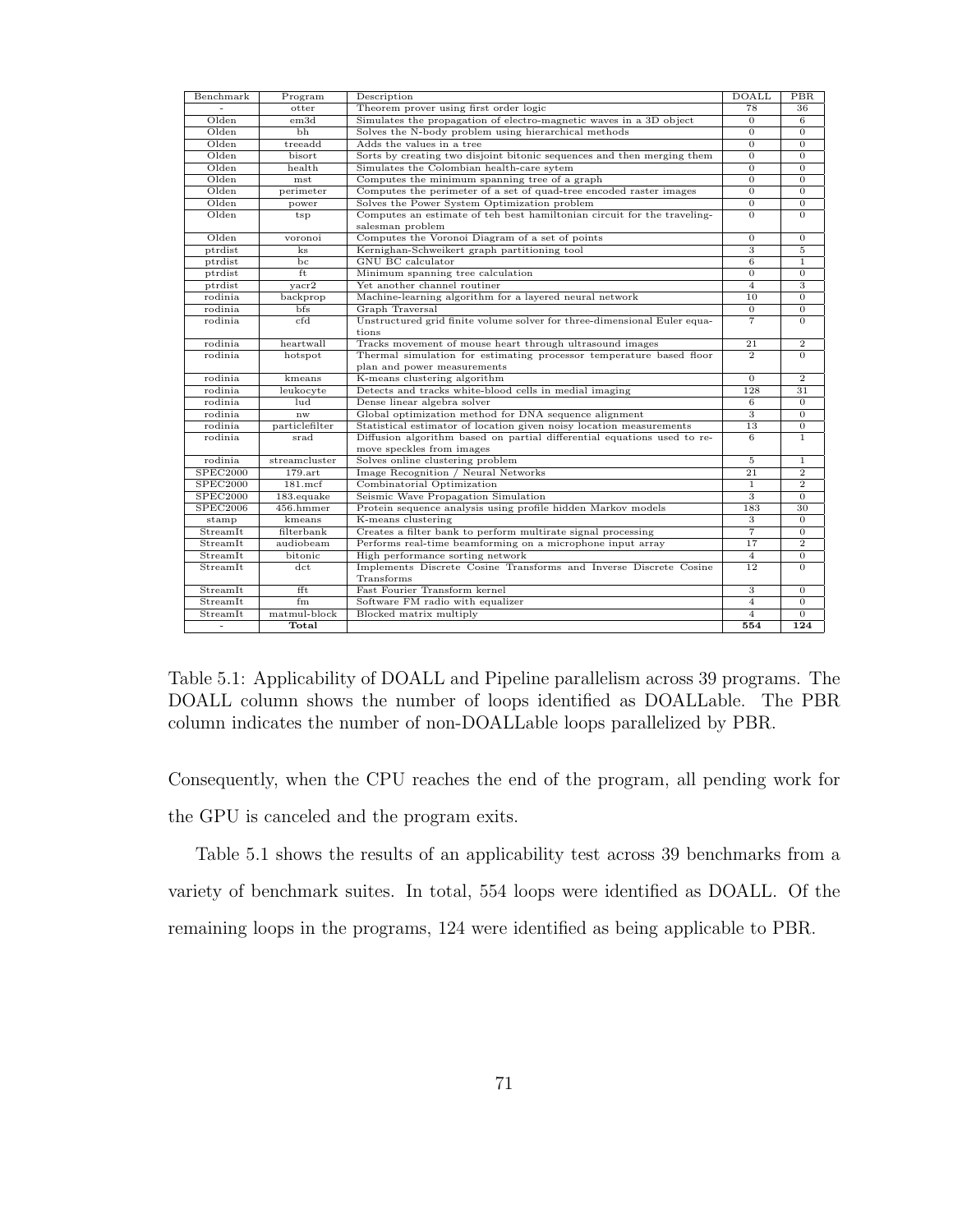```
size_t gcnt = GenesIn . GetGenes ();
for(unsigned i = 0; i < gcnt; ++i) {
  if(!( i % 100 ))
    printStatus ();
  if((iOne = vecifeness[i]) == -1)continue;
  adOne = PCL.Get(iOne);for(unsigned j = i + 1; j < gcnt; ++j)
    if ((ifwo = vecifeness[j]) != -1)Dat. Set (i, j, pMeasure ->Measure ( ... ));
}
```
### 5.3 KNNImpute Case Study

In order to demonstrate the strengths and limitations of the proposed system, we provide a case study showing how the KNNimpute program is automatically parallelized after only minor modifications by a programmer. KNNimpute is an important and influential tool in the field of bioinformatics with over a thousand citations in the last decade [52, 62, 68]. KNNimpute calculates values for missing data in gene expression microarray experiments. In bioinformatics, impute means to infer a missing experimental value based on empirical measurements of processes to which it contributes. KNNimpute uses weighted K-nearest neighbors to impute missing values for DNA microarray experiments.

Listing 14 shows pseudo-code for the hottest loop in KNNimpute, accounting for over 92% of total runtime. Both the outer and inner loops are DOALLable, but two difficulties prevent automatic parallelization. First, every hundredth iteration of the outer loop prints a status message to the console. Since the GPU cannot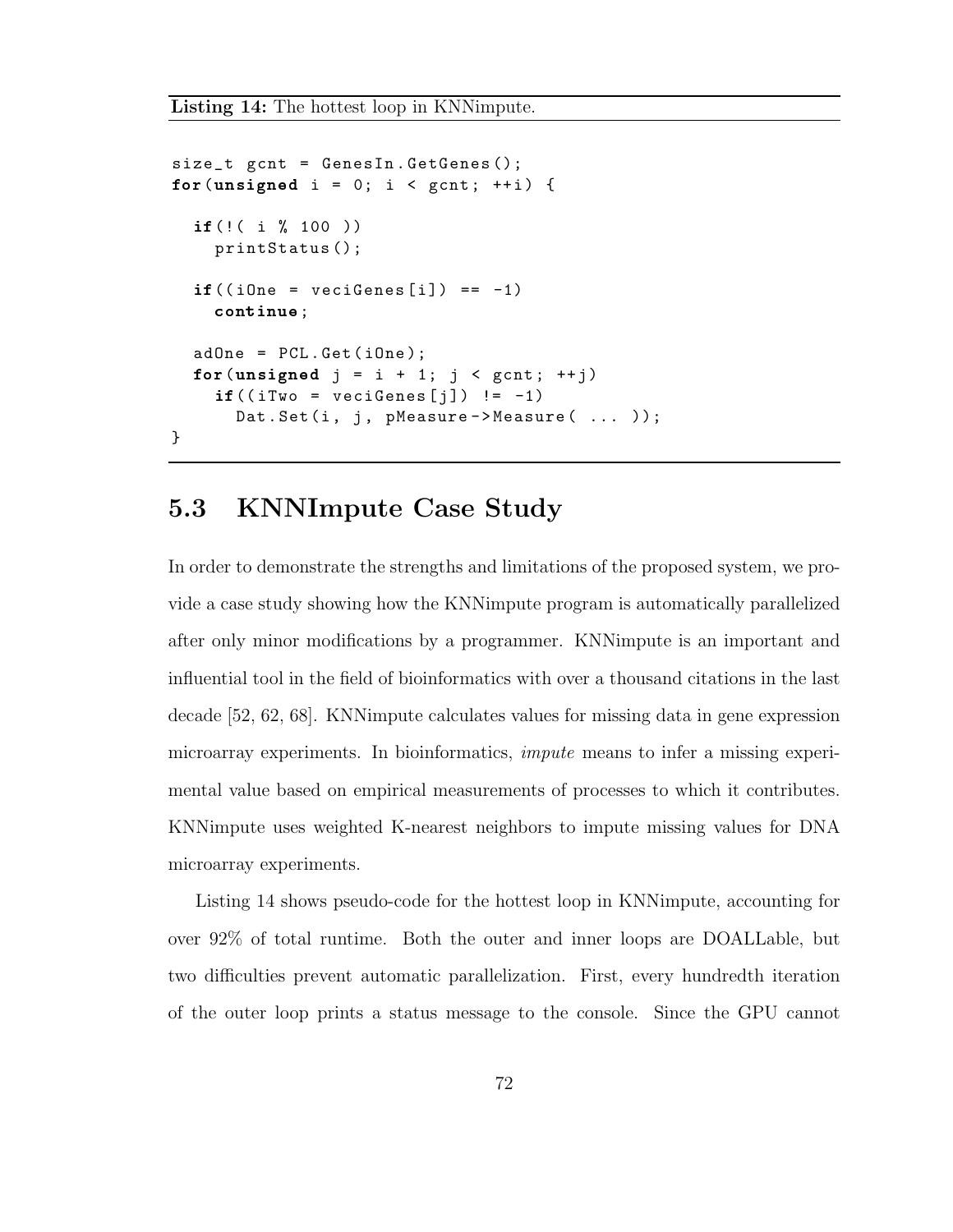perform IO, the code to print status message must run on the CPU. This prevents the compiler from parallelizing the outer loop for the GPU. The situation could be resolved through loop fission, since the contents of the status are independent of the loop's computations. However, the result would be printing all of the status messages before completing any of the computations. Rescheduling IO in this way is allowed by the C specification [1], but it clearly violates the programmer's intention of reassuring the user that the program is making progress. Alternatively, the program could parallelize only the inner loop, and allow the outer loop to run on the CPU, but the inner loop iterates only a few thousand times on reference inputs, so the overhead of invoking the GPU parallelization outweighs most of the benefit. Consequently, we removed the status messages in order to enable an outer-loop parallelization.

The second difficulty lies in the invocation of the Message function in the inner loop. Message is a virtual function which would be implemented using an indirect function call. Although, some recent GPUs have added support for indirect function calls, the GPU compiler backend used in this thesis cannot generate them [57]. This difficulty could be avoided by devirtualizing the function as in Java [21], but doing so requires dynamic recompilation to handle the case where new implementations of a virtual method are loaded dynamically. The programmer's intention in this function is to encourage reuse by allowing users to supply their own function for computing the pairwise correlation between two points. Implementations of Measure include functions based on Euclidean distance, Pearson correlation, Spearman rank correlation, and others. All these implementations are relatively simple pure functions, so the programmer intended pMeasure to be a functor. The original implementation is inefficient even for sequential compilation, since the Measure virtual function cannot be inlined. Inlining the Measure function would improve performance by avoiding call and return overhead in a tight loop and providing opportunities for specialization.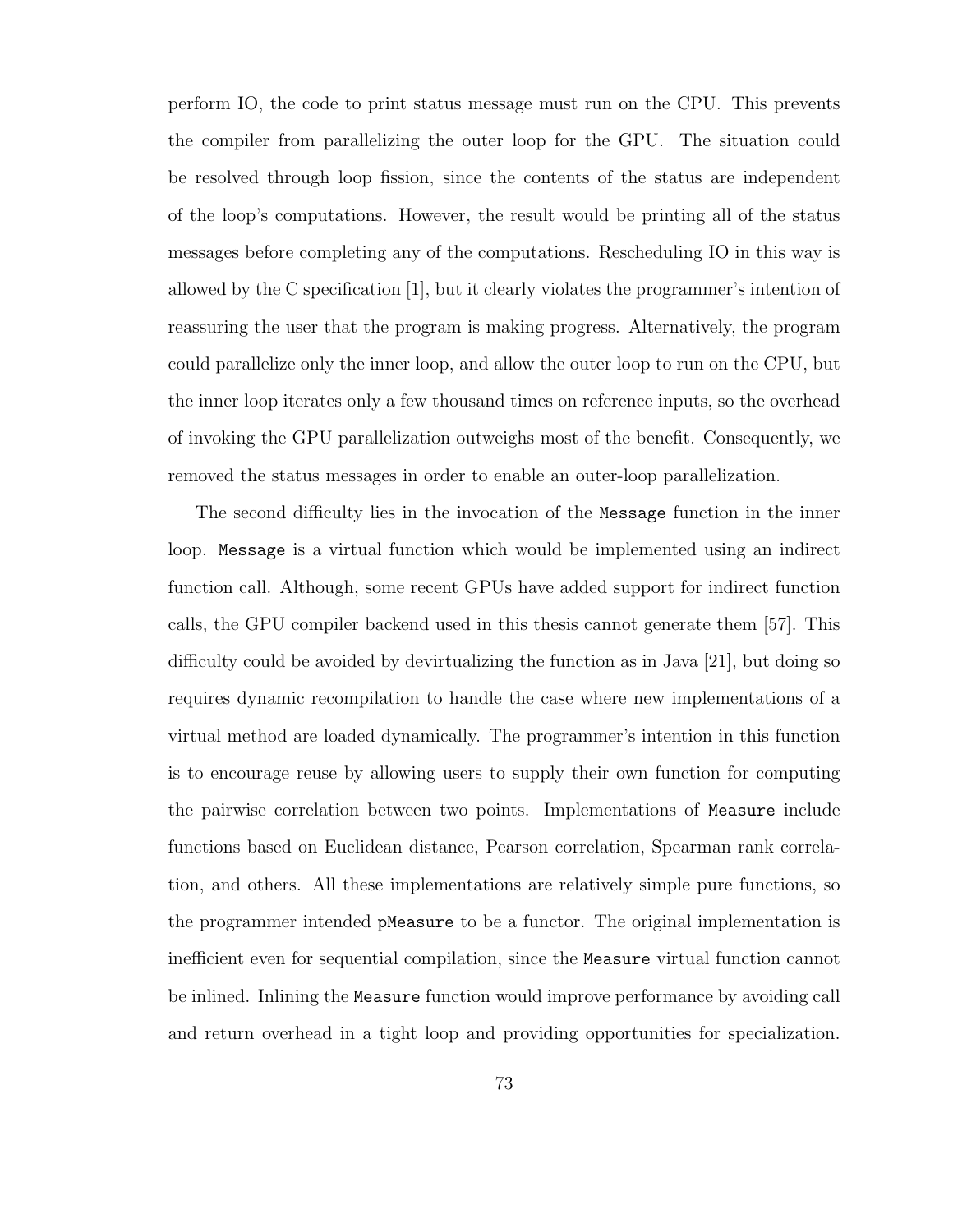```
size_t gcnt = GenesIn . GetGenes ();
for (unsigned i = 0; i < gcnt; ++i) {
  if((iOne = vecifeness[i]) == -1)continue;
  adOne = PCL.Get(iOne);for (unsigned j = i + 1; j < gcnt; ++j)
    if((iTwo = vecifeness[j]) != -1)Dat. Set (i, j, Measure ( ... );
}
```
Instead of using virtual functions to implement functors, a programmer could use template-based metaprogramming to achieve greater performance without sacrificing flexibility [2]. To avoid indirect function calls, we modified the program by replacing pMeasure->Measure function with template parameter named Measure. Listing 15 shows the KNNimpute's hottest loop after both modifications.

After performing these two simple modifications, the system is able to automatically parallelize KNNimpute for a whole program speedup of  $1.5\times$  over the best sequential compilation with the same modifications. KNNImpute is typically run once per experiment, and the results are saved and used in many analyses. The subsequent analyses are independent and can run in parallel on a cluster, so the KNNImpute program is a sequential bottleneck in an otherwise highly parallel computation. Consequently, parallelizing KNNImpute reduces the latency between running an experiment and examining the result and thereby accelerates the pace of science.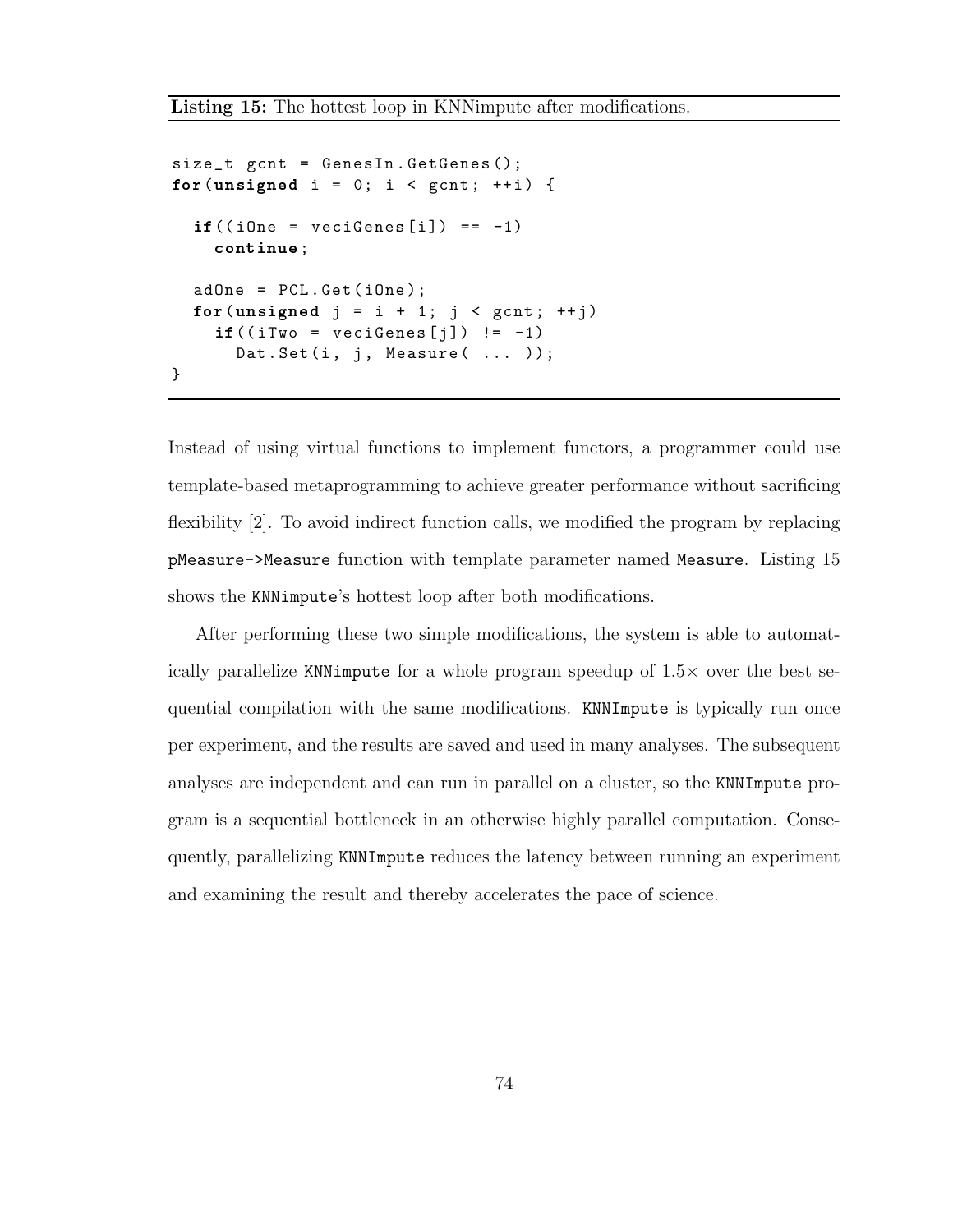# Chapter 6

## Related Work

This chapter presents a summary of prior work related to CGCM, DyManD, and PBR. Since CGCM and DyManD are both data management and communication optimization techniques, their related work is described together and the related work for PBR follows in a separate subsection.

#### 6.1 CGCM and DyManD Related Work

There are two techniques for managing data automatically: inspector-executor [7, 40, 61] and CGCM [28]. Inspector-executor systems manage data in clusters with distributed memory by inspecting program access patterns at run-time. Prior inspectorexecutor implementations are only applicable to simple array-based data structures. Some inspector-executor systems achieve acyclic communication when dependence information is reusable [56, 60]. This condition is rare in practice.

CGCM is the first fully-automatic data management and communication optimization system for GPUs. CGCM manages data using a combined run-time compiletime system. CGCM depends on compile-time type-inference to correctly transfer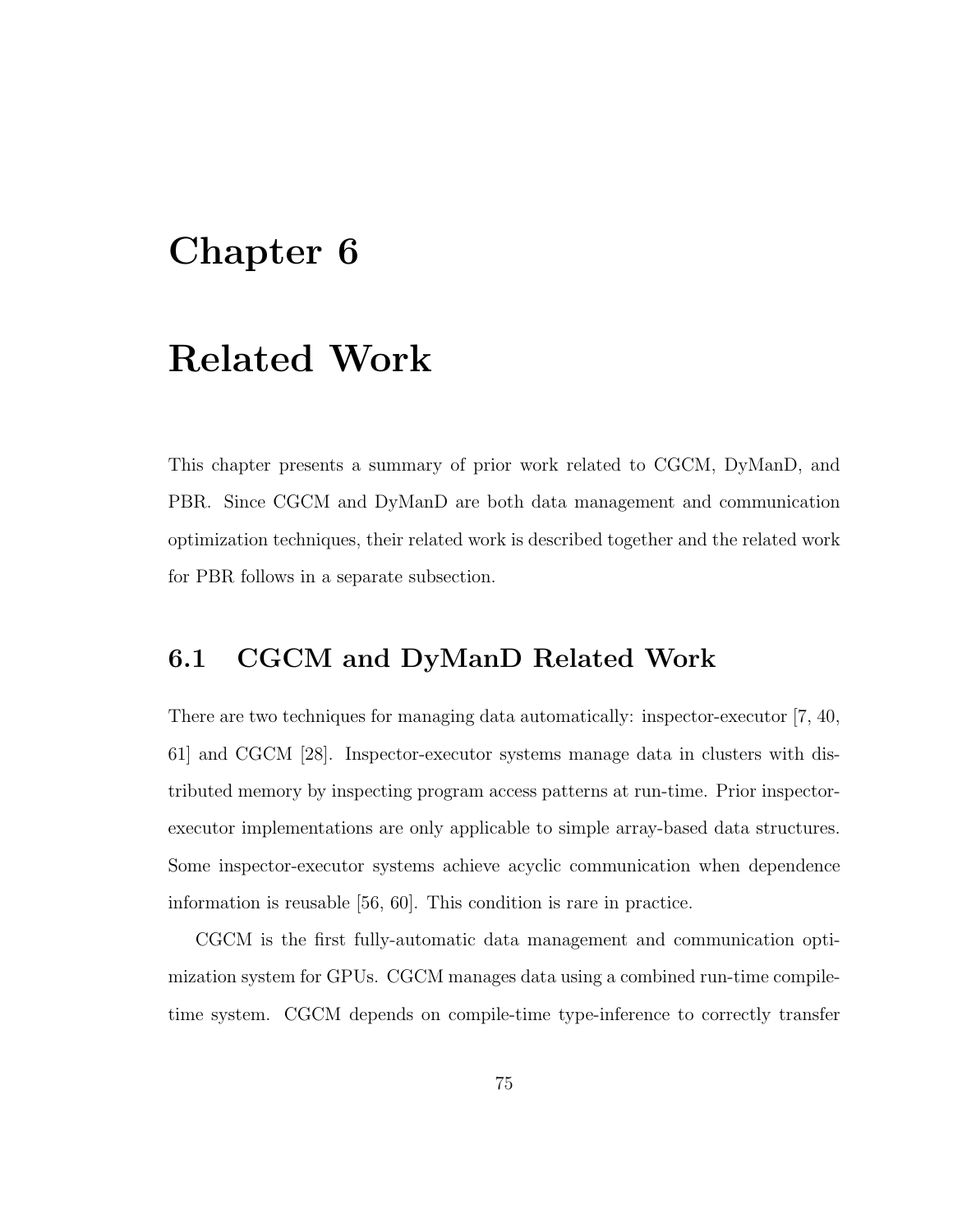data between CPU and GPU memories. The type-inference algorithm limits CGCM's applicability to simple array-based codes. Furthermore, CGCM depends on alias analysis for optimization, so the strength of alias analysis significantly affects overall performance.

DyManD does not require strong alias analysis for communication optimization and matches the performance of CGCM while achieving greater applicability. In contrast to CGCM, DyManD manages data and optimizes communication dynamically. For production compilers, DyManD is a more practical target than CGCM, since alias analysis is undecidable in theory and difficult to implement precisely and efficiently in practice.

Inspector-executor systems [56, 60] create specialized inspectors to identify precise dependence information among loop iterations. Salz et al. assume a program annotation to prevent unsound reuse [60]. Rauchwerger et al. dynamically check relevant program state to determine if dependence information is reusable [56]. The dynamic check requires expensive sequential computation for each outermost loop iteration. If the check fails, the technique defaults to cyclic communication.

CUDA 4.0's Unified Virtual Addressing (UVA) [45] also achieves a unified address space between CPU and GPU memories but has very different properties from Dy-ManD. UVA allows programs to detect whether a value is a CPU pointer or a GPU pointer at run-time but does not facilitate data management or communication optimization. UVA distinguishes CPU pointers from GPU pointers by ensuring no valid address on the GPU is valid on the CPU and vice versa. By contrast, in DyManD, numerically equivalent addresses refer to equal size allocation units in CPU and GPU memories. From the perspective of the programmer, the DyManD run-time system keeps the contents of these allocation units identical.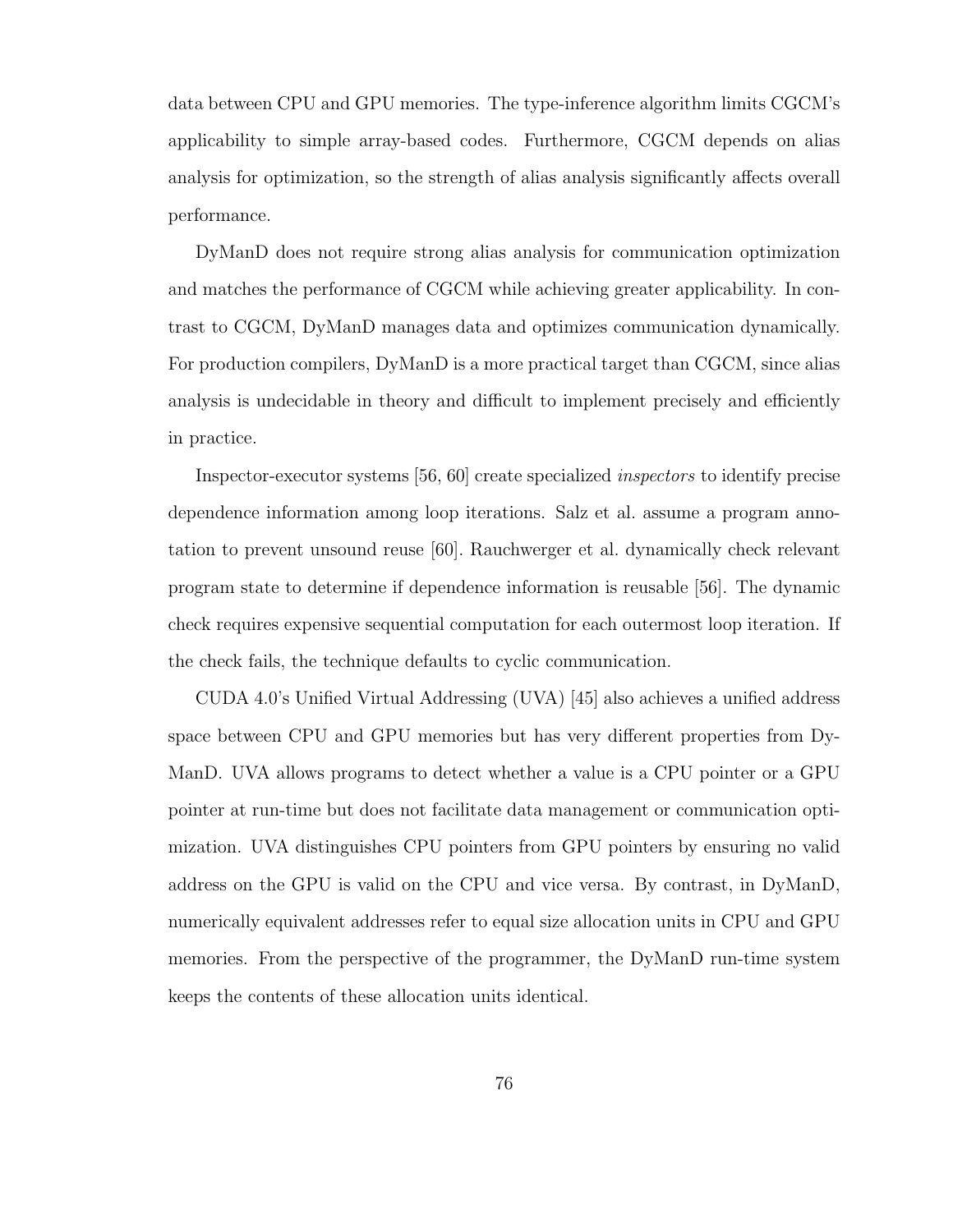Integrated GPUs, including CUDA and Fusion [3] devices, have the same data management and communication optimization problem as discrete devices. In most integrated GPUs, the CPU and GPU share the same physical memory. However, CPU-GPU communication still requires copying between memory allocated to the CPU and memory allocated to the GPU. Pinning memory renders it accessible to both CPU and GPU, but pinned memory has major limitations [3, 45]. Pinned memory is relatively scarce and requires programmers or compilers to determine which allocation units may be accessible on the GPU at allocation time. Additionally, pinned-memory cannot be swapped to disk so programs using pinned memory can adversely affect other programs running on the same computer.

Several semi-automatic systems exist that manage data using programmer annotations [20, 23, 36, 64, 73], but none handle recursive data structures. "OpenMP to GPGPU" [36] and hiCUDA [23] use annotations to automatically transfer arrays to GPU memory. JCUDA [73] uses the Java type system to transfer arrays to the GPU but requires the programmer to annotate whether parameters are live-in, live-out, or both. The PGI Fortran and C compiler [64] requires programmers to use the C99 restrict keyword to provide aliasing information. GMAC [20] requires annotations to manage specially marked heap allocations. Of all the semi-automatic techniques, only GMAC and the PGI accelerator optimize communication across GPU function invocations. GMAC's automatic communication optimization uses a page-protection based system similar to DyManD. For the PGI accelerator, optimizing communication requires additional programmer annotations.

Some automatic parallelization systems for GPUs require manual data management and communication optimization. CUDA-lite [70] translates low-performance, naïve CUDA functions into high performance code by coalescing and exploiting GPU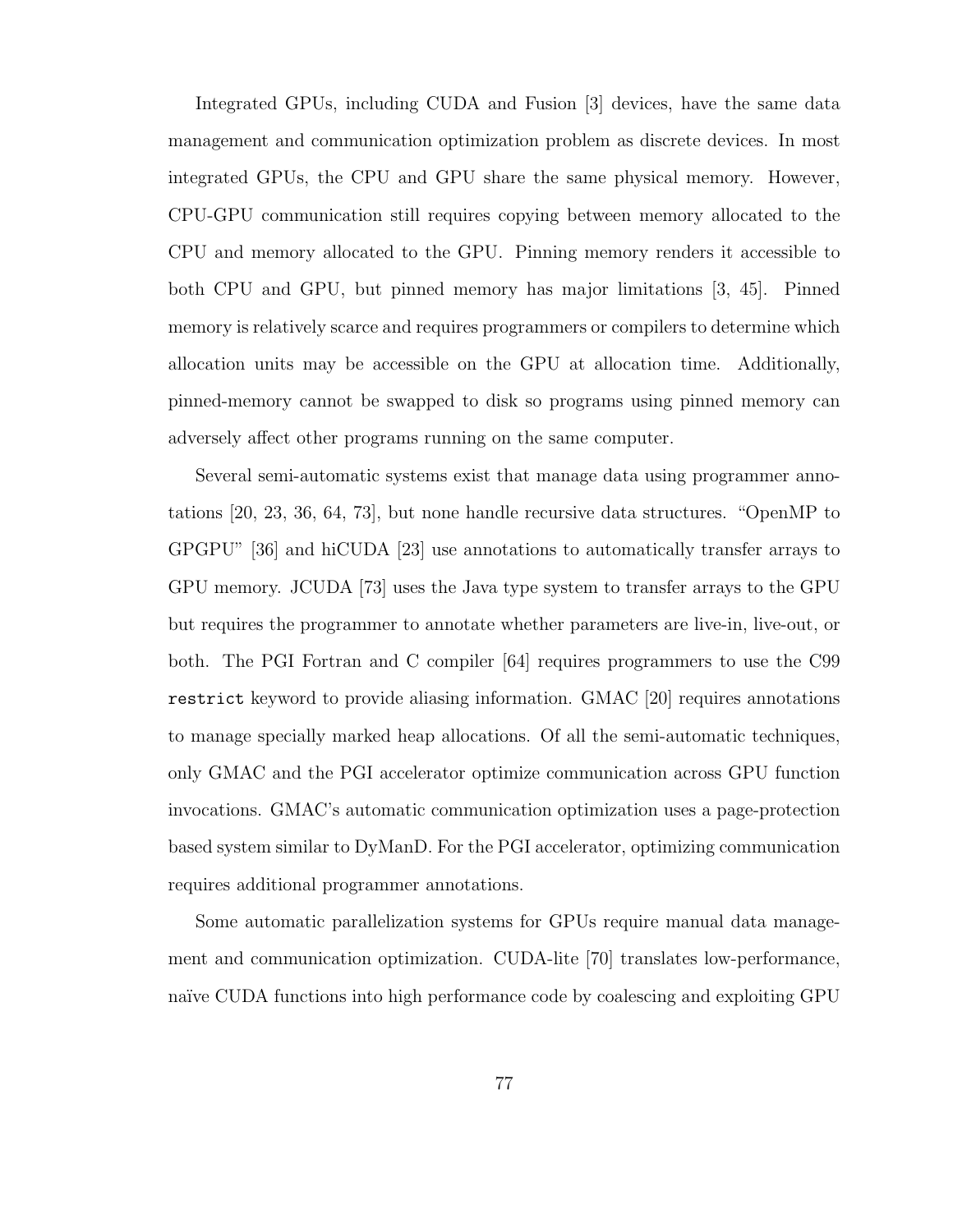shared memory. However, the programmer must insert transfers to the GPU manually. "C-to-CUDA for Affine Programs" [6] and "A mapping path for GPGPU" [37] automatically transform programs similar to the PolyBench programs into high performance CUDA C using the polyhedral model. Like CUDA-lite, they require the programmer to manage memory.

#### 6.2 PBR Related Work

There are two main bodies of work related to PBR: pipeline parallelism techniques and automatic GPU parallelization techniques. No prior automatic technique adapts pipelined parallelism to GPUs.

DOPIPE [18, 47] is the first pipeline parallelization technique. Unlike later pipelining techniques, DOPIPE does not handle loops with control flow. DOPIPE generates parallel stages only when they correspond to a nested DOALLable loop in the original code.

DSWP generalizes DOPIPE by adding support for arbitrary control flow [55]. The original DSWP implementation is a manual technique limited to sequential stages and assumed hardware specialized hardware queues [55]. Subsequent implementations automate DSWP [46], add parallel stages [54], introduce speculation [71], and aid parallelization using programmer annotations [72]. By replacing the proposed hardware queues with a high performance software implementation, more recent publications demonstrate DSWP on commodity multi-core [53] and cluster [32] architectures. The earliest pipelining research describes pipeline parallelism as more general, but less scalable, than DOALL parallelism. Later works emphasize the pipelining's role as an enabling technique [26].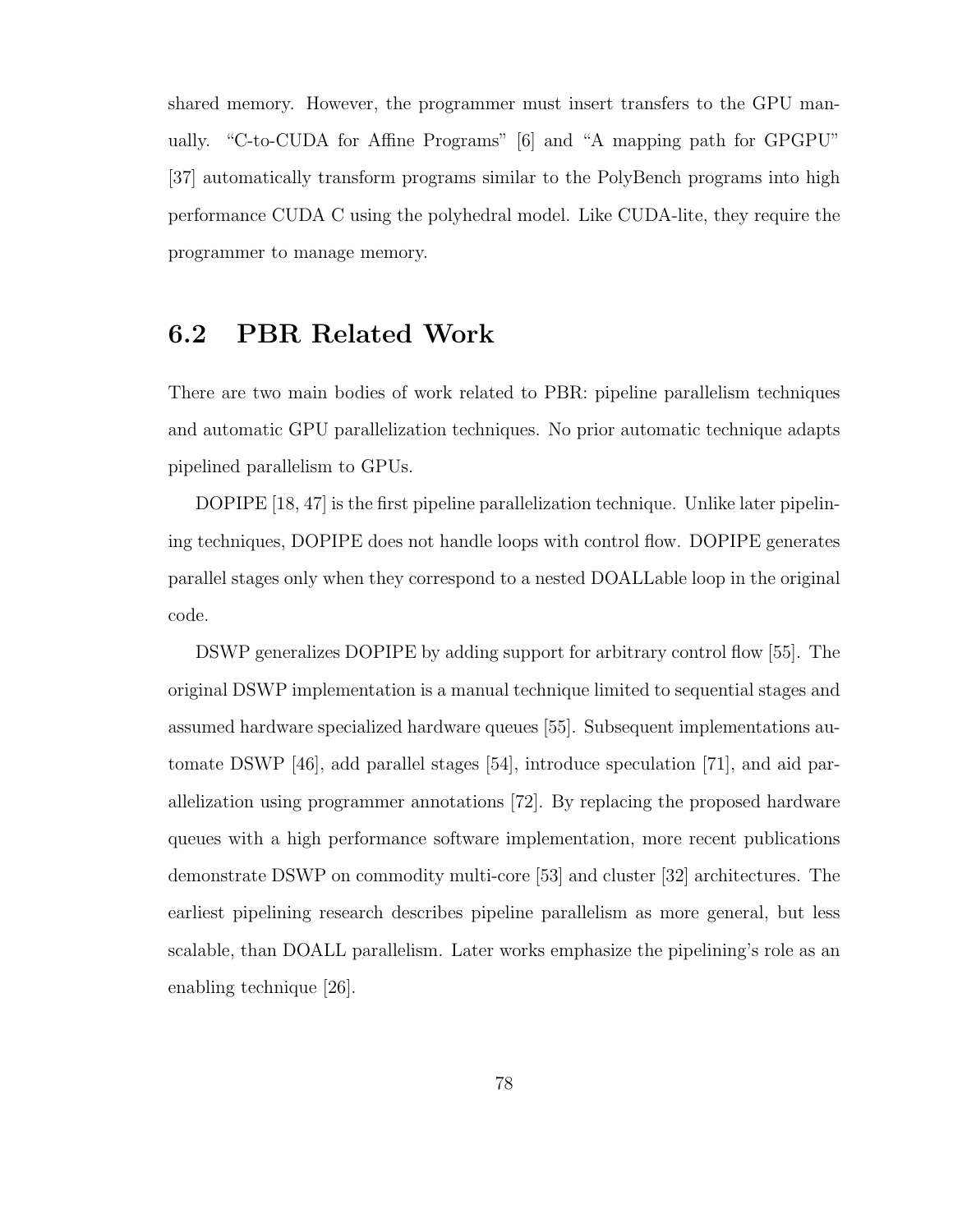The StreamIt [65] programming language has built-in support for manual pipeline parallelization. Unlike DOPIPE and DSWP, StreamIt assumes shared memory, requiring programs to use queues for all communication between threads. The StreamIt compiler can compile and optimize parallel programs for GPUs [69].

All prior automatic GPU parallelization techniques only implement DOALL-style techniques. Several compilers implement semi-automatic GPU parallelizations, requiring programmers to add annotations to the targeted loops [36, 64]. "C-to-CUDA for Affine Programs" [6] and "A mapping path for GPGPU" [37] automatically transform program kernels into high performance CUDA C using the polyhedral model.

The idea of using the replicated stage to regenerate cross-iteration register dependences is similar to that of speculative prematerialization [74]. However, speculative prematerialization is only used to prematerialize cross-iteration register dependences which are defined in every iteration and therefore can be recomputed through preexecution of at most one iteration. In contrast, PBR makes use of the massively parallel resources of the GPU to recompute cross-iteration register dependences for each loop iteration and is therefore not as constrained as prematerialization.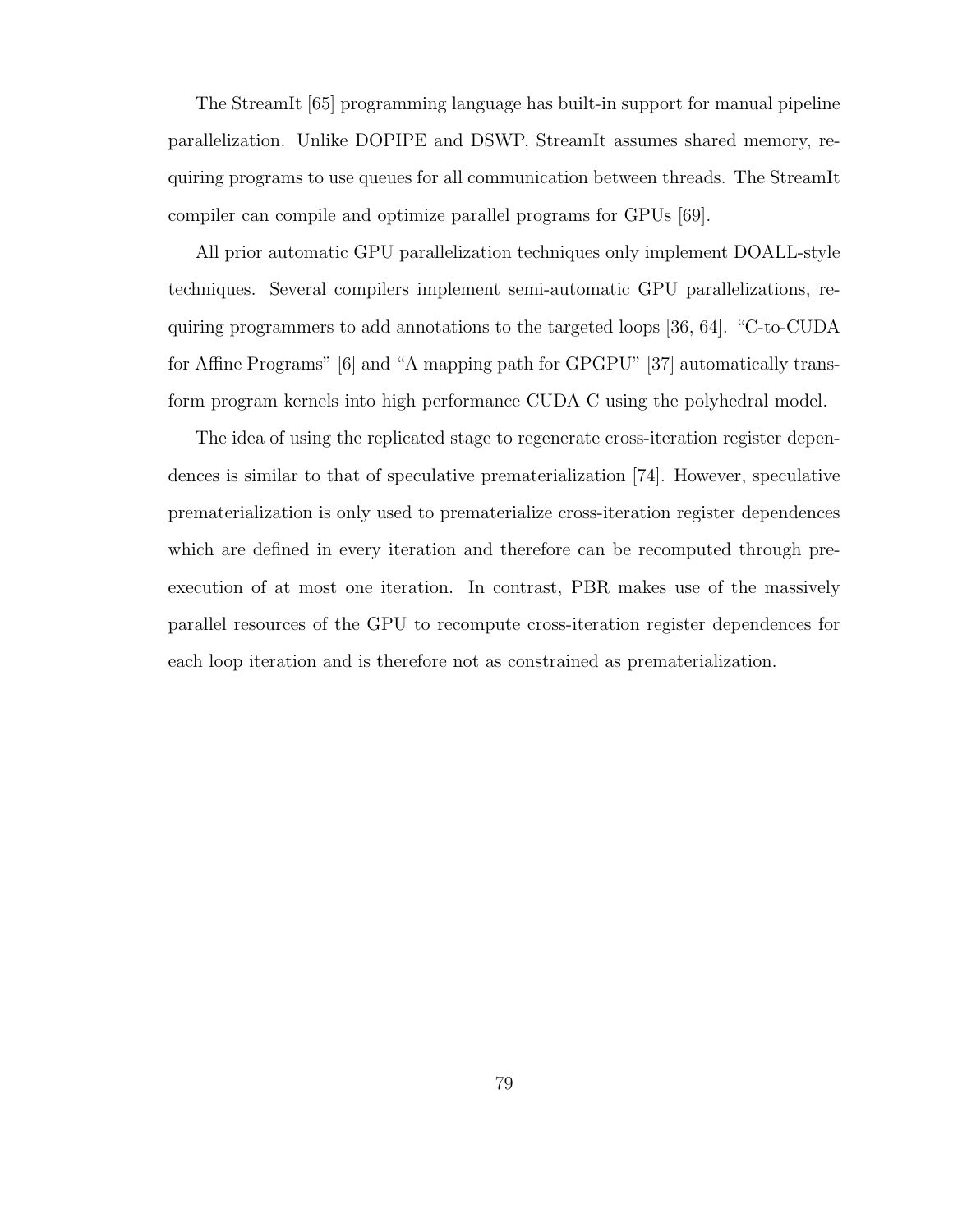## Chapter 7

## Conclusion and Future Work

This dissertation presents an compiler-based automatic parallelization system for CPU-GPU architectures. The system is already capable of parallelizing many real applications. This chapter summarizes the impact of this system on research outside Princeton, highlights avenues for future work, and concludes the thesis.

#### 7.1 Impact

Two publications by outside authors extend CGCM. Pai et al. propose X10CUDA+AMM, data management and communication optimization framework for the X10 parallel programming language [48]. X10CUDA+AMM extends CGCM by associating metadata with objects in order to track when the GPU's copy of the data becomes stale. The authors report a whole-program speedup  $1.29\times$  over their implementation of CGCM for X10. X10CUDA+AMM's implementation of metadata is not suitable for C, C++, or other weakly-typed languages.

PAR4ALL extends CGCM by increasing the granularity from allocation units to arrays [4]. Managing data at the array rather than the allocation unit granularity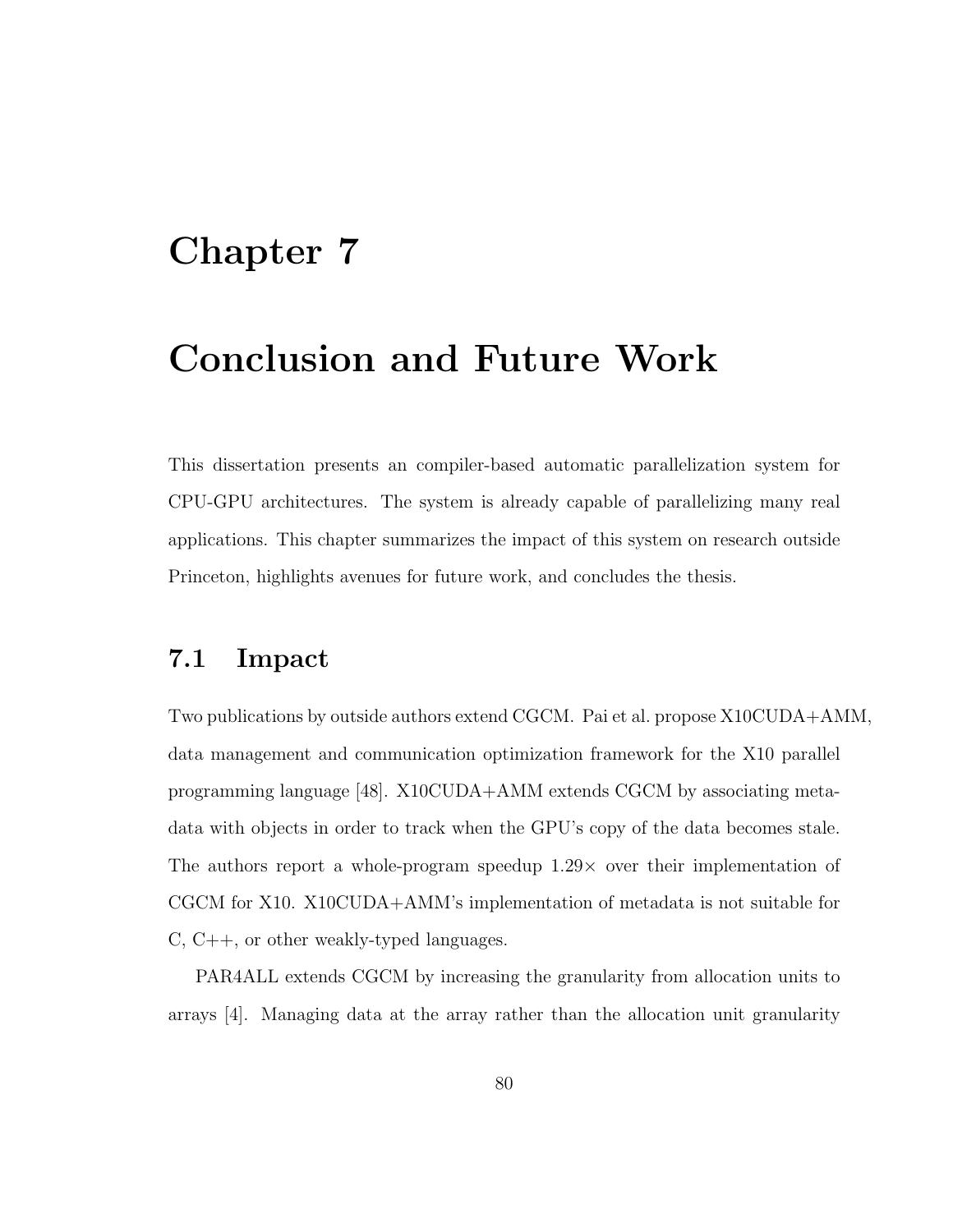reduces unnecessary communication, but requires that programmers abstain from subversive typecasting. The PAR4ALL framework achieves a geomean whole-program speedup of 4.43× over best sequential execution for the Rhodinia and Polybench suites.

### 7.2 Future Work

DyManD is sufficient to efficiently manage data and optimize communication for many programs, but not for all data-sets. In the current implementation, DyManD halts the program and prints an error message when GPU memory is exhausted. Typical GPUs have between 2 and 16GB of memory, but some scientific publications have larger working sets. Presently, GPUs do not support demand paging, but this may change in the near future. Even with GPU hardware that supports demand paging, new parallelization techniques may be required to minimize paging. One approach might be breaking large data-sets into chunks and then processing the data one chunk at a time. Automatically chunking data may require sophisticated data-flow analysis. Furthermore, determining the appropriate size for a chunk varies with the capabilities of the hardware and the behavior of the target program.

Automatic pipeline parallelization is an important stepping stone towards scalable automatic parallelization for general-purpose programs. Pipelining creates scalable performance opportunities in conjunction with other techniques such as speculation, privatization, and reductions. Implementing these techniques on GPUs may require extensions to hardware. For example, memory protections frequently enable speculation and privatization on CPUs, but current GPU architectures do not expose flexible interfaces for manipulating GPU memory. Furthermore, implementing sophisticated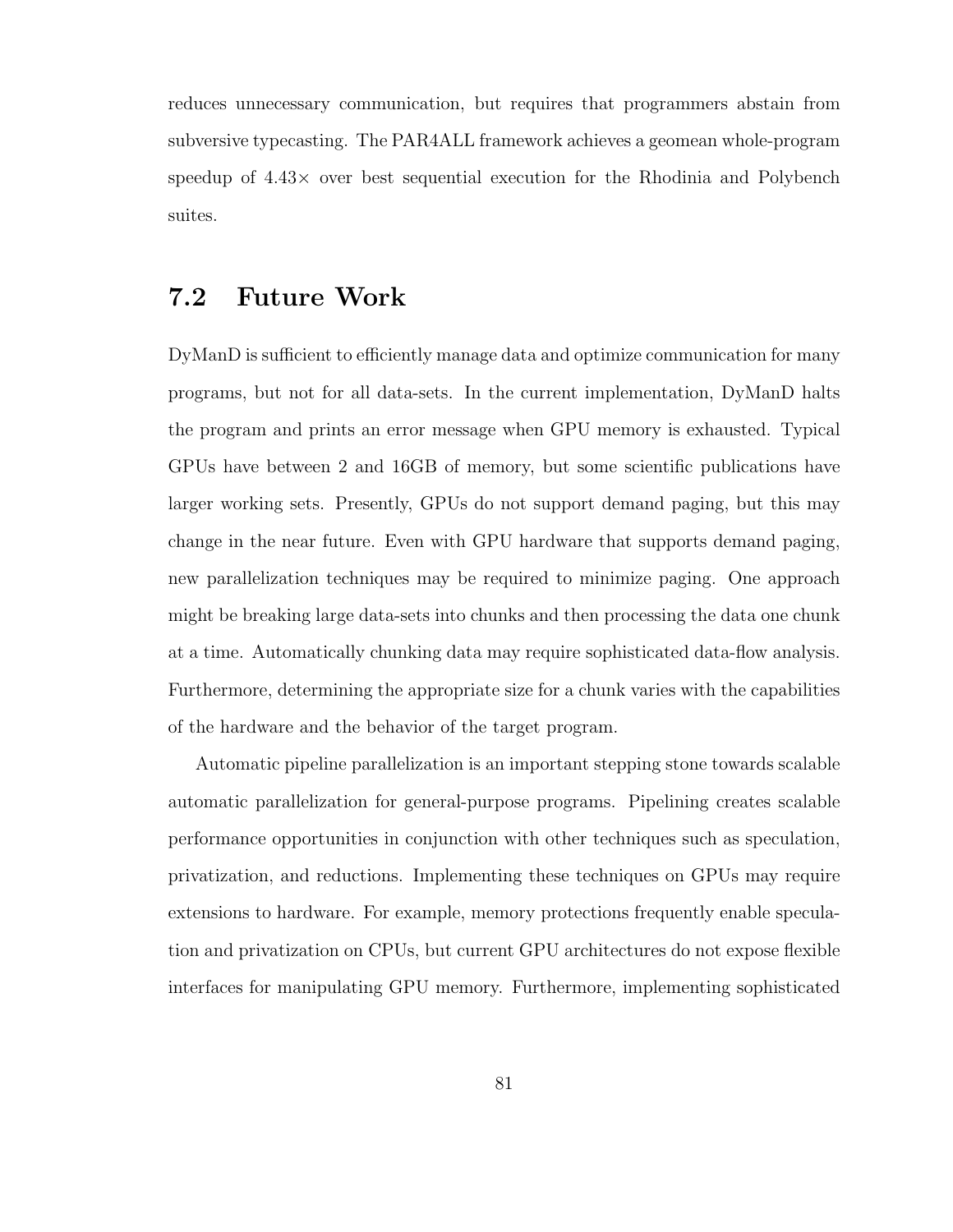low-overhead synchronization could enable high-speed queues and consequently enable a wider variety pipelining techniques on GPUs.

At present there is no way to communicate between the CPU and a running thread on the GPU. Creating hardware that supports this kind of pipelining would enable CPU-GPU pipelining where different CPUs cores execute sequential stages and the GPU executes parallel stages. Pipelining techniques are very insensitive to latency when communication is acyclic, so a CPU-GPU-CPU pipeline can be efficient as long as the initial and final CPU in the pipeline are different.

The applicability of the automatic DOALL and pipeline parallelizations presented in this thesis are limited by infrequent and spurious dependences. In multicore and cluster systems, speculative execution has also been used to enable automatic parallelization [32, 71, 53]. Unfortunately, these prior techniques rely on high-performance queues and flexible virtual memory systems. Neither are presently available on GPUs. Adapting shadow memory-based approaches to speculation for GPUs may be more fruitful [30].

### 7.3 Concluding Remarks

Despite GPUs enormous performance potential, they remain underutilized. Automatic compiler-based parallelism has the potential to radically reduce the difficulty of exploiting CPU-GPU architectures. This dissertation presents the CGCM, Dy-ManD, and PBR techniques for automatically parallelizing ordinary sequential C and C++ codes for GPUs.

CGCM is the first fully automatic system for managing and optimizing CPU-GPU communication. CGCM has two parts, a run-time library and an optimizing compiler.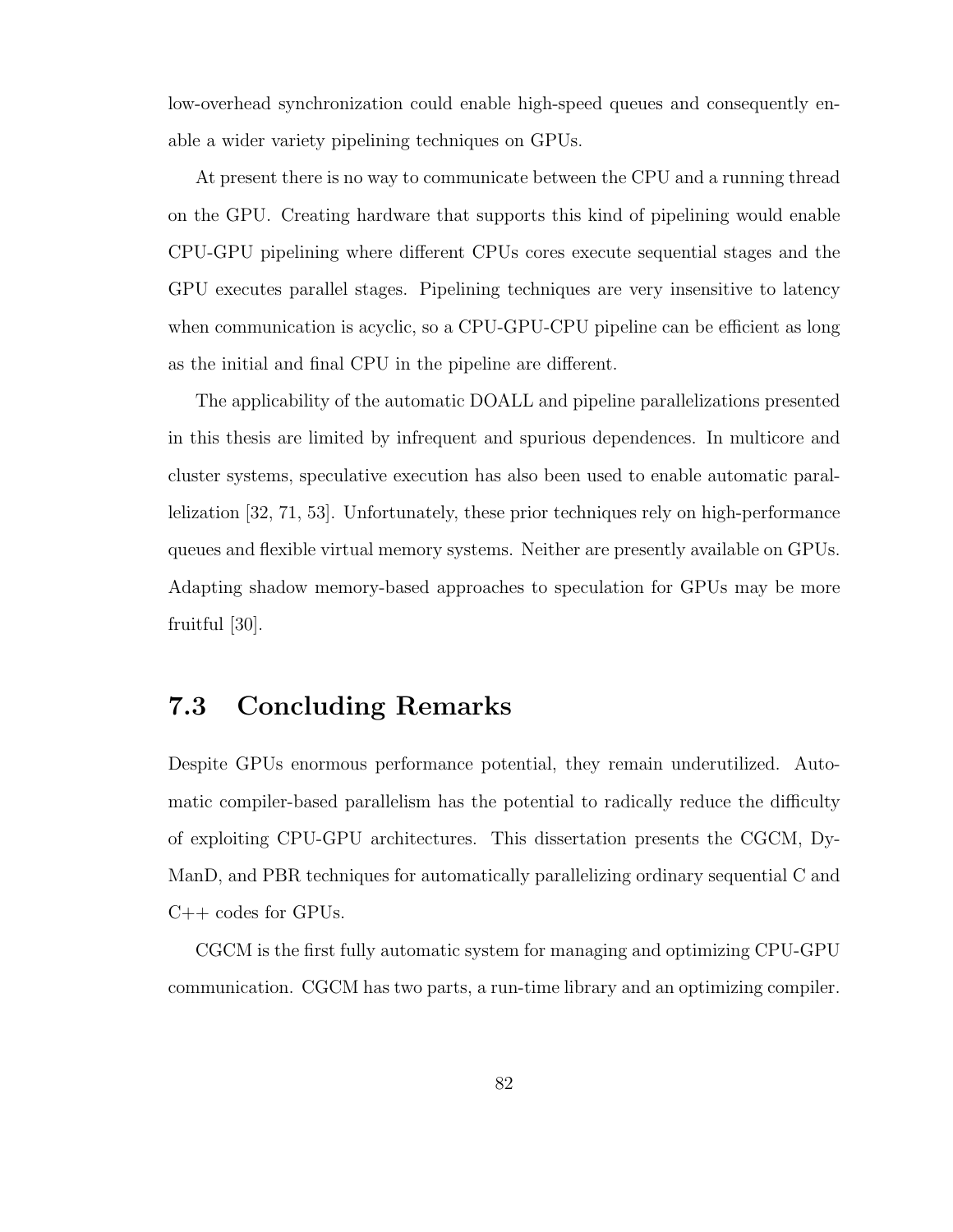The run-time library's semantics allow the compiler to manage and optimize CPU-GPU communication without programmer annotations or strong static analysis. The compiler breaks cyclic communication patterns by transferring data to the GPU early in the program and retrieving it only when necessary.

DyManD extends CGCM; by replacing static analysis with a dynamic run-time system, DyManD avoids the performance and applicability limitations of CGCM. CGCM's communication requires strong alias analysis and is very sensitive to analysis precision. By contrast, DyManD does not use alias analysis. DyManD consists of a run-time library and a set of compiler passes. The run-time library is responsible for managing data and optimizing communication while the compiler is responsible for code generation and creating optimization opportunities for the run-time. The run-time library manages data without requiring address translation since the Dy-ManD memory allocator keeps equivalent allocation units at numerically equivalent addresses in CPU and GPU memories. The run-time library dynamically optimizes communication by using memory protections to return allocation units to the CPU only when necessary. DyManD outperforms CGCM equipped with production-quality and research grade alias analyses, achieving a whole program geomean speedup of 4.21x over best sequential execution versus geomean speedups of 2.35x and 1.28x, respectively, for CGCM.

PBR is the first fully automatic pipeline parallelization technique for GPUs. Automatic pipeline parallelization for GPUs increases GPU applicability for generalpurpose codes. The key to enabling pipeline parallelization for the GPU is the use of redundant computation to avoid communication. Increasing computational redundancy decreases the overall amount of synchronization. This trade-off is favorable because the GPU has abundant parallel resources and limited synchronization primitives. Although automatic pipelining is only a stepping stone towards parallelizing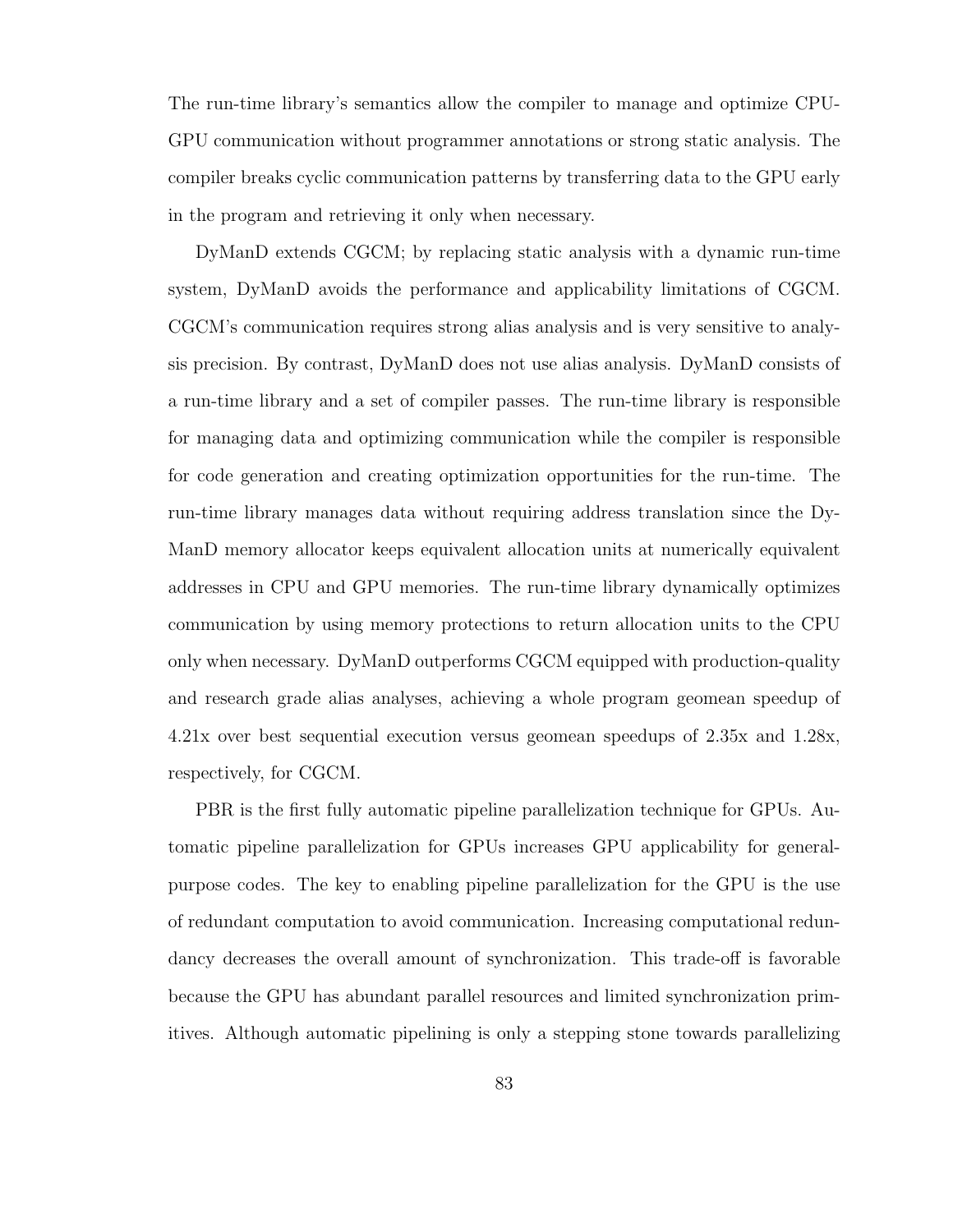general purpose codes, it is already sufficient to parallelize em3d achieving a speedup of  $3.65\times$  .

This dissertation presents a fully-automatic parallelizing compiler supporting DOALL and pipeline parallelizations and using DyManD to manage data and optimize CPU-GPU communications. The compiler is able to achieve promising performance for many small but real applications.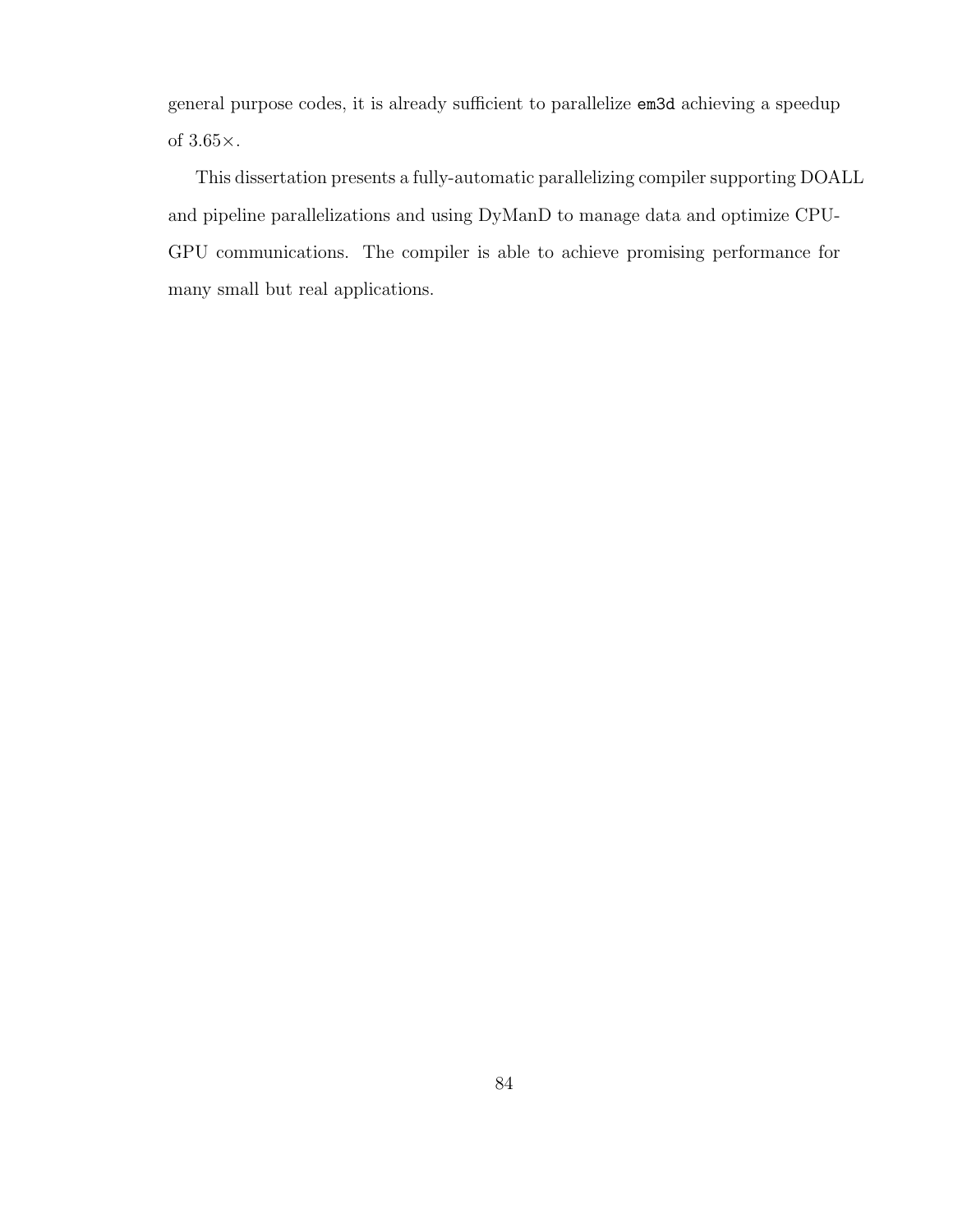# Bibliography

- [1] ISO/IEC 9899-1999 Programming Languages C, Second Edition, 1999.
- [2] A. Alexandrescu. *Modern C++ Design*. Addison-Wesley, 2001.
- [3] AMD. AMD Accelerated Parallel Processing, August 2011.
- [4] M. Amini, F. Coelho, F. Irigoin, and R. Keryell. Static compilation analysis for host-accelerator communication optimization. In The 24th International Workshop on Languages and Compilers for Parallel Computing (LCPC'11), Sept. 2011.
- [5] C. Ancourt and F. Irigoin. Scanning polyhedra with DO loops. In Proceedings of the Third ACM SIGPLAN Symposium on Principles and Practice of Parallel Programming (PPoPP), 1991.
- [6] M. M. Baskaran, J. Ramanujam, and P. Sadayappan. Automatic C-to-CUDA code generation for affine programs. In Compiler Construction (CC), 2010.
- [7] A. Basumallik and R. Eigenmann. Optimizing irregular shared-memory applications for distributed-memory systems. In Proceedings of the Eleventh ACM SIG-PLAN Symposium on Principles and Practice of Parallel Programming (PPoPP), 2006.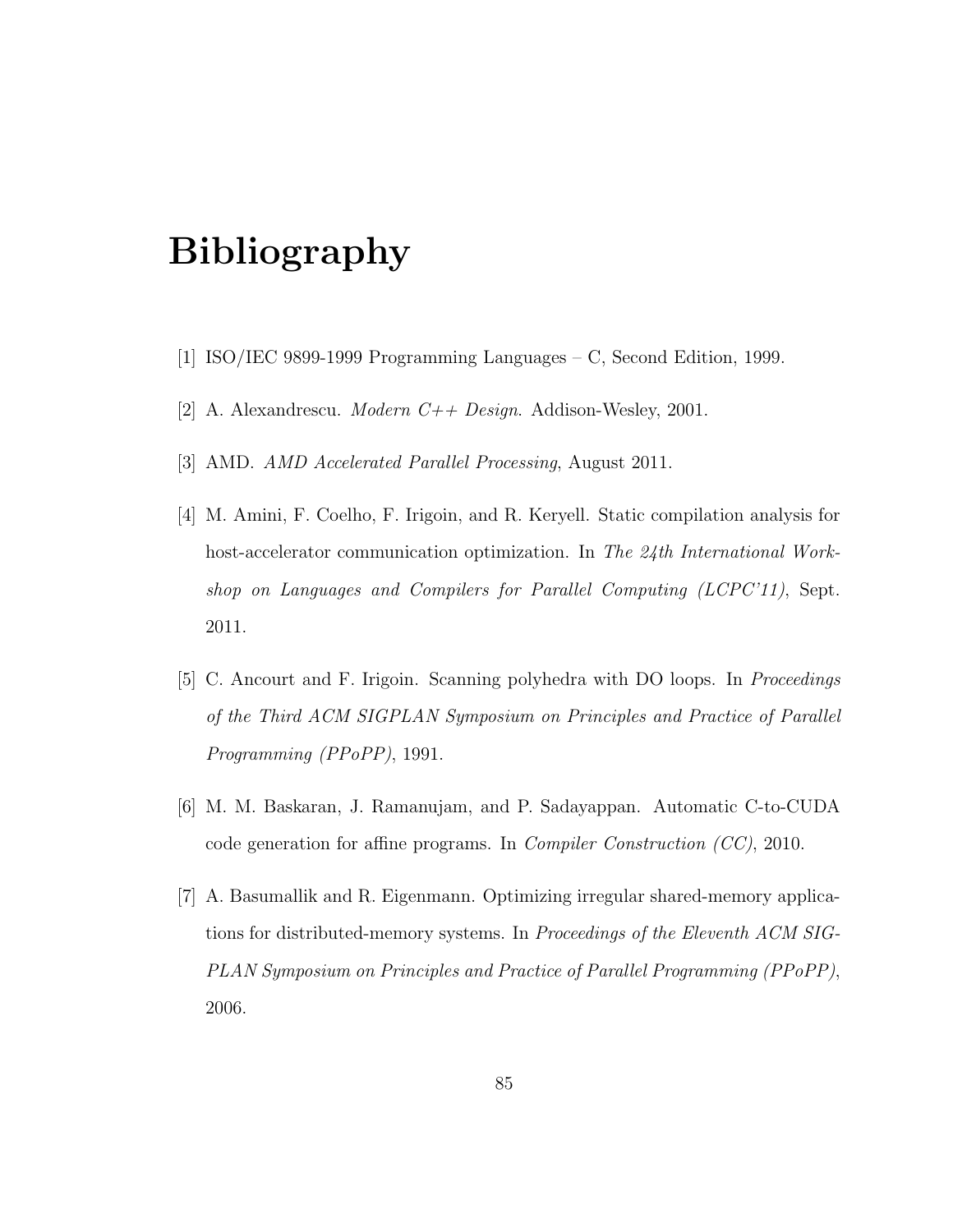- [8] E. D. Berger, K. S. McKinley, R. D. Blumofe, and P. R. Wilson. Hoard: a scalable memory allocator for multithreaded applications. SIGPLAN Not., 35:117-128, November 2000.
- [9] E. D. Berger, B. G. Zorn, and K. S. McKinley. Reconsidering custom memory allocation. In OOPSLA '02: Proceedings of the 17th ACM SIGPLAN conference on Object-oriented programming, systems, languages, and applications, pages 1– 12, New York, NY, USA, 2002. ACM Press.
- [10] C. Bienia, S. Kumar, J. P. Singh, and K. Li. The PARSEC benchmark suite: Characterization and architectural implications. In Proceedings of the 17th International Conference on Parallel Architectures and Compilation Techniques (PACT), 2008.
- [11] M. Bridges, N. Vachharajani, Y. Zhang, T. Jablin, and D. August. Revisiting the sequential programming model for multi-core. In Proceedings of the  $\phi$ th Annual IEEE/ACM International Symposium on Microarchitecture (MICRO), pages 69–84, 2007.
- [12] I. Buck, T. Foley, D. Horn, J. Sugerman, K. Fatahalian, M. Houston, and P. Hanrahan. Brook for GPUs: Stream computing on graphics hardware. ACM Transactions on Graphics, 23, 2004.
- [13] M. C. Carlisle and A. Rogers. Software caching and computation migration in Olden. In Proceedings of the fifth ACM SIGPLAN symposium on Principles and practice of parallel programming, PPOPP '95, pages 29–38, New York, NY, USA, 1995. ACM.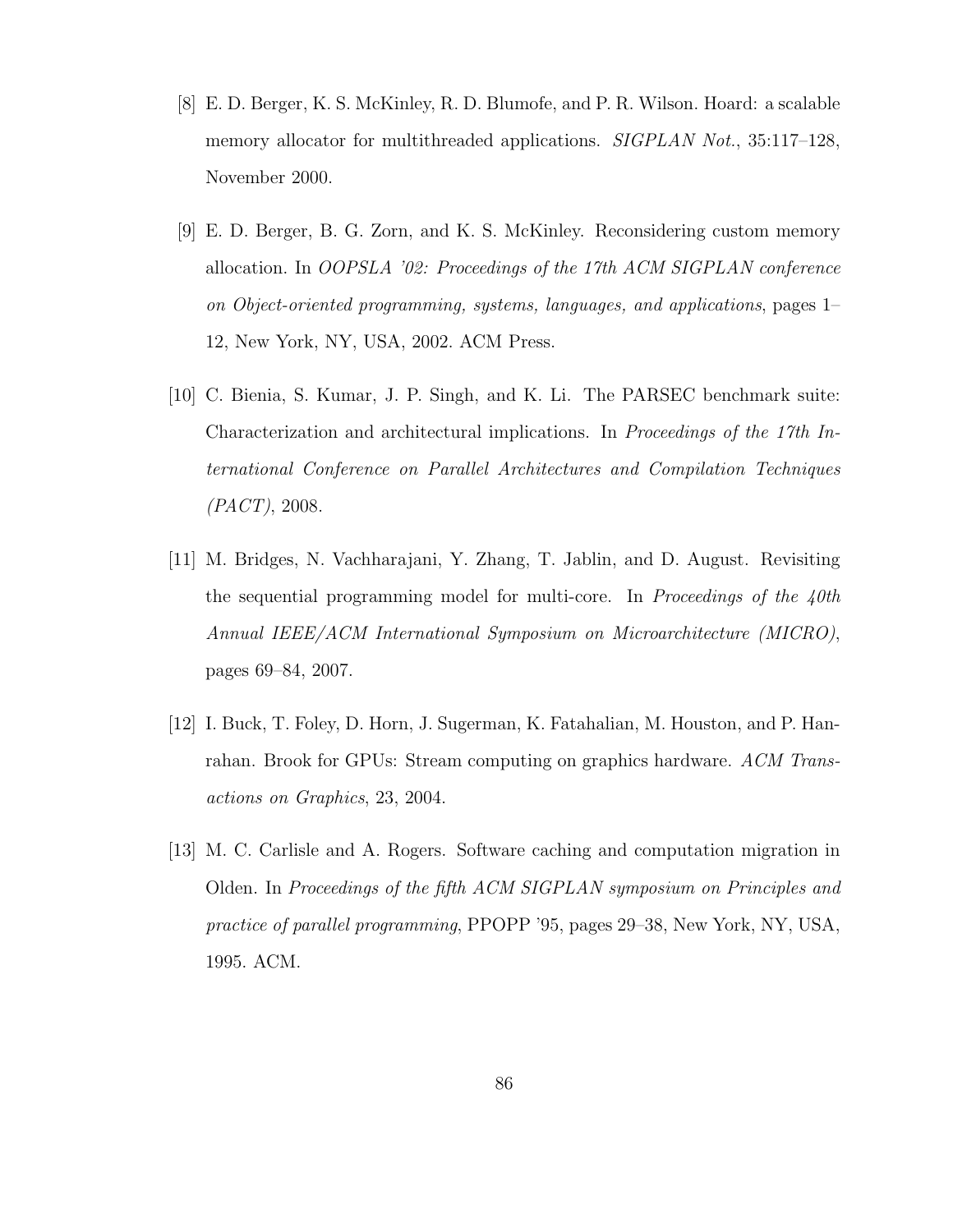- [14] S. Che, M. Boyer, J. Meng, D. Tarjan, J. W. Sheaffer, S.-H. Lee, and K. Skadron. Rodinia: A benchmark suite for heterogeneous computing. IEEE International Symposium on Workload Characterization (IISWC), 2009.
- [15] J. H. Clark. Special Feature A VLSI Geometry Processor For Graphics. Computer, 13:59–68, 1980.
- [16] J. H. Clark. The Geometry Engine: A VLSI Geometry System for Graphics. In Proceedings of the 9th annual conference on Computer graphics and interactive techniques, SIGGRAPH '82, pages 127–133, New York, NY, USA, 1982. ACM.
- [17] D. M. Dang, C. Christara, and K. Jackson. GPU pricing of exotic cross-currency interest rate derivatives with a foreign exchange volatility skew model. SSRN eLibrary, 2010.
- [18] J. R. B. Davies. Parallel loop constructs for multiprocessors. Master's thesis, Department of Computer Science, University of Illinois, Urbana, IL, May 1981.
- [19] P. Feautrier. Some efficient solutions to the affine scheduling problem: I. onedimensional time. International Journal of Parallel Programming (IJPP), 1992.
- [20] I. Gelado, J. E. Stone, J. Cabezas, S. Patel, N. Navarro, and W.-m. W. Hwu. An asymmetric distributed shared memory model for heterogeneous parallel systems. SIGPLAN Not., 45:347–358, March 2010.
- [21] J. Gosling, B. Joy, and G. Steele. The Java Language Specification. Addison-Wesley, Reading, MA, August 1996.
- [22] Graph 500 specifications. http://graph500.org/specifications.html.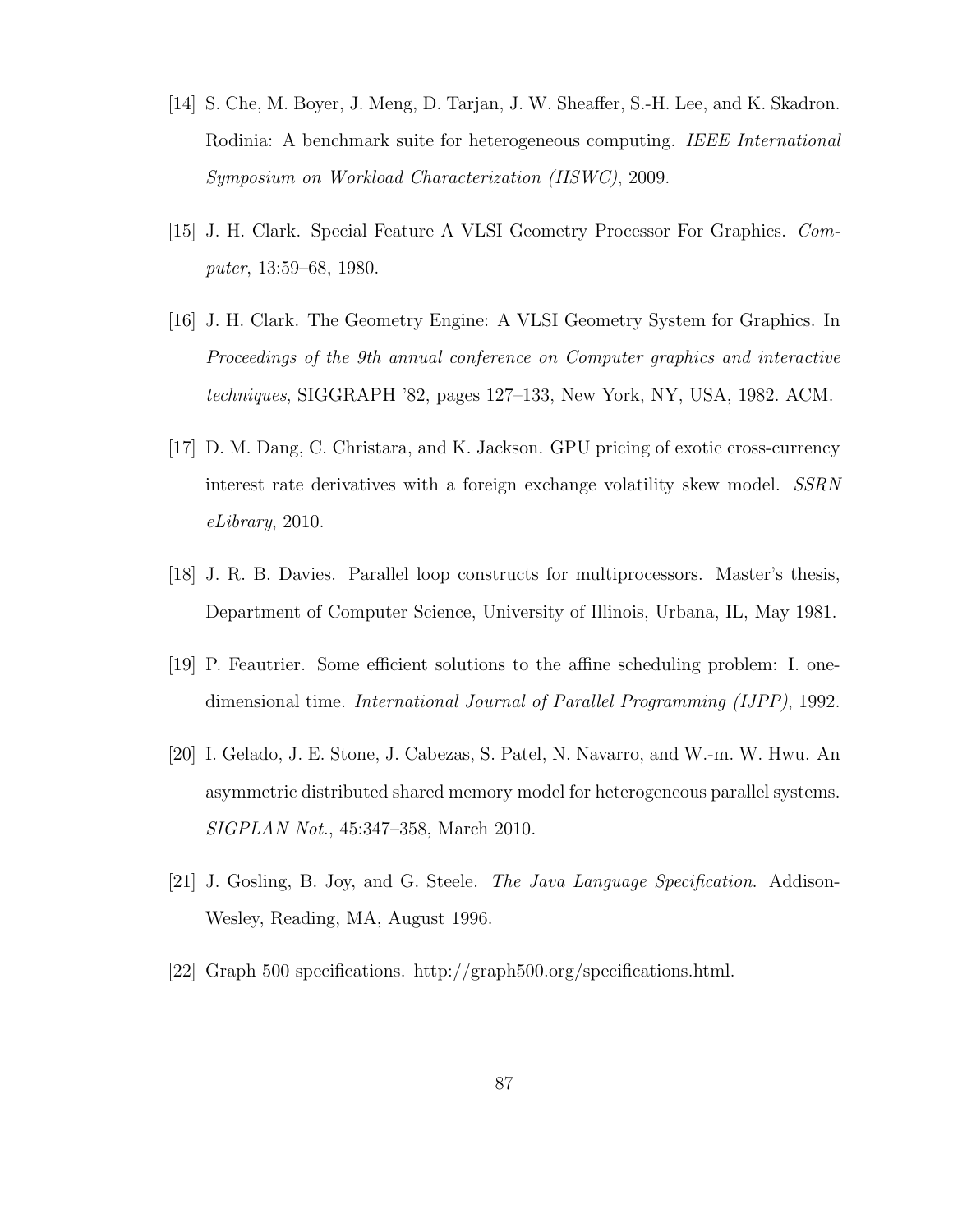- [23] T. D. Han and T. S. Abdelrahman. hiCUDA: a high-level directive-based language for GPU programming. In Proceedings of 2nd Workshop on General Purpose Processing on Graphics Processing Units, GPGPU-2, pages 52–61, New York, NY, USA, 2009. ACM.
- [24] B. Hardekopf and C. Lin. Semi-sparse flow-sensitive pointer analysis. In Proceedings of the 36th annual ACM SIGPLAN-SIGACT symposium on Principles of programming languages, POPL '09, pages 226–238, New York, NY, USA, 2009. ACM.
- [25] D. R. Horn, M. Houston, and P. Hanrahan. Clawhmmer: A streaming HMMer-Search implementation. Proceedings of the Conference on Supercomputing (SC), 2005.
- [26] J. Huang, A. Raman, Y. Zhang, T. B. Jablin, T.-H. Hung, and D. I. August. Decoupled Software Pipelining Creates Parallelization Opportunities. In Proceedings of the 2010 International Symposium on Code Generation and Optimization, April 2010.
- [27] T. B. Jablin, J. A. Jablin, P. Prabhu, F. Liu, and D. I. August. Dynamically Managed Data for CPU-GPU Architectures. In Proceedings of the 2012 International Symposium on Code Generation and Optimization, April 2012.
- [28] T. B. Jablin, P. Prabhu, J. A. Jablin, N. P. Johnson, S. R. Beard, and D. I. August. Automatic CPU-GPU communication management and optimization. In Proceedings of the 32nd ACM SIGPLAN Conference on Programming Language Design and Implementation (PLDI), 2011.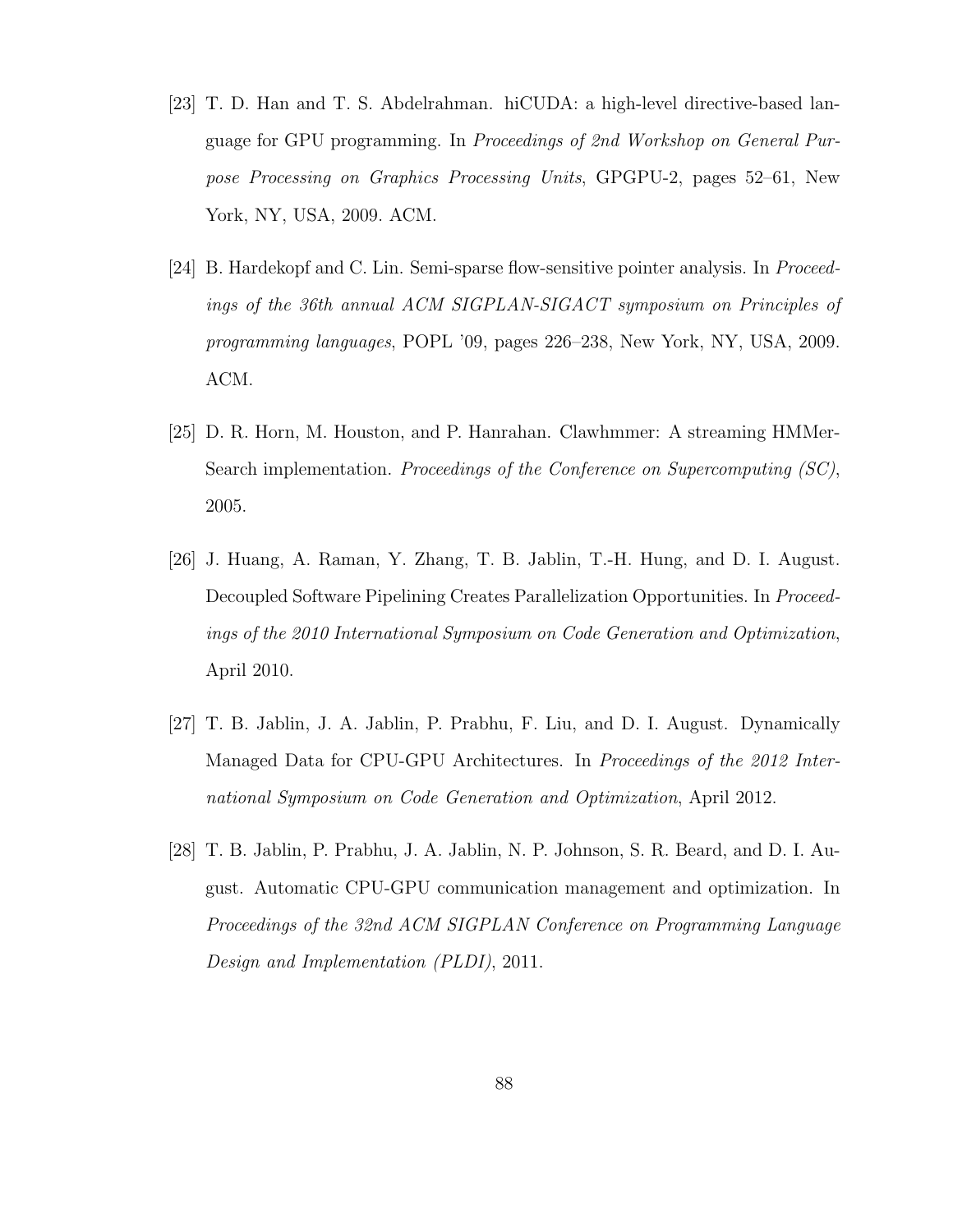- [29] T. B. Jablin, Y. Zhang, J. A. Jablin, J. Huang, H. Kim, and D. I. August. Liberty Queues for EPIC Architectures. In *Proceedings of the 8th Workshop on* Explicitly Parallel Instruction Computing Techniques, April 2010.
- [30] N. P. Johnson, H. Kim, P. Prabhu, A. Zaks, and D. I. August. Speculative separation for privatization and reductions. to appear Programming Language Design and Implementation (PLDI), June 2012.
- [31] Khronos Group. The OpenCL Specification, September 2010.
- [32] H. Kim, A. Raman, F. Liu, J. W. Lee, and D. I. August. Scalable speculative parallelization on commodity clusters. In Proceedings of the 43rd Annual IEEE/ACM International Symposium on Microarchitecture (MICRO), 2010.
- [33] C. Lattner and V. Adve. LLVM: A compilation framework for lifelong program analysis & transformation. In Proceedings of the Annual International Symposium on Code Generation and Optimization (CGO), pages 75–86, 2004.
- [34] C. Lattner, A. Lenharth, and V. Adve. Making context-sensitive points-to analysis with heap cloning practical for the real world. In Proceedings of the 2007 ACM SIGPLAN conference on Programming language design and implementation, PLDI '07, pages 278–289, New York, NY, USA, 2007. ACM.
- [35] M. M. Leather and E. Demers. Unified Shader. United States Patent No. 7,796,133. ATI Technologies ULC, December 2003.
- [36] S. Lee, S.-J. Min, and R. Eigenmann. OpenMP to GPGPU: a compiler framework for automatic translation and optimization. In Proceedings of the Fourteenth ACM SIGPLAN Symposium on Principles and Practice of Parallel Programming (PPoPP), 2009.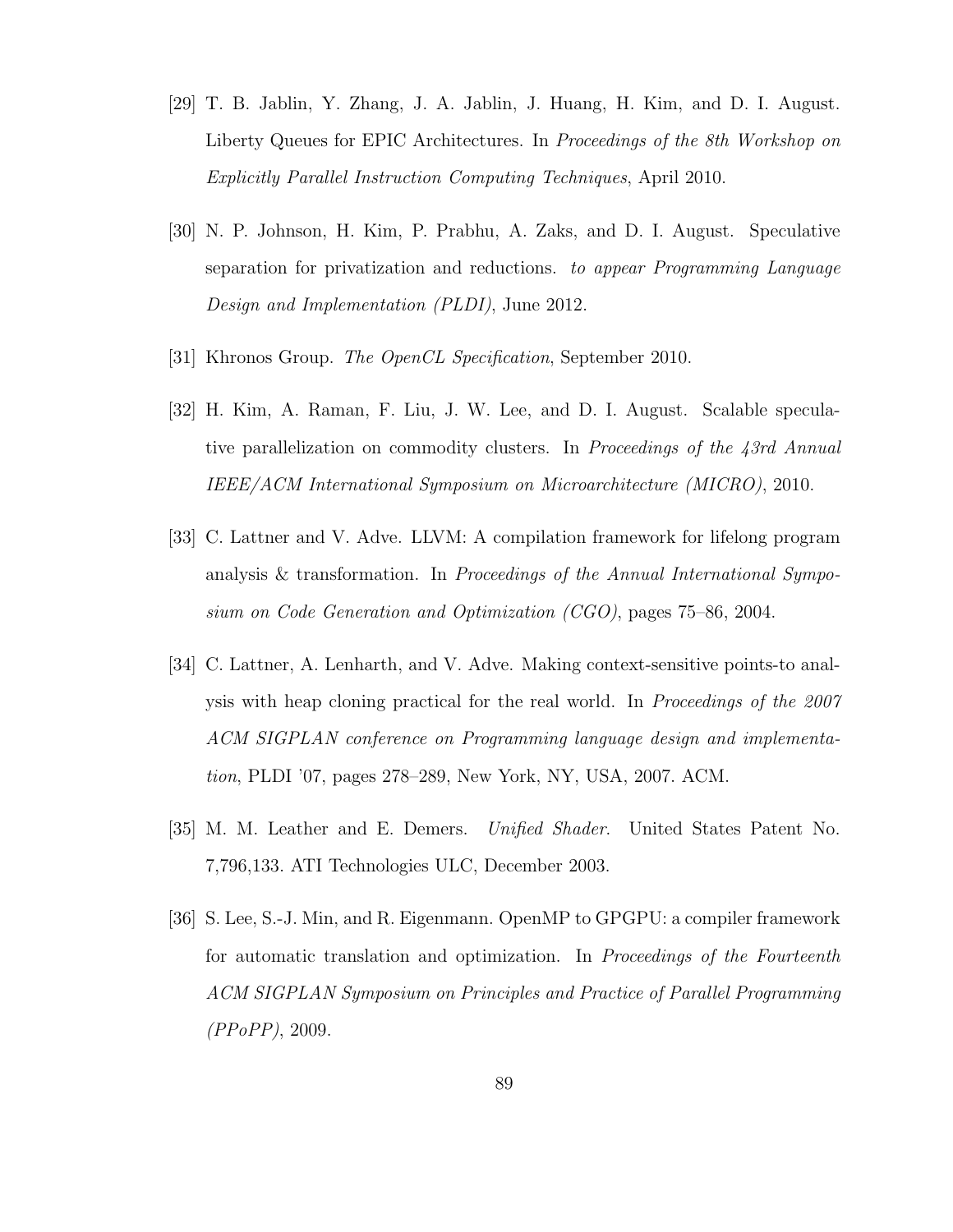- [37] A. Leung, N. Vasilache, B. Meister, M. M. Baskaran, D. Wohlford, C. Bastoul, and R. Lethin. A mapping path for multi-GPGPU accelerated computers from a portable high level programming abstraction. In Proceedings of the 3rd Workshop on General-Purpose Computation on Graphics Processing Units (GPGPU), pages 51–61, 2010.
- [38] O. Lhoták and K.-C. A. Chung. Points-to analysis with efficient strong updates. In Proceedings of the 38th annual ACM SIGPLAN-SIGACT symposium on Principles of programming languages, POPL '11, pages 3–16, New York, NY, USA, 2011. ACM.
- [39] K. Li and P. Hudak. Memory coherence in shared virtual memory systems. In Proceedings of the fifth annual ACM symposium on Principles of distributed computing, PODC '86, pages 229–239, New York, NY, USA, 1986. ACM.
- [40] S.-J. Min and R. Eigenmann. Optimizing irregular shared-memory applications for clusters. In Proceedings of the 22nd Annual International Conference on Supercomputing (SC). ACM, 2008.
- [41] O. Moerbeek. A new malloc (3) for openbsd. In Proceedings of the 2009 European BSD Conference, EuroBSDCon '09, 2009.
- [42] NVIDIA Corporation. CUDA C Best Practices Guide 3.2, 2010.
- [43] NVIDIA Corporation. NVIDIA CUDA Programming Guide 3.0, February 2010.
- [44] NVIDIA Corporation. NVIDIA CUDA Programming Guide 3.1.1, July 2010.
- [45] NVIDIA Corporation. NVIDIA CUDA Programming Guide 4, April 2011.
- [46] G. Ottoni, R. Rangan, A. Stoler, and D. I. August. Automatic thread extraction with decoupled software pipelining. In Proceedings of the 38th Annual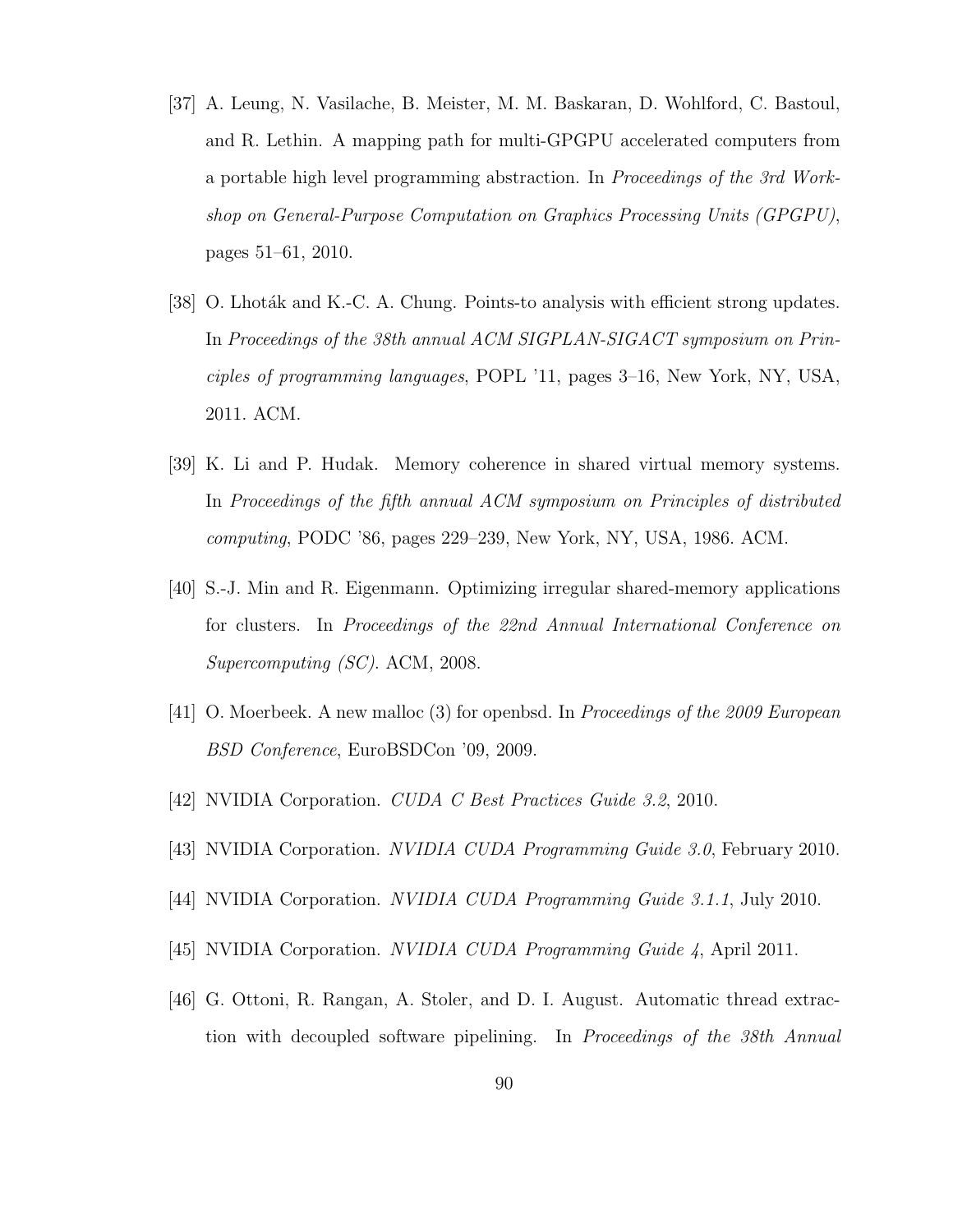IEEE/ACM International Symposium on Microarchitecture (MICRO), pages 105–118, 2005.

- [47] D. A. Padua. Multiprocessors: Discussion of some theoretical and practical problems. PhD thesis, Department of Computer Science, University of Illinois, Urbana, IL, United States, November 1979.
- [48] S. Pai and M. J. Thazhuthaveetil. "fast and efficient automatic memory management for gpus using compiler-assisted runtime coherence scheme". In Proceedings of the 2011 International Conference on Parallel Architectures and Compilation Techniques, PACT '12, Washington, DC, USA, 2012. IEEE Computer Society.
- [49] POSIX.1-2008. The open group base specifications. (7), 2008.
- [50] L.-N. Pouchet. PolyBench: the Polyhedral Benchmark suite. http://www-roc.inria.fr/ pouchet/software/polybench/download.
- [51] P. Prabhu, S. Ghosh, Y. Zhang, N. P. Johnson, and D. I. August. Commutative set: A language extension for implicit parallel programming. In Proceedings of the 32nd ACM SIGPLAN Conference on Programming Language Design and Implementation (PLDI), 2011.
- [52] P. Prabhu, T. B. Jablin, A. Raman, Y. Zhang, J. Huang, H. Kim, N. P. Johnson, F. Liu, S. Ghosh, S. Beard, T. Oh, M. Zoufaly, D. Walker, and D. I. August. A survey of the practice of computational science. Proceedings of the 24th ACM/IEEE Conference on High Performance Computing, Networking, Storage and Analysis (SC), November 2011.
- [53] A. Raman, H. Kim, T. R. Mason, T. B. Jablin, and D. I. August. Speculative parallelization using software multi-threaded transactions. In Proceedings of the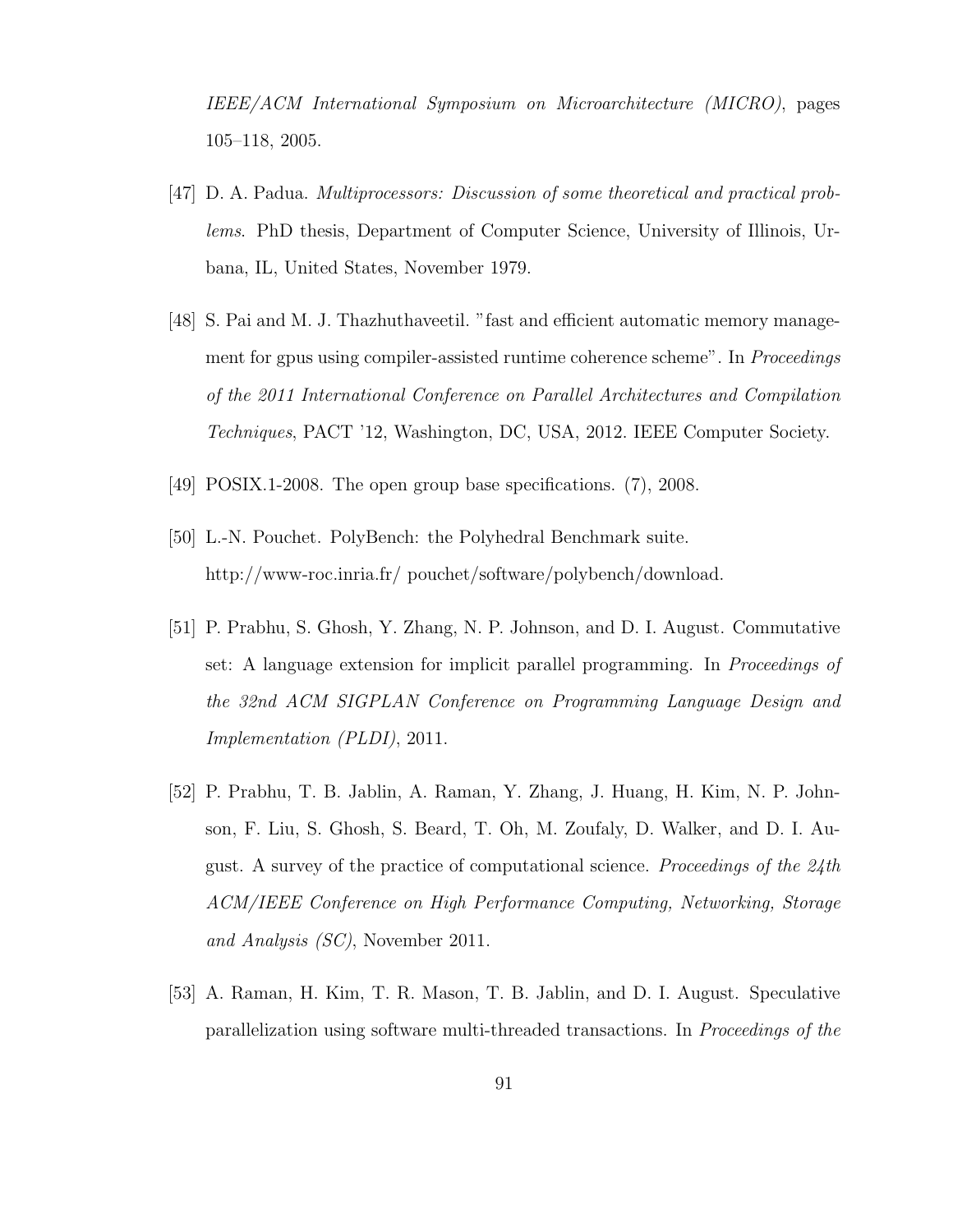Fifteenth International Symposium on Architectural Support for Programming Languages and Operating Systems (ASPLOS), 2010.

- [54] E. Raman, G. Ottoni, A. Raman, M. Bridges, and D. I. August. Parallel-stage decoupled software pipelining. In Proceedings of the Annual International Symposium on Code Generation and Optimization (CGO), 2008.
- [55] R. Rangan, N. Vachharajani, M. Vachharajani, and D. I. August. Decoupled software pipelining with the synchronization array. In Proceedings of the 13th International Conference on Parallel Architectures and Compilation Techniques, pages 177–188, September 2004.
- [56] L. Rauchwerger, N. M. Amato, and D. A. Padua. A scalable method for runtime loop parallelization. International Journal of Parallel Programming (IJPP), 26:537–576, 1995.
- [57] H. Rhodin. LLVM PTX Backend. http://sourceforge.net/projects/llvmptxbackend.
- [58] M. Rumpf and R. Strzodka. Using graphics cards for quantized fem computations. In in IASTED Visualization, Imaging and Image Processing Conference, pages 193–202, 2001.
- [59] S. Ryoo, C. I. Rodrigues, S. S. Baghsorkhi, S. S. Stone, D. B. Kirk, and W.-m. W. Hwu. Optimization principles and application performance evaluation of a multithreaded GPU using CUDA. In Proceedings of the Thirteenth ACM SIGPLAN Symposium on Principles and Practice of Parallel Programming (PPoPP), 2008.
- [60] J. Saltz, R. Mirchandaney, and R. Crowley. Run-time parallelization and scheduling of loops. IEEE Transactions on Computers, 40, 1991.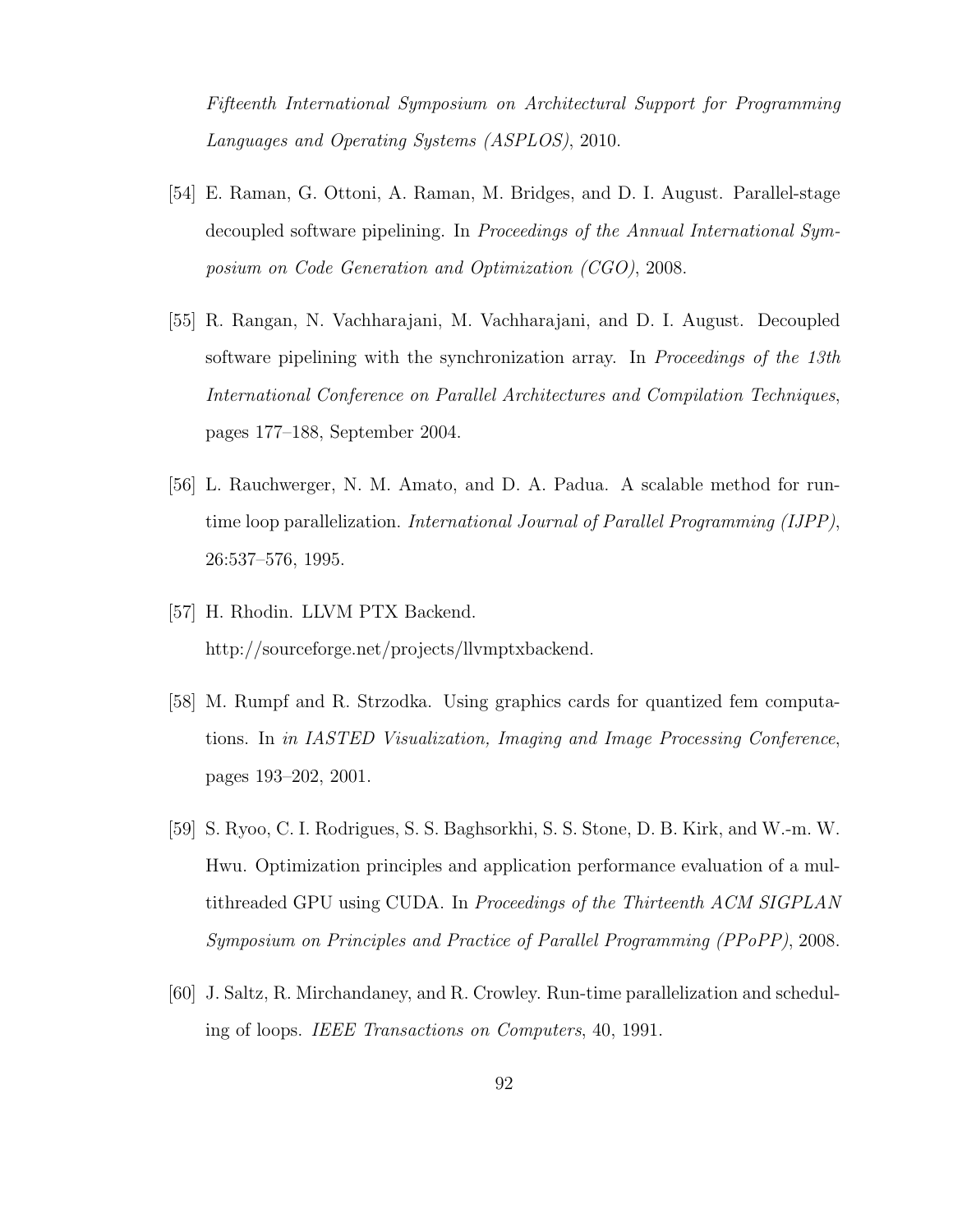- [61] S. D. Sharma, R. Ponnusamy, B. Moon, Y.-S. Hwang, R. Das, and J. Saltz. Runtime and compile-time support for adaptive irregular problems. In *Proceedings* of the Conference on Supercomputing (SC). IEEE Computer Society Press, 1994.
- [62] Google Scholar. http://scholar.google.com/scholar?cites=3619060742417172543.
- [63] StreamIt benchmarks. http://compiler.lcs.mit.edu/streamit.
- [64] The Portland Group. PGI Fortran & C Accelator Programming Model. White Paper, 2010.
- [65] W. Thies, M. Karczmarek, and S. Amarasinghe. StreamIt: A language for streaming applications. In Proceedings of the 12th International Conference on Compiler Construction, 2002.
- [66] C. J. Thompson, S. Hahn, and M. Oskin. Using modern graphics architectures for general-purpose computing: a framework and analysis. In Proceedings of the 35th annual ACM/IEEE international symposium on Microarchitecture, MICRO 35, pages 306–317, Los Alamitos, CA, USA, 2002. IEEE Computer Society Press.
- [67] C. Trendall and A. J. Stewart. General calculations using graphics hardware with applications to interactive caustics. In Proceedings of the Eurographics Workshop on Rendering Techniques 2000, pages 287–298, London, UK, UK, 2000. Springer-Verlag.
- [68] O. Troyanskaya, M. Cantor, G. Sherlock, P. Brown, T. Hastie, R. Tibshirani, D. Botstein, and R. B. Altman. Missing value estimation methods for dna microarrays. Bioinformatics, 17(6):520–525, 2001.